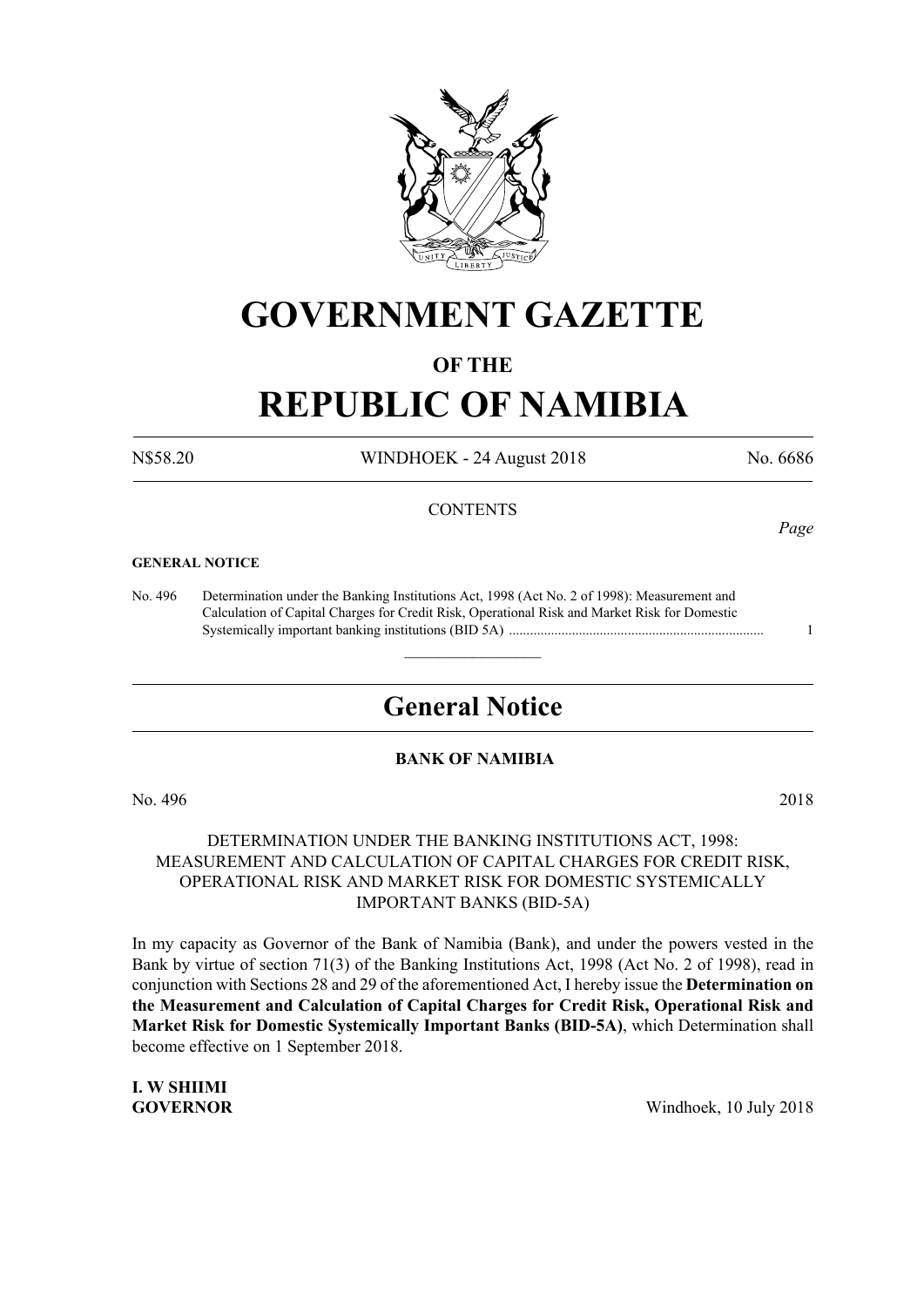#### **Determination No. BID-5A**

# **Measurement and Calculation of Capital Charges for Credit Risk, Operational Risk and Market Risk for Domestic Systemically Important Banks (DSIBs)**

#### **Arrangement of paragraphs**

#### **PART I PRELIMINARY**

#### **PARAGRAPHS**

- 1. Short Title
- 2. Authorization
- 3. Application
- 4. Definitions of capital components

#### **PART II**

#### **STATEMENT OF POLICY**

- 5. Purpose
- 6. Scope
- 7. Responsibility

# **PART III IMPLEMENTATION OF SPECIFIC REQUIREMENTS**

- 8. Introduction
- 9. Constituent, requirements and components of capital
- 10. Tier 1 capital
- 11. Tier 2 capital
- 12. Minority interest
- 13. Regulatory adjustments
- 14. Capital conservation buffer
- 15. Leverage ratio
- 16. Disclosure requirements

#### **PART IV CREDIT RISK STANDARDIZED APPROACH**

- 17. Calculation of Capital charges for credit risk
- 18. Risk-weights and Exposure types
- 19. Securitization

# **PART V OPERATIONAL RISK**

- 20. Measurement Approach to Operational Risk
- 21. Basic Indicator Approach
- 22. Standardised Approach
- 23. Calculation of Capital charges for Operational Risk
- 24. Qualifying Criteria for Standardized Approach
- 25. Methods of calculating the risk-weighted amount for operational risk
- 26. Exceptions provisions applicable where banking institutions have difficulties with TSA to operational risk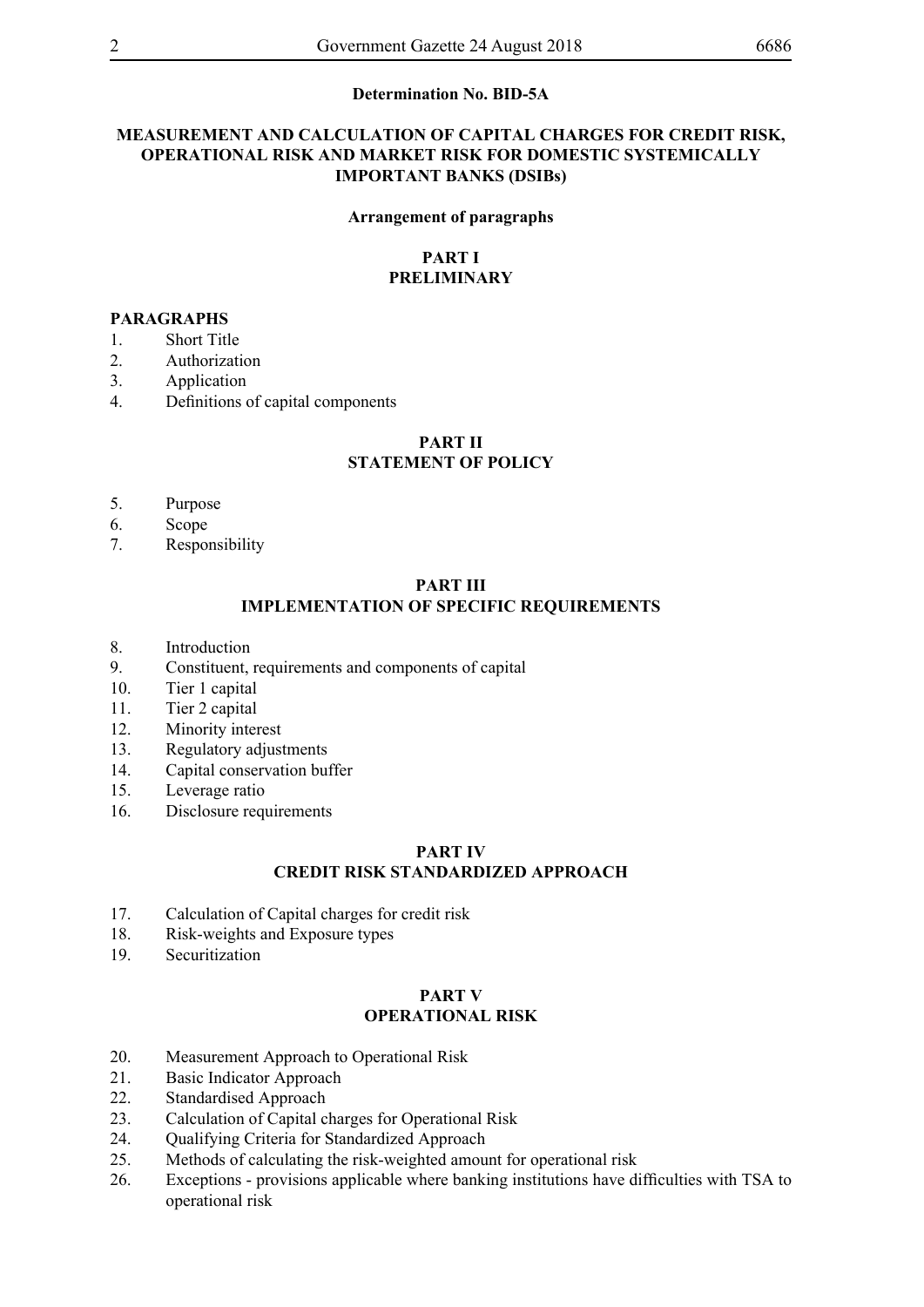27. Risk management framework for Operational risk

# **PART VI MARKET RISK**

- 28. Capital measures for market risk<br>29 Standardized Approach
- Standardized Approach
- 30. Limits to be observed

# **PART VII**

#### **Other Regulatory Requirements**

- 31. Maintenance of supporting documents
- 32. Reporting requirement
- 33. Declaration
- 34. Remedial measures
- 35. Effective date

# **PART VIII**

# **ANNEXURES**

- Annexure 1: Minimum requirements to ensure loss absorbency at the point of non-viability
- Annexure 2: Eligible Liquidity Facilities
- Annexure 3: Controlled and Non-Controlled Early Amortization Features
- Annexure 4: Operational Requirements for the recognition of Risk Transference
- Annexure 5: Time Lines
- Annexure 6: Calculating Net Positions
- Annexure 7: Minority Interest- Example
- Annexure 8: Interest Rate Risk
- Annexure 9: Equity Position Risk
- Annexure 10: Foreign Exchange Risk
- Annexure 11: Commodities Risk
- Annexure 12: Option Risk
- Annexure 13: Treatment of credit derivatives in the trading book
- Annexure 14: Eligibility criteria for MDBs
- Annexure 15: Glossary of Terms

# **PART I: PRELIMINARY**

- **1. Short Title** Capital Adequacy
- **2. Authorisation** Authorisation for the Bank to issue this determination is provided in Section 71(3) read together with Sections 28 and 29 of the Banking Institution Act, 1998 ("Act").
- **3. Application** This determination applies to all banking institutions and bank controlling companies classified as Domestic Systemically Important Banking institutions (DSIBs) and banking groups and authorised by the Bank to conduct banking business in Namibia.
- **4. Definitions** Terms used within this determination are as defined in the Act, as further defined in annexure 15: Glossary of terms or as reasonably implied by contextual usage: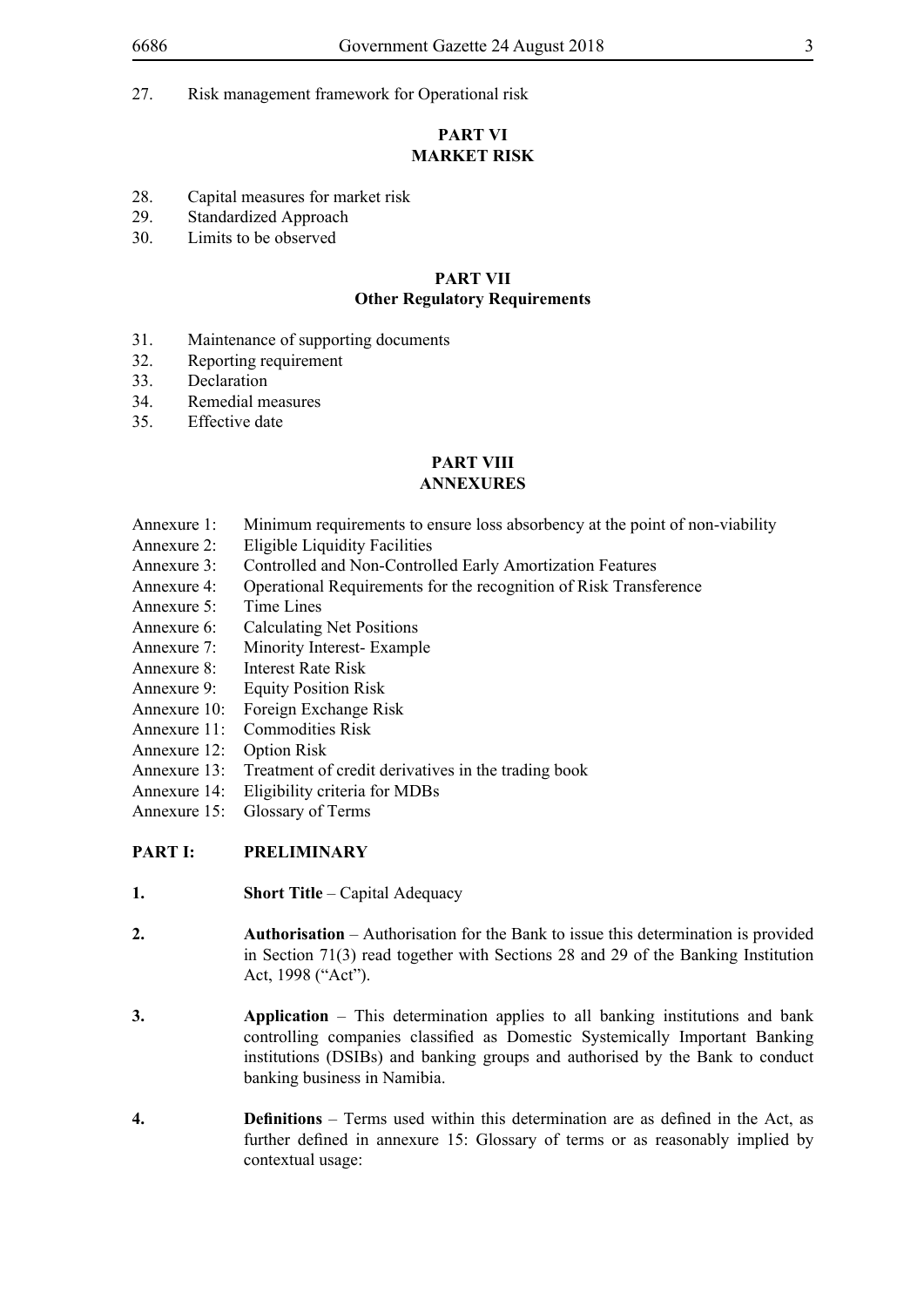# **PART II: STATEMENT OF POLICY**

- **5. Purpose** This determination is intended to ensure that: (a) banking institutions maintain a level of capital which is adequate to protect its depositors and creditors; (b) the banking sector improves its ability to absorb shocks arising from financial and economic stress, whatever the source, thus reducing the risk of spill-over from the financial sector to the real economy; (c) capital is commensurate with the risk activities and profile of the banking institution and banking group; and (d) it promotes public confidence in the banking institution and the banking system.
- **6. Scope** This determination applies to all banking institutions and banking institution controlling companies classified as Domestic Systemically Important Banking institutions (DSIBs) and banking groups authorised in Namibia.
- **7. Responsibility** The board of directors of each banking institution and banking group shall be responsible for establishing and maintaining at all times an adequate level of capital. The board of directors shall also be responsible for establishing effective risk management process that identify and measure, monitor and control all types of risk that threatens the capital of the banking institution. The capital levels required herein are the minimum acceptable for banking institutions that are fundamentally sound, well managed, and have no material financial or operational weaknesses.

# **PART III: IMPLEMENTATION AND SPECIFIC REQUIREMENTS**

# **8. Introduction**

- a) The Basel III reforms are the response of the Basel Committee on Banking Supervision (BCBS) to enhance the banking sector's ability to absorb shocks arising from financial and economic stress, whatever the source, thus reducing the risk of spill over from the financial sector to the real economy.
- b) Basel III reforms strengthen the bank-level i.e. micro prudential regulation, with the intention to raise the resilience of individual banking institutions in periods of stress. Furthermore, the reforms have a macro prudential focus, addressing system wide risks which can build up across the banking sector, as well as the procyclical amplification of these risks over time. These new global regulatory and supervisory standards mainly seek to raise the quality and level of capital to ensure banking institutions are better able to absorb losses on both a going concern and a gone concern basis, increase the risk coverage of the capital framework, introduce a leverage ratio to serve as a backstop to the risk-based capital measure, raise the standards for the supervisory review process (Pillar 2) and public disclosures (Pillar 3), amongst others. The macro prudential aspects of Basel III are largely enshrined in the capital buffers. Both the buffers (capital conservation buffer and the countercyclical buffer) are intended to protect the banking sector from periods of excess credit growth.

# **8.1. Approach to Implementation and Effective Date**

a) The Basel III capital regulations continue to be based on three mutually reinforcing Pillars, namely, minimum capital requirements, supervisory review of capital adequacy and market discipline of the Basel II capital adequacy framework. All commercial banking institutions in Namibia must continue using the Standardized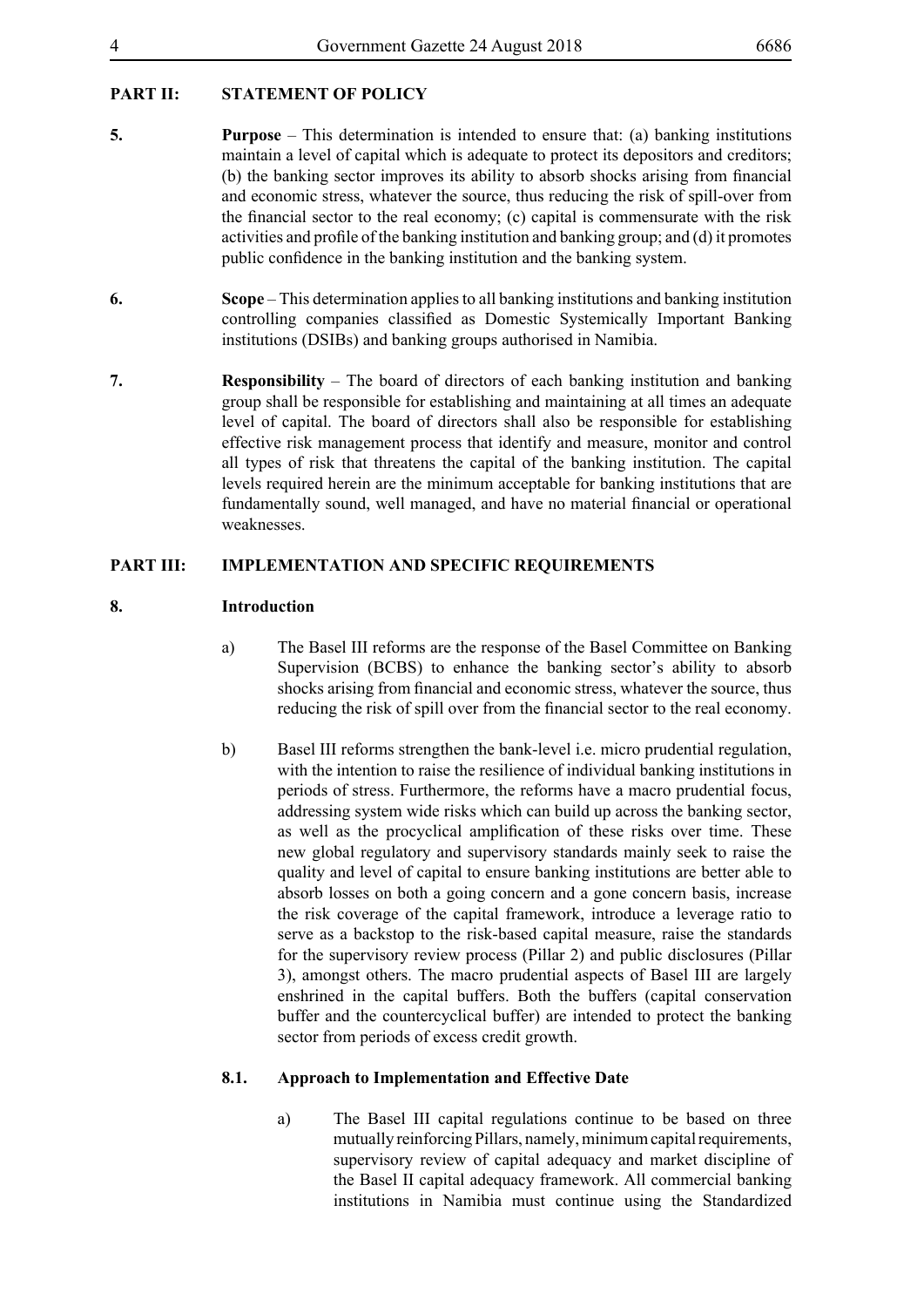Approach for credit risk, Standardized Approach for operational risk since January 2010 and the Standardized Duration Approach (SDA) for computing capital requirement for market risks.

b) The Basel III capital Determination is being implemented in Namibia with effect from 1 September 2018. Banking institutions have to comply with the regulatory limits and minima as prescribed under Basel III capital regulations, on an ongoing basis. To ensure smooth transition to Basel III, appropriate transitional arrangements have been provided for meeting the minimum Basel III capital ratios and full regulatory adjustments to the components of capital etc. Consequently, Basel III capital regulations would be fully implemented as on 1 September 2018. In view of the gradual phasein of regulatory adjustments to the Common Equity component of Tier 1 capital under Basel III, certain specific prescriptions of Basel II capital adequacy framework (e.g. rules relating to deductions from regulatory capital, risk weighting of investments in other financial entities, etc.) will also continue to apply until 1 September 2022 on the remainder of regulatory adjustments not treated in terms of Basel III rules.

#### **8.2. Scope of Application of Capital Adequacy Framework**

The Determination shall apply on two levels:

- a) The consolidated ("group") level<sup>1</sup> capital adequacy ratio requirements, which measure the capital adequacy of a controlling company based on its capital strength and risk profile after consolidating the assets and liabilities of its subsidiaries / joint ventures / associates etc., both local and foreign, except those engaged in insurance and any non-financial activities; and
- b) The standalone ("solo") level capital adequacy ratio requirements, which measure the capital adequacy of a banking institution based on its standalone capital strength, i.e. banking institution and its subsidiaries / joint ventures / associates, both local and foreign.

#### **8.3. Composition of Total Capital**

a) Banking institutions are required to maintain a minimum Pillar 1 Capital to Risk-weighted Assets Ratio (CRAR) of 10% on an on-going basis (other than capital conservation buffer and countercyclical capital buffer). The Bank will take into account the relevant risk factors and the internal capital adequacy assessments of each banking institution to ensure that the capital held by the banking institution is commensurate with the banking institution's overall risk profile. This would include, among others, the effectiveness of the banking institution's risk management systems in identifying, assessing / measuring, monitoring and managing various risks including interest rate risk and residual risk. Accordingly, the Bank may consider requiring a higher level of minimum capital ratio for each banking institution under the Pillar 2 framework on the basis of their respective risk profiles and their risk management systems. Further, in terms of Pillar 2 requirements, banking institutions are

<sup>&</sup>lt;sup>1</sup>In terms of the provisions of the Determination on Consolidated Supervision BID-24.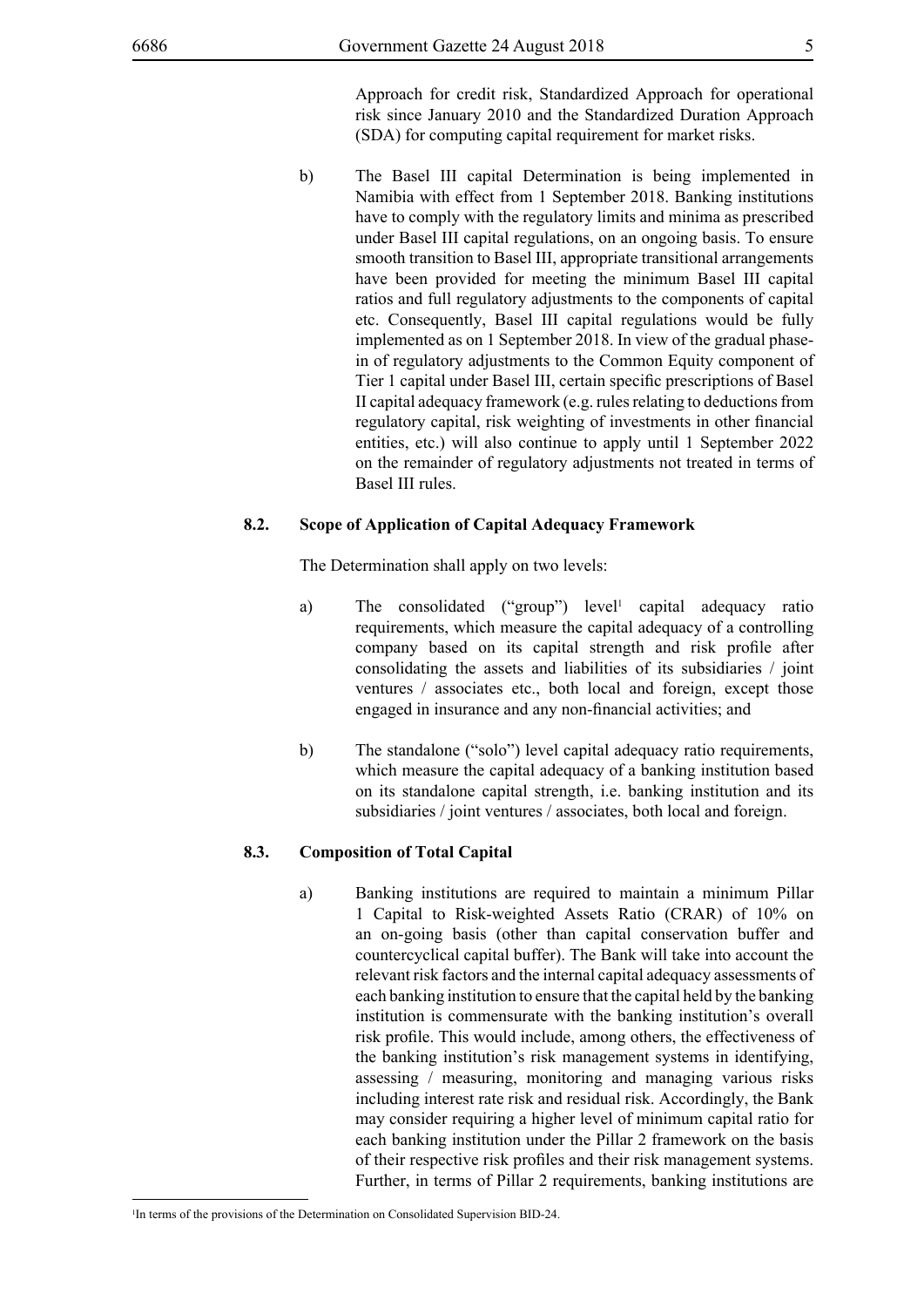| 6                               |                 | Government Gazette 24 August 2018                                                                                                                               | 6686 |
|---------------------------------|-----------------|-----------------------------------------------------------------------------------------------------------------------------------------------------------------|------|
|                                 |                 | expected to operate at a level well above the minimum requirement.<br>A banking institution should compute Basel III capital ratios in the<br>following manner: |      |
| <b>Common Equity</b>            | $=$             | Common Equity Tier 1 Capital                                                                                                                                    |      |
| <b>Tier 1 Capital Ratio</b>     |                 | Credit Risk RWA*+ Market Risk RWA + Operational Risk RWA                                                                                                        |      |
| <b>Tier 1 Capital</b><br>Ratio  | $=$             | Eligible Tier 1 Capital<br>Credit Risk RWA*+ Market Risk RWA + Operational Risk RWA                                                                             |      |
| <b>Total Capital</b><br>(CRAR#) | $=$             | <b>Total Qualifying Capital</b><br>Credit Risk RWA*+ Market Risk RWA + Operational Risk RWA                                                                     |      |
| 9.                              |                 | Constituents, requirements and components of capital                                                                                                            |      |
| 9.1.                            |                 | <b>Constituents of Capital</b>                                                                                                                                  |      |
|                                 |                 | Total capital will consist of the sum of the following elements:                                                                                                |      |
|                                 | a)              | Tier 1 Capital (going-concern capital), which comprises:                                                                                                        |      |
|                                 | i)              | Common Equity Tier 1 Capital, and                                                                                                                               |      |
|                                 | $\overline{ii}$ | <b>Additional Tier 1 Capital</b>                                                                                                                                |      |
|                                 | and,            |                                                                                                                                                                 |      |
|                                 | b)              | Tier 2 Capital (gone-concern capital)                                                                                                                           |      |
|                                 |                 | For each of the constituents above there is a single set of criteria that<br>instruments are required to meet before inclusion in the relevant<br>category.     |      |

# **9.2. Capital Requirements**

The capital limits below are exclusive of any capital buffers. For the purpose of calculating the minimum capital funds to be maintained pursuant to the provisions of section 28 of the Act, a banking institution's or controlling company's:

- a) Common equity Tier 1 (CET1) ratio must be at least 6.0% of riskweighted assets at all times from 1 September 2018.
- b) Tier 1 capital adequacy ratio must be at least 7.5% of risk-weighted assets at all times from 1 September 2018.
- c) Tier 2 capital adequacy ratio must amount up to 2.5% of riskweighted assets but must not exceed 25% of Total Capital (one third (1/3) of Tier 1 Capital) at all times from 1 September 2018.
- d) Total capital adequacy ratio (Tier 1 Capital plus Tier 2 Capital) must be at least 10.0% of risk-weighted assets at all times from 1 September 2018.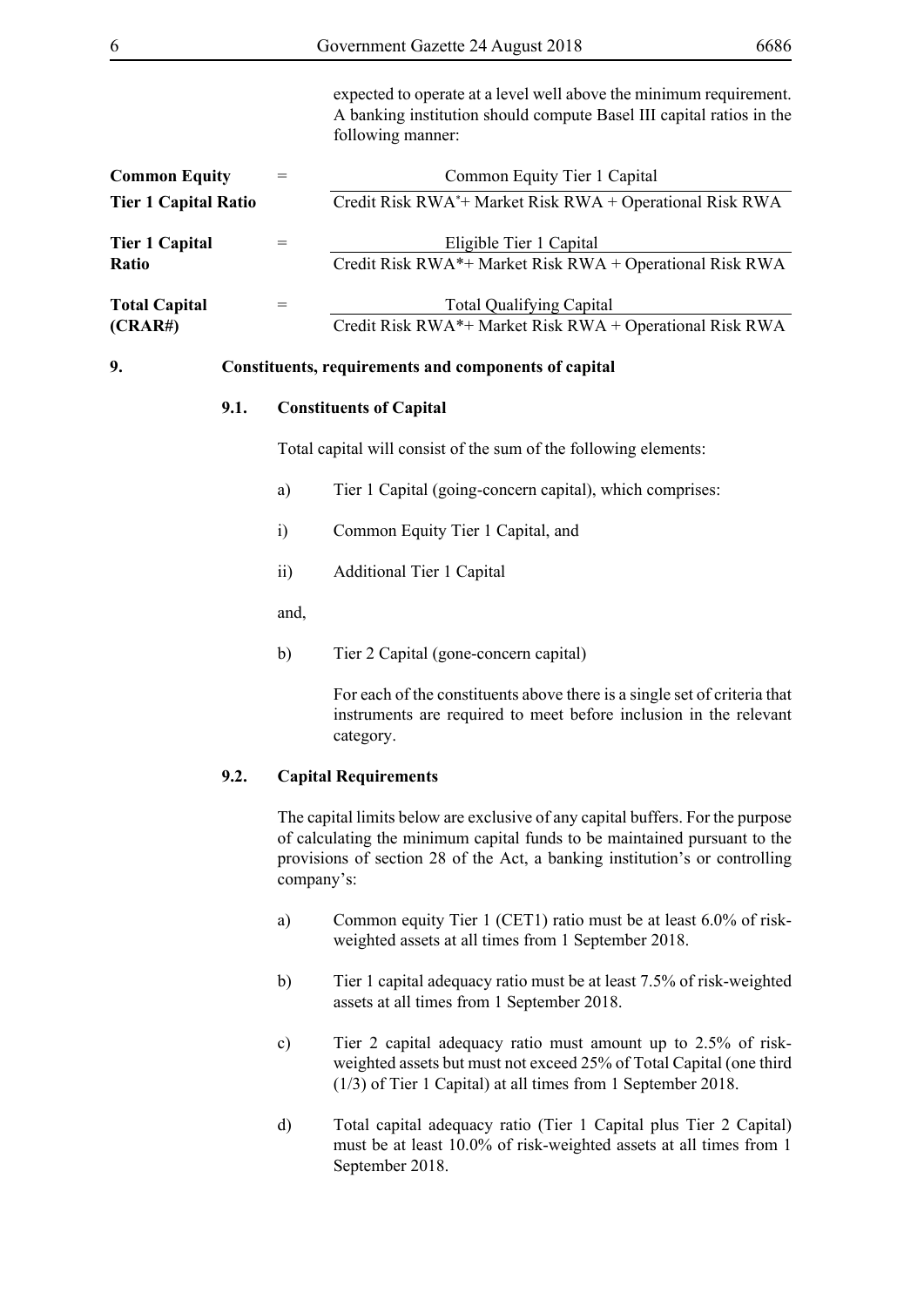Total Capital Funds to be maintained by banking institutions must be net of associated regulatory adjustments listed under paragraph 13 of this Determination.

#### **10. Tier 1 Capital (Detailed components of capital)**

#### **10.1. Common Equity Tier 1 Capital consists of the sum of the following elements:**

- a) Ordinary shares (paid-up equity capital) issued by the banking institution that meet the criteria for classification as ordinary shares for regulatory purposes;
- b) Share premium resulting from the issue of ordinary shares included in CET 1;
- c) Retained earnings after deducting any interim loss or final dividends which have been declared by the board of the banking institution on any class of share;
- d) Accumulated other comprehensive income and other disclosed reserves<sup>2</sup>, excluding revaluation surpluses on land and building assets;
- e) The current year's interim profits may be included provided they have been reviewed by the banking institution's external auditors. In the absence of such review, current year's interim profits will not be included in the Tier 1 capital. The review by external auditors should entail at least the following:
	- (i) satisfying themselves that the figures forming the basis of the interim profits have been properly extracted from the underlying accounting records;
	- (ii) reviewing the accounting policies used in calculating the interim profits so as to obtain comfort that they are consistent with those normally adopted by the banking institution in drawing up its annual financial statements;
	- (iii) performing analytical procedures on the result to date, including comparisons of actual performance to date with budget and with the results of prior period(s);
	- (iv) discussing with management the overall performance and financial position of the banking institution;
	- (v) obtaining adequate comfort that the implications of current and prospective litigation, all known claims and commitments, changes in business activities and provisioning for bad and doubtful debts have been properly taken into account in arriving at the interim profits;

<sup>&</sup>lt;sup>2</sup> There is no adjustment applied to remove from Common Equity Tier 1 capital unrealised gains or losses recognised on the balance sheet. Unrealised losses are subject to transitional arrangements. The BCBS will continue to review the appropriate treatment of unrealised gains, taking into account the evolution of the accounting framework.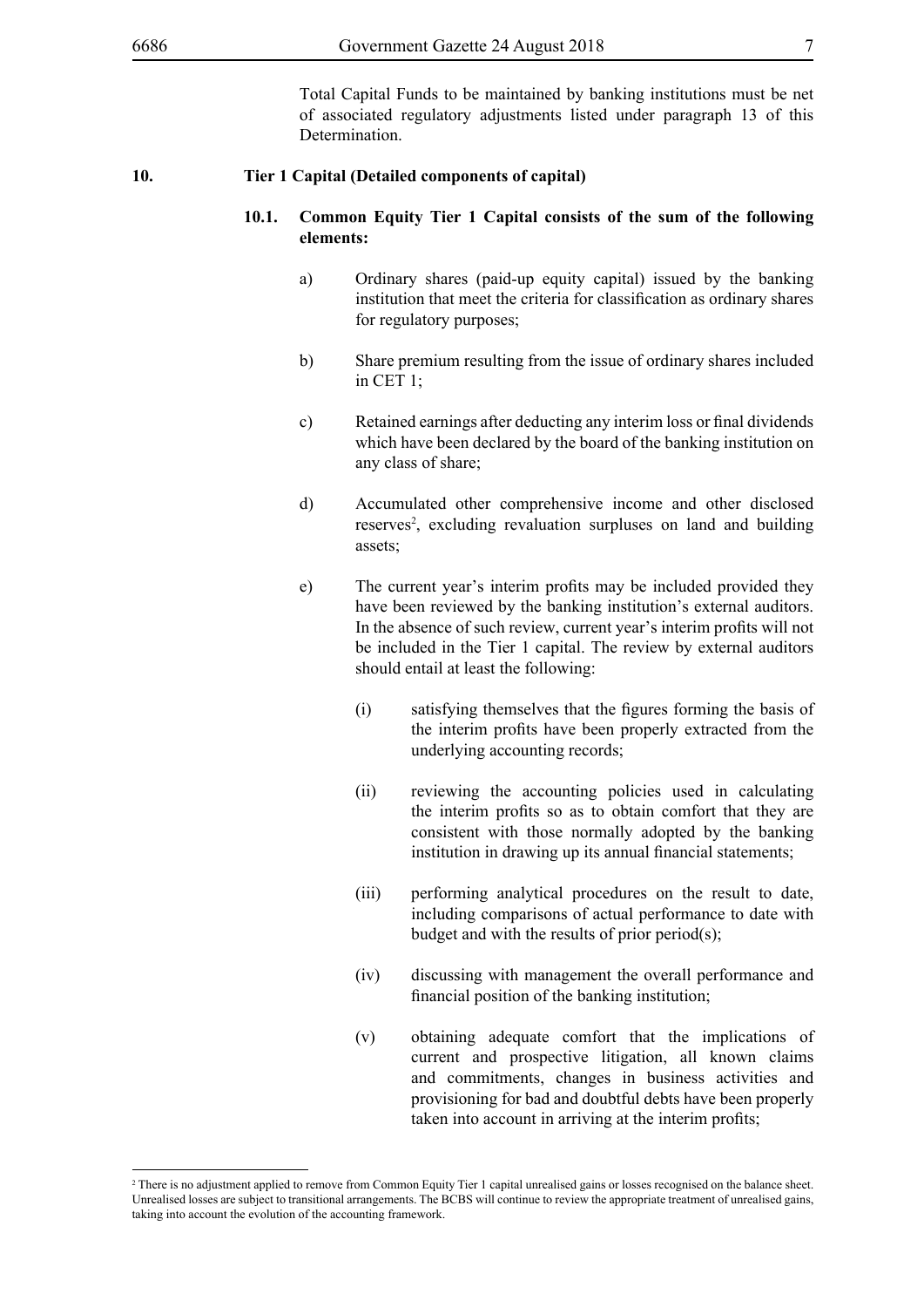- (vi) following up on problem areas of which the auditors are already aware in the course of auditing the banking institution's financial statements; and
- (vii) the external auditors must submit their conclusion to the Bank on whether the interim results are fairly stated, and whether the provisions for bad and doubtful debts are adequate.
- f) Ordinary shares issued by consolidated subsidiaries of the banking institution and held by third parties (i.e. minority interest) that meet the criteria for inclusion in Common Equity Tier 1 capital; and
- g) Regulatory adjustments applied in the calculation of Common Equity Tier 1.

# **10.2. Criteria for classification as Ordinary shares for regulatory capital purposes3**

For an instrument to be included in Common Equity Tier 1 capital it must meet all of the criteria that are listed below. In the rare cases where banking institutions need to issue non-voting ordinary shares as part of Common Equity Tier 1, they must be identical to voting ordinary shares of the issuing banking institution in all respects except for the absence of voting rights.

- a) It represents the most subordinated claim in liquidation of the banking institution.
- b) The holder of the instrument is entitled to a claim on the residual assets that is proportional with its share of issued capital, after all senior and subordinated debt claims have been repaid in liquidation (i.e. there is an unlimited and variable claim, not a fixed or capped claim).
- c) The principal amount of the instrument is perpetual and never repaid outside of liquidation excluding discretionary repurchases or other means of effectively reducing capital in a discretionary manner that is allowable under relevant law.
- d) The banking institution does nothing to create an expectation at issuance that the instrument will be bought back, redeemed or cancelled nor do the statutory or contractual terms provide any feature which might give rise to such an expectation.
- e) Distributions are paid out of distributable items (retained earnings included). The level of distributions is not in any way tied or linked to the amount paid in at issuance and is not subject to a contractual cap (except to the extent that a banking institution is unable to pay distributions that exceed the level of distributable items).

<sup>&</sup>lt;sup>3</sup> The criteria also apply to non-joint stock companies, such as mutual, cooperatives, or savings institutions, takin g into account their specific constitution and legal structure. The application of the criteria should preserve the quality of the instruments by requiring that they are deemed fully equivalent to common shares in terms of their capital quality as regards loss absorption and do not possess features which could cause the condition of the banking institution to be weakened as a going concern during periods of market stress.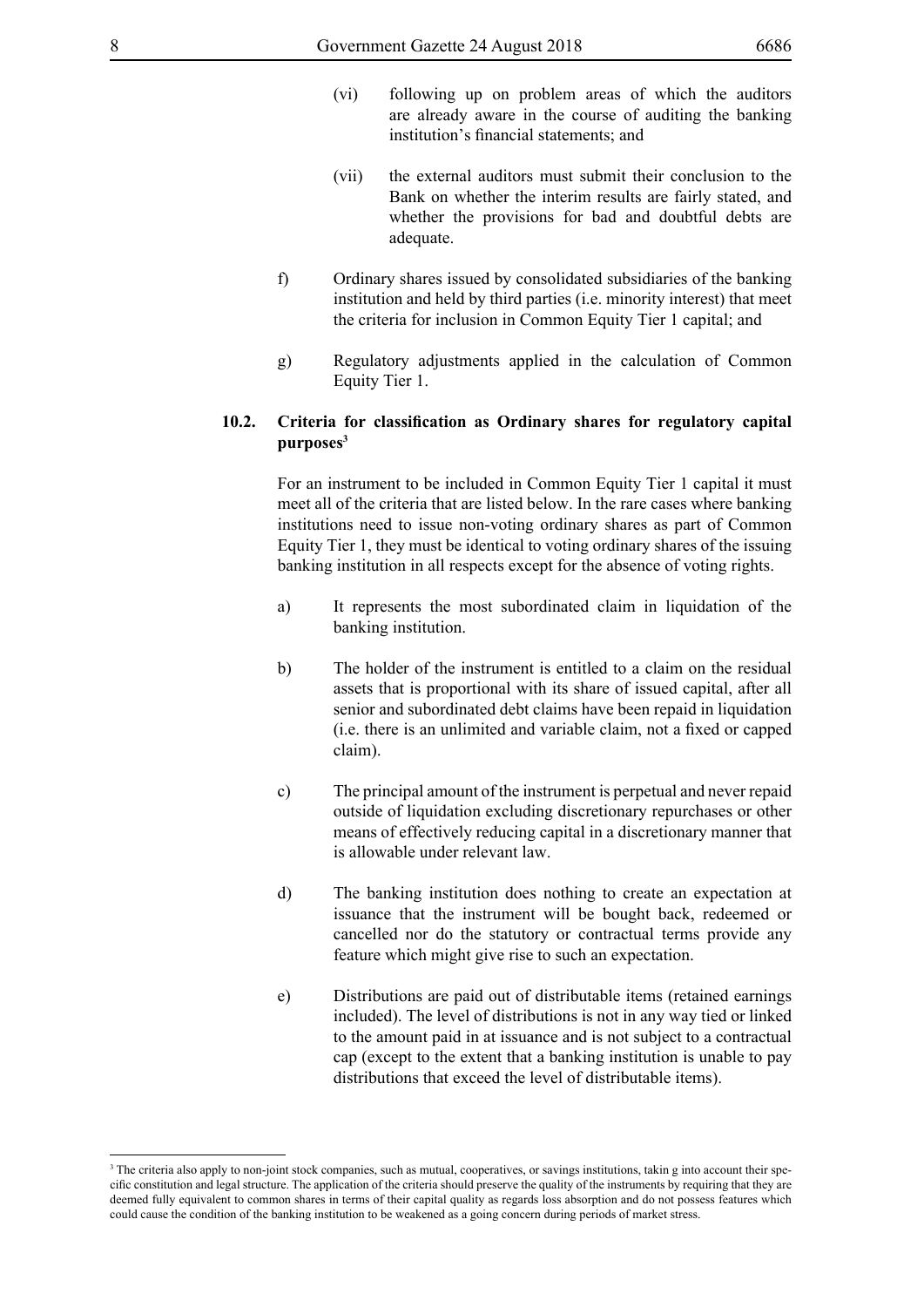- f) There are no circumstances under which the distributions are obligatory. Non-payment is therefore not an event of default.
- g) Distributions are paid only after all legal and contractual obligations have been met and payments on more senior capital instruments have been made. This means that there are no preferential distributions, including in respect of other elements classified as the Common Equity Tier 1 capital.
- h) Only the issued capital that takes the first and proportionately greatest share of any losses as they occur must be included<sup>4</sup>. Within Common Equity Tier 1 Capital, each instrument absorbs losses on a going concern basis proportionately and *pari passu* (ranking equal) with all the others.
- i) The paid in amount is recognised as equity capital (i.e. not recognised as a liability) for determining balance sheet insolvency;
- j) The paid in amount is classified as equity under the relevant accounting standards.
- k) The instrument is directly issued and paid-in and the banking institution cannot directly or indirectly have funded the purchase of the instrument.
- l) The paid in amount is neither secured nor covered by a guarantee of the issuer or related entity<sup>5</sup> or subject to any other arrangement that legally or economically enhances the seniority of the claim.
- m) The instrument is only issued with the approval of the owners of the issuing banking institution, either given directly by the owners or, if permitted by applicable law, given by the Board of Directors or by other persons duly authorised by the owners.
- n) The instrument is clearly and separately disclosed on the banking institution's balance sheet.

#### **10.3. Additional Tier 1 capital**

Additional Tier 1 (AT1) capital consists of the sum of the following elements:

- a) Instruments/shares issued by the banking institution that meet the criteria for inclusion in Additional Tier 1 capital (and are not included in Common Equity Tier 1);
- b) Share premium resulting from the issue of instruments/shares included in Additional Tier 1 capital;
- c) Instruments/shares issued by consolidated subsidiaries of the banking institution and held by third parties that meet the criteria for inclusion in Additional Tier 1 capital and are not included in Common Equity Tier 1; and

<sup>4</sup> In cases where capital instruments have a permanent write-down feature, this criterion is still deemed to be met by common shares.

<sup>&</sup>lt;sup>5</sup> A related entity can include a parent entity, a sister company, a subsidiary or any other affiliate. A holding company is a related entity irrespective of whether it forms part of the consolidated banking group.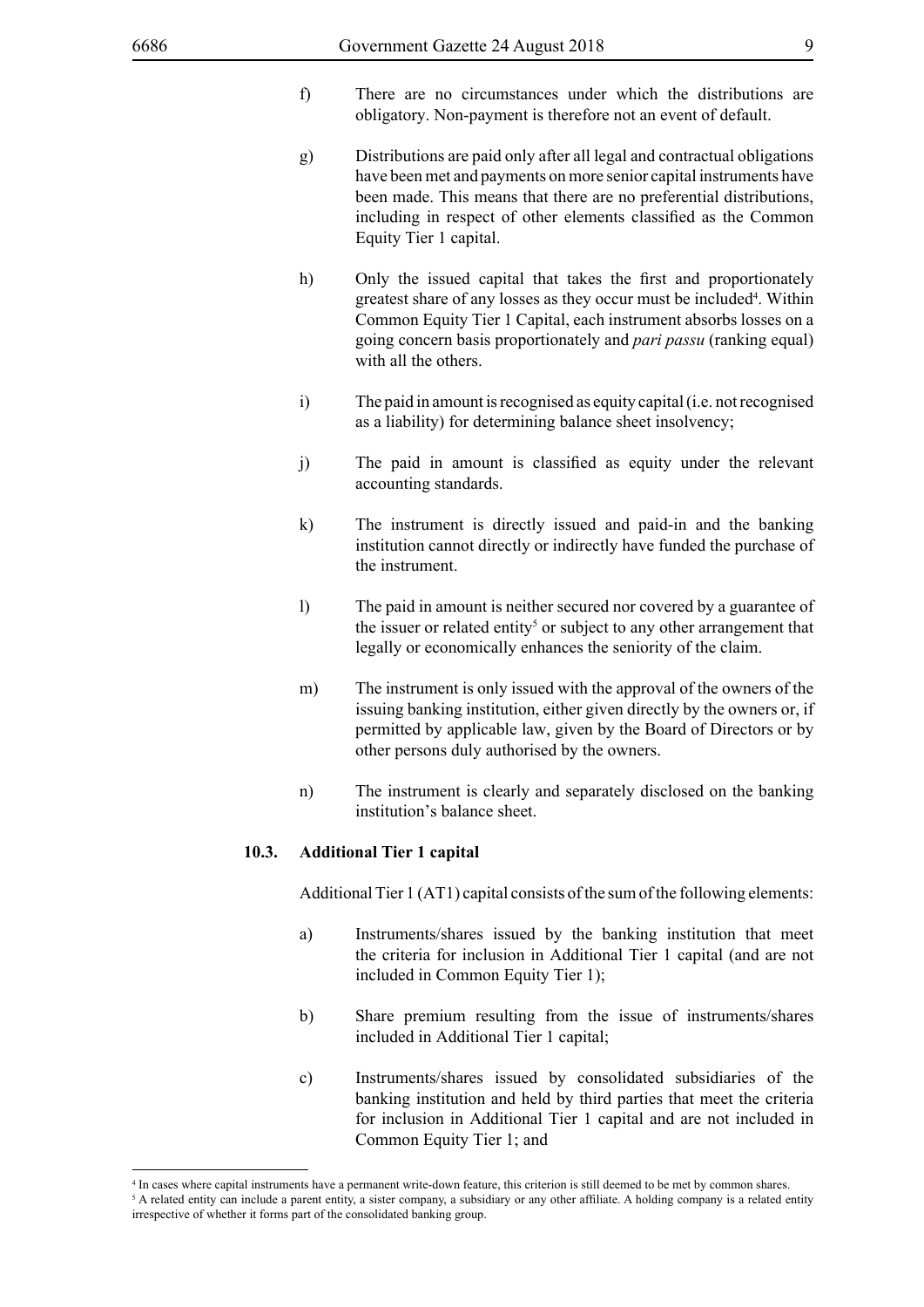d) Regulatory adjustments applied in the calculation of Additional Tier 1 Capital.

#### **10.4. Criteria for inclusion in Additional Tier 1 capital**

An instrument must satisfy the following criteria to be included in Additional Tier 1 Capital:

- a) The instrument is issued and fully paid-up in cash;
- b) The instrument is subordinated to depositors, general creditors and subordinated debt of the banking institution (holders of tier 2 capital of the banking institution);
- c) The paid-up amount of the instrument is neither secured nor covered by a guarantee of the issuer or related entity or other arrangement that legally or economically enhances the seniority of the claim visà-vis banking institution creditors;
- d) The instrument is perpetual, i.e. there is no maturity date and there are no step-ups or other incentives to redeem;
- e) The instrument may only be callable at the initiative of the issuer only after a minimum of five years from the issue date, subject to the following requirements:
	- (i) To exercise a call option a banking institution must receive prior supervisory approval;
	- (ii) A banking institution must not do anything which creates an expectation that the call will be exercised; and
	- (iii) Banking institutions must not exercise a call unless:
		- a. They replace the called instrument with capital of the same or better quality and the replacement of this capital is done at conditions which are sustainable for the income capacity of the banking institution<sup>6</sup>; or
		- b. The banking institution demonstrates that its capital position is well above the minimum capital requirements after the call option is exercised<sup>7</sup>.
- f) Any repayment of principal (e.g. through repurchase or redemption) must be with prior supervisory approval and banking institutions should not assume or create market expectations that supervisory approval will be given.
- g) With regard to dividend or coupon on the share or instrument:

<sup>6</sup> Replacement issues can be concurrent with but not after the instrument is called.

<sup>7</sup> Minimum refers to the regulator's prescribed minimum requirement, which may be higher than the Basel III Pillar 1 minimum requirement.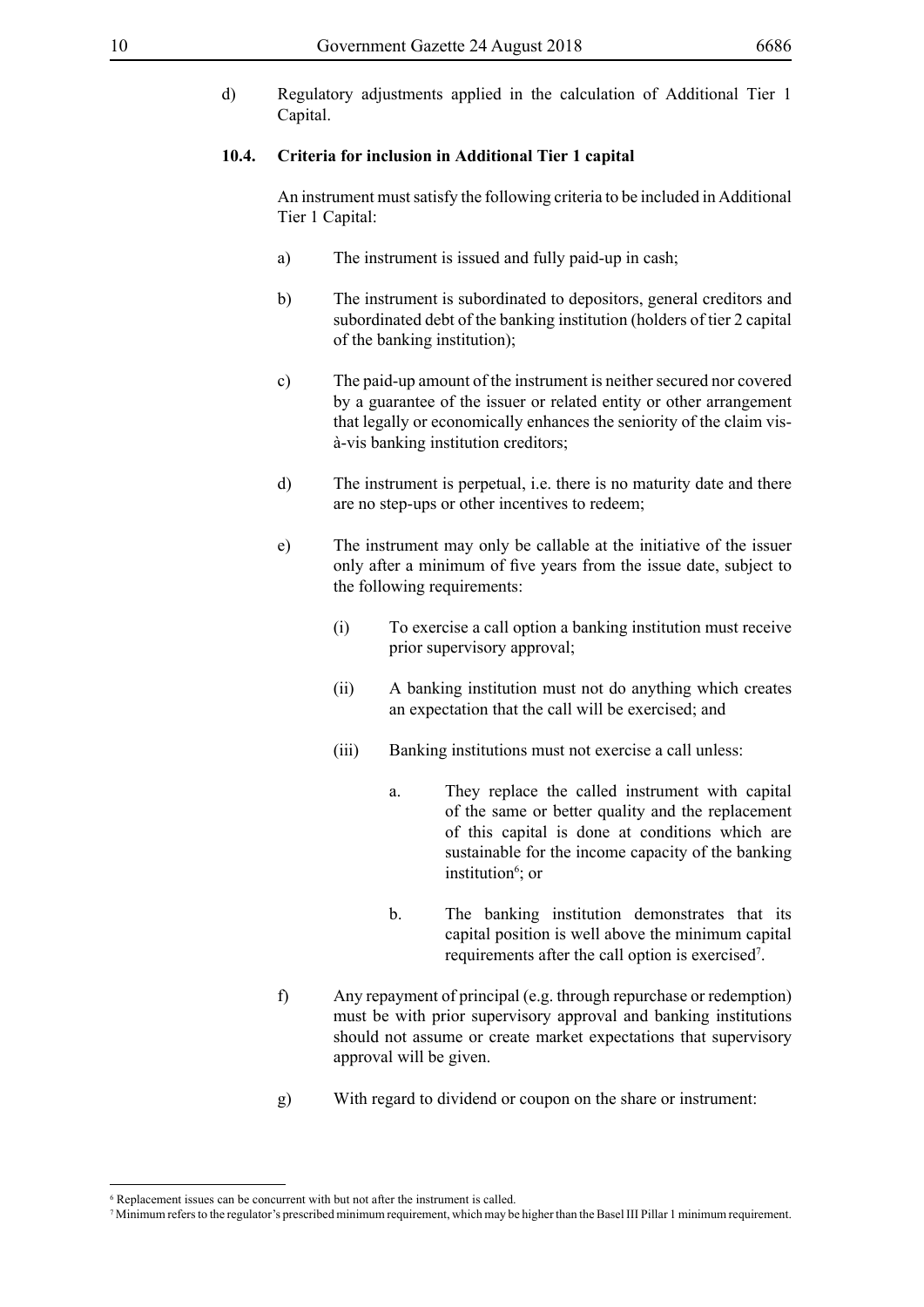- (i) The banking institution must have full discretion at all times to cancel distributions/payments<sup>8</sup>.
- (ii) Cancellation of discretionary payments must not be an event of default.
- (iii) Banking institutions must have full access to cancelled payments to meet obligations as they fall due.
- (iv) Cancellation of distributions/payments must not impose restrictions on the banking institution except in relation to distributions to common stockholders.
- h) Dividends/coupons must be paid out of distributable items.
- i) The instrument cannot have a credit sensitive dividend feature, that is a dividend/coupon that is reset periodically based in whole or in part on the banking organisation's credit standing.
- j) The instrument cannot contribute to liabilities exceeding assets if such a balance sheet test forms part of national insolvency law.
- k) Instruments classified as liabilities for accounting purposes must have principal loss absorption through either (i) conversion to ordinary shares at an objective pre-specified trigger point or (ii) a write-down mechanism which allocates losses to the instrument at a pre-specified trigger point. The write-down will have the following effects:
	- (i) Reduce the claim of the instrument in liquidation;
	- (ii) Reduce the amount re-paid when a call is exercised; and
	- (iii) Partially or fully reduce coupon/dividend payments on the instrument.
- l) Neither the banking institution nor a related party over which the banking institution exercises control or significant influence can have purchased the instrument, nor can the banking institution directly or indirectly have funded the purchase of the instrument.
- m) The instrument cannot have any features that hinders recapitalisation, such as provisions that require the issuer to compensate investors if a new instrument is issued at a lower price during a specified time frame.
- n) If the instrument is not issued out of an operating entity or the holding company in the consolidated group (e.g. a special purpose vehicle – "SPV"), proceeds must be immediately available without

<sup>8</sup> A consequence of full discretion at all times to cancel distributions/payments is that "dividend pushers" are prohibited. An instrument with a dividend pusher obliges the issuing banking institution to make a dividend/coupon payment on the instrument if it has made a payment on another (typically more junior) capital instrument or share. This obligation is inconsistent with the requirement for full discretion at all times. Furthermore, the term "cancel distributions/payments" means extinguish these payments. It does not permit features that require the banking institution to make distributions/payments in kind.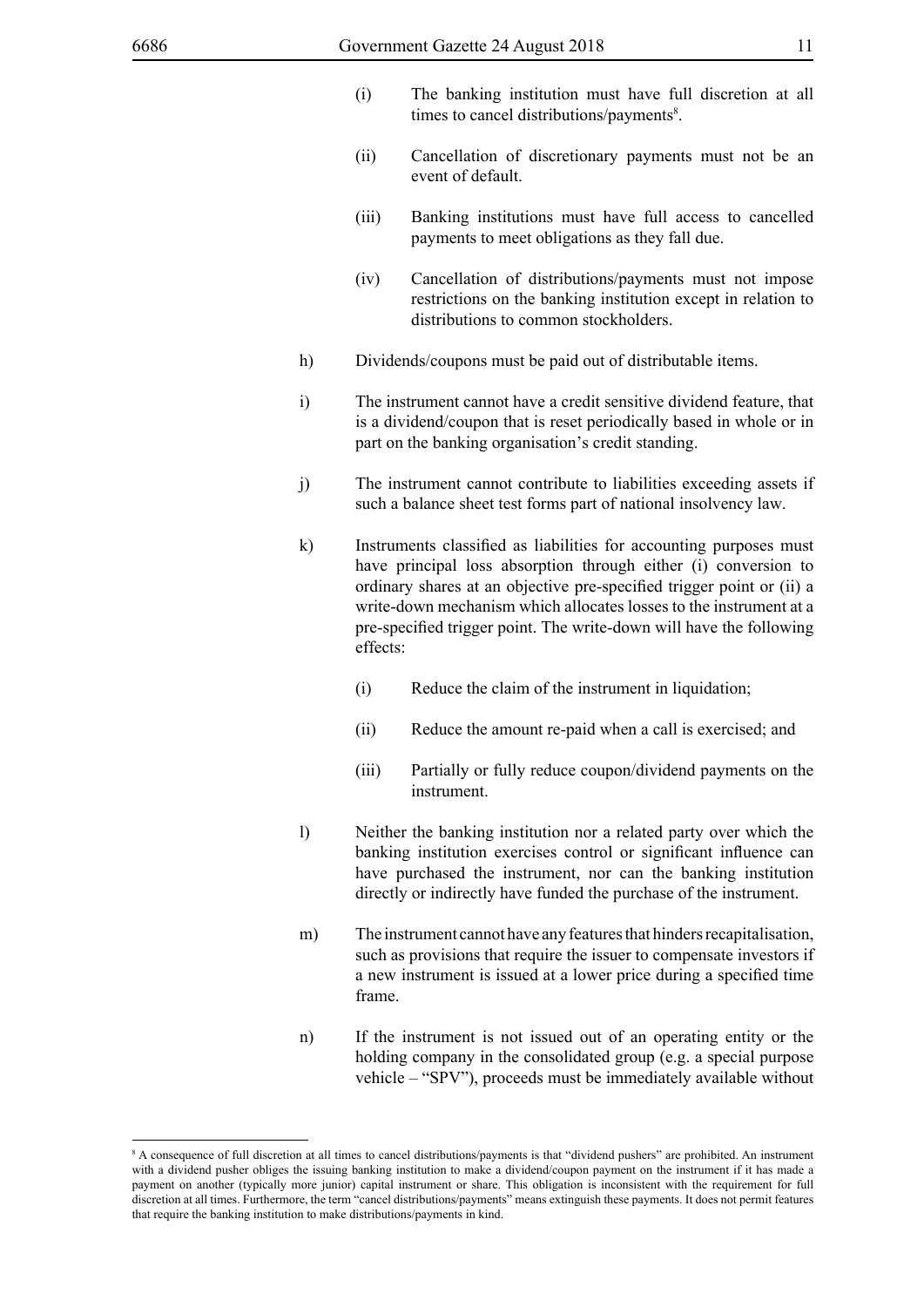limitation to an operating entity or the holding company in the consolidated group in a form which meets or exceeds all of the other criteria for inclusion in Additional Tier 1 capital.

o) The terms and conditions of the capital instrument contain provisions which ensure its loss absorbency at the point of non-viability that meet the requirements set out in Annexure 1.

# **11. Tier 2 capital**

Tier 2 Capital (gone-concern) includes other components of capital that, to varying degrees, fall short of the quality of Tier 1 Capital but nonetheless contribute to the overall strength of a banking institution and its capacity to absorb losses.

# **11.1. Tier 2 capital constitution**

Tier 2 capital consists of the sum of the following elements:

- a) Instruments issued by the banking institution that meet the criteria for inclusion in Tier 2 capital (and are not included in Tier 1 capital);
- b) Share premium (stock surplus) resulting from the issue of instruments/shares included in Tier 2 capital;
- c) Instruments issued by consolidated subsidiaries of the banking institution and held by third parties that meet the criteria for inclusion in Tier 2 capital and are not included in Tier 1 capital;
- d) Certain loan loss provisions as specified below;
- e) Unaudited interim profits approved by the banking institutions' boards of directors and reflected in the minutes of such meetings shall be included in Tier 2 capital once per quarter;
- f) Surplus arising from revaluation of land and buildings on condition that such assets are prudently valued by an independent sworn appraiser, fully reflecting the possibility of price fluctuation and forced sale. The revaluation shall only be permitted after a period of three years from the date of purchase or three years from the date of last revaluation, whichever is the later. A haircut of 55.0 percent shall apply on the surplus arising from revaluation of land and buildings and should be disclosed in the Annual Financial Statement of banking institutions.
- g) Regulatory adjustments applied in the calculation of Tier 2 Capital.
- h) The treatment of instruments issued out of consolidated subsidiaries of the banking institution and the regulatory adjustments applied in the calculation of Tier 2 Capital are addressed in section 12 under "Tier 1 and Tier 2 qualifying capital issued by consolidated subsidiaries".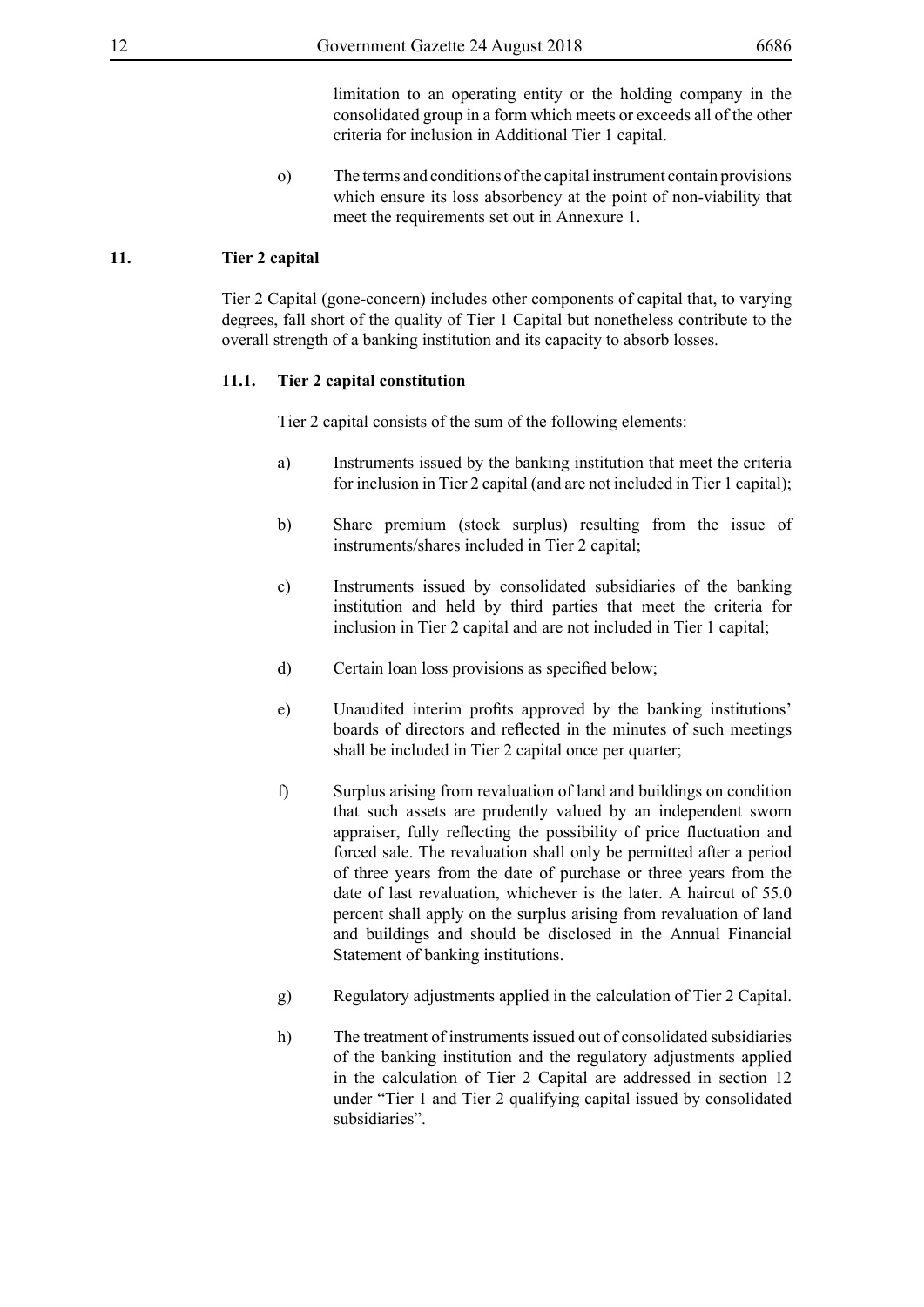# **11.2. Instruments issued by the banking institution that meet the Tier 2 criteria**

The objective of Tier 2 is to provide loss absorption on a gone-concern basis. An instrument is required to meet the following minimum set of criteria in order for it to be included in Tier 2 capital:

- a) Issued and fully paid-up.
- b) Subordinated to depositors and general creditors of the banking institution.
- c) Is neither secured nor covered by a guarantee of the issuer or related entity or other arrangement that legally or economically enhances the seniority of the claim vis-à-vis depositors and general banking institution creditors.
- d) Maturity:
	- (i) minimum original maturity of at least five years;
	- (ii) recognition in regulatory capital in the remaining five years before maturity will be amortised on a straight line basis<sup>9</sup>;
	- (iii) there are no step-ups or other incentives to redeem.
- e) May be callable at the initiative of the issuer only after a minimum of five years:
	- (i) To exercise a call option a banking institution must receive prior supervisory approval;
	- (ii) A banking institution must not do anything that creates an expectation that the call will be exercised $10$ ; and
	- (iii) Banking institutions must not exercise a call unless:
		- a. They replace the called instrument with capital of the same or better quality and the replacement of this capital is done at conditions which are sustainable for the income capacity of the banking institution $11$ ; or
		- b. The banking institution demonstrates that its capital position is well above the minimum capital requirements after the call option is exercised<sup>12</sup>.

9 Amortization based on the following sliding scale:

| Included in capital | 100%          | 80%                           | 60%                           | 40%                           | 20%                            | $0\%$               |
|---------------------|---------------|-------------------------------|-------------------------------|-------------------------------|--------------------------------|---------------------|
| Years to maturity   | vears or more | 4 years and $\leq 5$<br>vears | 3 years and $\leq$ 4<br>vears | 2 vears and $\leq$ 3<br>vears | vear and $\le$<br>than 2 years | Less than 1<br>vear |

<sup>&</sup>lt;sup>10</sup> An option to call the instrument after five years but prior to the start of the amortisation period will not be viewed as an incentive to redeem as long as the banking institution does not do anything that creates an expectation that the call will be exercised at this point. <sup>11</sup> Replacement issues can be concurrent with but not after the instrument is called.

<sup>&</sup>lt;sup>12</sup> Minimum refers to the regulator's prescribed minimum requirement, which may be higher than the Basel III Pillar 1 minimum requirement.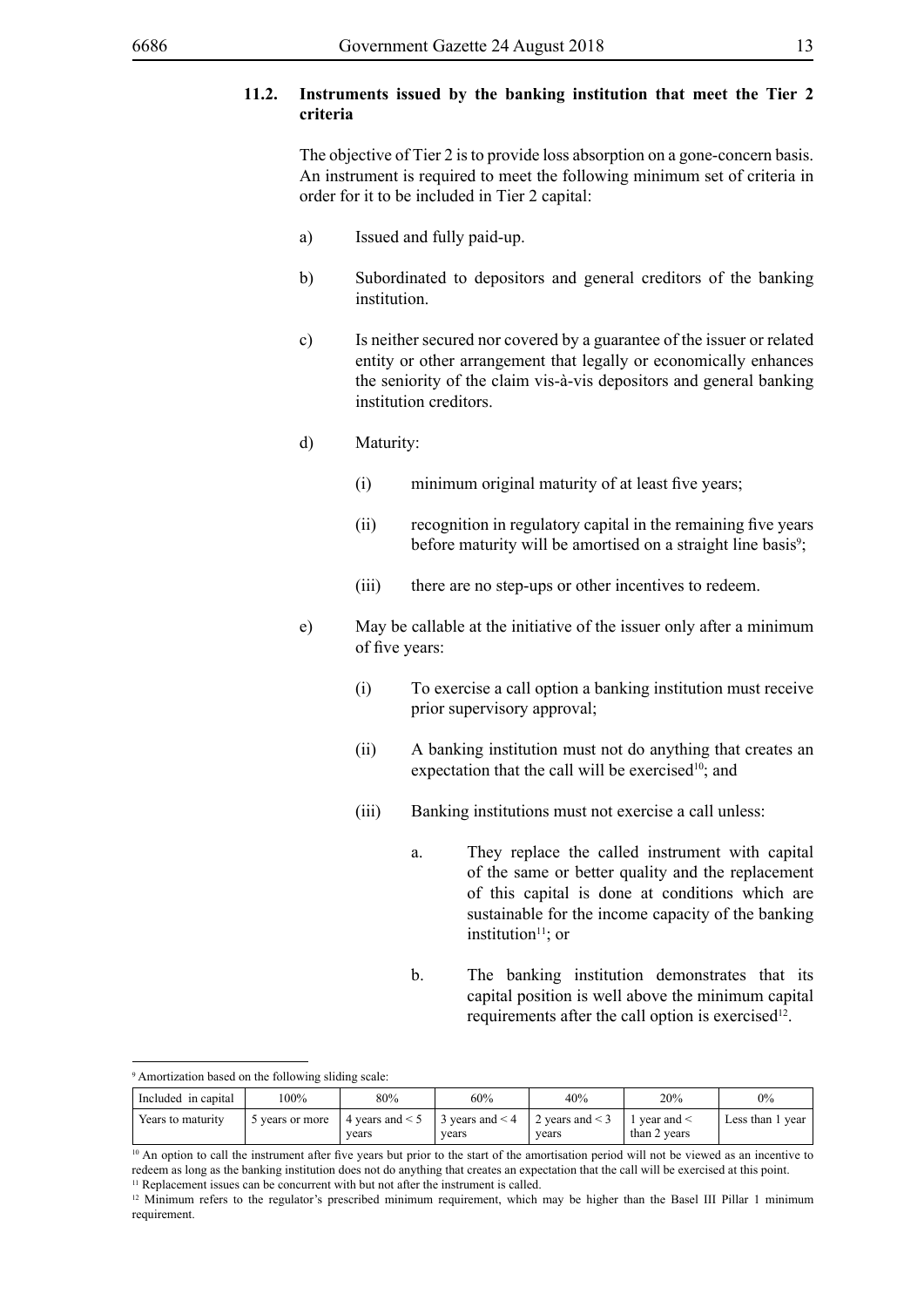- f) The investor must have no rights to accelerate the repayment of future scheduled payments (coupon or principal), except in insolvency and liquidation.
- g) The instrument cannot have a credit sensitive dividend feature, that is a dividend/coupon that is reset periodically based in whole or in part on the banking institution's credit standing.
- h) Neither the banking institution nor a related party over which the banking institution exercises control or significant influence can have purchased the instrument, nor can the banking institution directly or indirectly have funded the purchase of the instrument.
- i) If the instrument is not issued out of an operating entity or the holding company in the consolidated group (e.g. a special purpose vehicle – "SPV"), proceeds must be immediately available without limitation to an operating entity<sup>13</sup> or the holding company in the consolidated group in a form which meets or exceeds all of the other criteria for inclusion in Tier 2 Capital.
- 11.3. Share premium (stock surplus) resulting from the issue of instruments included in Tier 2 capital. Share premium that is not eligible for inclusion in Tier 1, will only be permitted to be included in Tier 2 capital if the shares giving rise to the share premium are permitted to be included in Tier 2 capital.
- 11.4. General provisions/general loan-loss reserves held against future, presently unidentified losses are freely available to meet losses which subsequently materialise and therefore qualify for inclusion within Tier 2. Provisions ascribed to identify deterioration of particular assets or known liabilities, whether individual or grouped, should be excluded. Furthermore, general provisions/general loan-loss reserves eligible for inclusion in Tier 2 will be limited to a maximum of 1.25 percentage points of credit risk-weighted risk assets calculated under the standardised approach.
- 11.5. Surplus arising from revaluation of land and buildings that is owned by the banking institution and reflected in the audited financial statements as revaluation reserves provided that the assets are prudently valued by an independent sworn appraiser fully reflecting the possibility of price fluctuation and forced sale<sup>14</sup>. Only 45.0 percent of the revaluation reserves arising from land and buildings will be eligible for inclusion in Tier 2 capital.

# **12. Minority interest**

Minority interest (i.e. non-controlling interest) and other capital issued out of consolidated subsidiaries that is held by third parties. This section should be applied in conjunction with requirements related to the Determination on Consolidated Supervision (BID- 24).

<sup>&</sup>lt;sup>13</sup> An operating entity is an entity set up to conduct business with clients with the intention of earning a profit in its own right.

<sup>&</sup>lt;sup>14</sup> The surplus arising from revaluation of land and buildings that is owned by the banking institution must satisfy the following conditions: (a) a banking institution may include in its tier 2 capital only reserves arising from the revalua tion of premises and other fixed assets owned by the banking institution provided that the assets are prudently valued by an independent sworn appraiser, fully reflecting the possibility of price fluctuation and forced sale; and

<sup>(</sup>b) the revaluation of fixed assets for purposes of inclusion in tier 2 capitals shall only be permitted after a period of three years from the date of purchase or three years from the date of last revaluation, whichever is later.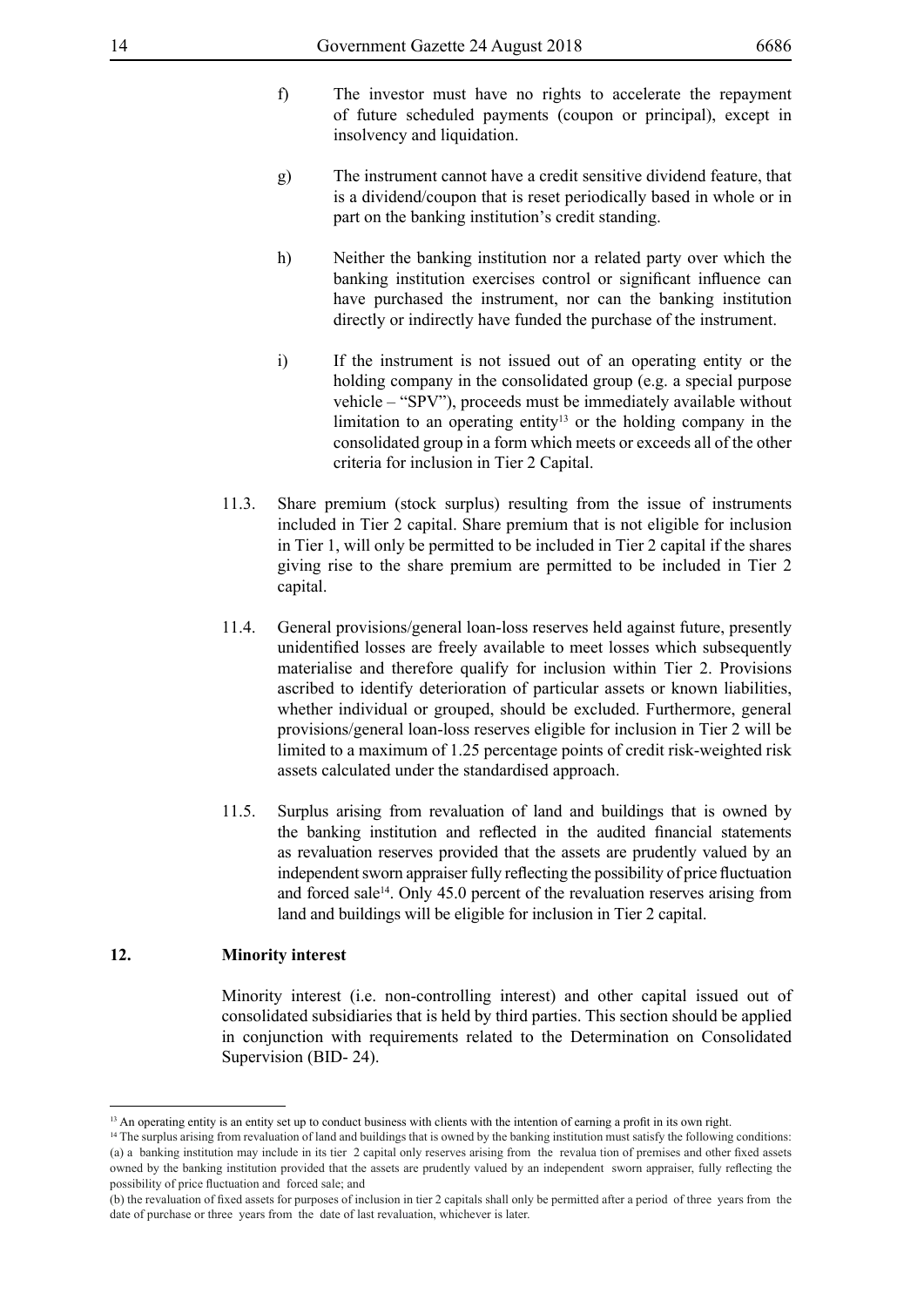#### **12.1. Ordinary shares issued by consolidated subsidiaries**

- a) Minority interest arising from the issue of ordinary shares by a fully consolidated subsidiary of the banking institution may receive recognition in Common Equity Tier 1 only if: 1) the instrument giving rise to the minority interest would, if issued by the banking institution, meet all of the criteria for classification as ordinary shares for regulatory capital purposes; and 2) the subsidiary that issued the instrument is itself a banking institution<sup>15</sup>. The amount of minority interest<sup>16</sup> meeting the criteria above that will be recognised in consolidated Common Equity Tier 1 will be calculated as follows (an example is provided under Annexure 7 (Minority Interest - Example)):
- b) Total minority interest meeting the two criteria above minus the amount of the surplus Common Equity Tier 1 of the subsidiary attributable to the minority shareholders.
- c) Surplus Common Equity Tier 1 of the subsidiary is calculated as the Common Equity Tier 1 of the subsidiary minus the lower of: (1) the minimum Common Equity Tier 1 requirement of the subsidiary plus the capital conservation buffer (i.e. 8.5 percent of risk weighted assets) and (2) the portion of the consolidated minimum Common Equity Tier 1 requirement plus the capital conservation buffer (i.e. 8.5 percent of consolidated risk weighted assets) that relates to the subsidiary.
- d) The amount of the surplus Common Equity Tier 1 that is attributable to the minority shareholders is calculated by multiplying the surplus Common Equity Tier 1 by the percentage of Common Equity Tier 1 that is held by minority shareholders.

#### **12.2. Tier 1 qualifying capital issued by consolidated subsidiaries**

- a) Tier 1 capital instruments issued by a fully consolidated subsidiary of the banking institution to third party investors (including amounts under section 10.1 above) may receive recognition in Tier 1 capital only if the instruments would, if issued by the banking institution, meet all of the criteria for classification as Tier 1 capital. The amount of this capital that will be recognised in Tier 1 will be calculated as follows:
	- (i) Total Tier 1 of the subsidiary issued to third parties minus the amount of the surplus Tier 1 of the subsidiary attributable to the third party investors.
	- (ii) Surplus Tier 1 of the subsidiary is calculated as the Tier 1 of the subsidiary minus the lower of: (1) the minimum Tier 1 requirement of the subsidiary plus the capital conservation

<sup>&</sup>lt;sup>15</sup> For the purposes of this paragraph, any institution that is subject to the same minimum prudential standards and level of supervision as a banking institution may be considered to be a bank institution.

<sup>&</sup>lt;sup>16</sup> Minority interest in a subsidiary that is a banking institution is strictly excluded from the parent bank's common equity if the parent banking institution or affiliate has entered into any arrangementsto fund directly or indirectly minority investment in the subsidiary whether through an SPV or through another vehicle or arrangement. The treatment outlined above, thus, is strictly available where all minority investments in the banking institution subsidiary solely represent genuine third party common equity contributions to the subsidiary.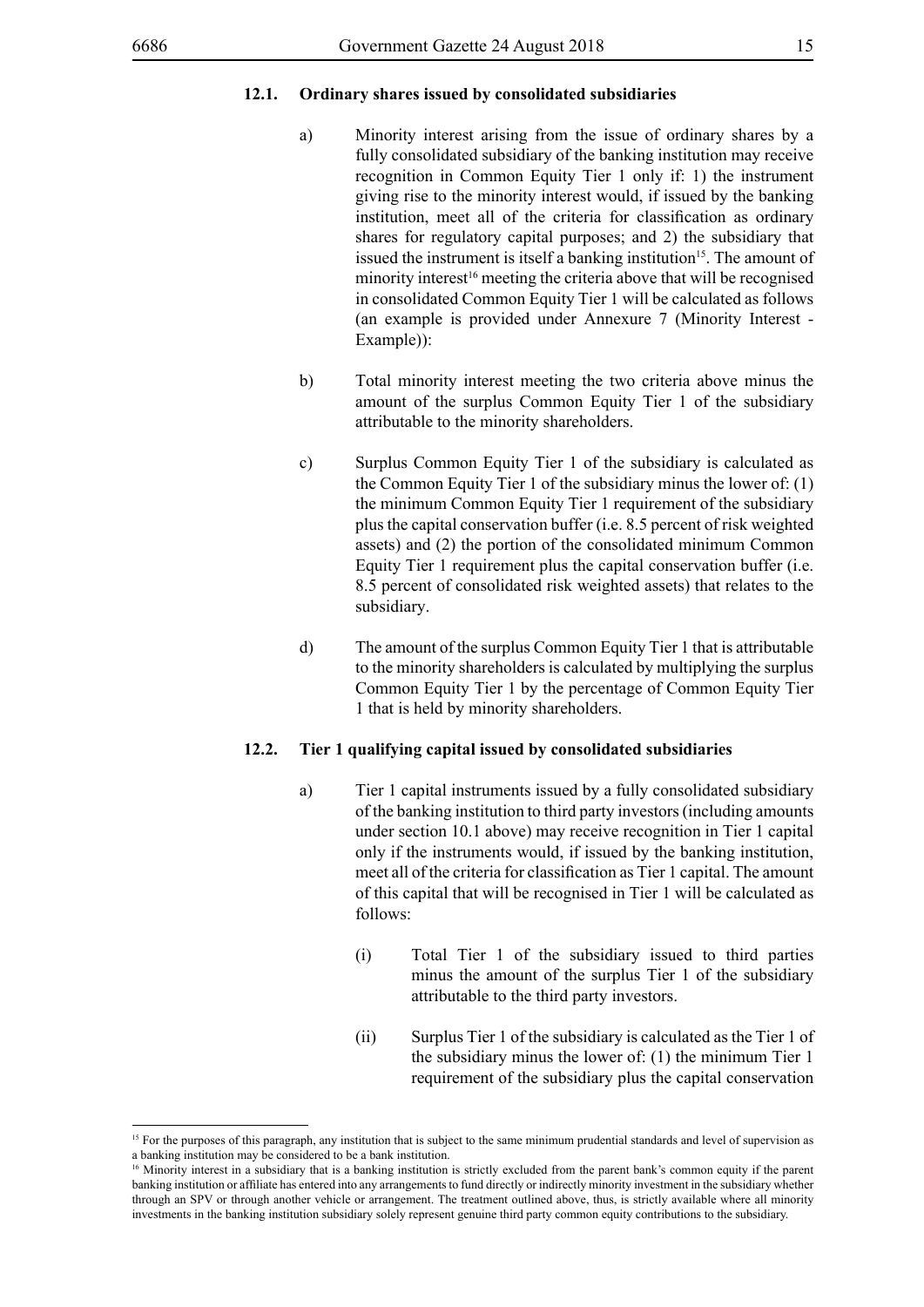buffer (i.e. 10 percent of risk weighted assets) and (2) the portion of the consolidated minimum Tier 1 requirement plus the capital conservation buffer (i.e. 10 percent of consolidated risk weighted assets) that relates to the subsidiary.

- (iii) The amount of the surplus Tier 1 that is attributable to the third party investors is calculated by multiplying the surplus Tier 1 by the percentage of Tier 1 that is held by third party investors.
- b) The amount of this Tier 1 capital that will be recognised in Additional Tier 1 will exclude amounts recognised in Common Equity Tier 1 under section 8 above.

# **12.3. Tier 1 and Tier 2 qualifying capital issued by consolidated subsidiaries**

- a) Total capital instruments (i.e. Tier 1 and Tier 2 capital instruments) issued by a fully consolidated subsidiary of the banking institution to third party investors may receive recognition in Total Capital only if the instruments would, if issued by the banking institution, meet all of the criteria for classification as Tier 1 or Tier 2 capital. The amount of this capital that will be recognised in consolidated Total Capital will be calculated as follows:
	- (i) Total Capital instruments of the subsidiary issued to third parties minus the amount of the surplus Total Capital of the subsidiary attributable to the third party investors.
	- (ii) Surplus Total Capital of the subsidiary is calculated as the Total Capital of the subsidiary minus the lower of: (1) the minimum Total Capital requirement of the subsidiary plus the capital conservation buffer (i.e. 12.5 percent of risk weighted assets) and (2) the portion of the consolidated minimum Total Capital requirement plus the capital conservation buffer (i.e. 12.5 percent of consolidated risk weighted assets) that relates to the subsidiary.
	- (iii) The amount of the surplus Total Capital that is attributable to the third party investors is calculated by multiplying the surplus Total Capital by the percentage of Total Capital that is held by third party investors.
- b) The amount of this Total Capital that will be recognised in Tier 2 will exclude amounts recognised in Common Equity Tier 1 and amounts recognised in Additional Tier 1.
- c) Where capital has been issued to third parties out of a special purpose vehicle (SPV), none of this capital can be included in Common Equity Tier 1. However, such capital can be included in consolidated Additional Tier 1 or Tier 2 and treated as if the banking institution itself had issued the capital directly to the third parties only if it meets all the relevant entry criteria and the only asset of the SPV is its investment in the capital of the banking institution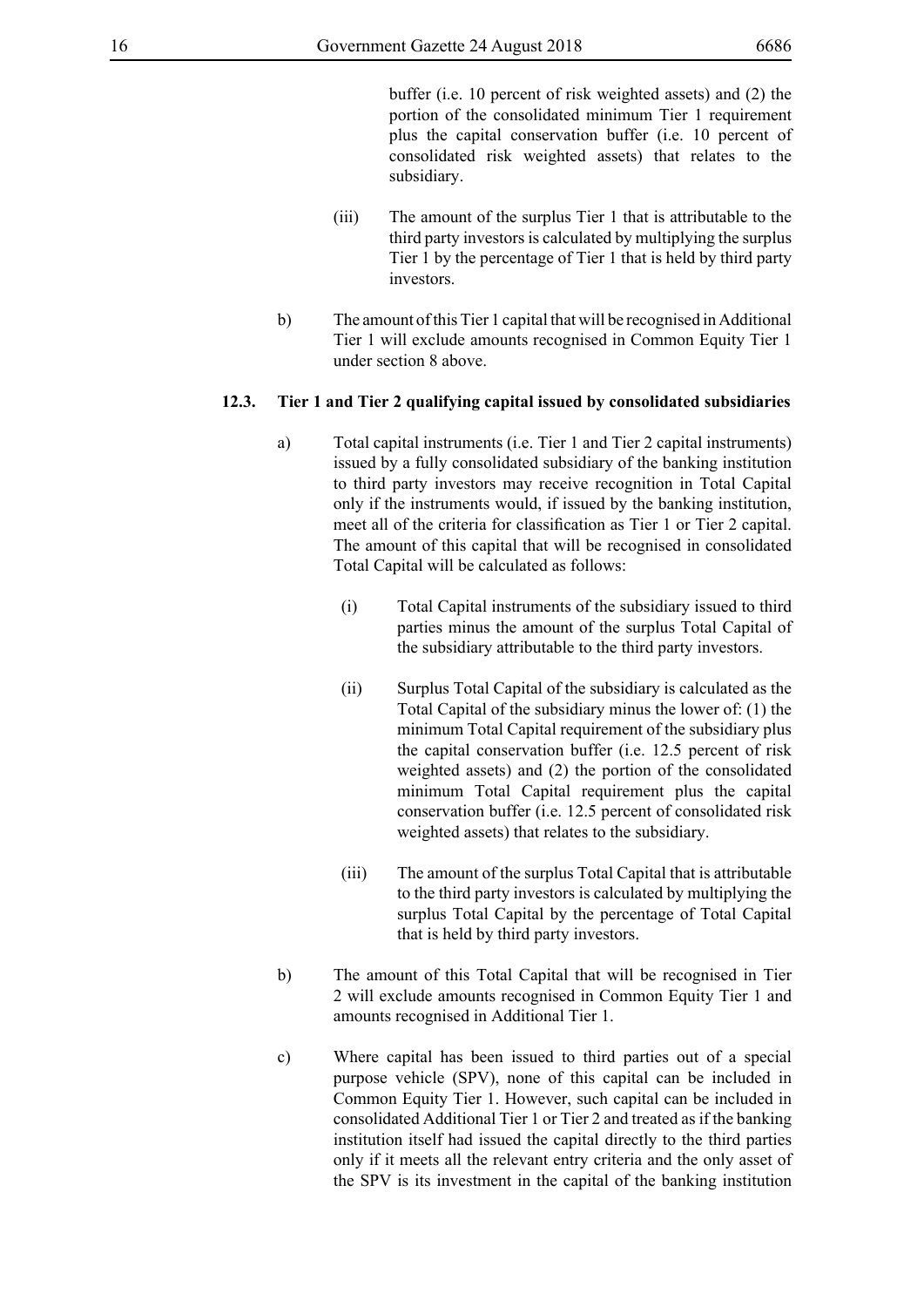in a form that meets or exceeds all the relevant entry criteria<sup>17</sup> (as required by criteria for Additional Tier 1 and criteria for Tier 2). In cases where the capital has been issued to third parties through an SPV via a fully consolidated subsidiary of the banking institution, such capital may, subject to the requirements of this paragraph, be treated as if the subsidiary itself had issued it directly to the third parties and may be included in the banking institution's consolidated Additional Tier 1 or Tier 2.

# **13. Regulatory adjustments**

This section sets out the regulatory adjustments to be applied to regulatory capital that will be phased in from 1 September 2018 until full compliance in the year 2022. In most cases these adjustments are applied in the calculation of Common Equity Tier 1.

In terms of this determination, the phasing-in of the regulatory adjustments to Common Equity Tier 1 Capital, Additional Tier 1 Capital and Tier 2 Capital will be implemented over a period of five years. The transitional approach will begin at 20% of the required deduction on 1 September 2018, 40% on 1 September 2019, 60% on 1 September 2020, 80% on 1 September 2021 and reach 100% on 1 September 2022.

# **13.1 Goodwill and other intangibles (except mortgage servicing rights)**

Goodwill and all other intangibles must be deducted in the calculation of Common Equity Tier 1, including any goodwill included in the valuation of significant investments in the capital of banking, financial and insurance entities that are outside the scope of regulatory consolidation. With the exception of mortgage servicing rights, the full amount is to be deducted net of any associated deferred tax liability which would be extinguished if the intangible assets become impaired or derecognised under the relevant accounting standards (IFRS). The amount to be deducted in respect of mortgage servicing rights is set out in the threshold deductions section below.

# **13.2 Deferred tax assets**

Deferred tax assets (DTAs) that rely on future profitability of the banking institution to be realised are to be deducted in the calculation of Common Equity Tier 1. Deferred tax assets may be netted with associated deferred tax liabilities (DTLs) only if the DTAs and DTLs relate to taxes levied by the same taxation authority and offsetting is permitted by the relevant taxation authority. Where these DTAs relate to temporary differences (e.g. allowance for credit losses) the amount to be deducted is set out in the "threshold deductions" section below.

# **13.3 Cash flow hedge reserve**

a) The amount of the cash flow hedge reserve that relates to the hedging of items that are not fair valued on the balance sheet (including projected cash flows) should be derecognised in the calculation of Common Equity Tier 1. This means that positive amounts should be deducted and negative amounts should be added back.

<sup>17</sup> Assets that relate to the operation of the SPV may be excluded from this assessment if they are *de minimis* (negligible).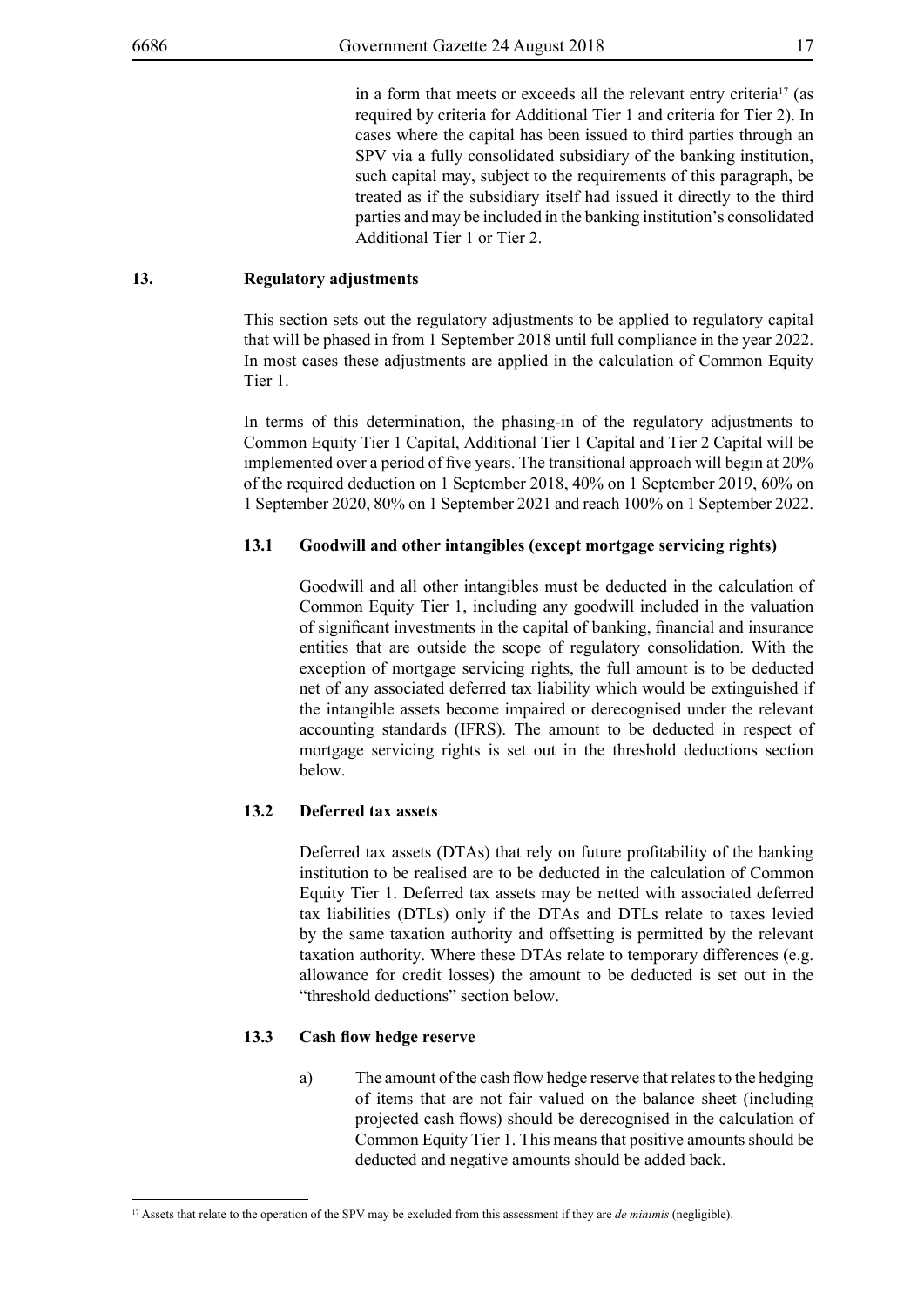b) This treatment specifically identifies the element of the cash flow hedge reserve that is to be derecognised for prudential purposes. It removes the element that gives rise to artificial volatility in common equity, as in this case the reserve only reflects one half of the picture (the fair value of the derivative, but not the changes in fair value of the hedged future cash flow).

#### **13.4 Gain on sale related to securitisation transactions**

Derecognise in the calculation of Common Equity Tier 1 any increase in equity capital resulting from a securitisation transaction, such as that associated with expected future margin income (FMI) resulting in a gainon-sale.

# **13.5 Cumulative gains and losses due to changes in own credit risk on fair valued financial liabilities**

Derecognise in the calculation of Common Equity Tier 1, all unrealised gains and losses that have resulted from changes in the fair value of liabilities that are due to changes in the banking institution's own credit risk.

# **13.6 Defined benefit pension fund assets and liabilities**

Defined benefit pension fund liabilities, as included on the balance sheet, must be fully recognised in the calculation of Common Equity Tier 1 (i.e. Common Equity Tier 1 cannot be increased through derecognising these liabilities). For each defined benefit pension fund that is an asset on the balance sheet, the asset should be deducted in the calculation of Common Equity Tier 1 net of any associated deferred tax liability which would be extinguished if the asset should become impaired or derecognised under the relevant accounting standards. Assets in the fund to which the banking institution has unrestricted and unfettered access can, with supervisory approval, offset the deduction. Such offsetting assets should be given the risk weight they would receive if they were owned directly by the banking institution.

#### **13.7 Investments in own shares (treasury stock)**

- a) All of a banking institution's investments in its own ordinary shares, whether held directly or indirectly, will be deducted in the calculation of Common Equity Tier 1 (unless already derecognised under the relevant accounting standards). In addition, any own stock which the banking institution could be contractually obliged to purchase should be deducted in the calculation of Common Equity Tier 1. The treatment described will apply irrespective of the location of the exposure in the banking book or the trading book. In addition:
	- (i) Gross long positions may be deducted net of short positions in the same underlying exposure only if the short positions involve no counterparty risk. For both investments in own index shares and investments in unconsolidated financial entities that result from holdings of index securities, banking institutions are permitted to net off the gross long positions in own shares resulting from index securities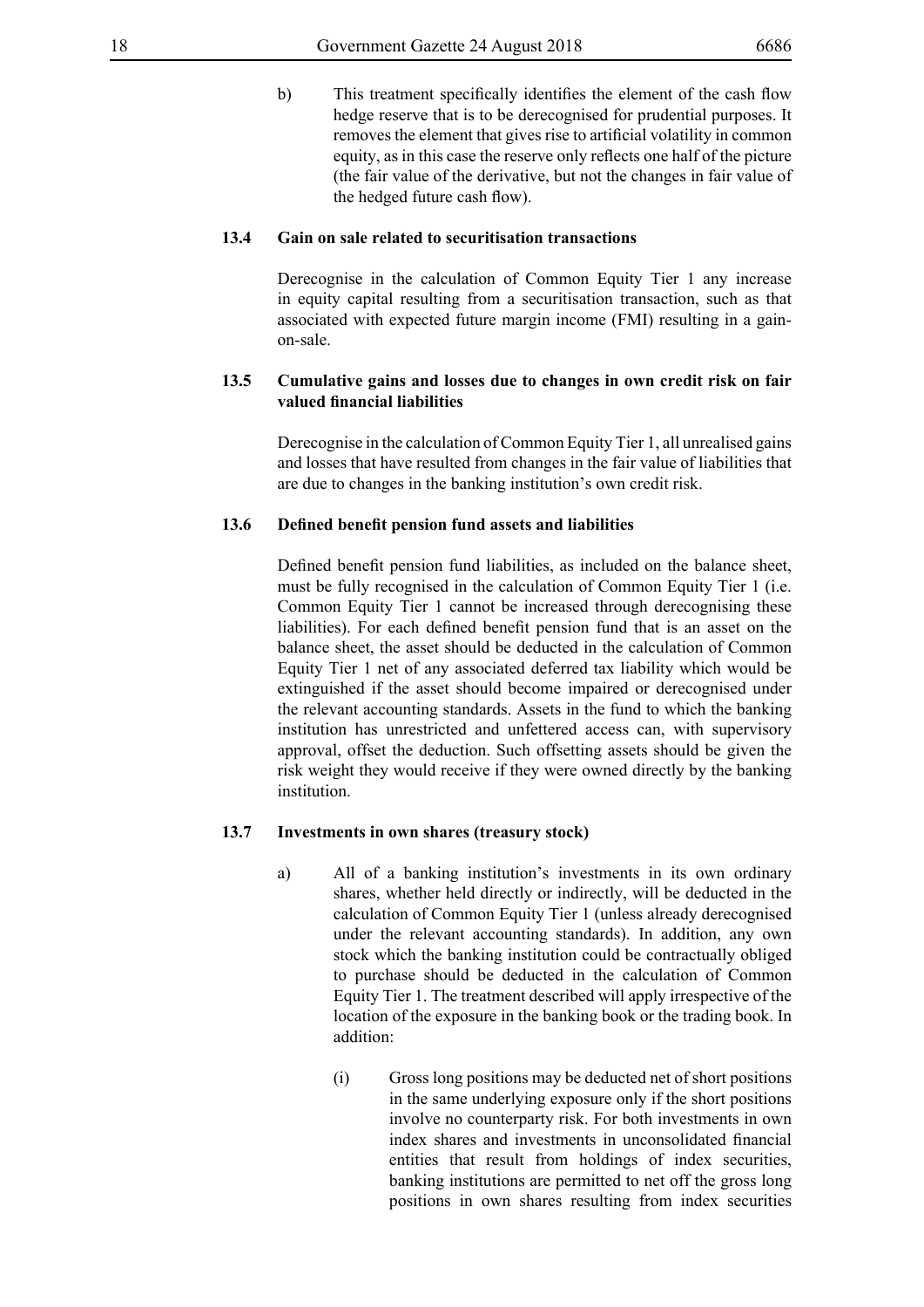against short positions in the same underlying index as long as the maturity of the short position matches the maturity of the long positions or has residual value of at least one year. In such cases the short positions may involve counterparty risk (which will be subject to the relevant counterparty credit risk charge).

- (ii) This deduction is necessary to avoid the double counting of a banking institution's own capital. Certain accounting regimes do not permit the recognition of treasury stock and so this deduction is only relevant where recognition on the balance sheet is permitted. The treatment seeks to remove the double counting that arises from direct holdings, indirect holdings via index funds and potential future holdings as a result of contractual obligations to purchase own shares.
- b) Following the same approach outlined above, banking institutions must deduct investments in their own Additional Tier 1 in the calculation of their Additional Tier 1 capital and must deduct investments in their own Tier 2 in the calculation of their Tier 2 capital.

# **13.8. Reciprocal cross-holdings in the capital of banking, financial and insurance entities**

Reciprocal cross holdings of capital that are designed to artificially inflate the capital position of banking institutions will be deducted in full. Banking institutions must apply a "corresponding deduction approach" to such investments in the capital of other banking institutions, other financial institutions and insurance entities. This means the deduction should be applied to the same component of capital for which the capital would qualify if it was issued by the banking institution itself.

# **13.9. Investments in the capital of banking, financial and insurance entities that are outside the scope of regulatory consolidation and where the banking institution does not own 20.0 percent or more of the issued common share capital of the entity.**

- a) The regulatory adjustment described in this section applies to investments in the capital of banking, financial and insurance entities that are outside the scope of regulatory consolidation and where the banking institution does not own more than 20.0 percent of the issued common share capital of the entity. In addition:
	- i) Investments include direct, indirect<sup>18</sup> and synthetic holdings of capital instruments. For example, banking institutions

should look through holdings of index securities to determine their underlying holdings of capital<sup>19</sup>.

<sup>&</sup>lt;sup>18</sup> Indirect holdings are exposures or parts of exposures that, if a direct holding loses its value, will result in a loss to the banking institution substantially equivalent to the loss in value of the direct holding.

<sup>19</sup> If banking intitutions find it operationally burdensome to look through and monitor their exact exposure to the capital of other financial institutions as a result of their holdings of index securities, national authorities may permit banking intitutions, subject to prior supervisory approval, to use a conservative estimate.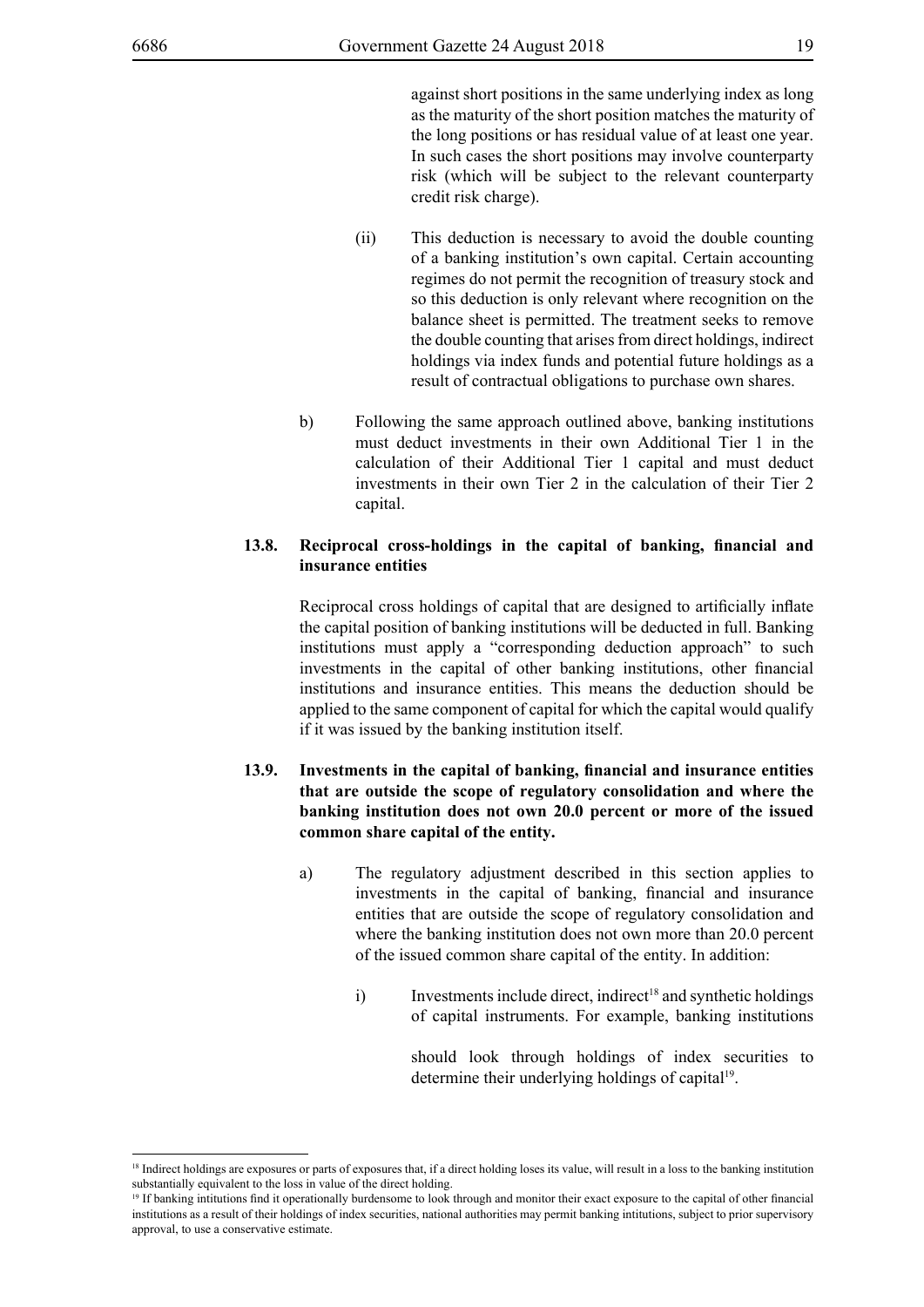- ii) Holdings in both the banking book and trading book are to be included. Capital includes common stock and all other types of cash and synthetic capital instruments (e.g. subordinated debt). It is the net long position that is to be included (i.e. the gross long position net of short positions in the same underlying exposure where the maturity of the short position either matches the maturity of the long position or has a residual maturity of at least one year).
- iii) Underwriting positions held for five working days or less can be excluded. Underwriting positions held for longer than five working days must be included.
- iv) If the capital instrument of the entity in which the banking institution has invested does not meet the criteria for Common Equity Tier 1, Additional Tier 1, or Tier 2 capital of the banking institution, the capital is to be considered ordinary shares for the purposes of this regulatory adjustment<sup>20</sup>.
- v) National discretion applies to allow banking institutions, with prior supervisory approval, to exclude temporarily certain investments where these have been made in the context of resolving or providing financial assistance to reorganise a distressed institution.
- b) If the total of all holdings listed above in aggregate exceed 10.0 percent of the banking institution's common equity (after applying all other regulatory adjustments in full listed prior to this one) then the amount above 10.0 percent is required to be deducted, applying a corresponding deduction approach. This means the deduction should be applied to the same component of capital for which the capital would qualify if it was issued by the banking institution itself. Accordingly, the amount to be deducted from common equity should be calculated as the total of all holdings which in aggregate exceed 10.0 percent of the banking institution's common equity (as per above) multiplied by the common equity holdings as a percentage of the total capital holdings. This would result in a common equity deduction which corresponds to the proportion of total capital holdings held in common equity. Similarly, the amount to be deducted from Additional Tier 1 capital should be calculated as the total of all holdings which in aggregate exceed 10.0 percent of the banking institution's common equity (as per above) multiplied by the Additional Tier 1 capital holdings as a percentage of the total capital holdings. The amount to be deducted from Tier 2 capital should be calculated as the total of all holdings which in aggregate exceed 10.0 percent of the banking institution's common equity (as per above) multiplied by the Tier 2 capital holdings as a percentage of the total capital holdings.

<sup>&</sup>lt;sup>20</sup> If the investment is issued out of a regulated financial entity and not included in regulatory capital in the relevant sector of the financial entity, it is not required to be deducted.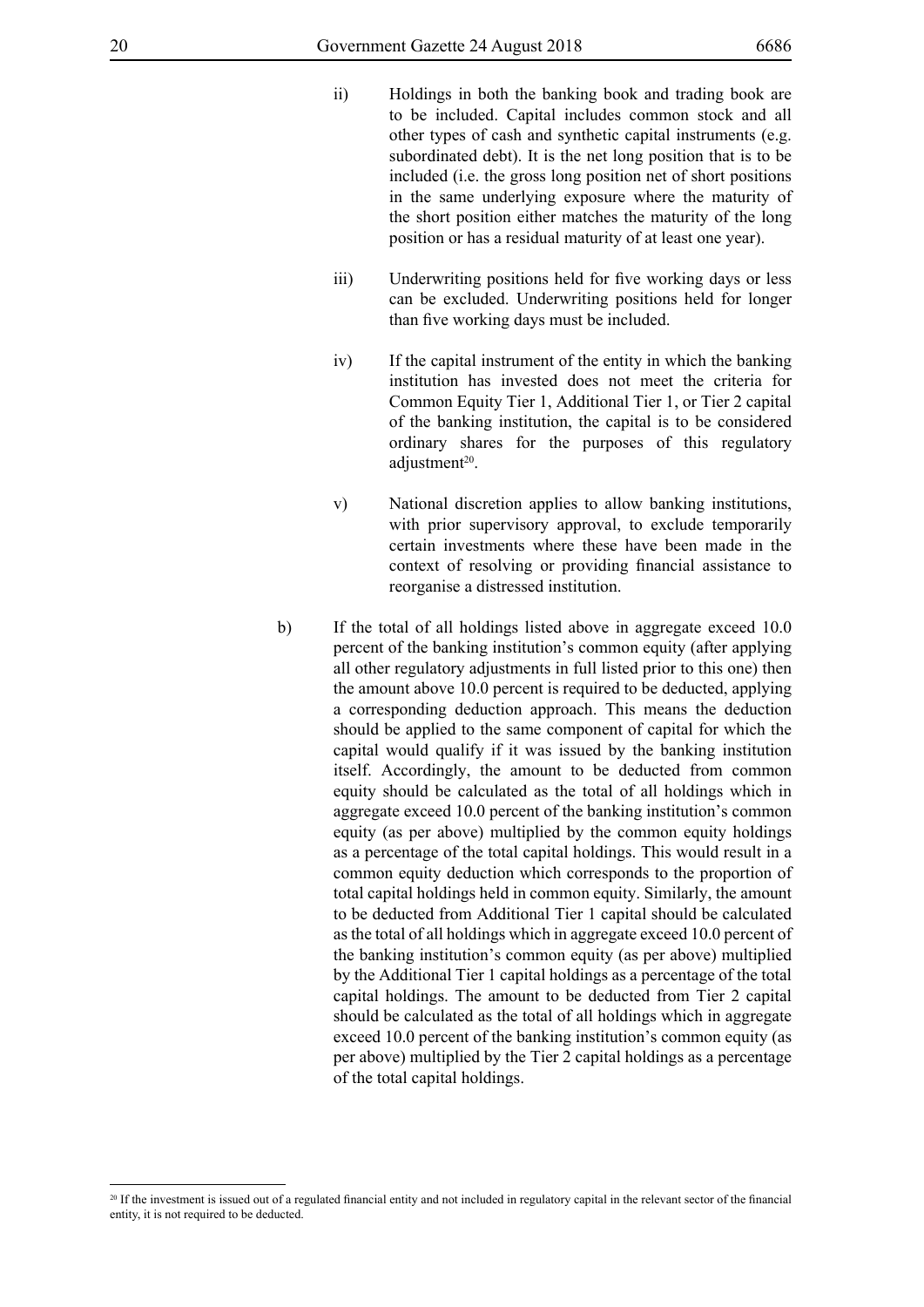- c) If, under the corresponding deduction approach, a banking institution is required to make a deduction from a particular tier of capital and it does not have enough of that tier of capital to satisfy that deduction, the shortfall will be deducted from the next higher tier of capital (e.g. if a banking institution does not have enough Additional Tier 1 capital to satisfy the deduction, the shortfall will be deducted from Common Equity Tier 1).
- d) Amounts below the threshold, which are not deducted, will continue to be risk weighted. Thus, instruments in the trading book will be treated as per the market risk rules and instruments in the banking book should be treated according to the standardised approach. For the application of risk weighting the amount of the holdings must be allocated on a pro rata basis between those below and those above the threshold.

#### **13.10 Significantinvestmentsin the capital of banking, financial and insurance** entities that are outside the scope of regulatory consolidation<sup>21</sup>

- a) The regulatory adjustment described in this section applies to investments in the capital of banking, financial and insurance entities that are outside the scope of regulatory consolidation where the banking institution owns 20.0 percent or more of the issued common share capital of the issuing entity or where the entity is an affiliate<sup>22</sup> of the banking institution. In addition:
	- (i) Investments include direct, indirect and synthetic holdings of capital instruments. For example, banking institutions should look through holdings of index securities to determine their underlying holdings of capital<sup>23</sup>.
	- (ii) Holdings in both the banking book and trading book are to be included. Capital includes common stock and all other types of cash and synthetic capital instruments (e.g. subordinated debt). It is the net long position that is to be included (i.e. the gross long position net of short positions in the same underlying exposure where the maturity of the short position either matches the maturity of the long position or has a residual maturity of at least one year).
	- (iii) Underwriting positions held for five working days or less can be excluded. Underwriting positions held for longer than five working days must be included.
	- (iv) If the capital instrument of the entity in which the banking institution has invested does not meet the criteria for Common Equity Tier 1, Additional Tier 1, or Tier 2 capital

<sup>&</sup>lt;sup>21</sup> Investments in entities that are outside of the scope of regulatory consolidation refers to investments in entities that have not been consolidated at all or have not been consolidated in such a way as to result in their assets being included in the calculation of consolidated risk-weighted assets of the group.

 $^{22}$  An affiliate of a banking intitution is defined as a company that controls, or is controlled by, or is under common control with, the banking institution. Control of a company is defined as (1) ownership, control, or holding with power to vote 20% or more of a class of voting securities of the company; or (2) consolidation of the company for financial reporting purposes.

<sup>&</sup>lt;sup>23</sup> If banking intitutions find it operationally burdensome to look through and monitor their exact exposure to the capital of other financial institutions as a result of their holdings of index securities, national authorities may permit banking intitutions, subject to prior supervisory approval, to use a conservative estimate.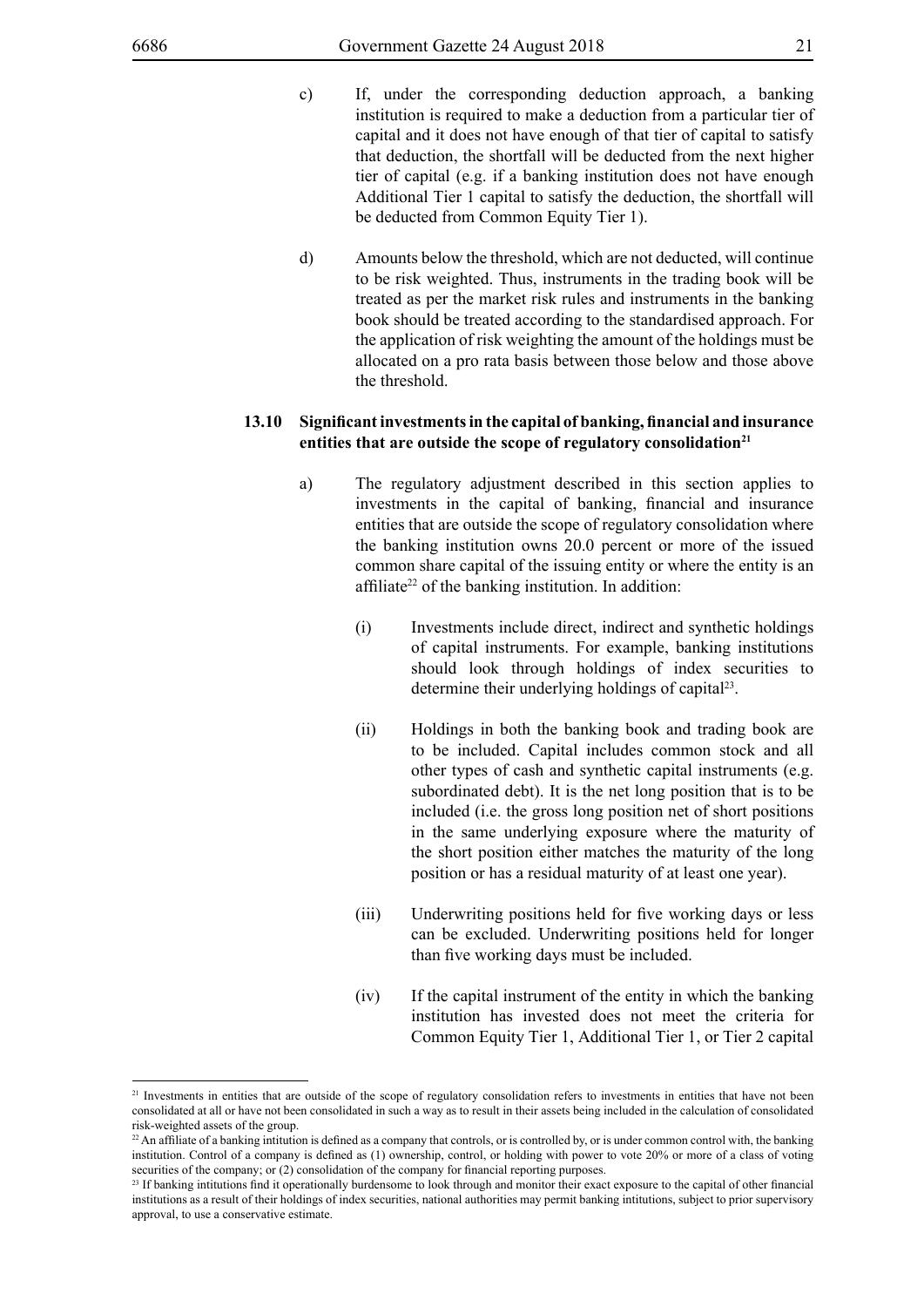of the banking institution, the capital is to be considered ordinary shares for the purposes of this regulatory adjustment<sup>24</sup>.

- (v) National discretion applies to allow banking institutions, with prior supervisory approval, to exclude temporarily certain investments where these have been made in the context of resolving or providing financial assistance to reorganise a distressed institution.
- b) All investments included above that are not ordinary shares must be fully deducted following a corresponding deduction approach. This means the deduction should be applied to the same tier of capital for which the capital would qualify if it was issued by the banking institution itself. If the banking institution is required to make a deduction from a particular tier of capital and it does not have enough of that tier of capital to satisfy that deduction, the shortfall will be deducted from the next higher tier of capital (e.g. if a banking institution does not have enough Additional Tier 1 capital to satisfy the deduction, the shortfall will be deducted from Common Equity Tier 1).
- c) Investments included above that are ordinary shares will be subject to the threshold treatment described in the next section.

# **13.11. Threshold deductions**

- a) Instead of a full deduction, the following items may each receive limited recognition when calculating Common Equity Tier 1, with recognition capped at 10.0 percent of the banking institution's common equity (after the application of all regulatory adjustments set out above):
	- (i) Significant investments in the ordinary shares of unconsolidated financial institutions (banking institutions, insurance and other financial entities);
	- (ii) Mortgage Servicing Rights (MSRs); and
	- (iii) Deferred Tax Assets (DTAs) that arise from temporary differences.
- b) On 1 September 2018, a banking institution must deduct the amount by which the aggregate of the three items above exceeds 15.0 percent of its common equity component of Tier 1 (calculated prior to the deduction of these items but after application of all other regulatory adjustments applied in the calculation of Common Equity Tier 1). The items included in the 15.0 percent aggregate limit are subject to full disclosure. As of 1 January 2021, the calculation of the 15.0 percent limit will be subject to the following treatment: the amount of the three items that remains recognised after the application of all regulatory adjustments must not exceed 15.0 percent of the Common Equity Tier 1 capital, calculated after all regulatory adjustments.

<sup>&</sup>lt;sup>24</sup> If the investment is issued out of a regulated financial entity and not included in regulatory capital in the relevant sector of the financial entity, it is not required to be deducted.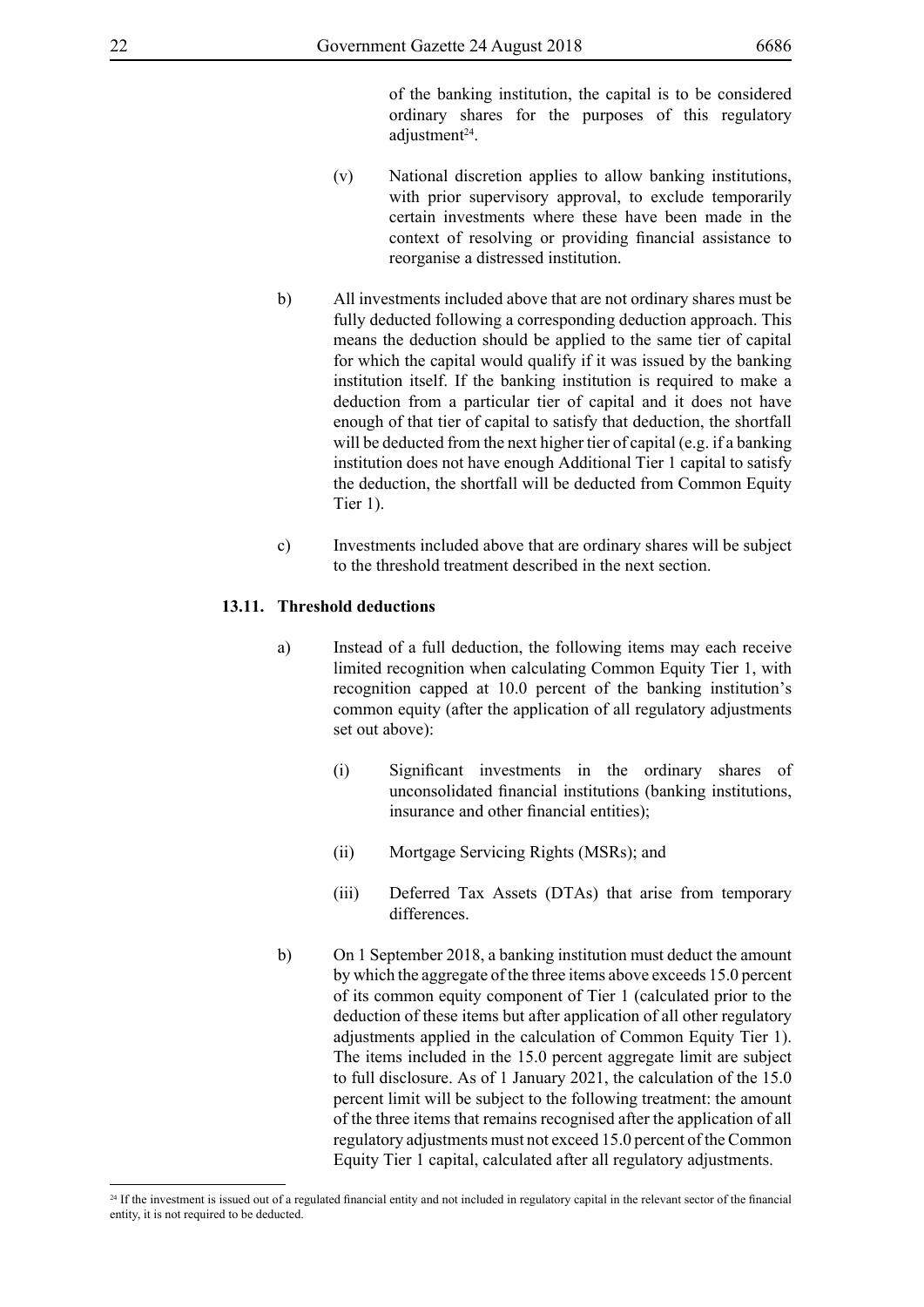c) The amount of the three items that are not deducted in the calculation of Common Equity Tier 1 will be risk weighted at 250.0 percent.

#### **14. Capital conservation buffer**

The capital conservation buffer (CCB) aims at promoting the conservation of capital and the build-up of adequate buffers above the minimum during normal times (i.e. outside periods of stress) which can be drawn down as losses are incurred during a stressed period.

#### **14.1 Capital conservation elements**

- a) Outside of periods of stress, banking institutions should hold buffers of capital above the regulatory minimum.
- b) When buffers have been drawn down, one way banking institutions should look to rebuild them is through reducing discretionary distributions of earnings. This could include reducing dividend payments, share buybacks and staff bonus payments. Banking institutions may also choose to raise new capital from the private sector as an alternative to conserving internally generated capital. The balance between these options should be discussed with supervisors as part of the capital planning process.

# **14.2 The framework**

- a) A capital conservation buffer of 2.5%, comprised of Common Equity Tier 1, is established above the regulatory minimum capital requirement.
- b) Common Equity Tier 1 must first be used to meet the minimum capital requirements (including the 7.5 % and 10.0 % Total capital requirements if necessary) before the remainder can contribute to the capital conservation buffer.
- c) Distribution constraints will be imposed on banking institutions when capital levels fall within the capital buffer ranges outlined in -Table 1. However, banking institutions will be able to conduct business as normal when their capital levels fall into the conservation range as they experience losses. Items subject to the restriction on distributions include dividends, share buybacks, discretionary payments on AT1 capital instruments and discretionary bonus payments to staff.
- d) A banking institution must apply to the Bank to make payments in excess of the constraints imposed by the capital conservation buffer regime. However, any approval granted by the Bank shall be subject to the express condition that the banking institution raises capital from the market equal to or greater than the amount above the constraint which it wishes to distribute and to such other conditions as may be imposed by the Bank.
- e) Table 1 below shows the minimum capital conservation ratios a banking institution must meet at various levels of the CET1 capital ratios. For example, within the first year, a banking institution with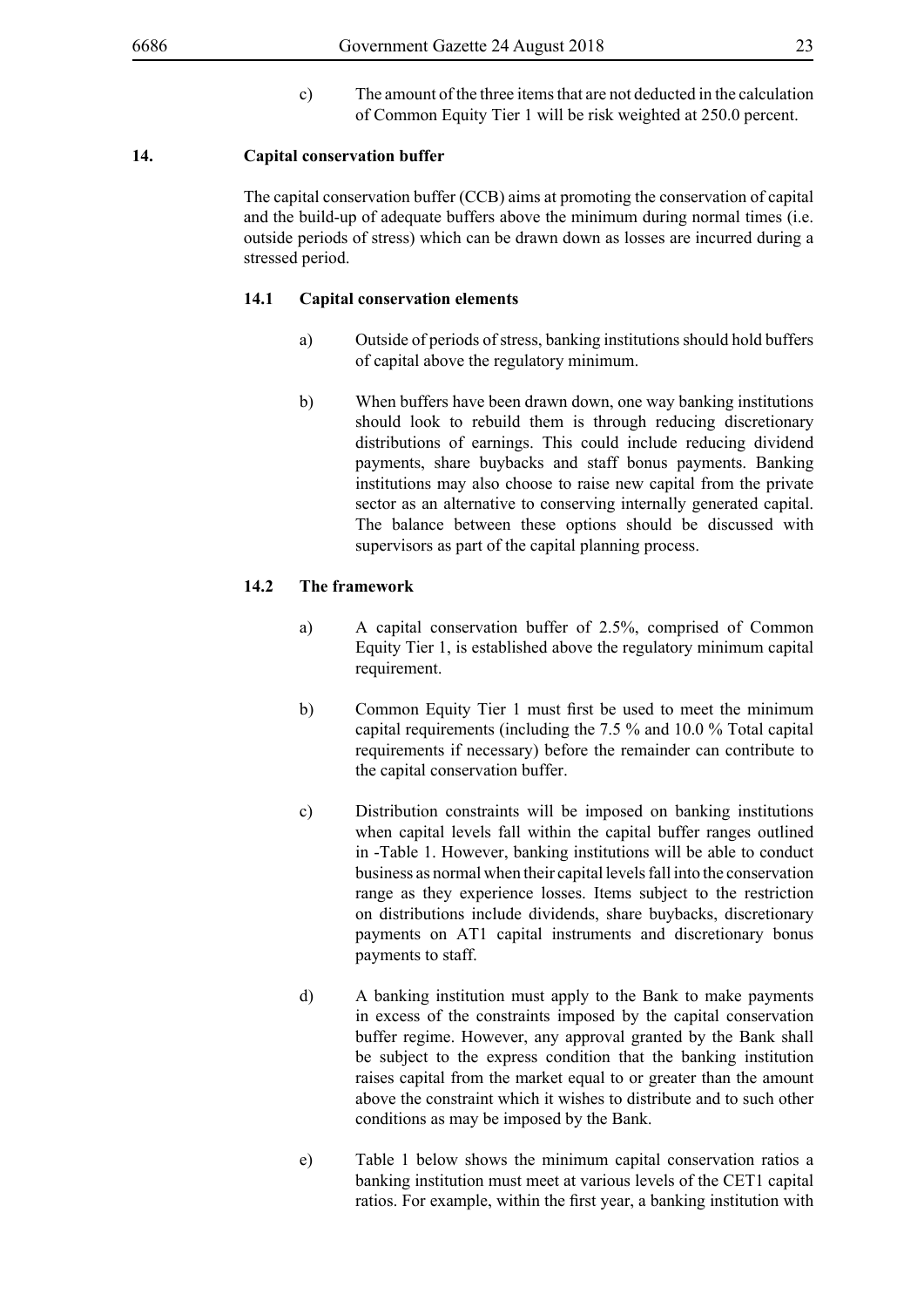a CET1 capital ratio in the range of 6.125% to 6.25% is required to conserve 80% of its earnings in the subsequent financial year (i.e. pay-out no more than 20% in terms of dividends, share buybacks and discretionary bonus payments). If the banking institution wants to make payments in excess of the constraints imposed by this regime, it would have the option of raising capital in the private sector equal to the amount above the constraint which it wishes to distribute.

f) The Common Equity Tier 1 ratio includes amounts used to meet the 6.0% minimum Common Equity Tier 1 requirement, but excludes any additional Common Equity Tier 1 needed to meet the 7.5% Tier 1 and 10.0% Total Capital requirements. For example, a banking institution with 10% CET1 and no Additional Tier 1 or Tier 2 capital would meet all minimum capital requirements, but would have a zero conservation buffer and therefore be subjected to the 100% constraint on capital distributions.

| <i>Han</i> Conservation Ratios<br><b>Common Equity Tier 1 Ratio</b> | <b>Minimum Capital</b><br><b>Conservation Ratios (Expressed)</b><br>as a % of earnings) |  |  |  |  |  |  |
|---------------------------------------------------------------------|-----------------------------------------------------------------------------------------|--|--|--|--|--|--|
| Minimum Capital Conservation Ratios as of 01 September 2018         |                                                                                         |  |  |  |  |  |  |
| $6.0\% - 6.125\%$                                                   | 100%                                                                                    |  |  |  |  |  |  |
| $> 6.125\% - 6.25\%$                                                | 80%                                                                                     |  |  |  |  |  |  |
| $> 6.25\% - 6.375\%$                                                | 60%                                                                                     |  |  |  |  |  |  |
| $> 6.375\% - 6.5\%$                                                 | 40%                                                                                     |  |  |  |  |  |  |
| $> 6.5\%$                                                           | 0%                                                                                      |  |  |  |  |  |  |
| Minimum Capital Conservation Ratios as of 1 September 2019          |                                                                                         |  |  |  |  |  |  |
| $6.0\% - 6.25\%$                                                    | 100%                                                                                    |  |  |  |  |  |  |
| $> 6.25\% - 6.5\%$                                                  | 80%                                                                                     |  |  |  |  |  |  |
| $> 6.5\% - 6.75\%$                                                  | 60%                                                                                     |  |  |  |  |  |  |
| $> 6.75\% - 7.0\%$                                                  | 40%                                                                                     |  |  |  |  |  |  |
| $> 7.0\%$                                                           | 0%                                                                                      |  |  |  |  |  |  |
| Minimum Capital Conservation Ratios as of 1 September 2020          |                                                                                         |  |  |  |  |  |  |
| $6.0\% - 6.375\%$                                                   | 100%                                                                                    |  |  |  |  |  |  |
| $> 6.375\% - 6.75\%$                                                | 80%                                                                                     |  |  |  |  |  |  |
| $> 6.75\% - 7.125\%$                                                | 60%                                                                                     |  |  |  |  |  |  |
| $> 7.125\% - 7.5\%$                                                 | 40%                                                                                     |  |  |  |  |  |  |
| $> 7.5\%$                                                           | 0%                                                                                      |  |  |  |  |  |  |
| Minimum Capital Conservation Ratios as of 1 September 2021          |                                                                                         |  |  |  |  |  |  |
| $6.0\% - 6.50\%$                                                    | 100%                                                                                    |  |  |  |  |  |  |
| $> 6.5\% - 7.0\%$                                                   | 80%                                                                                     |  |  |  |  |  |  |
| $> 7.0\%$ - 7.5%                                                    | 60%                                                                                     |  |  |  |  |  |  |
| $> 7.5\% - 8.0\%$                                                   | 40%                                                                                     |  |  |  |  |  |  |
| $> 8.0\%$                                                           | 0%                                                                                      |  |  |  |  |  |  |
| Minimum Capital Conservation Ratios as of 1 September 2022          |                                                                                         |  |  |  |  |  |  |
| $6.0\% - 6.625\%$                                                   | 100%                                                                                    |  |  |  |  |  |  |
| $> 6.625\% - 7.25\%$                                                | 80%                                                                                     |  |  |  |  |  |  |
| $> 7.25\%$ - 7.875%                                                 | 60%                                                                                     |  |  |  |  |  |  |
| $> 7.875\%$ - 8.5%                                                  | 40%                                                                                     |  |  |  |  |  |  |
| $> 8.5\%$                                                           | 0%                                                                                      |  |  |  |  |  |  |

# **Table 1: Minimum Capital Conservation Ratios**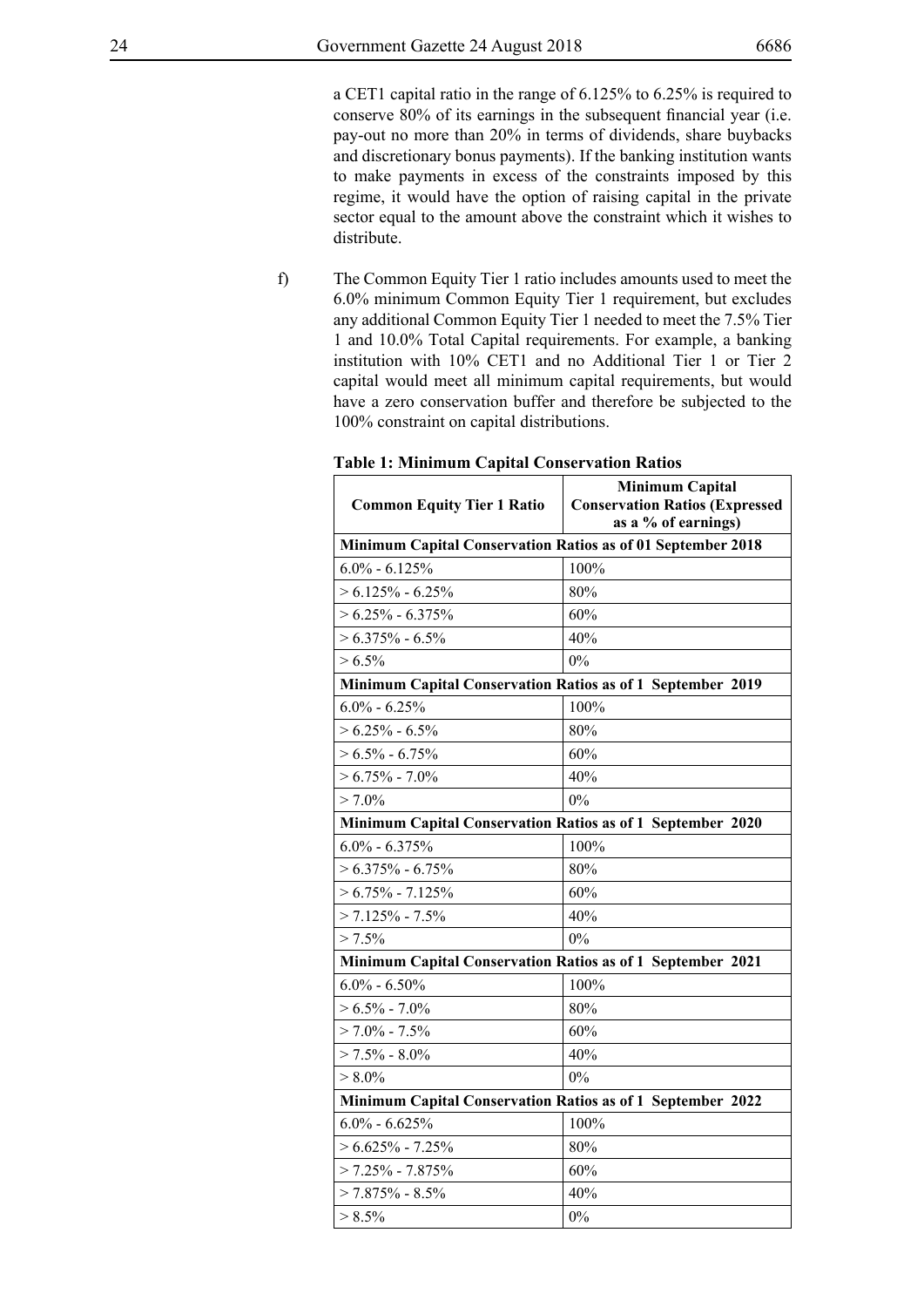# **14.3 Other Key Aspects of the Requirements:**

- a) Elements subject to the restriction on distributions: Items considered to be distributions include dividends and share buybacks, discretionary payments on other Tier 1 capital instruments and discretionary bonus payments to staff. Payments that do not result in a depletion of Common Equity Tier 1, which may for example include certain scrip dividends, are not considered distributions.
- b) Definition of earnings: Earnings are defined as distributable profits calculated prior to the deduction of elements subject to the restriction on distributions. Earnings are calculated after the tax which would have been reported had none of the distributable items been paid. As such, any tax impact of making such distributions are reversed out. Where a banking institution does not have positive earnings in addition to a Common Equity Tier 1 ratio of less than 6.5% within the first year, it would be restricted from making positive net distributions.
- c) Solo or consolidated application: The framework should be applied at the consolidated level, i.e. restrictions would be imposed on distributions out of the consolidated group. The Bank will have the option of applying the regime at the solo level to conserve resources in specific parts of the group.
- d) Additional supervisory discretion: Although the buffer must be capable of being drawn down, banking institutions should not choose in normal times to operate in the buffer range simply to compete with other banking institutions and win market share.

#### **14.4 Transitional arrangements**

- a) The capital conservation buffer will be effective as from 1 September 2018. The gradual increase in the Capital Conservation Buffer will commence from 1 September 2018 and will end on 1 September 2022.
- b) The Capital Conservation Buffer will commence at 0.5 percentagepoints above minimum CET1 in the first year (1 September 2018) and gradually increase with 0.5 percentage-points above CET1 in every subsequent year until the final required level of 2.5 percent is reached on 1 September 2022.
- c) Banking institutions that already meet the minimum ratio requirement during the transition period but remain below the 8.5% Common Equity Tier 1 target (minimum plus conservation buffer) should maintain prudent earnings retention policies with a view to meeting the conservation buffer as soon as reasonably possible.
- d) The division of the buffer into quartiles that determine the minimum capital conservation ratios will begin on 1 September 2018. These quartiles will expand as the capital conservation buffer is phased in and will take into account any countercyclical buffer in effect during this period.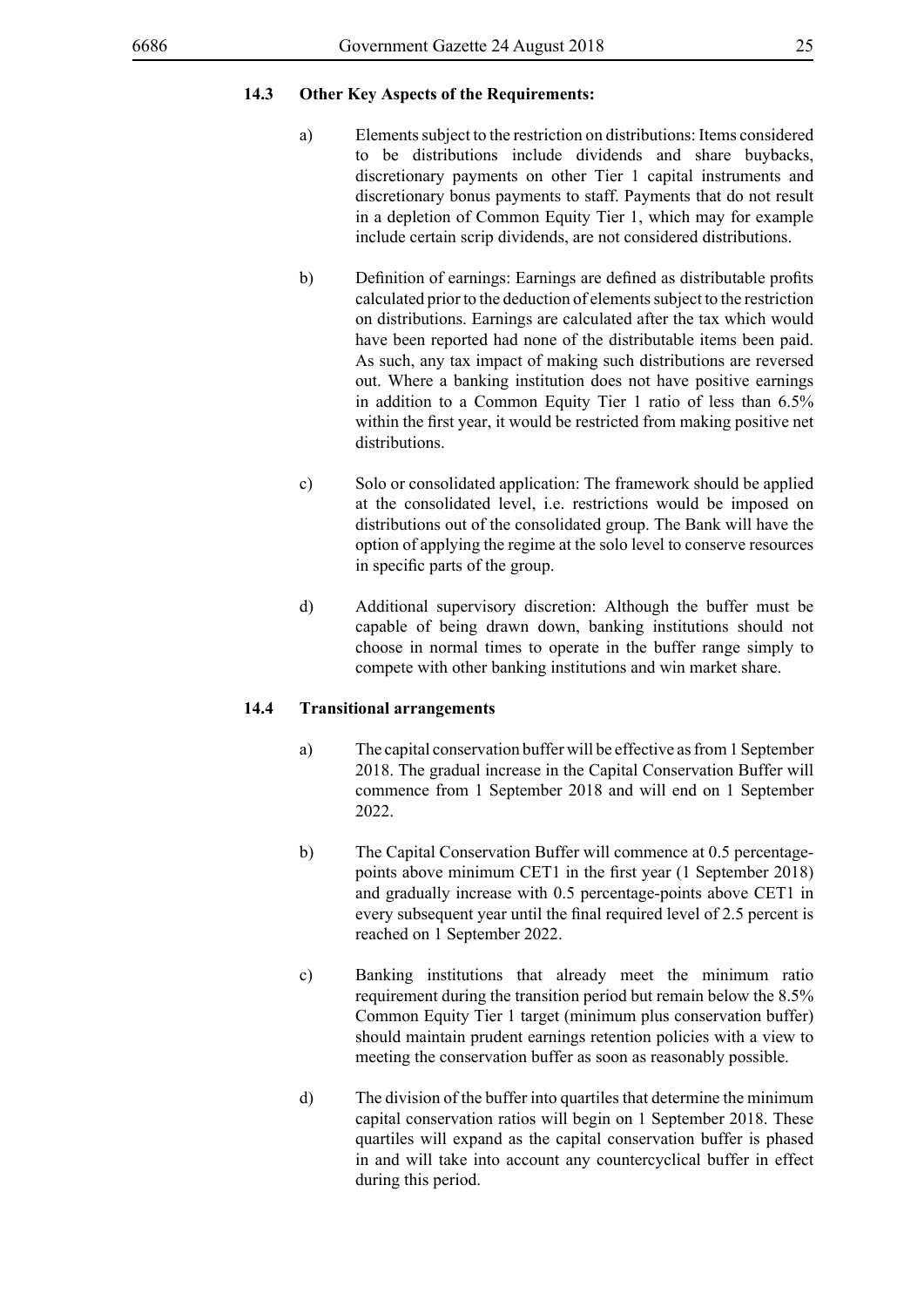# **15. Leverage ratio**

The leverage ratio will be phased in from 1 September 2018 commencing at 6.0 percent.

The leverage ratio is intended to achieve the following objectives:

- a) To constrain the build-up of leverage in the banking sector to help avoid destabilization of the deleveraging processes that can be damaging to the broader financial system and the economy; and
- b) To reinforce the risk based requirements with a simple, non-risk based "backstop" measure.

#### **15.1 Definition and calculation of the leverage ratio**

a) The leverage ratio is defined as the capital measure (the numerator) divided by the exposure measure (the denominator), with the ratio expressed as a percentage:

Ratio: Capital Measure /Exposure Measure

b) The minimum leverage ratio of 6% shall be maintained at all times.

#### **15.2 Capital Measure**

The capital measure for the leverage ratio will be Tier 1 capital, as per this Determination. Items that are deducted completely from capital do not contribute to leverage, and should therefore also be deducted from the measure of exposure.

#### **15.3 Exposure measure**

A banking institution's total exposure measure is the sum of the following exposures:

- (a) on-balance sheet exposures;
- (b) derivative exposures;
- (c) securities financing transaction (SFT) exposures; and
- (d) off-balance sheet (OBS) items.

## **15.4 General measurement principles**

The exposure measure for the leverage ratio should generally follow the accounting value, subject to the following:

- a) on-balance sheet, non-derivative exposures are included in the exposure measure net of specific provisions and valuation adjustments (e.g. accounting credit valuation adjustments);
- b) physical or financial collateral, guarantees or credit risk mitigation purchased is not allowed to reduce on-balance sheet exposures; and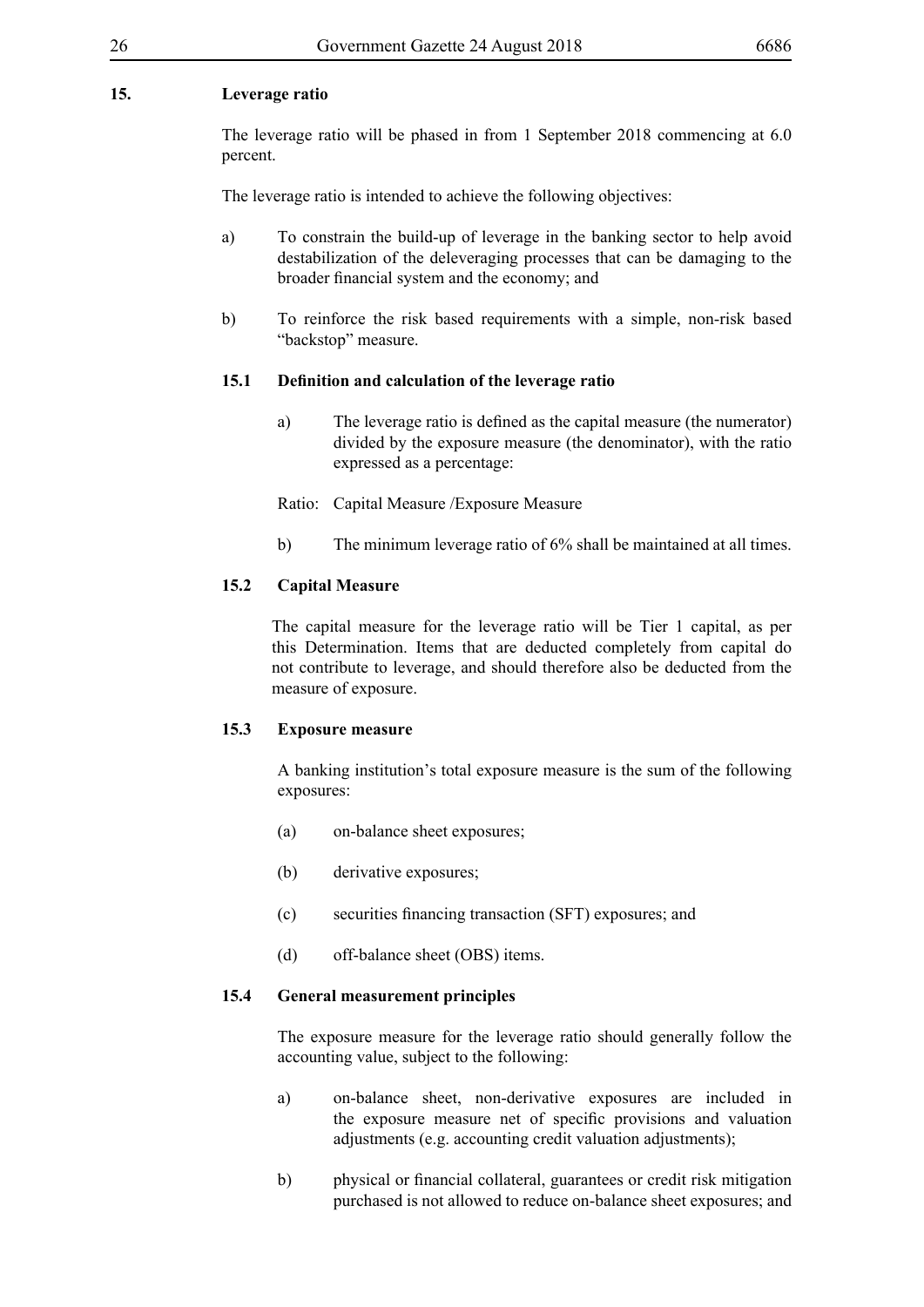c) netting of loans and deposits is not allowed

#### **15.5 On-balance sheet items**

- a) Banking institutions must include all balance sheet assets in their exposure measure, including on-balance sheet derivatives collateral and collateral for Securities Financing Transactions (SFT), with the exception of on-balance sheet derivative and SFT assets.
- b) However, to ensure consistency, balance sheet assets deducted from Tier 1 capital may be deducted from the exposure measure. Two examples follow:
- Where a banking financial or insurance entity is not included in the regulatory scope of consolidation, the amount of any investment in the capital of that entity that is totally or partially deducted from CET1 capital or from Additional Tier 1 capital of the banking institution following the corresponding deduction may also be deducted from the exposure measure.
- Liability items must not be deducted from the measure of exposure. For example, gains/losses on fair valued liabilities or accounting value adjustments on derivative liabilities due to changes in the banking institution's own credit risk must not be deducted from the exposure measure.

#### **15.6 Derivatives exposure**

- a) Derivatives create two types of exposure: (a) an exposure arising from the underlying of the derivative contract; and (b) a counterparty credit risk (CCR) exposure. The leverage ratio framework uses the method set out below to capture both of these exposure types.
- b) Banking institutions must calculate their derivative exposures, including where a banking institution sells protection using a credit derivative, as the replacement cost (RC) for the current exposure plus an add-on for potential future exposure (PFE). If the derivative exposure is covered by an eligible bilateral netting contract an alternative treatment may be applied.
- c) For a single derivative exposure not covered by an eligible bilateral netting contract the amount to be included in the exposure measure is determined as follows:

| exposure measure = replacement cost $(RC)$ + add-on                                                                                                                    |  |  |  |  |  |
|------------------------------------------------------------------------------------------------------------------------------------------------------------------------|--|--|--|--|--|
| where                                                                                                                                                                  |  |  |  |  |  |
| $RC =$ the replacement cost of the contract (obtained by marking to<br>market), where the contract has a positive value.                                               |  |  |  |  |  |
| $add-on = an$ amount for PFE over the remaining life of the contract<br>calculated by applying an add-on factor to the notional principal<br>amount of the derivative. |  |  |  |  |  |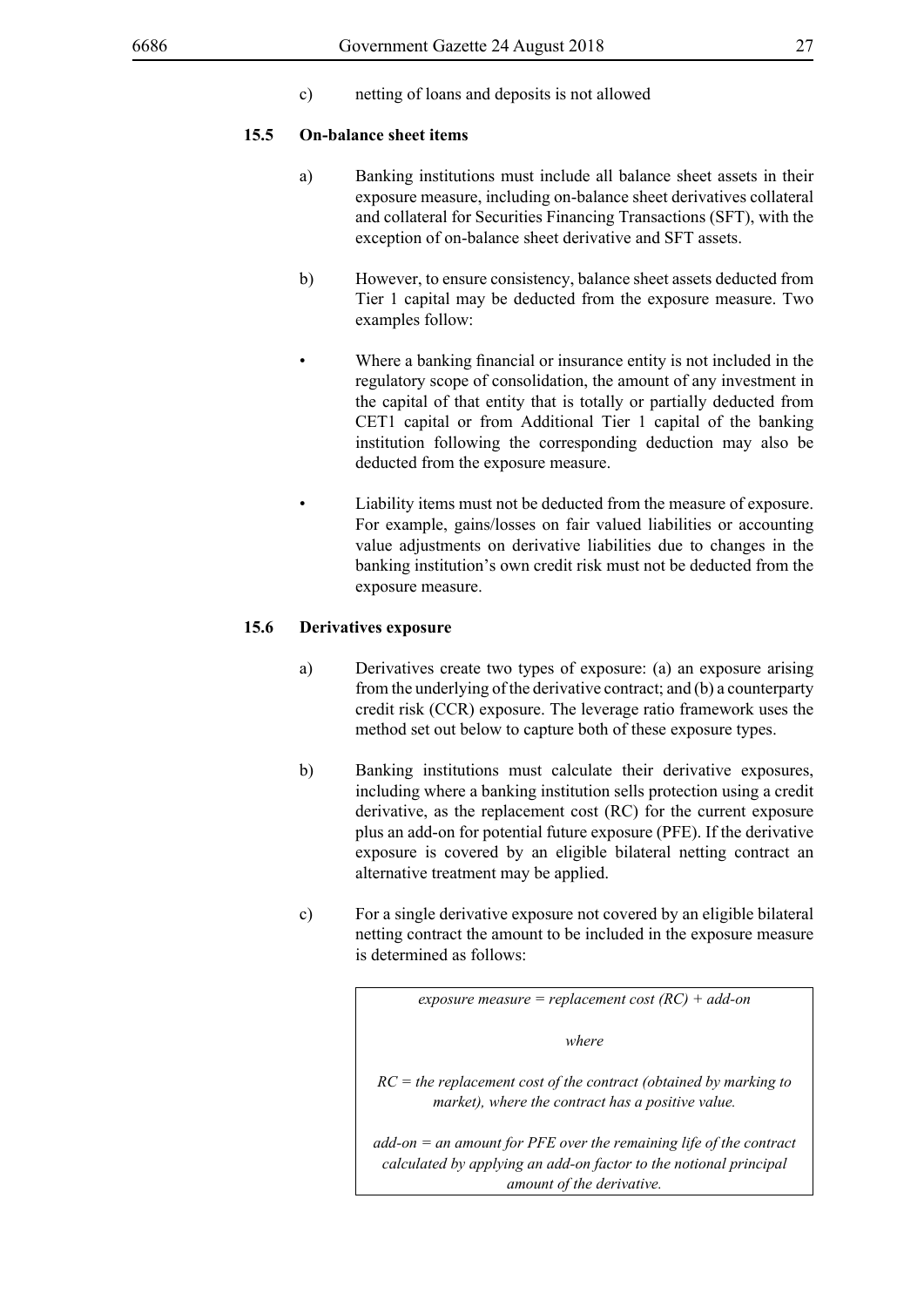- d) Bilateral netting: when an eligible bilateral netting contract is in place, the RC for the set of derivative exposures covered by the contract will be the net replacement cost and the add-on will be *ANet*25
- e) Collateral received: in connection with derivatives contracts may not be netted against derivative exposures whether or not netting is permitted under the banking institution's operative accounting or risk-based framework. When calculating the exposure amount, a banking institution must not reduce the exposure amount by any collateral received from the counterparty.
- f) Similarly, with regard to the collateral provided, banking institutions must gross up their exposure measure by the amount of any derivatives collateral provided where the provision of that collateral has reduced the value of their balance sheet assets under their operative accounting framework.
- g) The treatment of cash variation margin: in the treatment of derivative exposures for the purpose of the leverage ratio, the cash portion of variation margin exchanged between counterparties may be viewed as a form of pre-settlement payment, if the following conditions are met:
	- i) For trades not cleared through a qualifying central counterparty (QCCP) the cash received by the recipient counterparty is not segregated.
	- ii) Variation margin is calculated and exchanged on a daily basis based on mark-to-market valuation of derivatives positions.
	- iii) The cash variation margin is received in the same currency as the currency of settlement of the derivative contract.
	- iv) Variation margin exchanged is the full amount that would be necessary to fully extinguish the mark-to-market exposure of the derivative subject to the threshold and minimum transfer amounts applicable to the counterparty.
	- v) Derivatives transactions and variation margins are covered by a single Master Netting Agreement (MNA) between the legal entities that are the counterparties in the derivatives transaction. The MNA must explicitly stipulate that the counterparties agree to settle net any payment obligations covered by such a netting agreement, taking into account any variation margin received or provided if a credit event

<sup>&</sup>lt;sup>25</sup> Credit exposure on bilaterally netted forward transactions will be calculated as the sum of the net mark-to-market replacement cost, if positive, plus an add-on based on the notional underlying principal. The add-on for netted transactions (ANet) will equal the weighted average of the gross add-on (AGross) and the gross add-on adjusted by the ratio of net current replacement cost to gross current replacement cost (NGR). This is expressed through the following formula: ANet =  $0.4 \cdot$  AGross +  $0.6 \cdot$  NGR  $\cdot$  AGross where:

NGR = level of net replacement cost/level of gross replacement cost for transactions subject to legally enforceable netting agreements

AGross = sum of individual add-on amounts (calculated by multiplying the notional principal amount by the appropriate add-on factors of all transactions subject to legally enforceable netting agreements with one counterparty.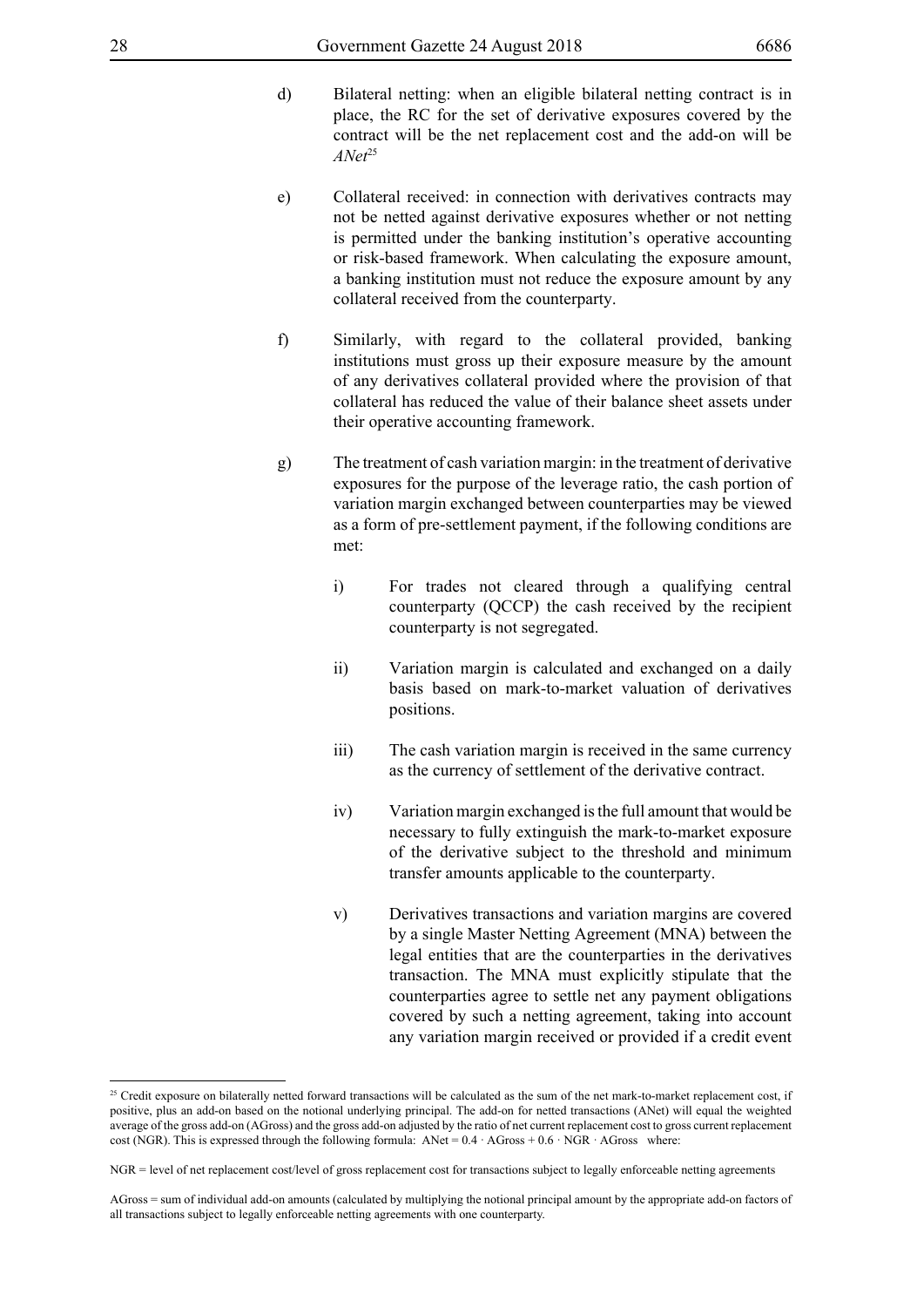occurs involving either counterparty. The MNA must be legally enforceable and effective in all relevant jurisdictions, including in the event of default and insolvency.

- h) If the conditions in the above paragraph are met, the cash portion of variation margin received may be used to reduce the replacement cost portion of the leverage ratio exposure measure, and the receivables assets from cash variation margin provided may be deducted from the leverage ratio exposure measure as follows:
	- i) In the case of cash variation margin received, the receiving banking institution may reduce the replacement cost (but not the add-on portion) of the exposure amount of the derivative asset by the amount of cash received if the positive mark-to-market value of the derivative contract(s) has not already been reduced by the same amount of cash variation margin received under the banking institution's operative accounting standard.
	- ii) In the case of cash variation margin provided to a counterparty, the posting banking institution may deduct the resulting receivable from its leverage ratio exposure measure, where the cash variation margin has been recognised as an asset under the banking institution's operative accounting framework.
	- iii) Cash variation margin may not be used to reduce the PFE amount (including the calculation of the net-to-gross ratio (NGR).
- i) Treatment of clearing services: where a banking institution acting as Clearing Member (CM) offers clearing services to clients, the clearing member's trade exposure to the central counterparty (CCP) that arise when the clearing member is obligated to reimburse the client for any losses suffered due to changes in the value of its transactions in the event that the CCP defaults, must be captured by applying the same treatment that applies to any other type of derivatives transactions. However, if the clearing member, based on the contractual arrangements with the client, is not obligated to reimburse the client for any losses suffered due to changes in the value of its transactions in the event that a QCCP defaults, the clearing member need not recognise the resulting trade exposures to the QCCP in the leverage ratio exposure measure.
- j) Where a client enters directly into a derivatives transaction with the CCP and the CM guarantees the performance of its clients' derivative trade exposures to the CCP, the banking institution acting as the clearing member for the client to the CCP must calculate its related leverage ratio exposure resulting from the guarantee as a derivative, as if it had entered directly into the transaction with the client, including with regard to the receipt or provision of cash variation margin.
- k) Additional treatment for written credit derivatives: in addition to the CCR exposure arising from the fair value of the contracts, written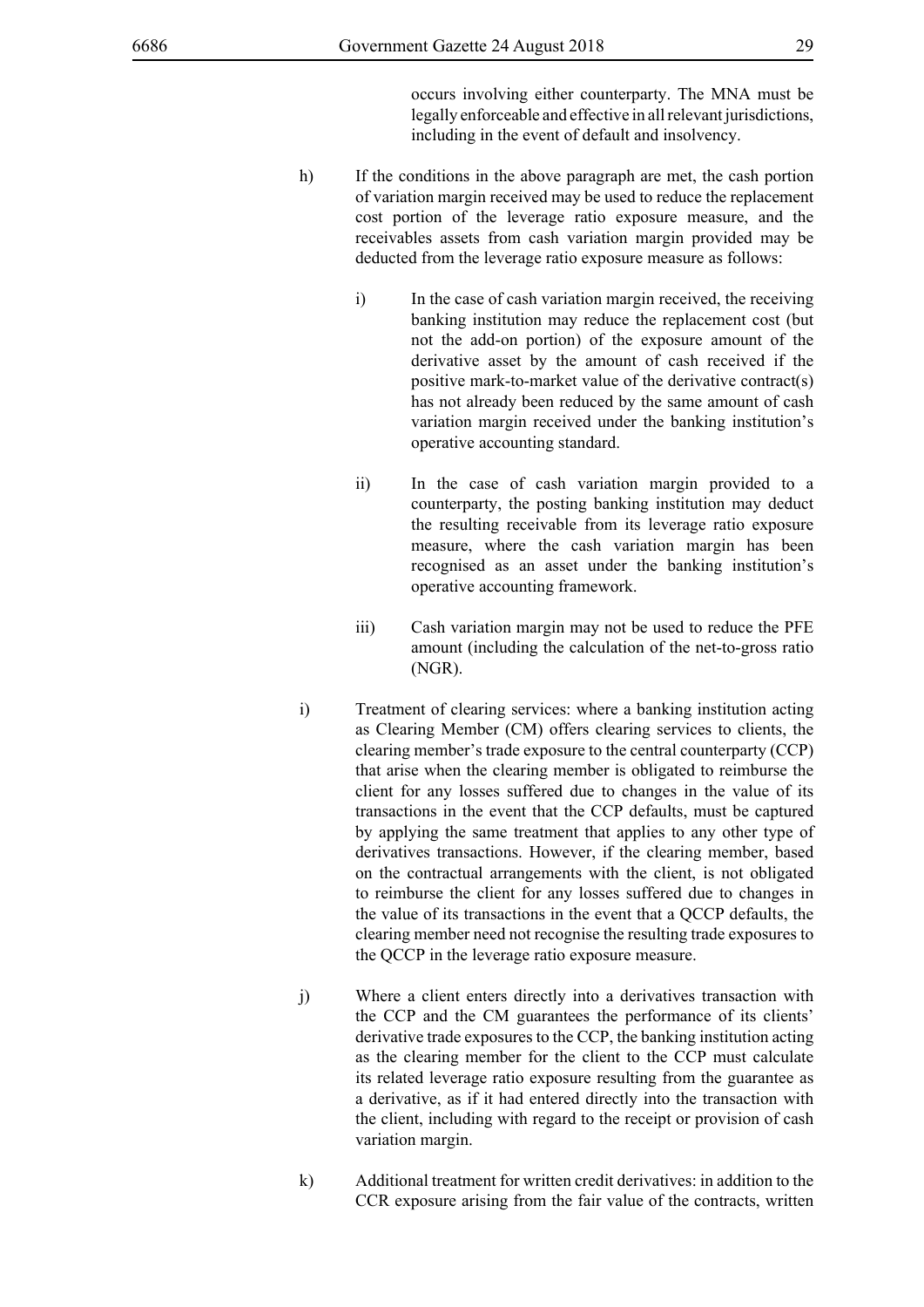credit derivatives create a notional credit exposure arising from the creditworthiness of the reference entity. Therefore, the credit written credit derivatives should be treated consistently with cash instruments (e.g. loans, bonds) for the purposes of the exposure measure.

- l) In order to capture the credit exposure to the underlying reference entity, in addition to the above CCR treatment for derivatives and related collateral, the effective notional amount referenced by a written credit derivative is to be included in the exposure measure. The effective notional amount of a written credit derivative may be reduced by any negative change in fair value amount that has been incorporated into the calculation of Tier 1 capital with respect to the written credit derivative. The resulting amount may be further reduced by the effective notional amount of a purchased credit derivative on the same reference name, provided:
	- i) the credit protection purchased is on a reference obligation which ranks *pari passu* with or is junior to the underlying reference obligation of the written credit derivative in the case of single name credit derivatives; and
	- ii) the remaining maturity of the credit protection purchased is equal to or greater than the remaining maturity of the written credit derivative.
- m) Since written credit derivatives are included in the exposure measure at their effective notional amounts, and are also subject to add-on amounts for PFE, the exposure measure for written credit derivatives may be overstated. Banking institutions may therefore choose to deduct the individual PFE add-on amount relating to a written credit derivative from their gross add-on.

#### **15.7 Securities Financing Transaction (SFTs) Exposures**

SFT are included in the exposure measure according to the following general treatment.

*General treatment (banking institution acting as principal)*: the sum of the amounts in subparagraphs 15.7.1 and 14.7.2 below are to be included in the leverage ratio exposure measure:

# **15.7.1 Gross SFT assets recognised for accounting purposes (i.e. with no recognition of accounting netting), should be adjusted as follows:**

- a) exclude from the exposure measure the value of any securities received under an SFT, where the banking institution has recognised the securities as an asset on its balance sheet; and
- b) cash payables and cash receivables in SFTs with the same counterparty may be measured net if all the following criteria are met: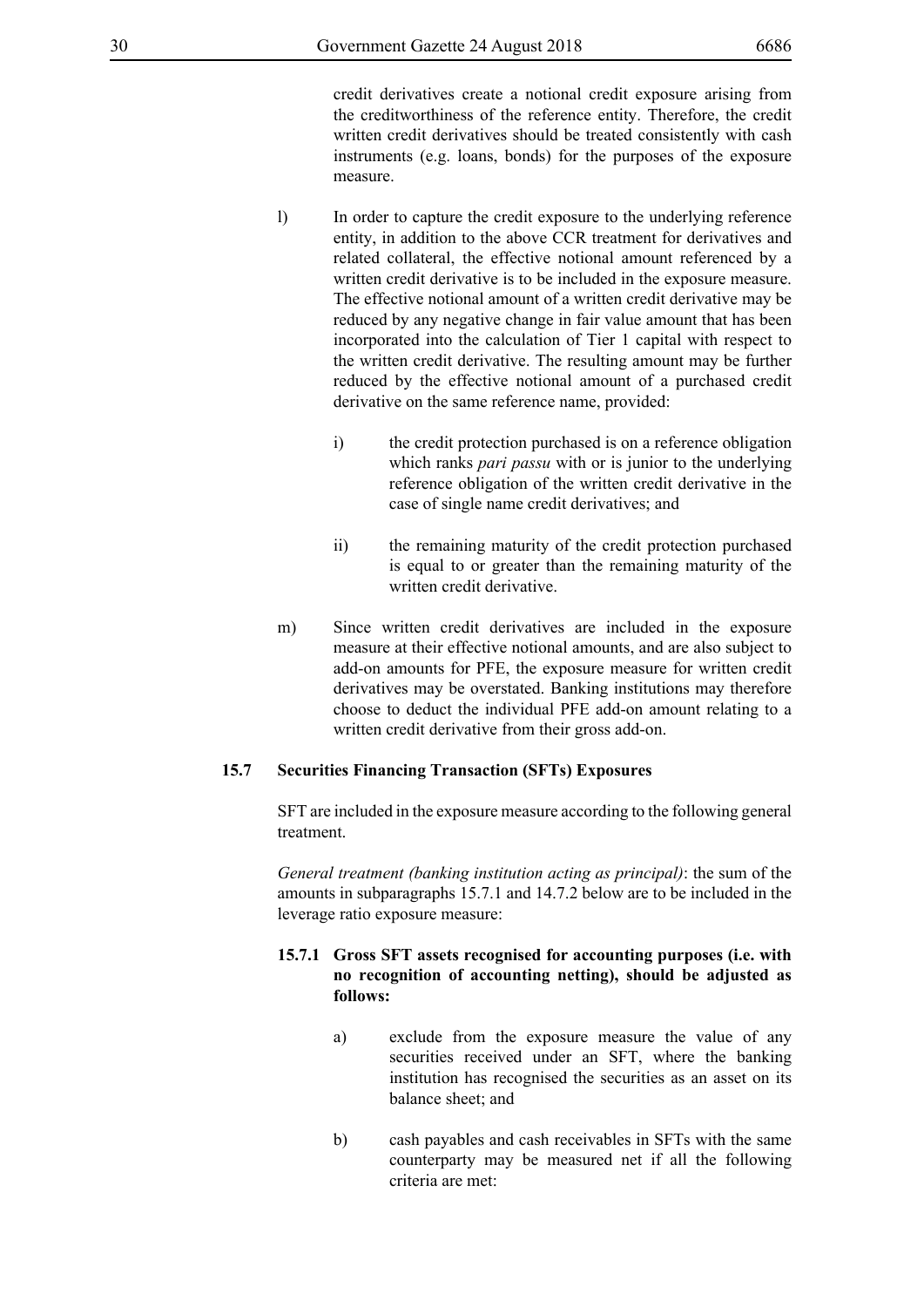- i) Transactions have the same explicit final settlement date;
- ii) The right to set off the amount owed to the counterparty with the amount owed by the counterparty is legally enforceable both currently in the normal course of business and in the event of: (i) default; (ii) insolvency; and (iii) bankruptcy; and
- iii) The counterparties intend to settle net, settle simultaneously, or the transactions are subject to a settlement mechanism that results in the functional equivalent of net settlement, that is, the cash flows of the transactions are equivalent, in effect, to a single net amount on the settlement date. To achieve such equivalence, both transactions are settled through the same settlement system and the settlement arrangements are supported by cash and/or intraday credit facilities intended to ensure that settlement of both transactions will occur by the end of the business day and the linkages to collateral flows do not result in the unwinding of net cash settlement.

### **15.7.2 A measure of CCR calculated as the current exposure without an add-on for PFE, calculated as follows:**

a) Where a qualifying MNA is in place, the current exposure  $(E^*)$  is the greater of zero and the total fair value of securities and cash lent to a counterparty for all transactions included in the qualifying MNA (Σ*E*i), less the total fair value of cash and securities received from the counterparty for those transactions  $(2C_i)$ . This is as illustrated in the following formula:

*E*\* = max {0,  $[\Sigma E i - \Sigma C i]$ }

b) Where no qualifying MNA is in place, the current exposure for transactions with a counterparty must be calculated on a transaction by transaction basis: that is, each transaction *i* is treated as its own netting set, as shown in the following formula:

 $E_i^* = \max \{0, [E_i - Ci]\}$ 

c) *Sale accounting transactions*: leverage may remain with the lender of the security in an SFT whether or not sale accounting is achieved under the operative accounting framework. As such, where sale accounting is achieved for an SFT under the banking institution's operative accounting framework, the banking institution must reverse all sales-related accounting entries, and then calculate its exposure as if the SFT had been treated as a financing transaction under the operative accounting framework (i.e.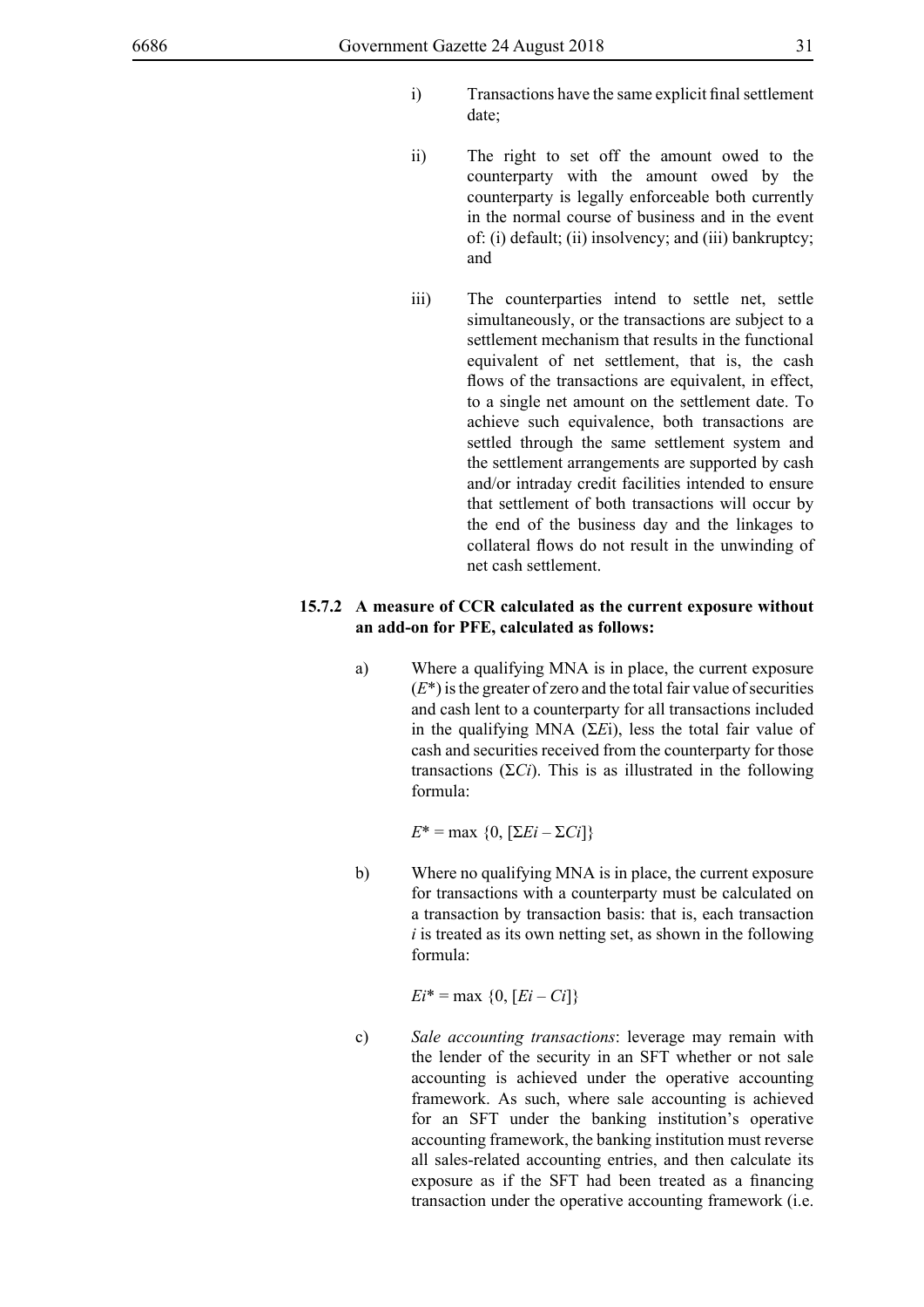the banking institution must include the sum of amounts in subparagraphs (i) and (ii) above for such an SFT) for the purposes of determining its exposure measure.

- d) Bank*ing institution acting as agent*: a banking institution acting as agent in an SFT generally provides an indemnity or guarantee to only one of the two parties involved, and only for the difference between the value of the security or cash its customer has lent and the value of collateral the borrower has provided. In this situation, the banking institution is exposed to the counterparty of its customer for the difference in values rather than to the full exposure to the underlying security or cash of the transaction (as is the case where the banking institution is one of the principals in the transaction). Where the banking institution does not own/control the underlying cash or security resource, that resource cannot be leveraged by the banking institution.
- e) Where a banking institution acting as agent in an SFT provides an indemnity or guarantee to a customer or counterparty for any difference between the value of the security or cash the customer has lent and the value of collateral the borrower has provided, then the banking institution will be required to calculate its exposure measure by applying only subparagraph (ii) above.
- f) A banking institution acting as agent in an SFT and providing an indemnity or guarantee to a customer or counterparty will be considered eligible for the exceptional treatment set out in the paragraph above only if the banking institution's exposure to the transaction is limited to the guaranteed difference between the value of the security or cash its customer has lent and the value of the collateral the borrower has provided. In situations where the banking institution is further economically exposed (i.e. beyond the guarantee for the difference) to the underlying security or cash in the transaction, a further exposure equal to the full amount of the security or cash must be included in the exposure measure.

#### **15.8 Off-balance sheet (OBS) items**

- a) OBS items include commitments (including liquidity facilities), whether or not unconditionally cancellable, direct credit substitutes, acceptances, standby letters of credit and trade letters of credit.
- b) In the risk-based capital framework, OBS items are converted under the standardised approach into credit exposure equivalents through the use of credit conversion factors (CCFs).

# **16. Disclosure Requirements**

Disclosure requirements in terms of this Determination will be in accordance with the Determination on Public Disclosures for Banking Institutions (BID-18).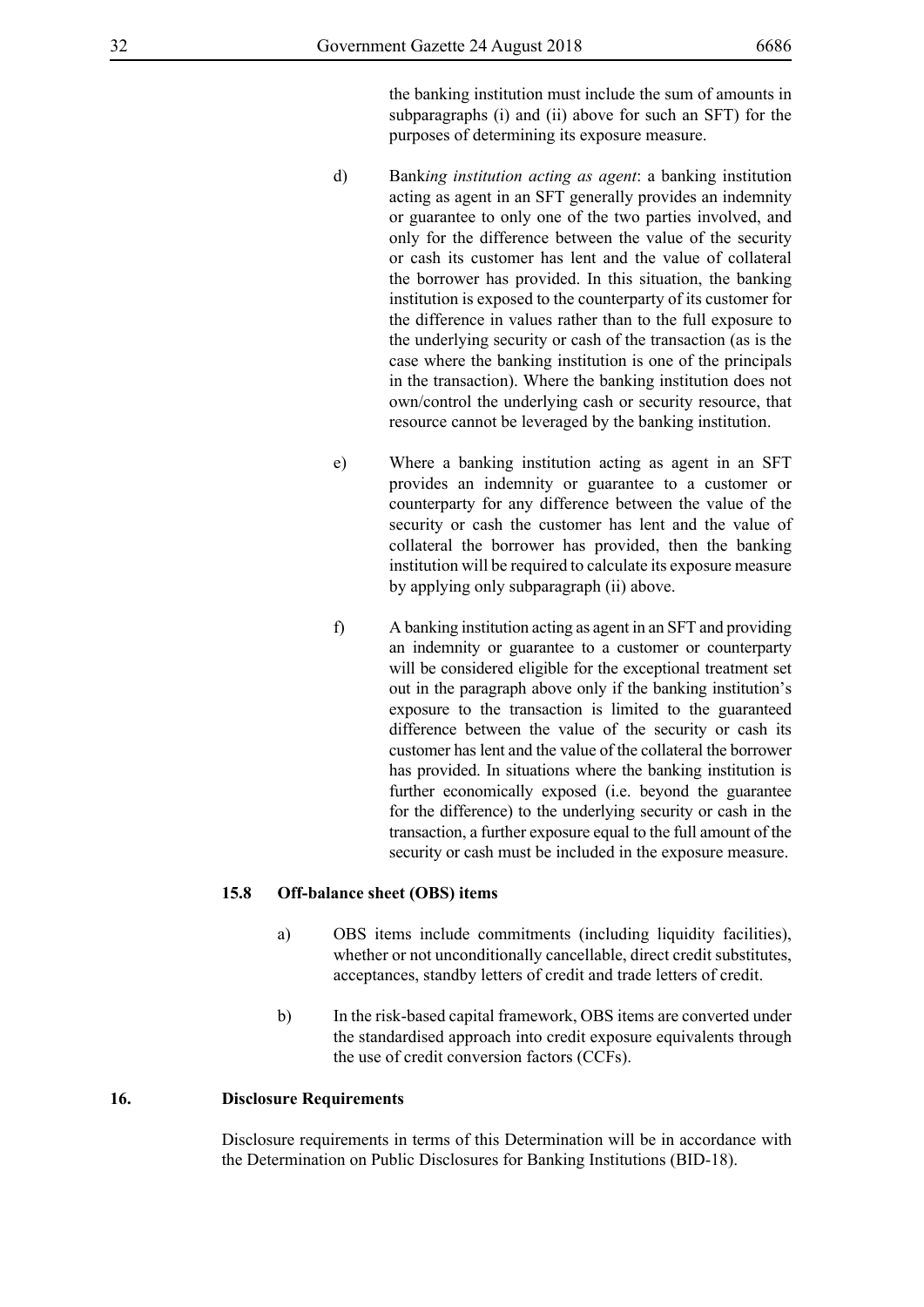# **PART IV CREDIT RISK-STANDARDIZED APPROACH**

#### **17. Calculation of Capital Charges for Credit Risk**

- a) A banking institution shall calculate its capital adequacy ratio, in relation to credit risk, as the ratio (expressed as a percentage) of the banking institution's capital base to an amount ("relevant amount") representing the degree of risk-weighted credit risk to which the institution is exposed, obtained by:
	- i) Calculation of risk-weights amount of the on balance sheet exposures by multiplying the gross amount of each asset net of specific provisions if any, by the asset's relevant risk-weight;
	- ii) For off-balance sheet exposures, a straightforward and approximate methodology is used to incorporate the off-balance exposure into the risk-weight capital framework. This involves the conversion of the credit risk inherent in each off-balance sheet item into an onbalance sheet credit-equivalent by multiplying the nominal gross amount of the off-balance exposures by a credit conversion factor. The resultant credit equivalent amount is assigned to the appropriate risk category according to the nature of the claims; Aggregate the figures derived under paragraph a) and b) to arrive at the relevant amount.
	- iii) Banking institutions may in calculating their capital adequacy ratios in relation to credit risk, reduce the risk-weighted amount of the banking institution's exposures in respect of an on-balance sheet asset or off-balance sheet exposures of the banking institution by taking into account the effect of any recognised credit risk mitigation techniques in respect of on-balance sheet asset or off-balance sheet exposure, as the case may be.
- b) Where an on-balance sheet asset and off-balance sheet exposure of a banking institution has a current External Credit Assessment Institution's (ECAI) specific rating of the banking institution shall not be subjected to the requirements of paragraph 16.2 of BID-5 under Basel  $\mathbb{I}^{26}$  as the credit risk mitigation aspect has already been taken into account in the rating.

#### **18. Risk-weights and exposure types**

The supervisory risk weights to be assigned to various types of exposures in terms of this determination are those that are prescribed under the Basel II framework and are designed to ensure that the level of regulatory capital maintained by banking institutions is commensurate with the degree of credit risk inherent in different types of exposures, taking into account whether such exposures have an ECAI rating or not, and are structured as follows:

#### **18.1 Claims on sovereigns**

Claims on sovereign and their central banking institutions will be riskweighted as follows:

<sup>&</sup>lt;sup>26</sup> Paragraph 16.2 of BID-5 under Basel II arrangement deals with the treatment of collaterals where the legal mechanism by which collateral is pledged or transferred must ensure that the banking institution has the right to liquidate or take the possession thereof in a timely manner.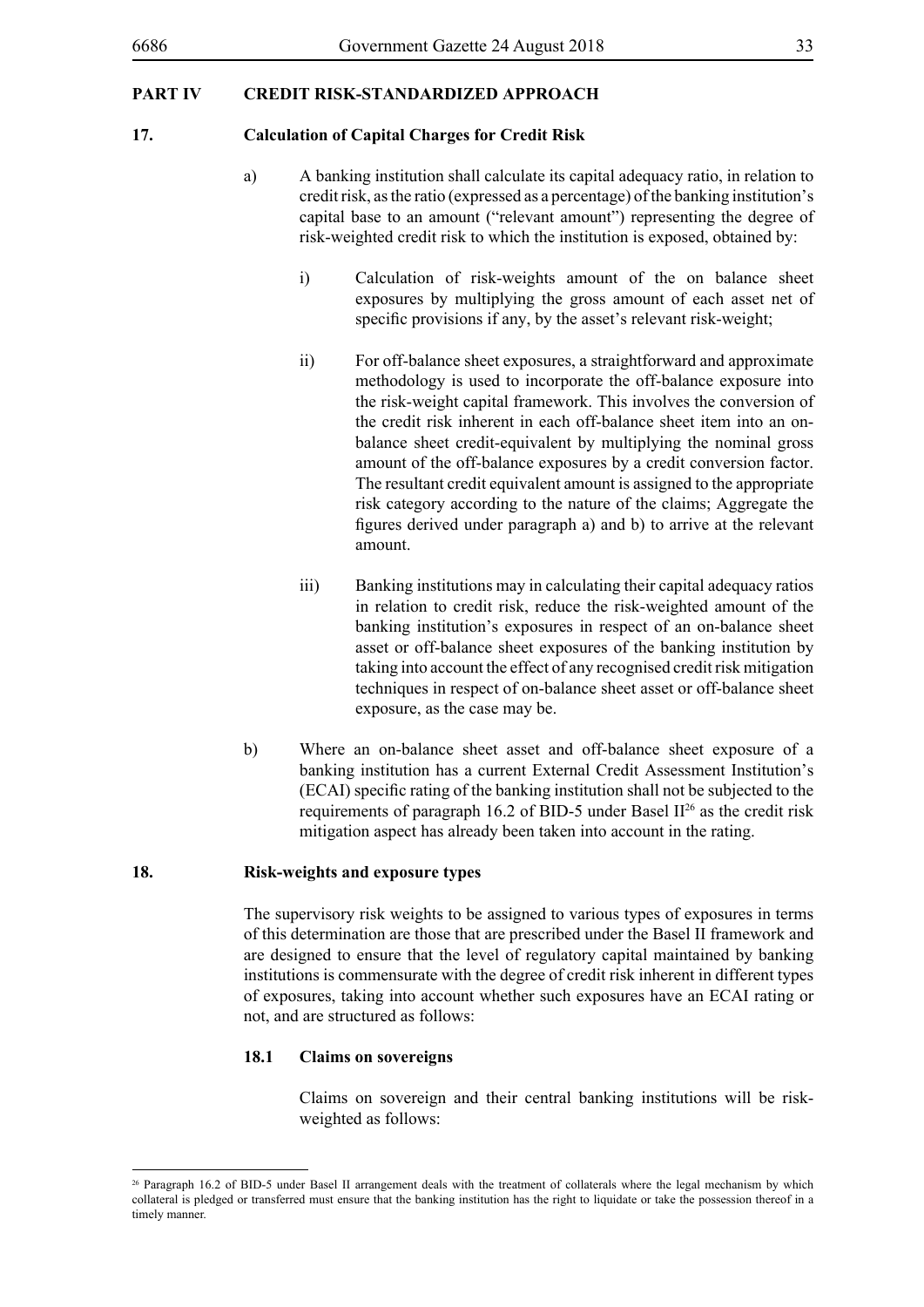- a) Where a sovereign has a current ECAI issuer rating, or a debt obligation issued or undertaken has a current ECAI rating, then the banking institution shall map the ECAI rating, as the case may be to a scale of uniform credit quality grades represented by the symbols of AAA to AA-,  $A+$  to A-, BBB+ to BBB-, BB+ to B-, Below Band Unrated for exposures to clients not assigned any ratings.
- b) Where a sovereign has no current ECAI rating including a current short-term ECAI rating assigned to the debt obligation issued or undertaken by the sovereign, the banking institution shall allocate a risk-weight of 100% to a claim by the institution on the sovereign.
- c) A risk-weight of 0% shall be permitted to banking institutions' exposures to the sovereign (or central bank) of incorporation denominated in domestic currency and funded in that currency subject to the condition that the local sovereign and the local central banking institution controls the issuing of local currency.

| $\vert$ Credit Assessment $\vert$ AAA to $\vert$ A+ to |       |     | $BBB+$ | $BB+$ to | <b>Below</b> | Unrated |
|--------------------------------------------------------|-------|-----|--------|----------|--------------|---------|
|                                                        |       |     | to     |          |              |         |
|                                                        | $AA-$ | А-  |        | В-       | В-           |         |
|                                                        |       |     | BBB-   |          |              |         |
| Risk-weight                                            | 0%    | 20% | 50%    | $100\%$  | 150%         | $100\%$ |

#### **Table 2 Risk-weighting of claims on sovereigns and their central banks**

#### **18.2 Claims on Public Sector Entities (PSE)**

Claims on non-central government public sector entities will be riskweighted as follow;

- a) All public sector entities claims shall be risk-weighted one category less favorable than the sovereign, subject to a floor of 20%, to claims with an original maturity of 3 months or less denominated and funded in domestic currency;
- b) The exposures to PSE with an original maturity of more than three months and above shall be risk-weighted at 50%;
- c) Where PSE is rated the credit rating assigned to the entity can be used for the purpose of applying risk-weight. However, it should be noted here that in the event such rating deteriorated while being utilized for risk weighting, banking institution s will not be allowed to use the risk bucket of unrated PSE.
- d) Claims on Namibia Regional governments and local authorities are allocated a standard risk-weight of 20% regardless of the maturity profile of their exposures.

#### **18.3 Claims on Multilateral Development Banks (MDB)**

Claims on Multilateral Development Banks will be risk-weighted as follows:

a) All Multilateral Development Banks will be risk-weighted at 0% subject to complying to all eligibility criteria listed in Annexure 14 of this determination; or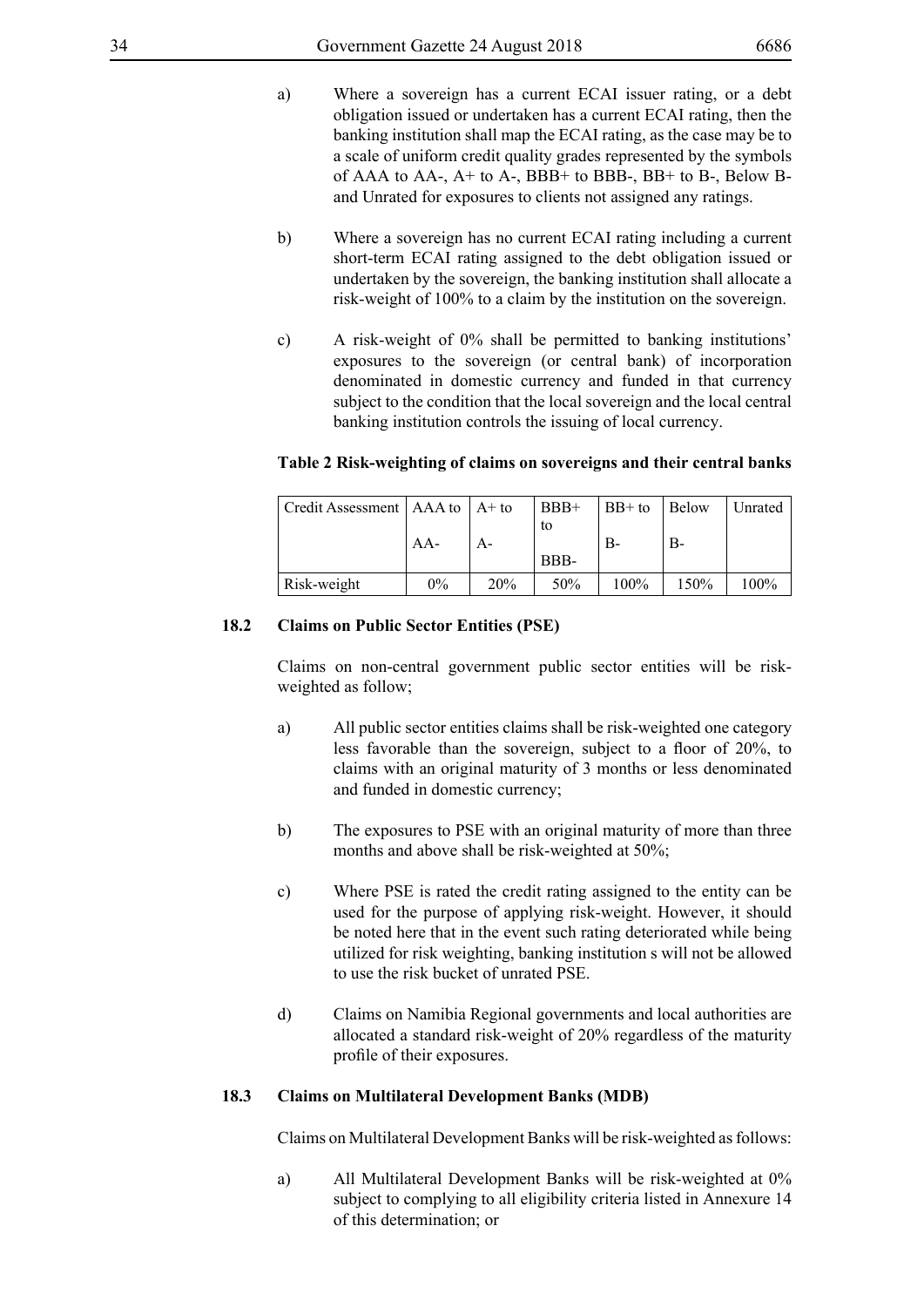b) The risk-weighting will be based on the external credit assessment of the banking institution itself with claims on unrated banking institution being risk-weighted at 50%. Under this option, a preferential risk-weight that is one category more favourable may be applied to claims with an original maturity of three months or less subject to a floor of 20%. This treatment will be available to both rated and unrated banking institutions, but not to banking institutions which are risk-weighted at 150%. (Table 3 on credit assessment of banking institutions is applicable)

## **18.4 Claims on Banks**

Claims on banking institutions shall be risk-weighted as follows:

All banking institutions shall be risk-weighted based on their external credit assessment taking into account the maturity profiles of exposures as set out in Table 4 below. Long-term claims on unrated banking institutions will be risk-weighted at 50%.

Short-term claims that are funded and denominated in domestic currencies including unrated exposures shall be risk-weighted at 20% except for shortterm exposures rated BB+ to B- and below B- that shall be risk-weighted at 50% and 150% respectively. All short-term claims that are funded and denominated in foreign currencies shall be risk-weighted utilising the riskweight buckets of long term-exposures set out in Table 4. For the purpose of claims on banking institutions, short-term means a period of three months or less.

| Credit assessment<br>of banks              | AAA to | $A+to$ | $BBB+$<br>to | $BB+$ to | <b>Below</b> | Unrated |
|--------------------------------------------|--------|--------|--------------|----------|--------------|---------|
|                                            | $AA-$  | $A -$  |              | $B-$     | $B-$         |         |
|                                            |        |        | BBB-         |          |              |         |
| Risk-weight<br>For long term<br>exposures  | 20%    | 50%    | 50%          | 100%     | 150%         | 50%     |
| Risk-weight for<br>Short-term<br>exposures | 20%    | 20%    | 20%          | 50%      | 150%         | 20%     |

#### **Table 3: Risk-weighting of claims on banking institutions**

#### **18.5 Claims on Security firms**

Claims on security firms may be treated as claims on banking institutions, provided such firms are subjected to supervisory and regulatory arrangements comparable to those under the Basel Framework (specifically risk based capital requirements). Claims on security firms not subjected to supervisory and regulatory arrangement shall be risk weighted following the rules applicable to claims on corporates.

#### **18.6 Claims on corporate/commercial**

a) Risk-weighting for rated corporates including claims on insurance companies will be based on the external credit assessment rating, while the risk-weighting for unrated corporate will be capped at 100%.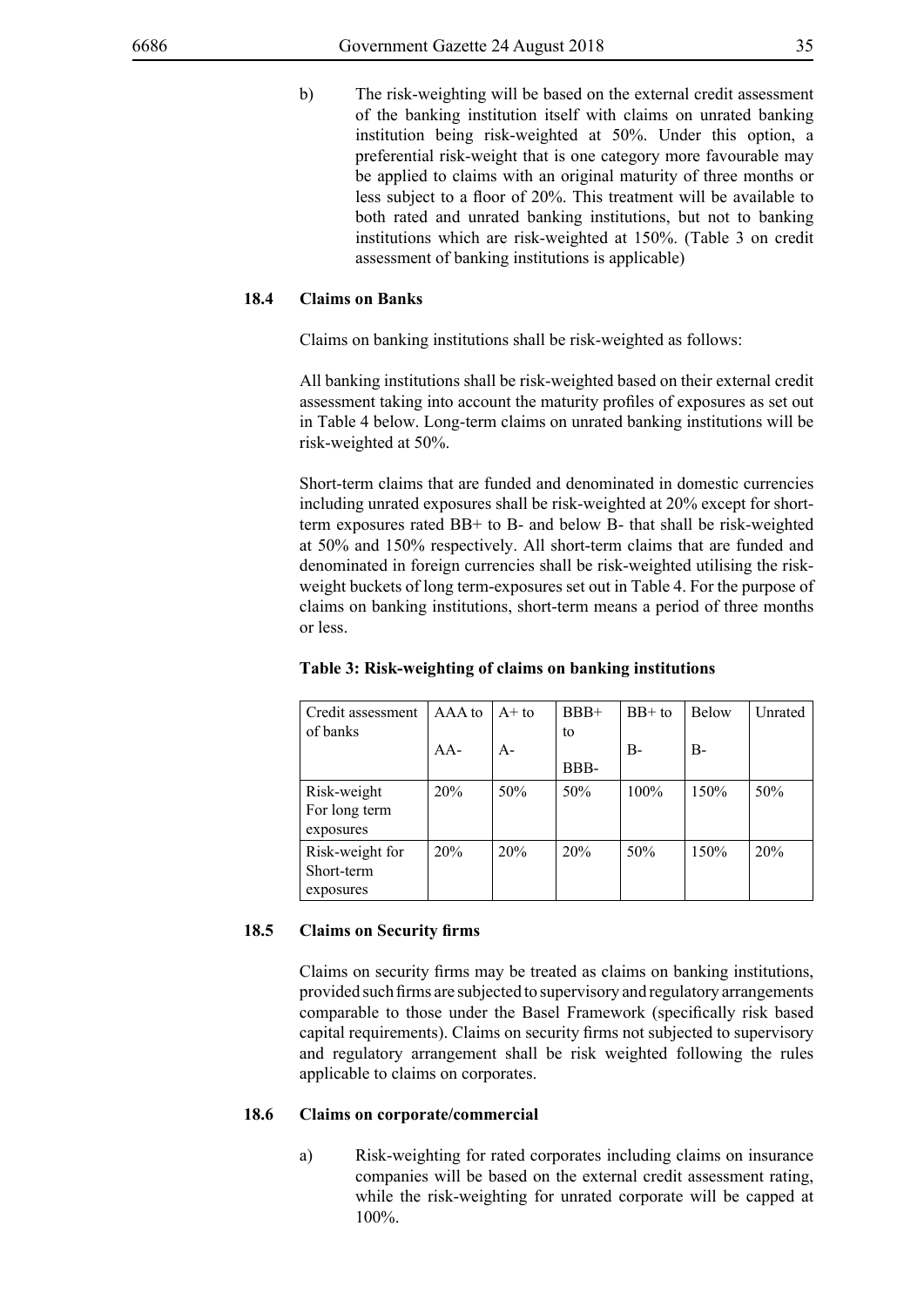- 
- b) No claim for corporates will be assigned a risk-weight preferential to that assigned to the sovereign of its incorporation.

#### **Table 4: Risk-weighting of claims on corporates**

| Credit assessment   AAA to |            | $A+$ to $A-$ | $\vert$ BBB+ to<br>$BB-$ | Below | Unrated |
|----------------------------|------------|--------------|--------------------------|-------|---------|
|                            | $AA-$      |              |                          | BB-   |         |
| Risk weight                | <b>20%</b> | 50%          | $100\%$                  | 150%  | $100\%$ |

#### **18.7 Claim included in the retail portfolios**

Retail exposures will be risk-weighted at 75% subject to the condition that the following criteria are fully complied with:

- a) *Orientation criterion* the exposure is to an individual person or persons or to a small business;
- b) *Product criterion* the exposure takes the form of any of the following: revolving credits and lines of credit (including credit cards and overdrafts), personal term loans and lease (e.g. instalment loans, auto loans and lease, student loan and educational loans, personal finance) and small business facility and commitments;
- c) *Granularity criteria* The regulatory retail portfolio is sufficiently diversified to a degree that reduces the risk in the portfolio, warranting the 75% risk weight. Individual banking institutions may achieve this by establishing a numerical limit that no aggregates exposure to one counterparty can exceed 0.2% of the overall regulatory portfolio.
- d) *Low value of individual exposures* The maximum aggregated retail exposures to one counterpart cannot exceed an absolute threshold of N\$ 7.5 million. Any retail exposures not meeting the above listed criteria shall be risk-weighted at 100%.

#### **18.8 Claim secured by residential mortgage property**

All exposures secured by mortgage on residential property that is or will be occupied by a borrower or that is rented, will be risk-weighted at 50%:

- a) The 50% risk-weight must be applied restrictively for residential purposes only.
- b) Mortgage loans granted against the second, third or any other subsequent bond may also be accorded a reduced weight of 50% subject to the following conditions:
	- (i) Firstly, the banking institution is the holder of the first mortgage bond.
	- (ii) Secondly, in the event the banking institution is not the holder of the first mortgage bond then 100% risk weight shall be applied. As a prudential measure, it is a requirement in terms of this determination that recent valuation report of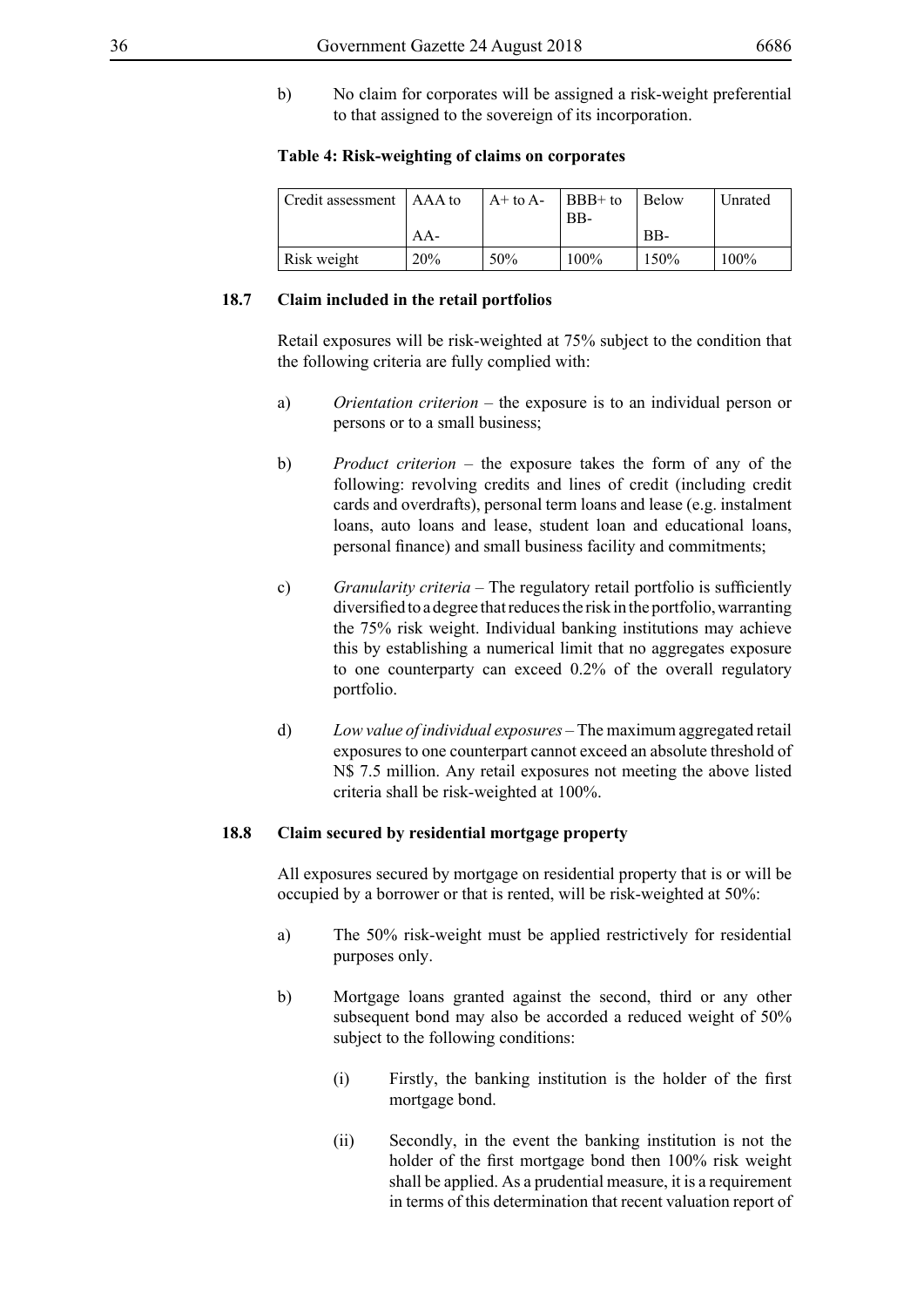the concerned property and the level of the client's exposure to the holder of the first mortgage bond, if any, must be obtained prior to the application of 50% risk-weight to determine the uncovered portion.

(iii) The unsecured portion of claims secured by residential mortgage bond that are past due for 90 days or more shall be risk-weighted at 100%, net of specific provisions.

### **18.9 Claim secured by commercial real estate**

All exposures secured by mortgage on commercial real estate shall be riskweighted 100%.

## **18.10 Treatment of past due loans**

The unsecured portion of any loan, shall be risk-weighted taking into account the unsecured portion of any exposures that is past due for more than 90 days including rescheduled exposures which are not reclassified back to the accrual status as outlined in BID-2. The respective risk-weights shall be applied net of specific provisions (including partial write-offs) and shall be treated as follows:

- a) A risk-weight of 150% will be assigned to exposures where the specific provisions amount is less than 20% of the outstanding balance of the loan;
- b) A risk-weight of 100% will be applied to exposures where the specific provisions amount equal to or exceed 20% of the outstanding balance, but less than 50% of the outstanding balance of the loan;
- c) A risk-weight of 50% will be applied to exposure where the specific provisions amount is equal to 50% or more of the outstanding balance of the loan.
- d) Exposures that are rescheduled due to other arrangement and are not past due for 90 days or more shall not be subjected to the treatment outlined above.

### **18.11 Treatment of high risk categories**

Assets grouped under these categories include claims on sovereigns, banking institutions and security firms rated below "B-", claims on corporate rated below "BB-"and past due loans where the amount of specific provisions is less than 20% of the outstanding loan amount. These assets shall be riskweighted 150% or higher depending on the underlying risk associated with the claim. A risk-weight of 350% shall be applied to securitisation exposures that are assigned an external credit assessment rating of BB+ to BB-.

## **18.12 Other assets**

Other assets refer to other forms of exposures that do not fit into the riskweight structures of the above categories or claims, and all assets grouped under this category shall be risk-weighted as outlined in Table 5 below.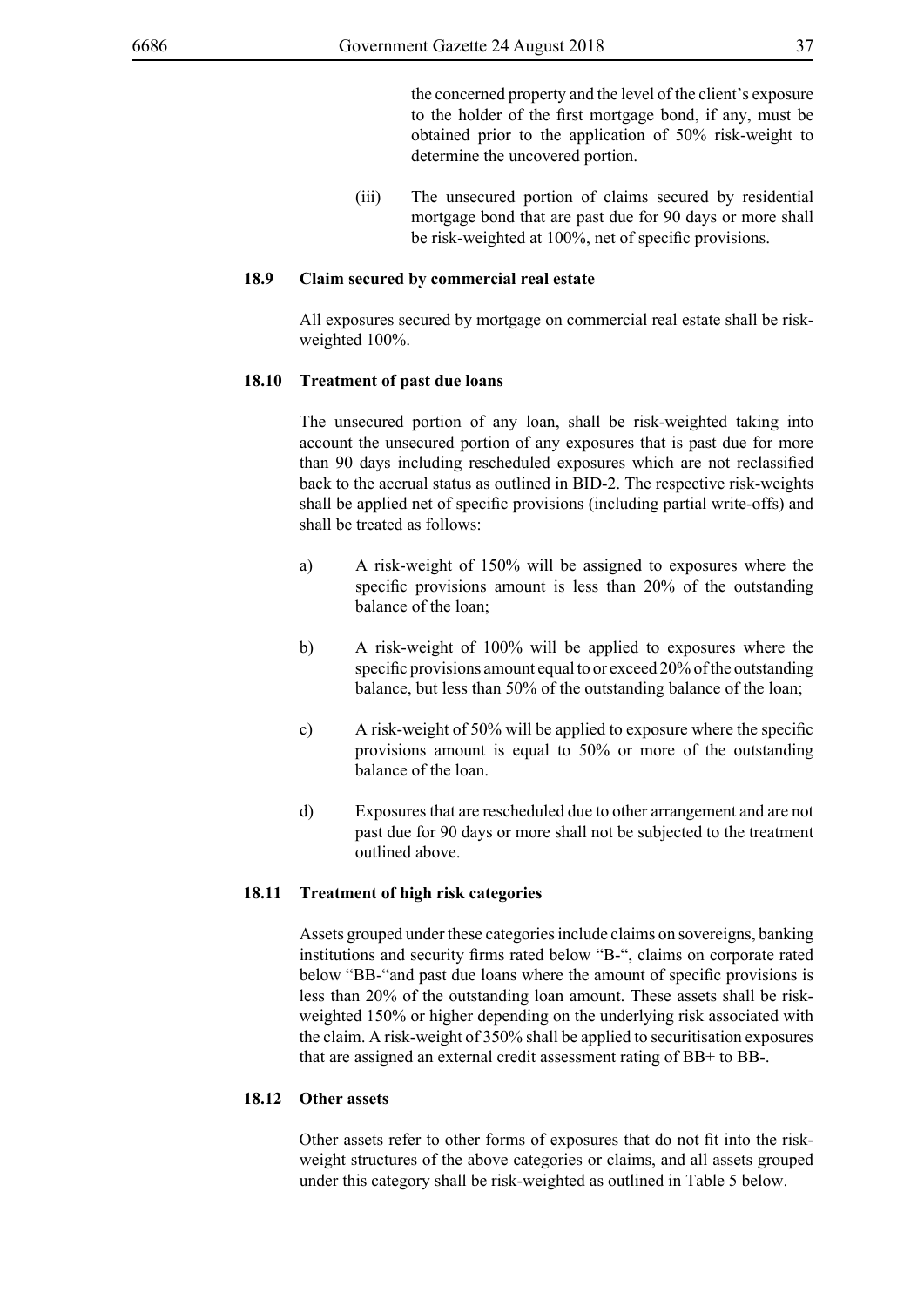## **Table 5: Other assets**

| <b>Assets Types</b>                                                                                                                          | <b>Risk Weights</b> |
|----------------------------------------------------------------------------------------------------------------------------------------------|---------------------|
| Cash, gold, coin and bullion, tax overpaid                                                                                                   | $0\%$               |
| Foreign notes and coins                                                                                                                      | $0\%$               |
| Statutory Reserve with Bank of Namibia                                                                                                       | $0\%$               |
| Items in transit                                                                                                                             | 20%                 |
| Investment in Equity or regulatory capital instruments<br>Issued by banking institutions or security firms, fixed assets and<br>other assets | $100\%$             |

### **18.13 Off-balance sheet items**

- a) A straight forward and approximate methodology is used to incorporate the off-balance sheet exposures into the risk-weight capital framework. This involves the conversion of credit risk inherent in each off-balance sheet item into an on-balance sheet credit equivalent by multiplying the nominal principal amount of the off-balance sheet exposures by a credit conversion factor (CCF). The resultant credit-equivalent amount is assigned to the appropriate risk category according to the nature of the claim. Table 6 below outline the credit conversion factors that shall be applied to various off-balance sheet exposures.
- b) CCFs not specified in Table 6 below such as OTC derivatives and Securities Financing Transactions (SFTs) that expose a banking institution to counterparty credit risk is to be calculated under the rules set forth in paragraph 18.12, Table 6. Banks must closely monitor securities, commodities, and foreign exchange transactions that have failed, starting the first day they fail. A capital charge to failed transactions must be calculated in accordance with paragraph 18.12, Table 5.
- c) With regard to unsettled securities, commodities and foreign exchange transactions, the Bank is of the opinion that banking institutions are exposed to counterparty credit risk from trade date, irrespective of the booking or the accounting of the transaction. Therefore, banking institutions are encouraged to develop, implement and improve systems for tracking and monitoring the credit risk exposure arising from unsettled transactions as appropriate for producing management information that facilitates action on a timely basis. Furthermore, when such transactions are not processed through a delivery-versus- payment (DvP) or payment-versus-payment (PvP) mechanism, banking institutions must calculate a capital charge as set forth paragraph 18.12, Table 6.

#### **Table 6: Risk-weighting for off-balance sheet items**

| <b>Off-balance sheet items</b>                          | <b>Credit Conversion</b><br><b>Factors (CCF)</b> |
|---------------------------------------------------------|--------------------------------------------------|
| Commitment with original maturity of up to one year     | 20%                                              |
| Commitment with original maturity of more than one year | 50%                                              |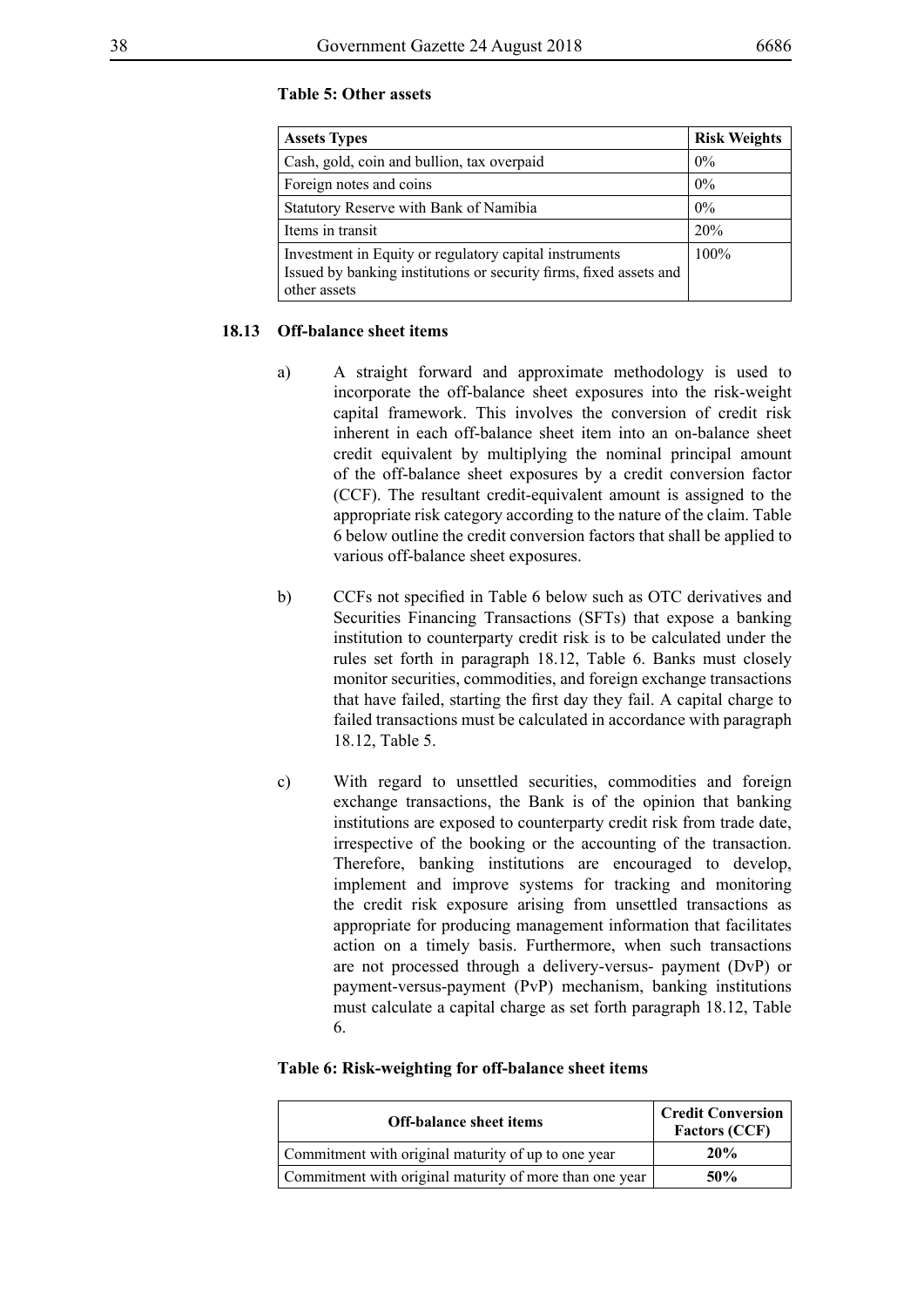| Commitments that are unconditionally cancellable at any<br>time without prior notice or that provide for automatic<br>cancellation due to the deterioration of the borrower's<br>credit worthiness. | $0\%$ |
|-----------------------------------------------------------------------------------------------------------------------------------------------------------------------------------------------------|-------|
| Repurchase type of transactions involving security<br>borrowing and lending                                                                                                                         | 100%  |
| Short term self-liquidating trade letters of credits with an<br>original maturity of up to one year.                                                                                                | 20%   |
| Direct credit substitute e. g. general guarantees of<br>indebtedness (including stand by letter of credit serving<br>as financial guarantees for loans and securities) and<br>acceptance            | 100%  |
| Sales and repurchase agreement and assets sale with<br>recourse where the credit risk remain with the banking<br>institution                                                                        | 100%  |
| Lending of banking institution's security or the posting<br>of security as collateral by banking institutions including<br>instances where these arise out of repo-style transaction                | 100%  |
| Forward assets purchase, forward deposits and partly-paid<br>shares and securities which represent commitment with<br>certain draw down                                                             | 100%  |
| Certain transaction-related contingent items such as<br>performance bond, bid bonds, warrantees and standby<br>letters of credit related to particular transactions                                 | 50%   |
| Note issuance facilities (NIFs) and revolving underwriting<br>facilities (RUFs)                                                                                                                     | 50%   |

# **19. Securitisation Schemes**

Risk-weightings and other operational requirements, Standardized Approach (TSA):

## **Table 7: Applicable risk-weights for unrated residential mortgage bonds**

| Long-term           |       |
|---------------------|-------|
| <b>Risk-weights</b> | 1250% |
| . Short-term        |       |
| <b>Risk-weights</b> | 1250% |

Where banking institutions have exposures (loans) that are assigned a rating by an eligible external credit assessment institution, they are allowed under this notice to utilize such ratings for the purpose of obtaining better risk-weights where appropriate (in comparison to the above mentioned 1250%).Table 8 below outlines the ratings and their corresponding risk-weights under the Standardized Approach.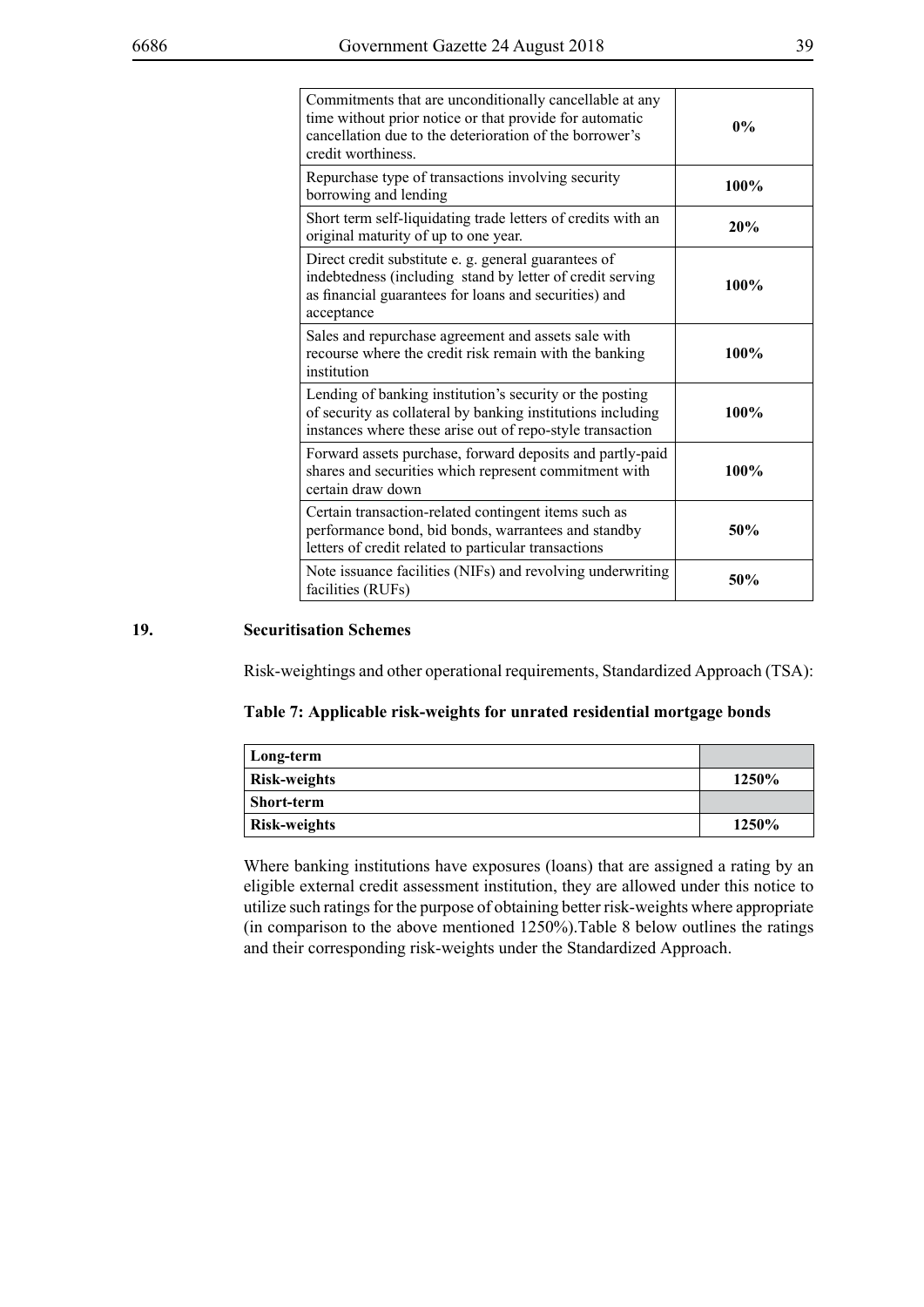| Long-term ratings         |              |             |                              |                                      |                                |
|---------------------------|--------------|-------------|------------------------------|--------------------------------------|--------------------------------|
| Rating                    | AAA to<br>AA | $A$ to $A-$ | <b>BBB</b> to<br><b>BBB-</b> | <b>BB</b> to <b>BB</b> -             | <b>B</b> , below<br>or unrated |
| <b>Risk-weights</b>       | 20%          | 50%         | 100%                         | 350%                                 | $1250%$ or<br><b>Deduction</b> |
| <b>Short-term ratings</b> |              |             |                              |                                      |                                |
| Rating                    | $A-1/P-1$    | $A-2/P2$    | $A-3/P-3$                    | <b>Other</b><br>rating or<br>unrated |                                |
| <b>Risk-weights</b>       | 20%          | 50%         | 100%                         | $1250\%$ or<br>deduction             |                                |

### **Table 8: Ratings and corresponding risk-weights under Standardized Approach**

The originating bank/risk transferor must reflect the underlying assets on their balance sheets and, apply the prescribed risk-weights for capital adequacy purpose as though the underlying exposures had not synthetically securitised (if the risk mitigating techniques utilized do not offer capital relief benefit). For banking institutions trading in the capacity of investors under the securitisation transaction, they must apply the appropriate risk-weights and treat the exposure like any other residential mortgage loans (investment in MBS) in their balance sheet.

If a banking institution must deduct a securitisation exposure from its total capital amount, the banking institution must take the deduction of 50% from tier 1 capital and 50% from Tier 2 capital. The deduction from regulatory capital can be applied to long-term securitisation exposures that are assigned an external credit assessment rating of B+ and below. Where the amount deductible from tier 2 capital exceed the banking institution's tier 2 capital, then the banking institution must deduct the excess from tier 1 capital.

# **PART V OPERATIONAL RISK**

### **20. Measurement approaches to operational risk**

- a) Banking institutions shall comply with the Standardised Approach (TSA) for the measurement of a banking institution's exposures to operational risk.
- b) A newly established banking institution that wishes to adopt the TSA approach for the measurement of a banking institution's exposures to operational risk –
	- (i) shall obtain the prior written approval of and comply with such conditions as may be specified by the Bank.
	- (ii) These conditions may include a period of initial monitoring by the Bank before the banking institution is allowed onto this approach for calculating capital charges in respect of operational risk;
	- (iii) as a minimum, shall comply with the relevant qualifying criteria specified in paragraph 23 (Qualifying criteria for Standardised Approach) below;
		- a. shall divide its activities into the designated eight business lines specified in Table 9 below;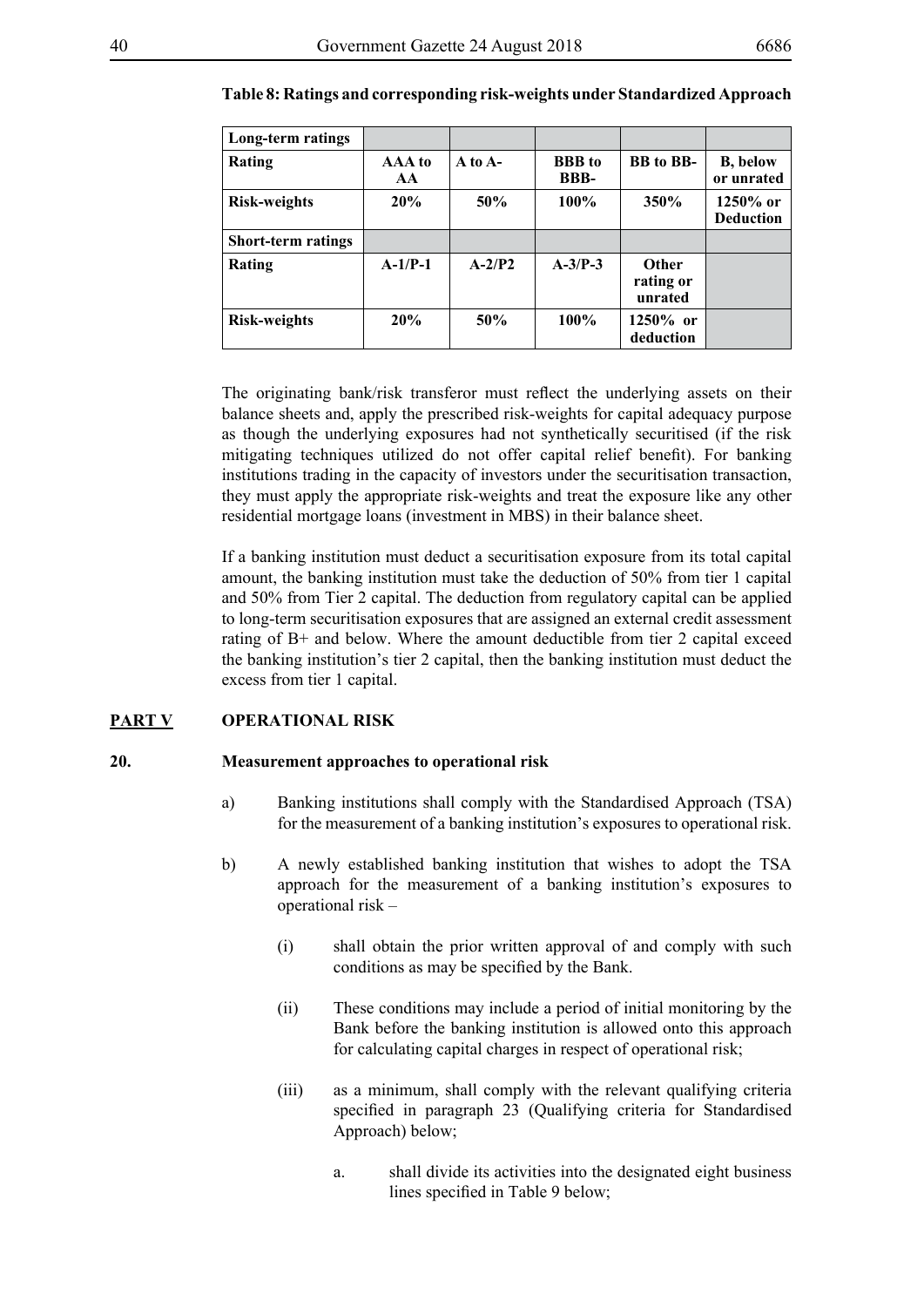b. shall calculate its capital charges in accordance with the relevant provisions specified in paragraph 23.2 below.

## **21. Basic indicator approach**

- 21.1. A banking institution that is permitted to use the basic indicator approach shall subject to this paragraph at the end of each calendar quarter end date, determine the gross income for the three- year period (last three years) ending on the calendar quarter end date by:
	- a) aggregating the gross income recognised by the banking institution in the calendar quarter ending on the calendar quarter end date and in each of the immediately preceding 3 calendar quarters ("first year");
	- b) aggregating the gross income recognised by the banking institution in the four calendar quarters preceding the first year ("second year");
	- c) aggregating the gross income recognised in the 4 calendar quarters immediately preceding the second year ("third year");
	- d) multiplying the gross income for the banking institution for the last three years, by a capital charge factor of 15 per cent (denoted alpha), provided that:
		- (i) when the annual gross income for a particular year was negative or equal to zero, the banking institution shall exclude the relevant amount for that particular year from the numerator and exclude the given year(s) in the denominator during which gross income was negative, when the banking institution calculates the relevant average amount of gross income;
		- (ii) a newly established banking institution that does not have the required gross income data to calculate the required gross income figures may with the prior written approval of and subject to such conditions as may be specified by the Bank, use gross income projections for all or part of the three- year period. These projections shall be reasonable in relation to the expected risk profile of such a banking institution.

# **21.2 Formula BIA: Calculation of capital charge for operational risk under basic indicator approach**

 $K_{\text{max}}$ 

where:

 $K<sub>BLA</sub>$  = the capital charge under the basic indicator approach for calculating operational risk;

GI *= g*ross income, where positive, of the last 3 years;

n = number of the last three years for which gross income is positive; and

 $α = 15%$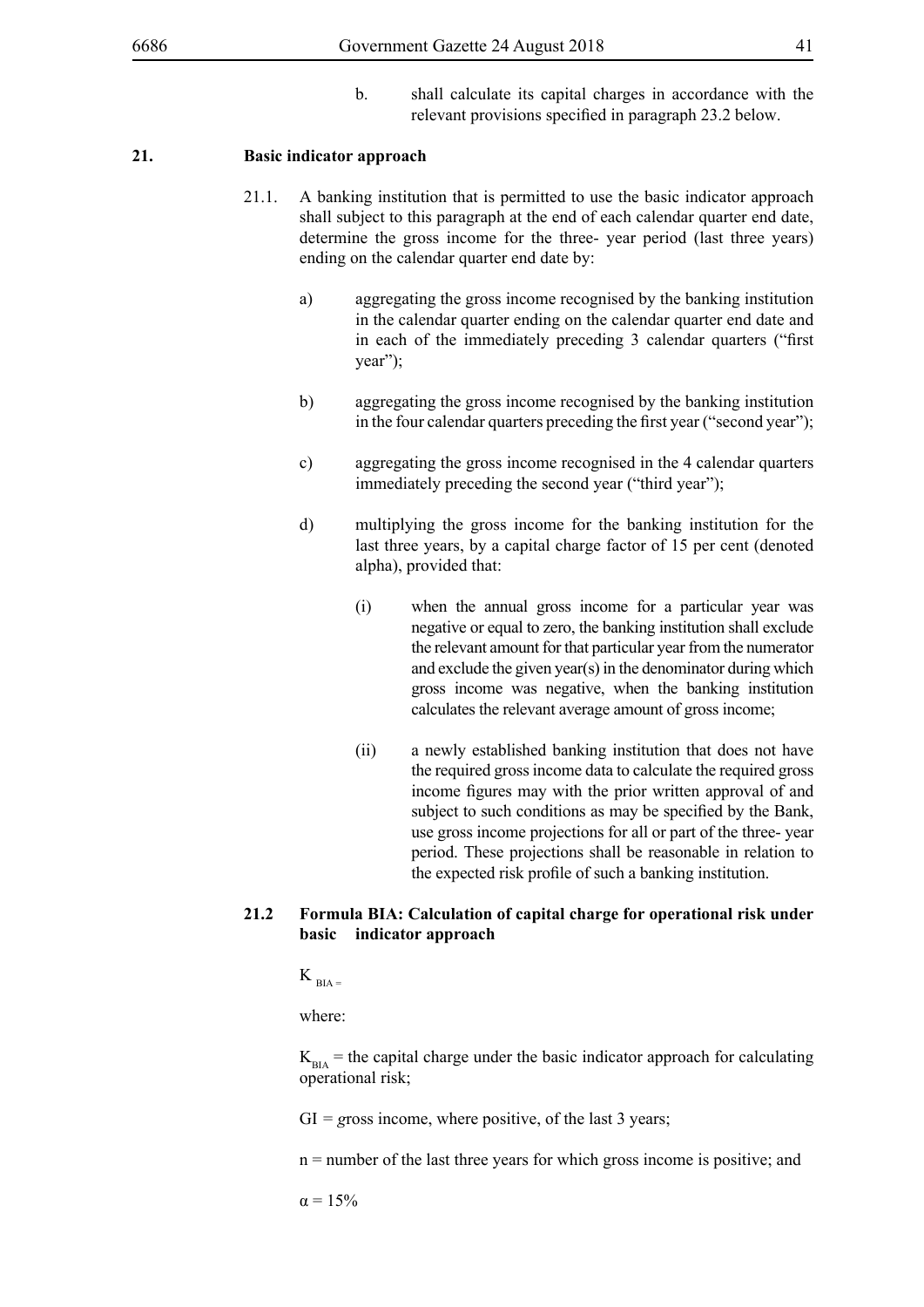- a) The measurement methodology in the paragraphs below outlines the calculation of operational risk capital charges and risk sensitivity under the TSA. This approach consists of measuring risk in the standardized manner, using the methodology in the calculation set out below.
- b) In the TSA, a banking institution's activities are required to be divided into eight business lines: corporate finance, trading and sales, retail banking, commercial banking, payment and settlement, agency services, asset management, and retail brokerage. This mapping process of business lines are defined in more detail in the attached Schedule No. 1 – Principles for mapping of standardized business lines.
- c) Within each business line, gross income is the indicator that serves as a proxy for the scale of business operations and thus the likely scale of operational risk exposure within each of the eight (8) business lines.

It should be noted that in the prescribed TSA, gross income shall be measured for each business line, and not the whole banking institution, i.e. in corporate finance, the indicator is the gross income generated in the corporate finance business line.

# **23. Calculation of capital charges for operational risk under the TSA**

All banking institutions shall, at the end of each quarter, determine the capital charge for each standardised business line for the three years ("last 3 years") ending on the relevant quarter by –

- a) aggregating
	- (i) the gross income recognised by the banking institution in respect of each of the standardized business lines in the calendar quarter ending on the calendar quarter end date; and
	- (ii) the gross income recognised by the banking institution in respect of each of the standardized business lines in each of the preceding 3 calendar quarters ("first year").
- b) aggregating the gross income recognised by the banking institution in respect of each of standardized business lines in the 4 calendar quarters immediately preceding the first year ("second year");
- c) aggregating the gross income recognised by the banking institution in respect of each of the standardised business lines in the 4 calendar quarters immediately preceding the second year ("third year"); and
- d) multiplying the gross income of the banking institution for each standardised business line in each of the first, second and third years calculated in sub paragraphs (a), (b) and (c) above by a capital charge factor (denoted beta value) assigned to each individual business line set out in Table 9 below.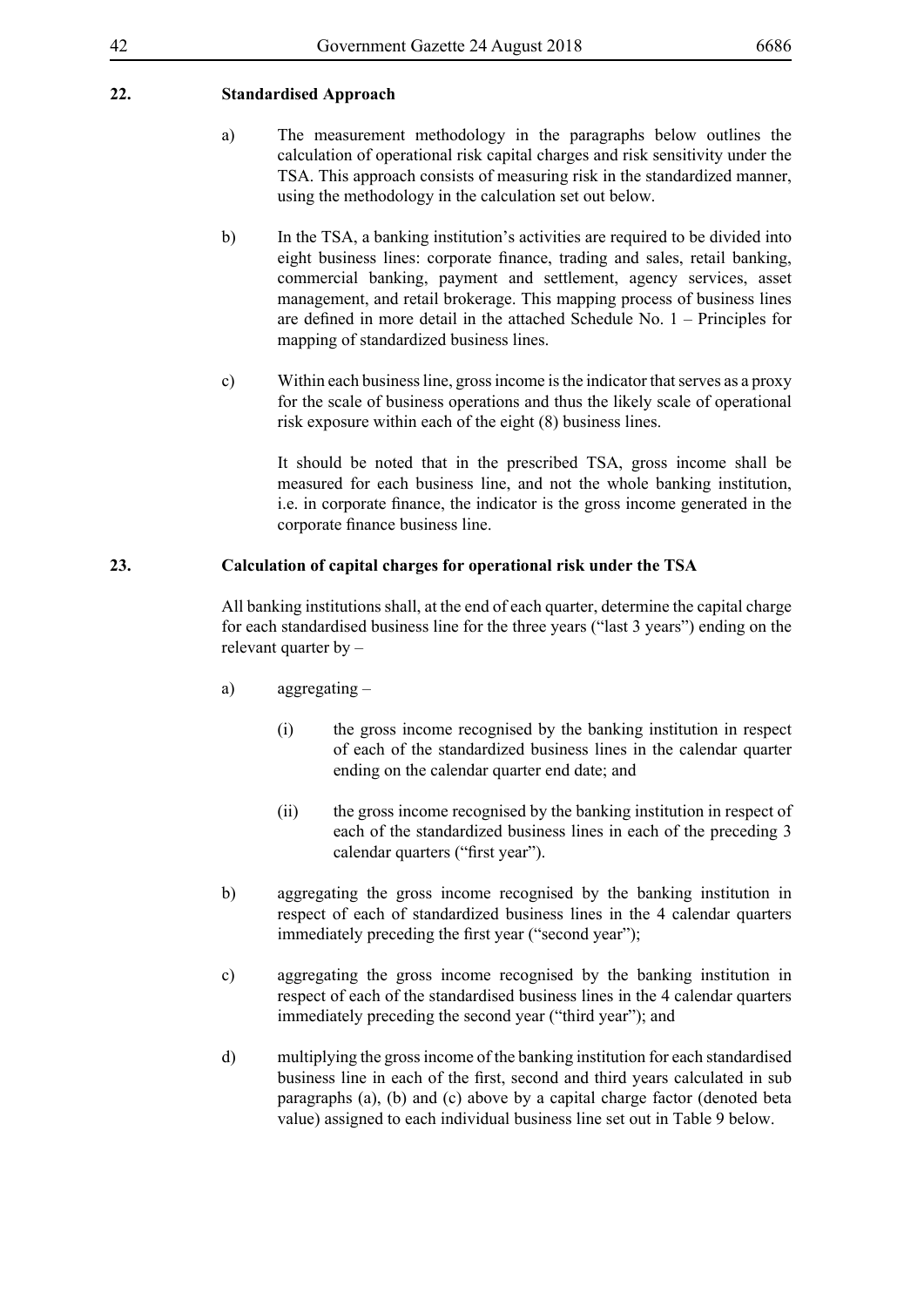| <b>Standardised</b><br>business lines | <b>Consisting of:</b>                                    | Activities which may be included                                                                                                    | Capital<br>charge<br>factors |                                             |  |
|---------------------------------------|----------------------------------------------------------|-------------------------------------------------------------------------------------------------------------------------------------|------------------------------|---------------------------------------------|--|
| Corporate finance<br>$(\beta1)$       | Corporate finance<br>Municipal/<br>Government<br>finance | Mergers and acquisitions,<br>underwriting, privatizations,<br>securitisation, research, debt<br>(government or high yield), equity, |                              | 18%<br>syndications, IPO, secondary private |  |
|                                       | Merchant<br>banking                                      | placements                                                                                                                          |                              |                                             |  |
|                                       | Advisory<br>serviced                                     |                                                                                                                                     |                              |                                             |  |
| Trading and sales                     | Sales                                                    | Fixed income, equity, foreign                                                                                                       | 18%                          |                                             |  |
| $(\beta 2)$                           | Market making                                            | exchanges, commodities, credit,<br>funding, own position securities,                                                                |                              |                                             |  |
|                                       | Proprietary<br>positions                                 | lending and repurchase/resale<br>agreements, brokerage, debt, prime                                                                 |                              |                                             |  |
|                                       | Treasury                                                 | brokerage                                                                                                                           |                              |                                             |  |
|                                       | Retail banking                                           | Retail lending and deposits, banking<br>services, trust and estates                                                                 | 12%                          |                                             |  |
| Retail banking<br>$(\beta 3)$         | Private banking                                          | Private lending and deposits, banking<br>services, trusts and estates, investment<br>advice                                         |                              |                                             |  |
|                                       | Card services                                            | Merchant/commercial/corporate cards,<br>private labels and retail                                                                   |                              |                                             |  |
| Commercial<br>banking $(\beta 4)$     | Commercial<br>banking                                    | Project finance, real estate, export<br>finance, trade finance, factoring,<br>leasing, lending, guarantees, bills of<br>exchange    | 15%                          |                                             |  |
| Payment and<br>settlement $(\beta 5)$ | <b>External clients</b>                                  | Payments and collections, funds<br>transfer, clearing and settlement                                                                | 18%                          |                                             |  |
| Agency services<br>$(\beta6)$         | Custody                                                  | Escrow, depository receipts, securities<br>lending (customers) corporate actions                                                    | 15%                          |                                             |  |
|                                       | Corporate agency                                         | Issuer and paying agency                                                                                                            |                              |                                             |  |
|                                       | Corporate trust                                          |                                                                                                                                     |                              |                                             |  |
| Asset<br>management $(\beta7)$        | Discretionary<br>fund management                         | Pooled, segregated, retail, institutional,<br>closed, open, private equity                                                          | 12%                          |                                             |  |
|                                       | Non-<br>discretionary<br>fund management                 | Pooled, segregated, retail, institutional,<br>closed, open, private equity                                                          |                              |                                             |  |
| Retail brokerage<br>$(\beta 8)$       | Retail brokerage                                         | Execution and full service                                                                                                          | 12%                          |                                             |  |

### **Table 9: Capital charge factors applicable to standardised business lines**

## **23.1 Banking institutions shall calculate the capital charge for operational risk by –**

- a) adding together the eight (8) individual business lines calculated in respect of each of the standardised business lines for each of the last three (3) years; and
- b) aggregating the capital charges calculated for the last three years and obtaining the mean average of the aggregate capital charges for the last three years by dividing the such figure by three (3).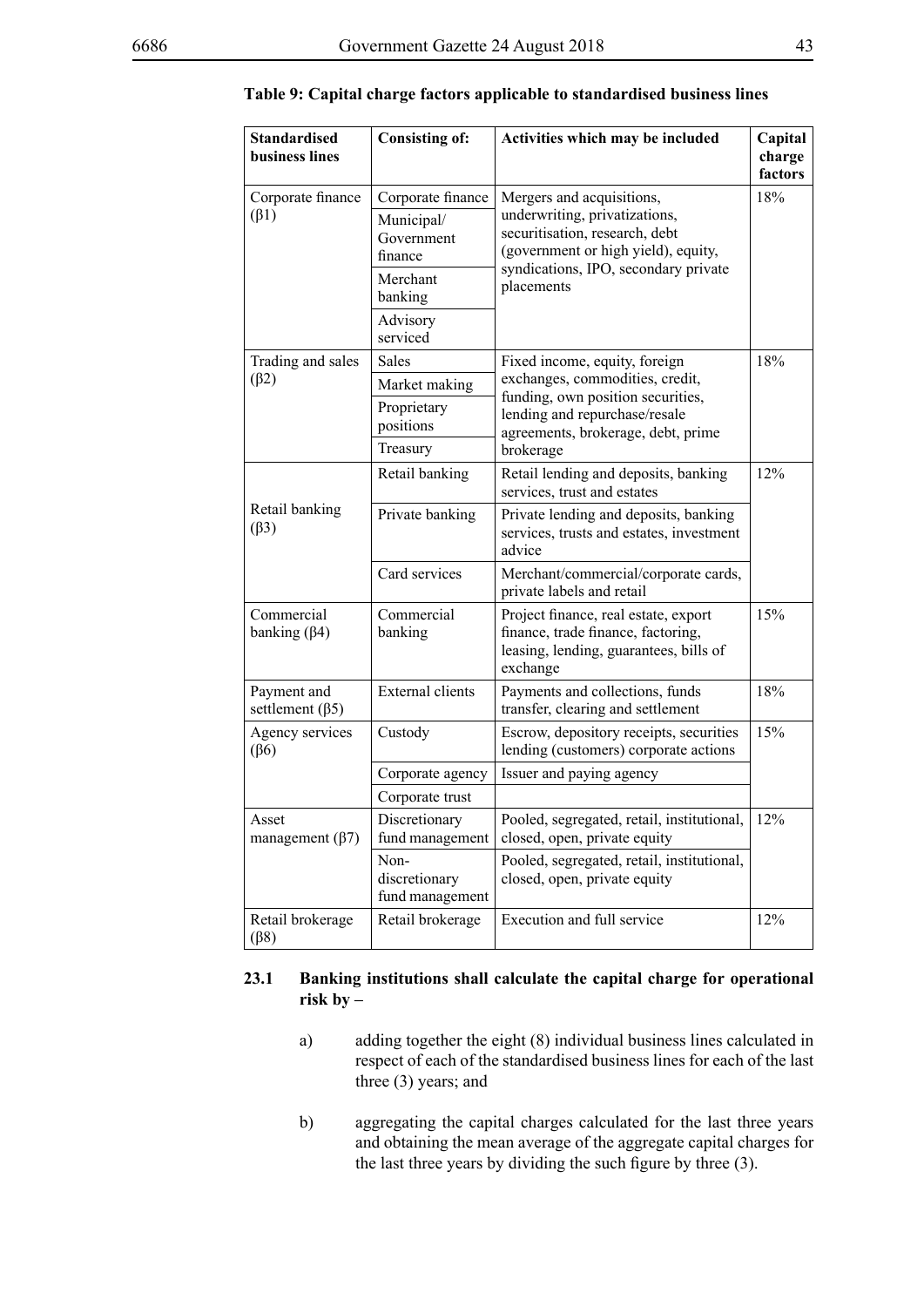# **23.2 Banking institutions shall, for the purposes of calculating the capital charge for operational risk, use the formula below.**

**Formula TSA:** Calculation of capital charge for operational risk under standardised approach

 $K_{TSA}$ 

Where:

 $K_{TSA}$  = represents the capital charge under the standardised approach for operational risk;

 $GI_{1,8}$  = the gross income for each of the standardised business lines for each of the last three years; and

 $\beta_{1.8}$  = the capital charge factor assigned to each of the standardised business lines as specified in table 1.

# **23.3 Banking institutions using the formula for operational risk capital charges under the TSA –**

- a) may, in any given year of the last 3 years, off-set a positive capital charge for any standardised business line in the given year with a negative capital charge for any other standardised business line in the given year;
- b) shall not off-set positive or negative capital charges for standardised business lines
- c) if the aggregate capital charge for all the standardised business lines in any given year of the last three years is negative, banking institutions shall assign a zero (nil) value to that aggregate capital charge and exclude the given year (s) in which the negative gross income occurred in the denominator when calculating the last 3 years mean average.

## **24. Qualifying criteria for Standardised Approach**

- a) A banking institution that is in existence for more than three (3) years shall adopt the TSA approach for the measurement of a banking institution's exposures to operational risk –
	- (i) as a minimum, shall comply with the relevant qualifying criteria specified below;
	- (ii) shall divide its activities into the designated eight business lines specified in Table 9 above;
	- (iii) shall calculate its capital requirements in accordance with the relevant provisions specified above.
- b) When a banking institution is unable to comply with the qualifying criteria specified for the TSA approach in order to measure the banking institution's exposure to operational risk, a banking institution may with the prior written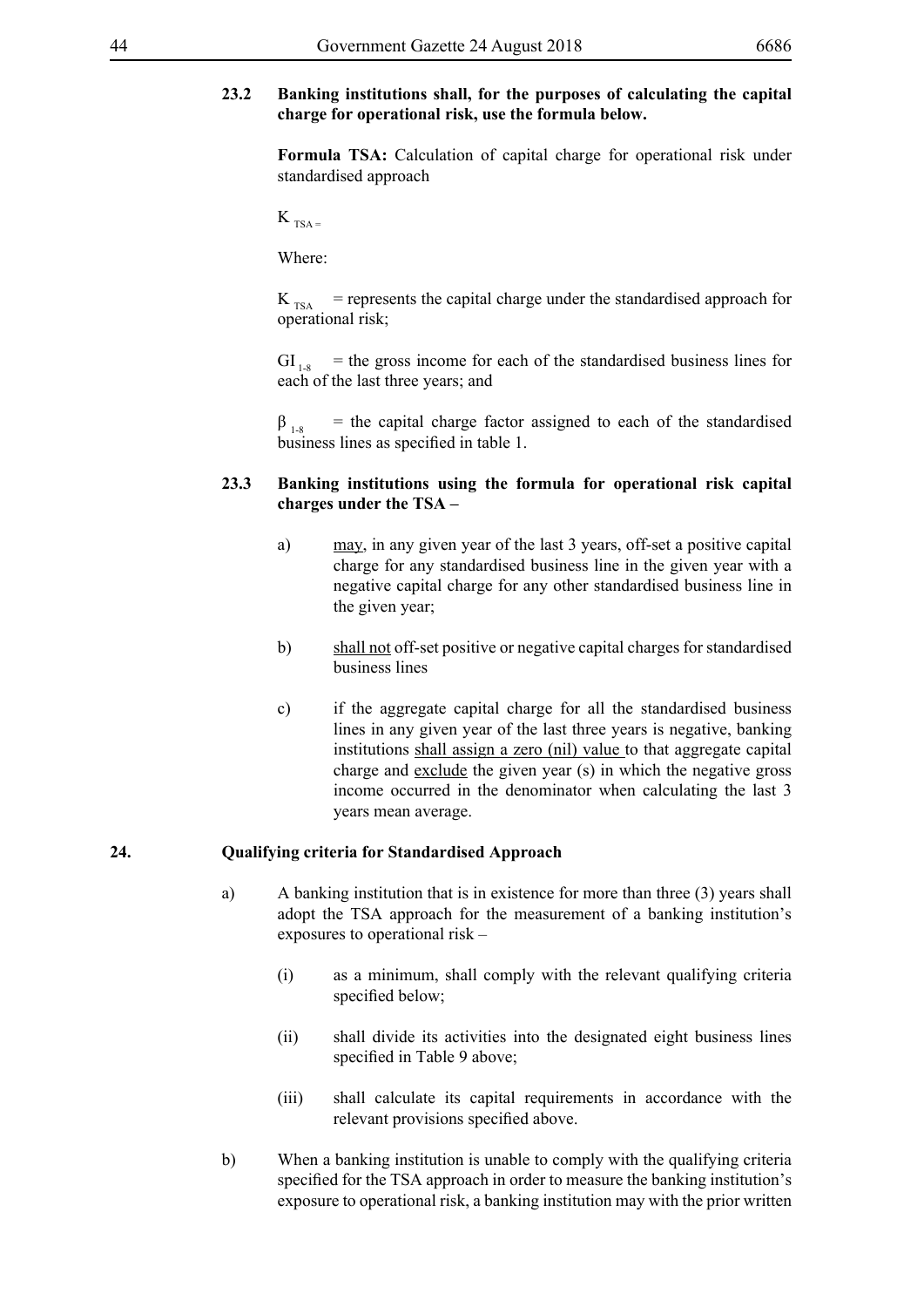approval of the Bank apply a different measurement (i.e. basic indicator approach) on exposures to operational risk, subject to such conditions as the Bank may specify.

- c) A newly established banking institution that wishes to adopt the TSA approach for the measurement of a banking institution's exposures to operational risk –
	- (i) shall obtain the prior written approval of and comply with such conditions as may be specified by the Bank. These conditions may include a period of initial monitoring by the Bank before the banking institution will be allowed onto this approach for calculating capital charges in respect of operational risk;
	- (ii) as a minimum, shall comply with the relevant qualifying criteria specified below:
	- (iii) shall divide its activities into the designated eight business lines specified in Table 9 above;
	- (iv) shall calculate its capital requirements in accordance with the relevant provisions as specified above.

### d) Qualifying criteria

- (i) As a minimum, a banking institution that wishes to adopt the standardised approach for the measurement of the banking institution's exposure to operational risk shall demonstrated to the satisfaction of the Bank –
	- a. that the banking institution's board of directors and senior management, as appropriate, are actively involved in the oversight of the operational risk management framework;
	- b. that the banking institution's operational risk management system that is conceptually sound and is implemented with integrity;
	- c. that the banking institution has sufficient resources in the use of the standardised approach in the major business lines as well as the banking institution's control and audit areas; and
	- d. that the banking institution has in place adequate policies and documented criteria to map its gross income into the designated business lines indicated in Table 9 above, in accordance with the principles specified in schedule 1 below.
- (ii) As a minimum, in addition to the requirements specified in subparagraph (i) above, a banking institution with internationally active branches or subsidiaries that wishes to adopt the standardised approach for the measurement of the banking institutions exposures to operational risk –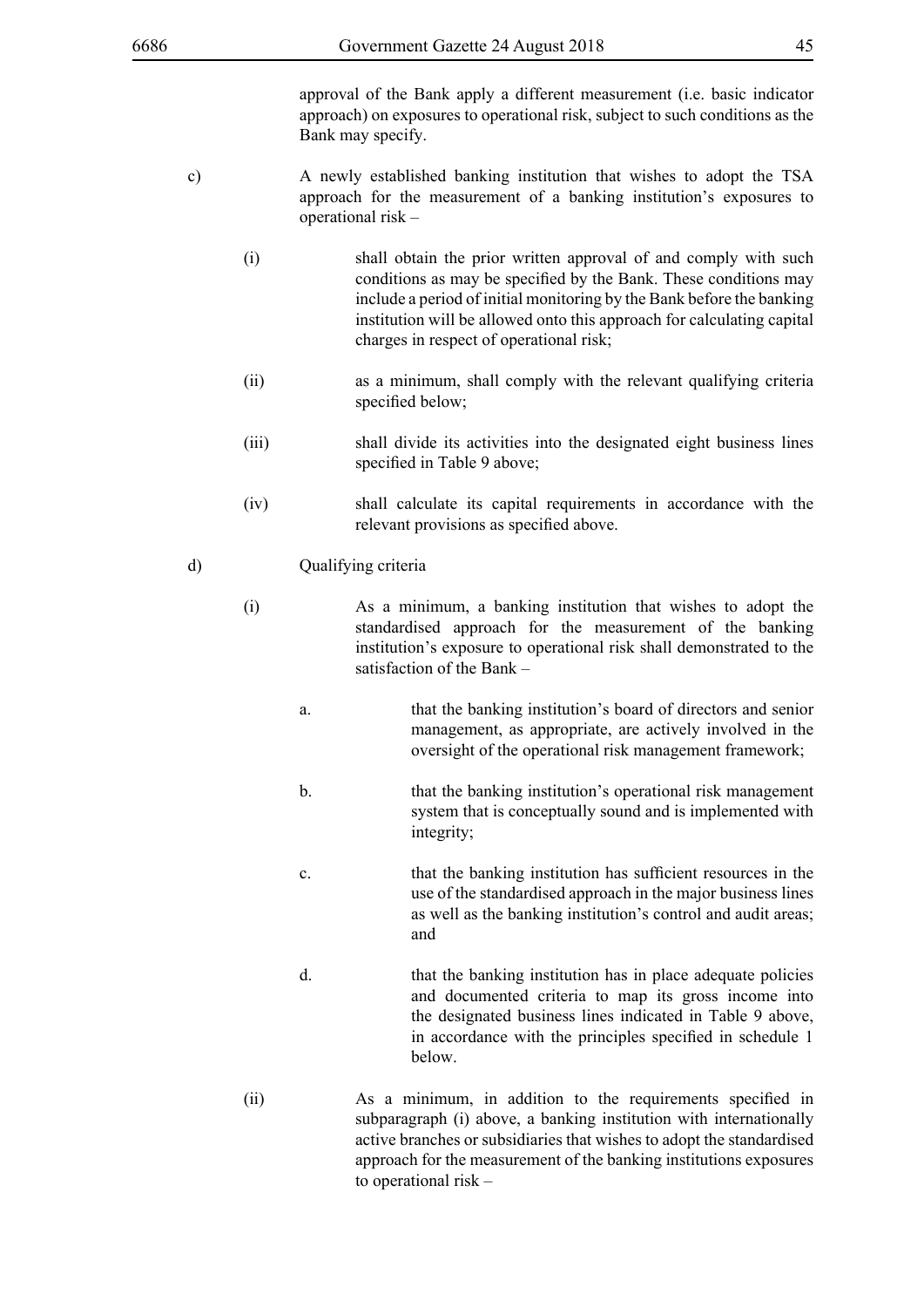- 
- a. shall have in place an adequate operational risk management system with clear responsibilities being assigned to an operational risk management function. This function shall among others be responsible for the development of strategies to identify, assess, monitor and control/mitigate the banking institution's exposures to operational risk;
- b. the development of comprehensive policies and procedures relating to operational risk management and controls, including policies to address areas of non-compliance;
- c. the design and implementation of a methodology to comprehensively assess the banking institution's exposure to operational risk;
- d. the design and implementation of the risk reporting system in respect of operational risk;
- e. the development and implementation of techniques to create incentives to improve the management and control of operational risk throughout the banking institution.
- (iii) shall as part of the banking institution's internal operational risk management system track relevant operational risk data, including material losses by business lines
	- a. which operational risk assessment system
		- I. shall closely be integrated with the risk management processes of the banking institution; and
		- II. shall be subject to regular validation and independent review;(ii) the output of which shall form an integral part of the process to monitor and control the banking institution's operational risk profile, including any risk reporting, management reporting and risk analysis;
- (iv) shall on a regular basis report to the relevant management of the banking institutions business units, the senior management of the banking institution and the board of directors on its exposures to operational risk, including material losses in respect of operational risk;
- (v) shall duly document the banking institution's operational risk management systems;
- (vi) shall have in place
	- a. procedures to take appropriate action based on information contained in the reports submitted to the management of the banking institution's business units, the senior management of the banking institution and the board of director;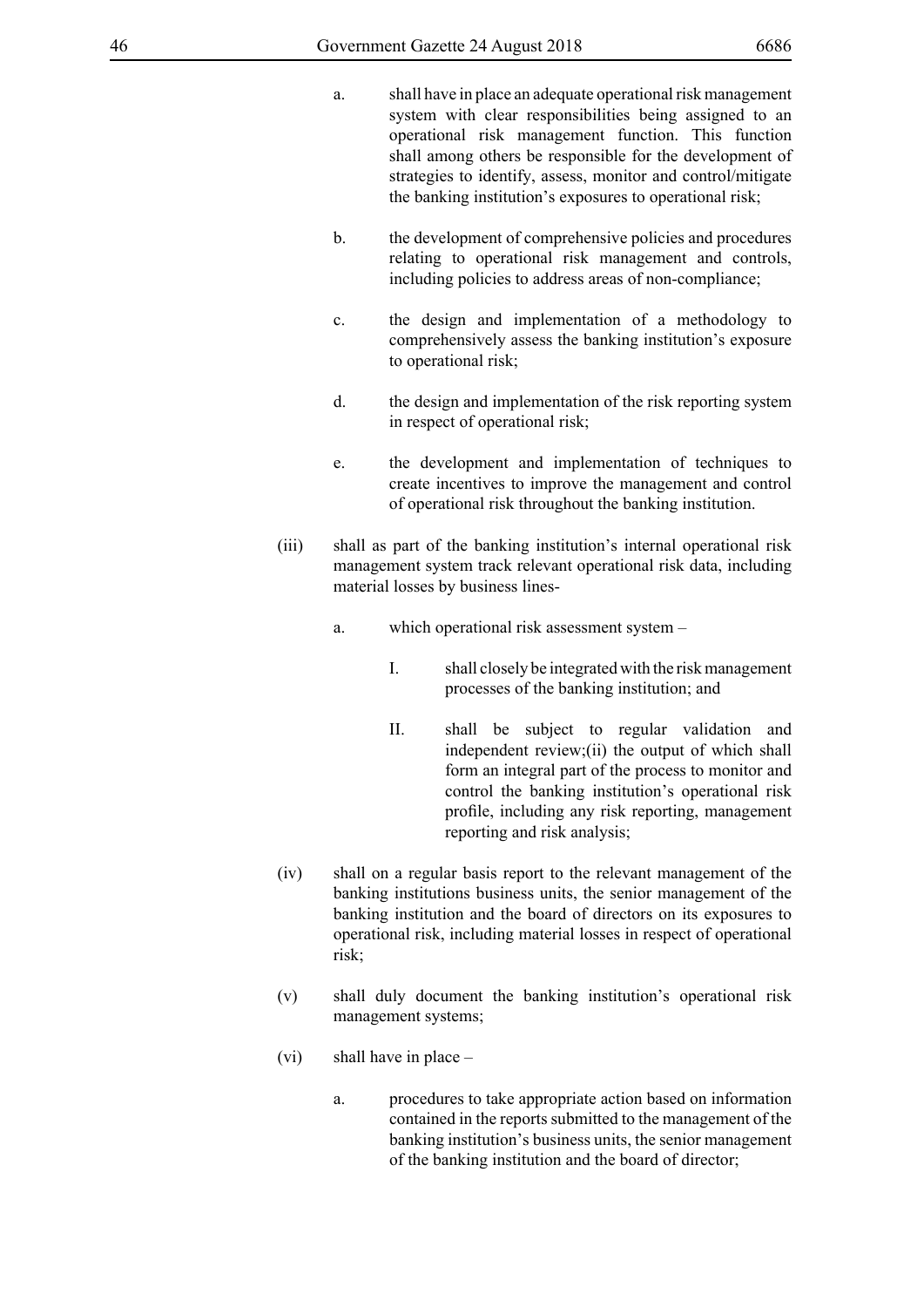- b. a robust process to ensure compliance with the banking institutions documented set of internal policies, controls and procedures concerning the operational risk management system;
- c. policies that comprehensively deal with the manner in which any area or matter of non-compliance will be dealt with;
- (vii) shall ensure that the banking institution's operational risk management process is subject to regular independent review.

## **25. Method for calculating the risk weighted amount for operational risk**

- a) In order to calculate a composite ratio and to ensure consistency in the calculation of capital charges for operational risk, an explicit arithmetic link is created by multiplying the capital charge for operational risk as per paragraph 23.2 above by 10 (i.e. reciprocal of minimum capital ratio of 10%). This is done in order to calibrate the risk weighted amount for operational risk. The resulting risk weighted figure shall be added to the sum of risk-weighted assets compiled for both credit and market risk purposes.
- b) The capital adequacy ratio will then be calculated in relation to the sum of the three risk areas (i.e. credit, market and operational risk) using as a numerator only eligible capital.

## **26. Exceptions - provisions applicable where banking institutions have difficulties with the TSA to operational risk.**

- a) Where a banking institution
	- (i) has been in operation for less than 18 months in any calendar quarter end date subsequent to the date on which this determination comes into operation; and
	- (ii) is undergoing a merger, acquisition or major restructuring;

then the banking institution –

- (iii) shall not adopt the TSA to calculate operational risk, except with the prior written approval of the Bank;
- (iv) may, with the prior written approval of the Bank adopt an alternative to the TSA (i.e. the basic indicator approach).
- b) Where a banking institution has recorded negative gross income for the last 3 years immediately preceding that date, it will be subject to remedial measures to be determined by the Bank.

## **27. Risk management framework for operational risk**

All banking institutions are required to have in place a comprehensive risk management framework for operational risk in accordance with the provisions of this determination, which shall be mandatory. The *Standard Operational Guideline27*

<sup>&</sup>lt;sup>27</sup> Refer to Sound Practices for the Management and Supervision of Operational Risk, February 2003, available at www.bis.org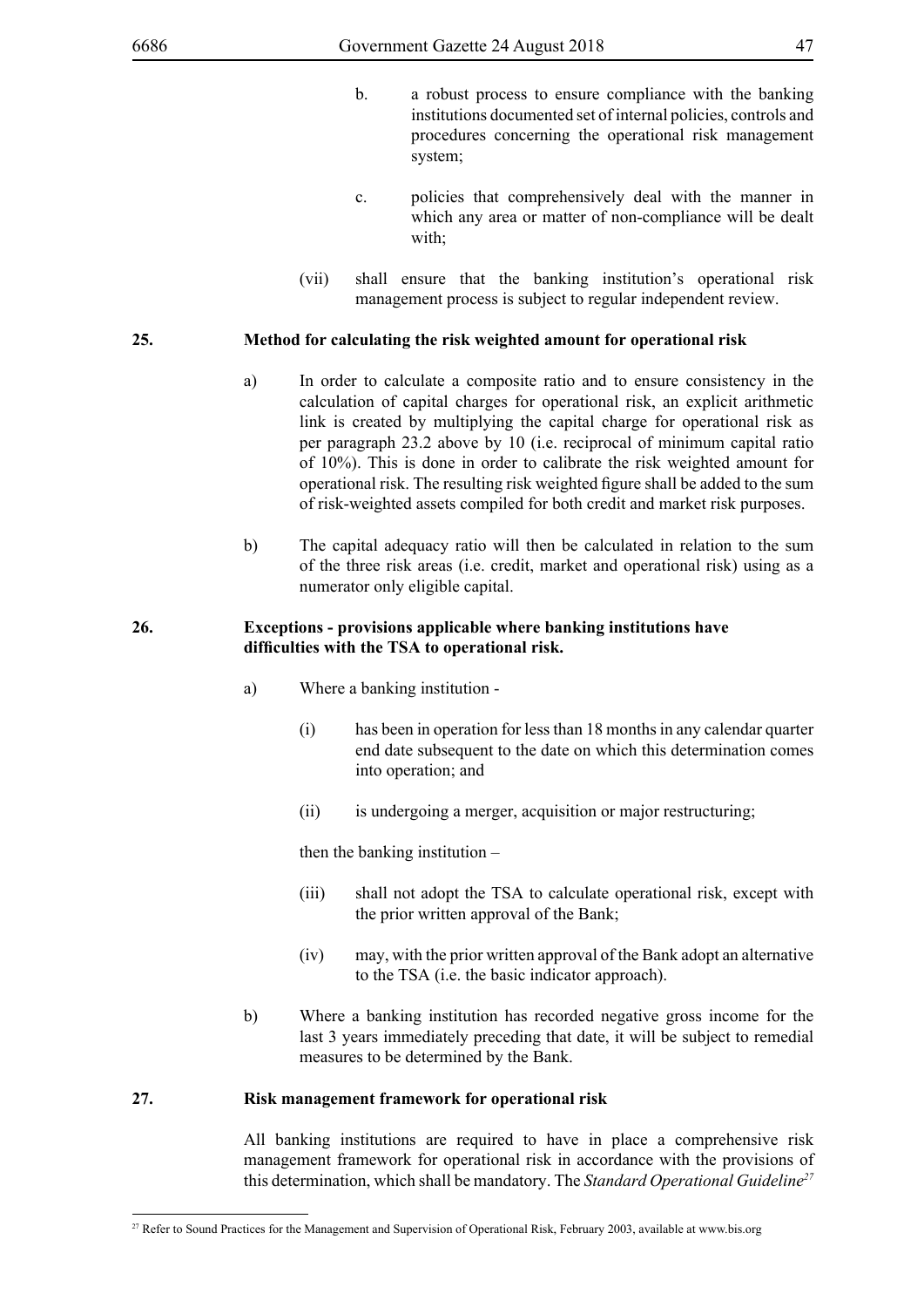sets out a number of qualitative requirements for managing operational risk which all banking institutions are required to meet as a minimum.

# **PART VI MARKET RISK**

## **28. Capital measures for market risk**

- a) Capital requirements for market risk apply on a solo and consolidated basis in the same way as for credit and operational risks. The Bank may permit banking groups assessed on a consolidated basis to report the long and short positions in exactly the same instrument (e.g. currencies, commodities and bonds), on a net basis, no matter where they are booked. The off-setting rules as set out under Annexure 6 (Calculation of Net Positions) of this determination may also be applied on a consolidated basis. The measurement allowed for market risk is the standard model approach. The standard model approach is the measure of risk obtained in each asset class (as defined in Annexure 6 (Calculation of Net Positions).
- b) In order to calculate a composite ratio and to ensure consistency in the calculation of capital charges for market risk, an explicit arithmetic link is created by multiplying the overall capital charge for market risk in the statutory return by 10 (i.e. reciprocal of minimum capital ratio of 10%). This is done in order to calibrate the risk weighted amount for market risk. The resulting risk weighted figure shall be added to the sum of risk-weighted assets compiled for both credit and operational risk purposes.

## **29. Standardised Approach**

This approach measures risk in a standardised manner, using the methods in the calculation set forth in Annexure 6 (Calculation of Net Positions). The capital charges for each of the different risk categories in Table 10 are then summed arithmetically.

| Risk category                                     | Scope of Application                                            |
|---------------------------------------------------|-----------------------------------------------------------------|
| Interest rate risk (General and<br>specific risk) | Trading book                                                    |
| Equities position risk                            | Trading book                                                    |
| Foreign exchange risk                             | All transactions, whether trading book or not                   |
| Commodities risk                                  | All transactions, whether trading book or not                   |
| Option risk                                       | Option associated with each of the preceding risk<br>categories |
| Credit derivatives                                | Treatment of credit derivatives in the trading book             |

## **Table 10: Methods of calculations (Refer to Annexure 5: timelines)**

## **30. Limits to be observed**

- a) Limit on "overall" foreign exchange exposures The overall foreign exchange risk exposure (short and long currency positions) both on- and offbalance sheet, as measured using spot mid-rate and the shorthand method shall not exceed 20% of a banking institution's capital funds.
- b) Limit on "single" currency foreign exchange risk exposure The foreign exchange risk exposure in major currencies such as USD, GBP, and EUR, irrespective of short or long position, shall not exceed 10% of a banking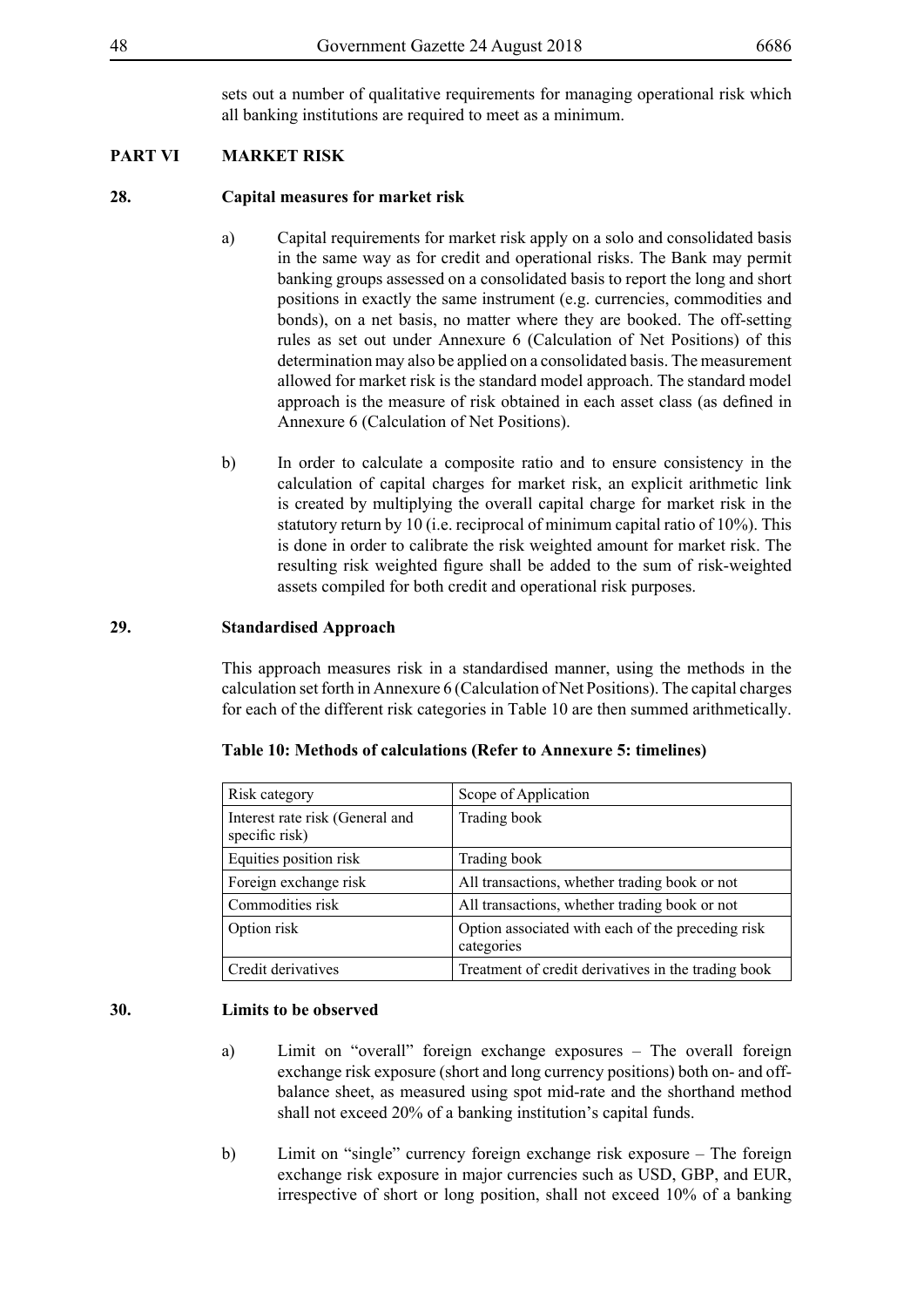institution's capital funds. For all other currencies the limit shall not be more than 5% of the banking institution's capital funds, irrespective of short or long position.

- c) Limit on "intraday" foreign exchange risk exposure The intra-day foreign exchange risk exposures, both in single currencies and overall, shall be monitored and maintained within prudent limits as established by a banking institution's board of directors in a written policy covering foreign exchange risk exposure.
- d) Consolidated limits The single currency and overall foreign exchange risk exposure limits indicated above shall apply on a consolidated basis, i.e. a banking institution may have different internal limits for its various branches; however, the limits set forth in this determination apply on a consolidated basis to the banking institution as a single, consolidated entity.

## **PART VII OTHER REGULATORY REQUIREMENTS**

### **31. Maintenance of supporting documentation**

Each banking institution shall maintain records which are sufficient to determine at all times its positions on exposures in all risk areas. Each banking institution shall also maintain a daily record showing close-of-business day positions in all exposures and a reconciliation of opening-to-closing positions.

## **32. Reporting Requirement**

The banking institution shall, at the end of each calendar quarter submit to the Bank returns in terms of this determination in the format, frequency and submission date as specified by the Bank.

# **33. Declaration**

If, in the normal course of business, a banking institution anticipates that it will not have adequate capital available to comply with the minimum ratios set forth in Part III of this determination or with any higher minimum ratio that may be required by the Bank, due to circumstances beyond the banking institution's reasonable ability to anticipate and control, then the banking institution shall in writing inform the Bank urgently as such, stating the reasons for non-compliance and indicating in a detailed plan how and when the position will be corrected.

### **34. Remedial measures**

If a banking institution fails to comply with this determination, then the Bank may pursue any remedial measures as provided under the Act or any other measures the Bank may deem appropriate in the interest of prudent banking practice.

## **35. Effective date - Change**

The Basel III capital accord will be effectively implemented by 2022, three years behind the recommended date by the Basel Committee, as follows: banking intuitions will be expected to fully comply with the new capital by 2022 (Refer to Annexure 5).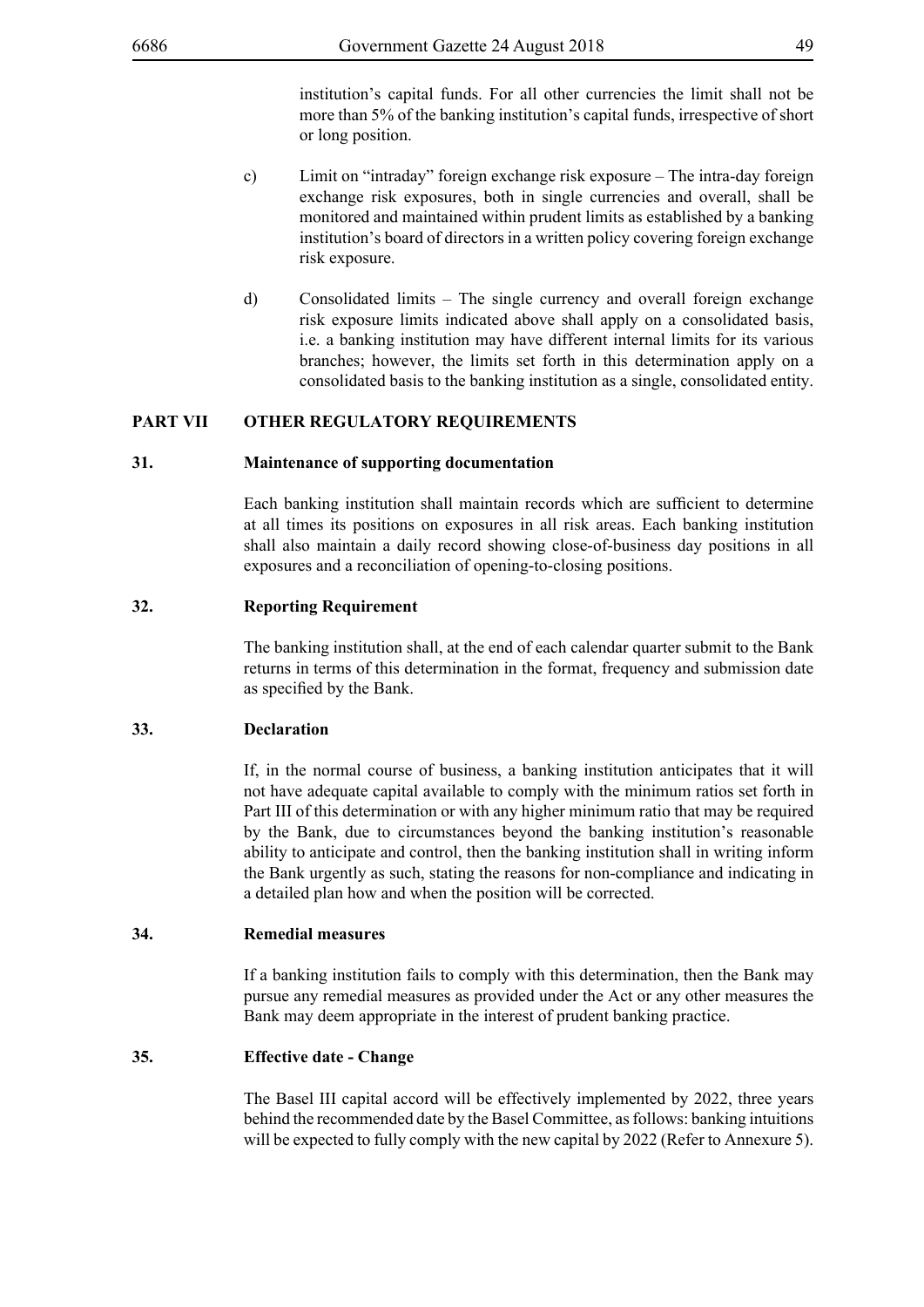# **ANNEXURE 1: MINIMUM REQUIREMENTS TO ENSURE LOSS ABSORBENCY AT THE POINT OF NON-VIABILITY**

# **1. Scope and post trigger instrument**

- a) The terms and conditions of all non-common Tier 1 and Tier 2 instruments issued by a banking institution must have a provision that requires such instruments, at the option of the relevant authority, to either be written off or converted into common equity upon the occurrence of the trigger event unless:
	- (i) the governing jurisdiction of the banking institution has in place laws that (aa) require such Tier 1 and Tier 2 instruments to be written off upon such event, or (bb) otherwise require such instruments to fully absorb losses before tax payers are exposed to loss;
	- (ii) a peer group review confirms that the jurisdiction conforms with clause (i); and
	- (iii) it is disclosed by the relevant regulator and by the issuing banking institution, in issuance documents going forward, that such instruments are subject to loss under clause (i) in this paragraph.
- b) Any compensation paid to the instrument holders as a result of the write-off must be paid immediately in the form of ordinary shares (or its equivalent in the case of non-joint stock companies).
- c) The issuing banking institution must maintain at all times all prior authorisation necessary to immediately issue the relevant number of ordinary shares specified in the instrument's terms and conditions should the trigger event occur.

# **2. Trigger event**

- a) The trigger event shall be the earlier of:
	- (i) a decision that a write-off, without which the reporting banking institution would become non-viable, is necessary, as determined by the Bank; and
	- (ii) the decision to make a public sector injection of capital, or equivalent support, without which the reporting banking institution would have become non-viable, as determined by the Bank.
- b) The issuance of any new ordinary shares as a result of the trigger event must occur prior to any public sector injection of capital so that the capital provided by the public sector is not diluted.
- c) The trigger event in relation to instruments issued by a fully consolidated subsidiary of a reporting banking institution shall be the earlier of:
	- (i) the issuance of a notice by a host regulator of the overseas subsidiary that conversion or write-off of capital instruments issued by the fully consolidated subsidiary of the reporting banking institution is necessary because, without it, the host regulator considers that the subsidiary would become non-viable;
	- (ii) a determination by the host regulator that without a public sector injection of capital or equivalent support, the overseas subsidiary would become nonviable; or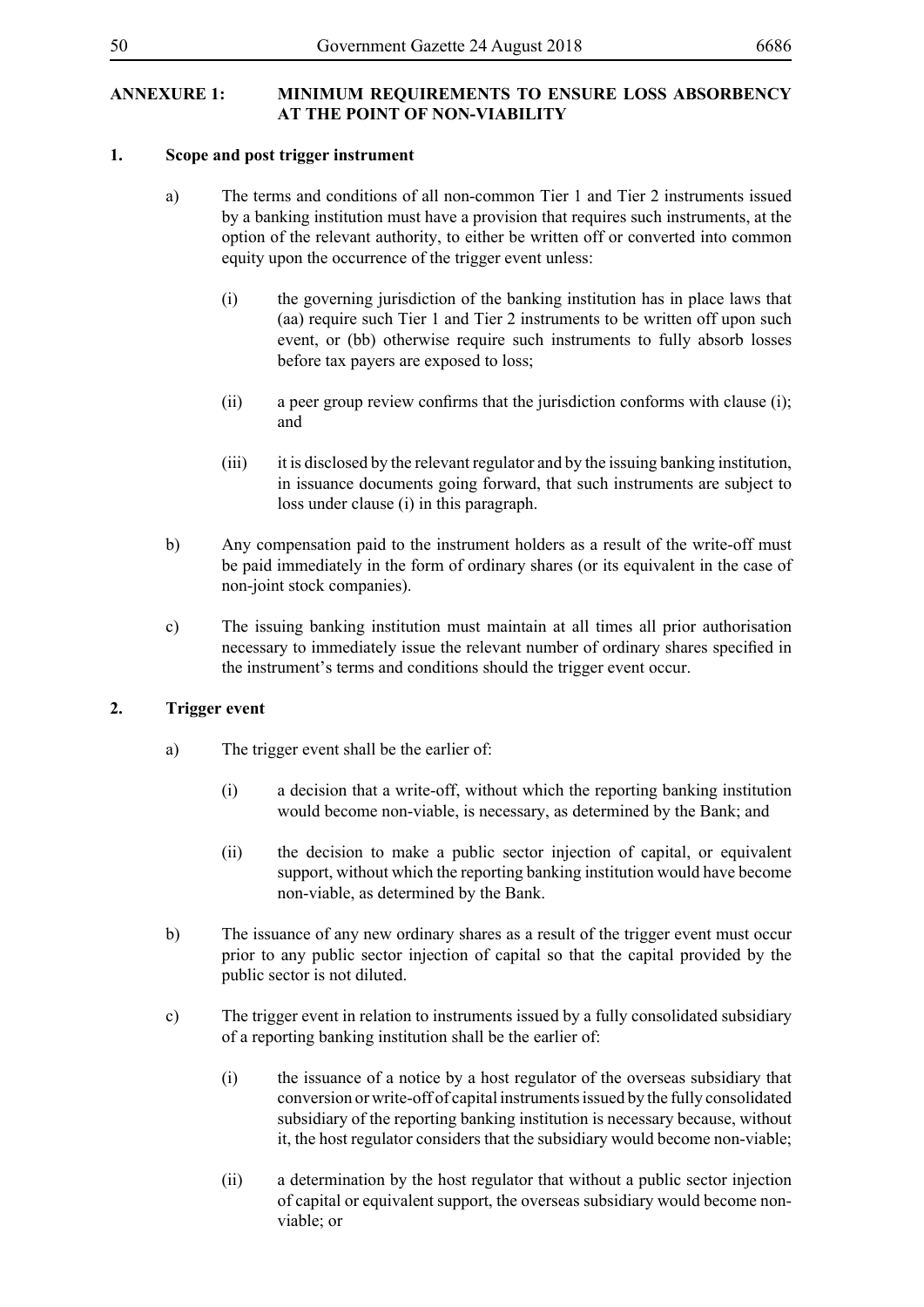- (iii) a non-viability trigger event occurs in relation to a parent banking institution in accordance with paragraph 4.
- d) The trigger event in relation to instruments issued by a locally incorporated subsidiary banking institution of a foreign banking institution shall be the earlier of:
	- (i) the issuance of a notice by the home regulator of the foreign banking institution to the foreign banking institution that conversion or write-off of capital instruments is necessary because, without it, the foreign banking institution or its subsidiary banking institution would become non-viable; or
	- (ii) a determination by the home regulator of the foreign banking institution that without a public sector injection of capital or equivalent support, the foreign banking institution or its subsidiary banking institution would become nonviable.
- e) Any ordinary shares paid as compensation to the holders of the instrument must be ordinary shares of either the issuing banking institution or of the parent company of the consolidated group (including any successor in resolution).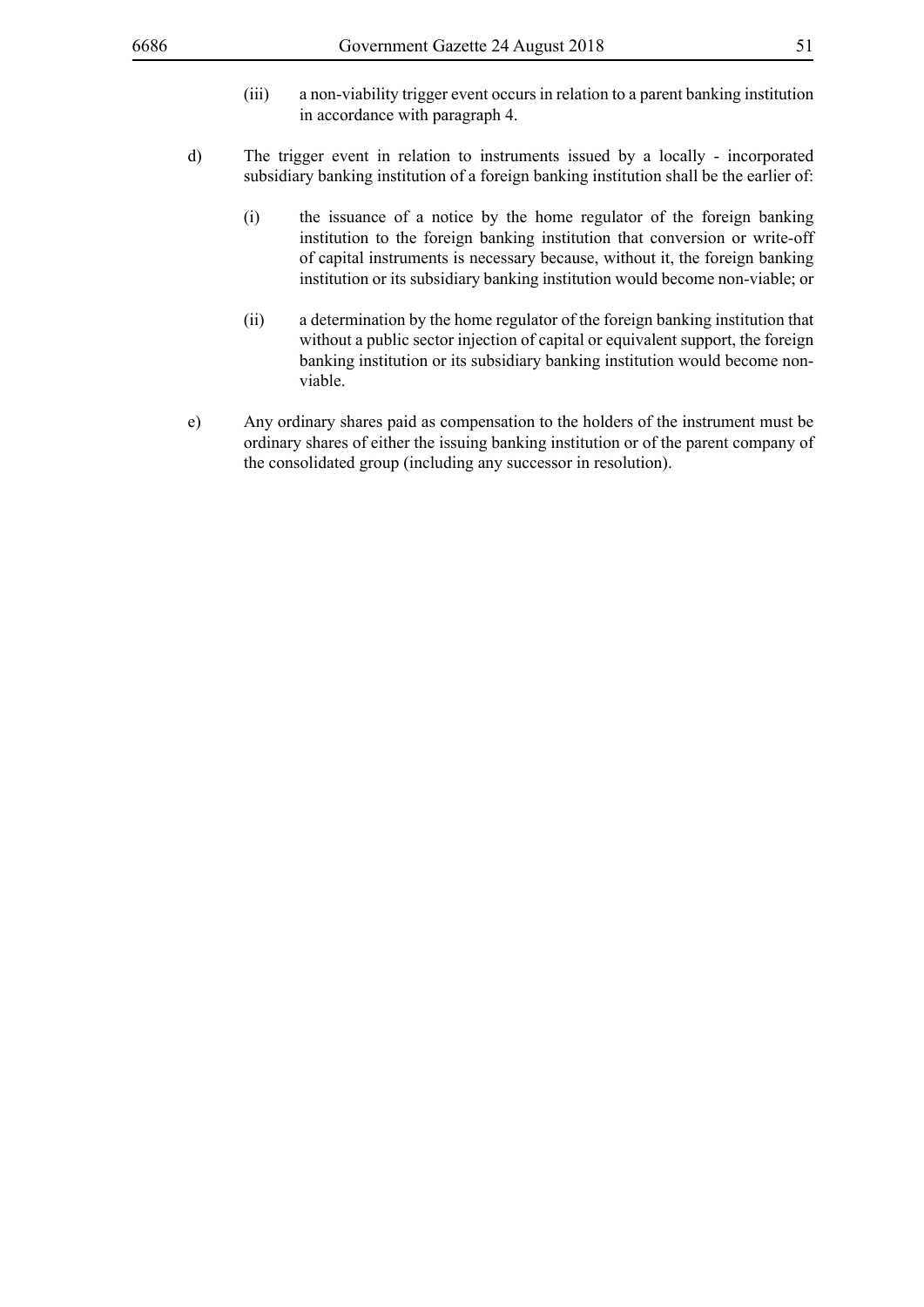# **ANNEXURE 2: ELIGIBLE LIQUIDITY FACILITIES**

- 1. Banking institutions are permitted to treat off-balance sheet securitisation exposures as eligible liquidity facilities if the following minimum requirements are satisfied.
	- a) The facility documentation must clearly identify and limit the circumstances under which it may be drawn. Draws under the facility must be limited to the amount that is likely to be repaid fully from the liquidation of the underlying exposures and any seller-provided credit enhancement. In addition, the facility must not cover any losses incurred in the underlying pool of exposures prior to a draw, or be structured such that draw-down is certain (as dictated by regular or continuous draws)
	- b) The facility must be subjected to an asset quality test that precludes it from being drawn to cover credit risk exposures that display default status. In addition, if the exposures that a liquidity facility is required to fund have external rated securities, the facility can only be used to fund securities that are externally rated investment grade at the time of funding.
	- c) The facility cannot be drawn after all applicable credit enhancements from which the liquidity facility would benefit, have been exhausted; and
	- d) Repayment draw on the facility must not be subordinated to any interest of any note holder in the programme or subject to deferral or waiver.

Where these conditions are met, the banking institution may apply a 20% CCF to the amount of eligible liquidity facilities with an original maturity of one year or less, and a 50% CCF shall be applied to the eligible liquidity facilities with an original maturity of more than one year. However, in the event an external rating of the facility itself is used for risk-weighting the facility, a 100% CCF must be applied. For both controlled and non-controlled early amortization, a credit line is considered uncommitted if it is unconditionally cancellable without prior notice.

## **2. Eligible liquidity facilities available only in the event of market disruption**

Banking institutions may apply a 0% CCF to eligible liquidity facilities that are only available in the event of general market disruption (i.e. where upon more than one SPE across different transactions are unable to roll over maturing commercial paper, and the inability is not the result of an impairment in the SPEs' credit quality or in the credit quality of the underlying exposures). To qualify for this treatment, the requirements of eligible liquidity facilities must be complied with. Additionally, the fund advanced by the banking institution to pay holder of capital market instrument when there is a general market disruption must be secured by the underlying assets and must rank at least *pari passu* (equally) with the claims of holders of the capital market instruments.

## **3. Eligible Servicer Cash Advance Facilities**

When the servicer is a banking institution other than the originator of securitisation transactions it is permitted under this determination to advance cash to ensure uninterrupted flow of payment to investors so long as the servicer is contractually entitled to full reimbursement and this right is senior to other claims on cash flow from the underlying pool of exposures. Undrawn cash advances or facilities that are unconditionally cancellable without prior notice shall receive a 0% Credit Conversion Factor.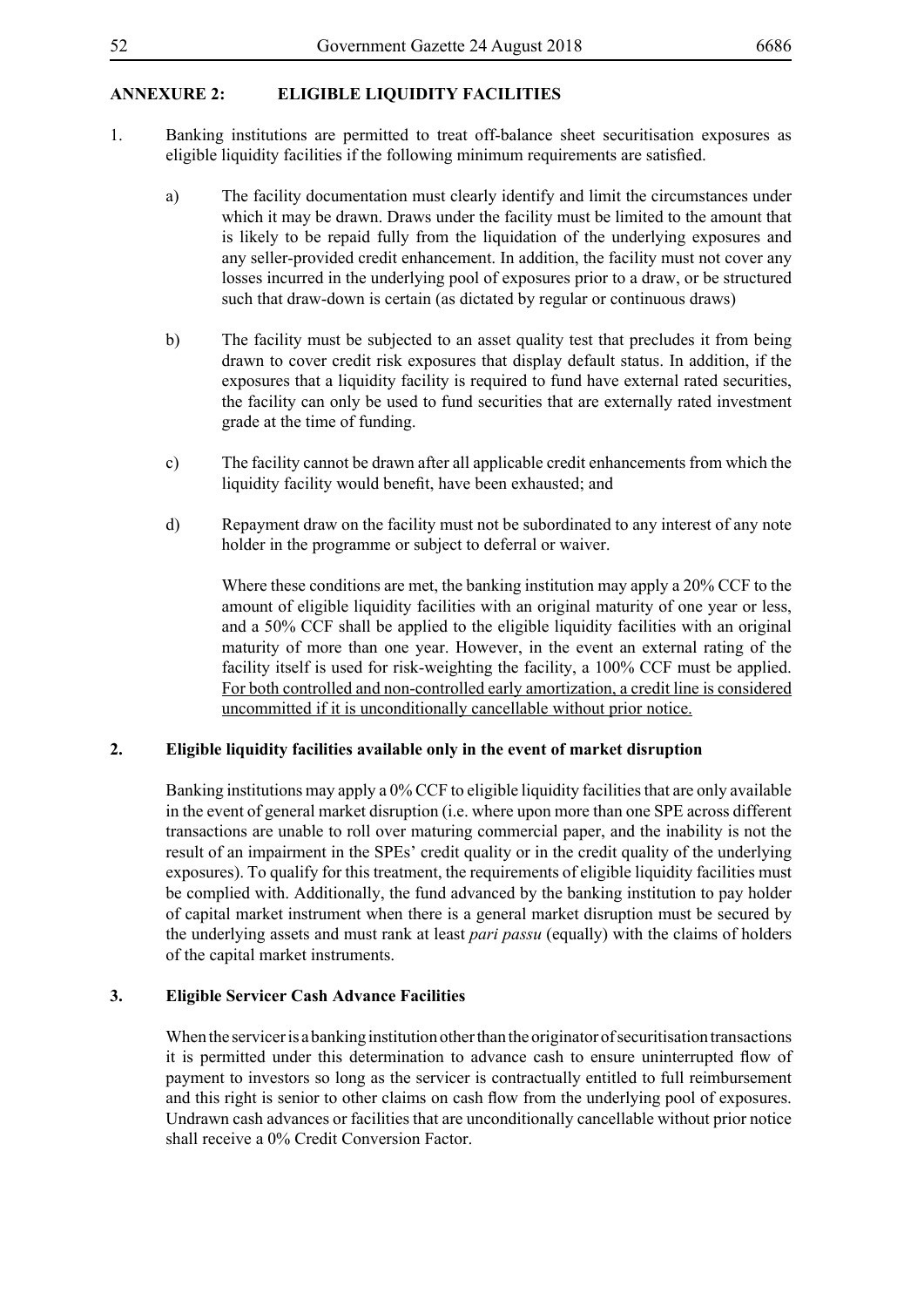# **ANNEXURE 3: CONTROLLED AND NON-CONTROLLED EARLY AMORTISATION FEATURES**

Early amortisation provisions are mechanisms that, once triggered, allow investors to be paid out prior to the original stated maturity of the securitised issued. For risk based purposes, an early amortisation provision will be considered either controlled or non-controlled.

# **1. Controlled early amortisation**

A controlled early amortisation provision must meet all of the following conditions.

- a) The banking institution must have an appropriate capital/liquidity plan in place to ensure that it has sufficient capital and liquidity available in the event of an early amortisation.
- b) Throughout the duration of the transaction, including the amortisation period, there is the same pro rata sharing of interest, principal, expenses, losses and recoveries based on the banking institutions and investor's relative shares of the receivable outstanding at the beginning of each month.
- c) The banking institution must set a period for amortisation that would be sufficient for at least 90% of the total debt outstanding at the beginning of the early amortisation period to have been repaid or recognised as in default; and
- d) The pace of repayment should not be any more rapid than would be allowed by straight-line amortisation over the period set out in criterion (c).

## **2. Non-controlled early amortisation**

An early amortisation provision that does not satisfy the conditions for a controlled early amortisation in part or in whole, shall be treated under this determination as a non-controlled early amortisation provision.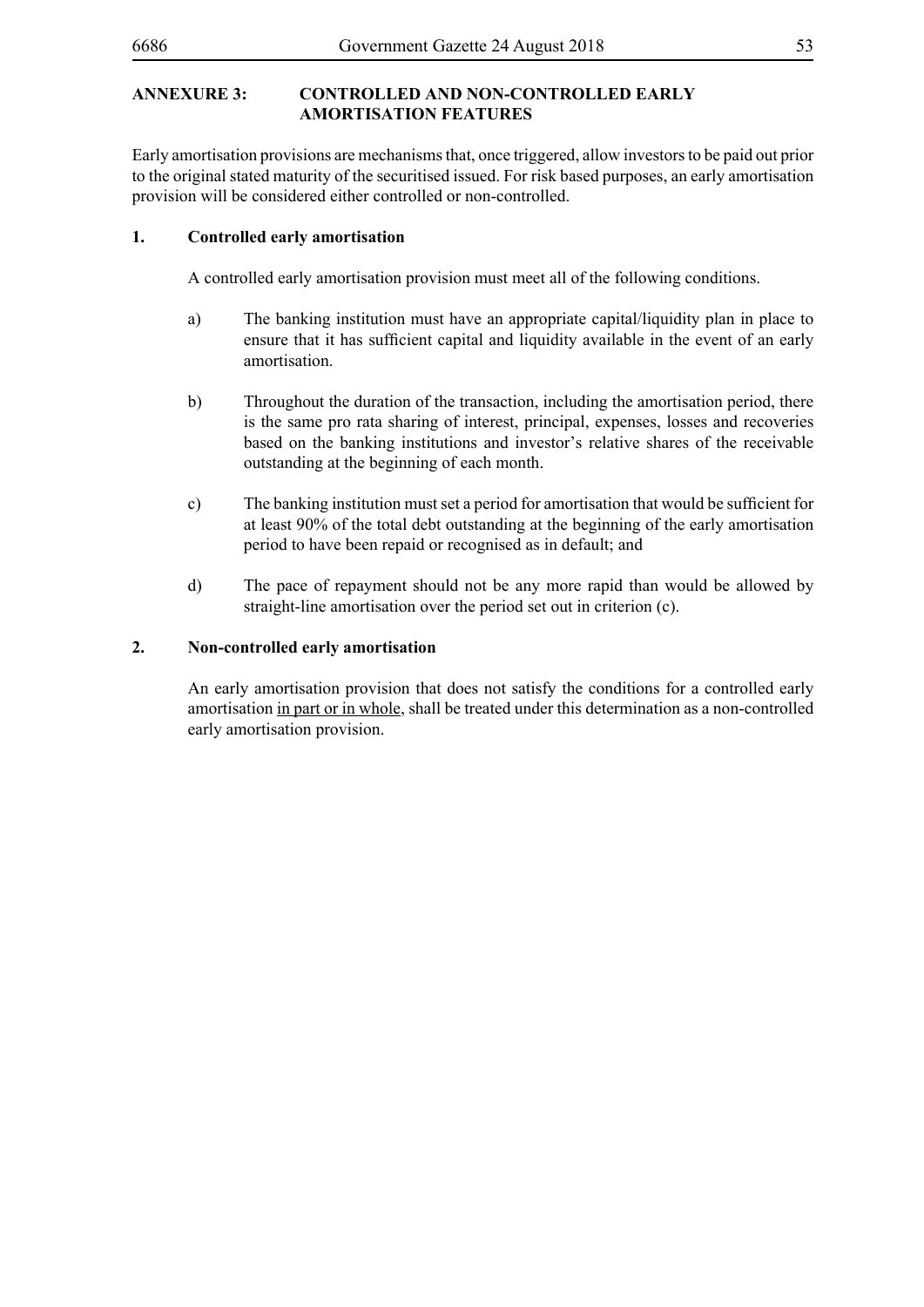# **ANNEXURE 4: OPERATIONAL REQUIREMENTS FOR THE RECOGNITION OF RISK TRANSFERENCE**

## **1. Traditional securitisation**

Under traditional securitisation exposures, an originating banking institution may exclude securitised exposure from the calculation of risk-weighted assets only if all of the following conditions have been met. However, banking institutions meeting these conditions must still hold regulatory capital against any securitisation exposures they retain.

- a) Significant credit risk associated with the securitised exposures has been transferred to a third party.
- b) The transferor does not maintain effective or indirect control over the transferred exposures. The assets are legally isolated from the transferor in such a way that the exposures are put beyond the reach of the transferor and its creditors, even in the bankruptcy or receivership. These conditions must be supported by an opinion provided by a qualified legal counsel.
- c) The securities issued are not obligations of the transferor. Thus, investor who purchase the securities only have claim to the underlying pool of exposures. The transferee is a Special Purpose Entity (SPE) and the holder of the beneficial interest in that entity has the right to pledge or exchange them without any restriction.
- d) The securitisation does not contain clauses that (i) require the originating banking institution to alter systematically the underlying exposures such that the pool's weighted average credit quality is improved unless this is achieved by selling assets to independent and unaffiliated third parties at market prices; (ii) allow for increase in a retained first loss position or credit enhancement provided by the originating banking institution after the transaction's inceptions; or (iii) increase the yield payable to parties other than the originating banking institution, such as the investors and third-party providers of credit enhancements, in response to a deterioration in the credit quality of the underlying pool.

# **2. Synthetic securitisations**

For synthetic securitisations, the use of credit risk mitigation techniques (i.e. collateral, guarantees and credit derivatives) for hedging the underlying exposures may be recognised for risk-based capital purposes only if the conditions outlined below are satisfied:

- a) Credit risk mitigation techniques must comply with the requirements as set out in section **16** of (BID-5 under Basel II arrangement which still applicable to treatment of collateral).
- b) Eligible collateral for the purpose of providing capital relief are limited to those specified in paragraph **16.8** of (BID-5 under Basel II arrangement). Eligible collateral pledged by SPE may be recognised.
- c) Eligible guarantors are defined in paragraph **16.8.3** and **16.8.4** of BID-5 under Basel II arrangement regarding guarantee by Government or license banking institution. Banking institutions may not recognice SPEs as eligible guarantors in the securitisation framework.
- d) Banking institutions must transfer significant credit risk associated with the underlying exposures to third parties.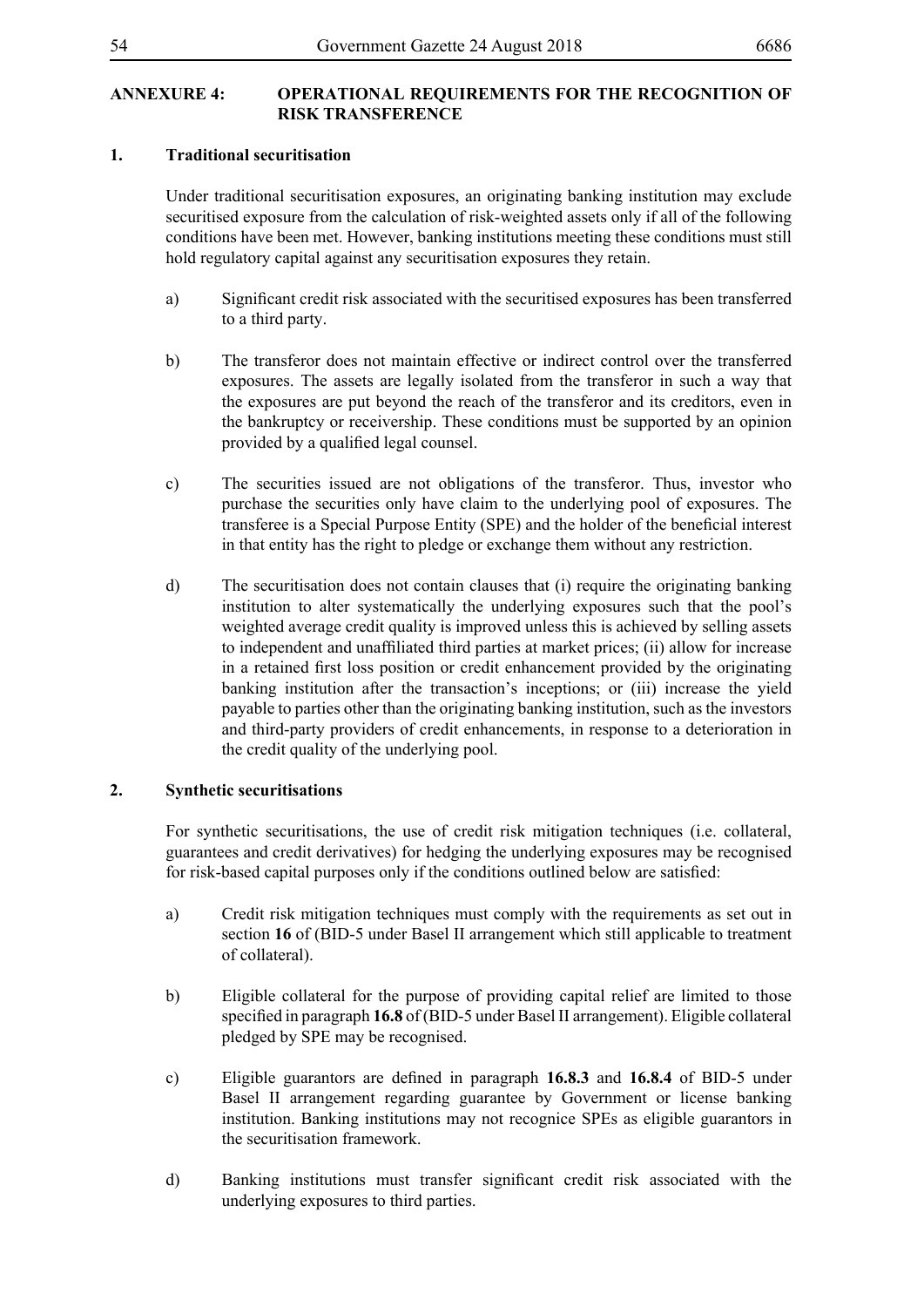- e) The instruments used to transfer credit risk may not contain terms or conditions that limit the amount of credit risk transferred, such as the following:
	- (i) Clauses that materially limit the credit protection or credit risk transference (e.g. significant materiality threshold below which credit protection is deemed not to be triggered even if a credit event occurs or those that allow for the termination of the protection due to deterioration in the credit quality of the underlying exposures)
	- (ii) Clause that requires the originating banking institution to alter the underlying exposures to improve the pool's weighted average credit quality;
	- (iii) Clause that increase the banking institution's cost of credit protection in response to deterioration in the pool's quality;
	- (iv) Clause that increase the yield payable to parties other than the originating bank, such as the investors and third-party providers of credit enhancements, in response to a deterioration in the credit quality of the reference pool; and
	- (v) Clause that provide for increase in a retained first loss position or credit enhancements provided by the originating banking institution after the transaction's inception.

### **3. Treatment of clean-up calls**

For securitisation transactions that include a clean-up call, no capital will be required due to the presence of a clean-up call if the following conditions are met:

- a) The exercise of the clean-up call must not be mandatory, in form or substance, but rather must be at the discretion of the originating banking institution;
- b) The clean-up call must not be structured to avoid allocating losses to credit enhancements or position held by investors or otherwise structured to provide credit enhancements; and
- c) The clean-up call must only be exercisable when 10% or less of the original underlying portfolio, or securities issued remains, or for synthetic securitisations when 10% or less of the original reference portfolio value remains.

Securitisation transactions that include a clean-up call that do not meet all of the above criteria shall result in capital requirements for the originating banking institution. For a traditional securitisation, the underlying exposures must be treated as if they were not securitised, while for synthetic securitisation, the banking institution purchasing protection must hold capital against the entire amount of securitised exposures as if they did not benefit from any credit protection.

### **4. Maintaining control over the transferred credit exposures**

For the purpose of securitisation transactions, the transferor is deemed to have maintained effective control over the transferred exposures if it: (i) is able to repurchase from the transferee the previously transferred exposures in order to realize their benefits; (ii) is obligated to retain the risk of the transferred exposures. However, the transferor's retention of servicing rights to the exposures will not necessarily constitute indirect control of the exposures.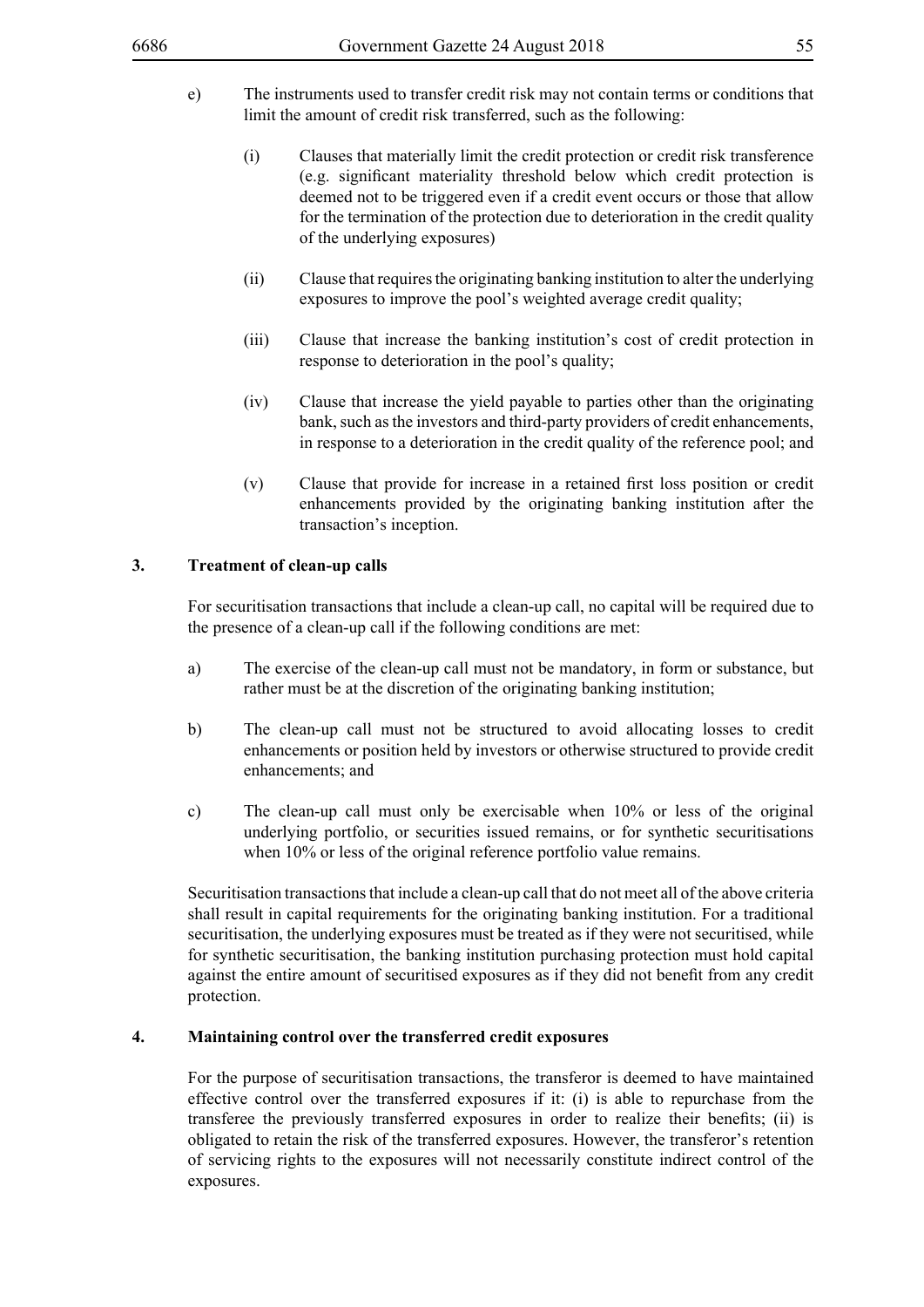# **ANNEXURE 5: TIMELINES**

# **Namibia Basel III implementation plan phases**

| <b>Phased-in Arrangement</b>               |          |          |          |          |         |
|--------------------------------------------|----------|----------|----------|----------|---------|
|                                            | 2018     | 2019     | 2020     | 2021     | 2022    |
| Minimum Common Equity Capital Ratio        | $6.0\%$  | $6.0\%$  | $6.0\%$  | $6.0\%$  | $6.0\%$ |
| <b>Additional Tier 1 Capital (maximum)</b> | 1.5%     | $1.5\%$  | $1.5\%$  | 1.5%     | $1.5\%$ |
| <b>Tier 1 Capital</b>                      | 7.5%     | $7.5\%$  | $7.5\%$  | $7.5\%$  | $7.5\%$ |
| <b>Tier 2 Capital</b>                      | 2.5%     | $2.5\%$  | 2.5%     | 2.5%     | 2.5%    |
| <b>Total Minimum Tier 1 Capital Ratio</b>  | $8.0\%$  | 8.5%     | $9.0\%$  | 9.5%     | 10.0%   |
| <b>Total Risk-Weighted Capital Ratio</b>   | $10.5\%$ | $11.0\%$ | $11.5\%$ | $12.0\%$ | 12.5%   |
|                                            |          |          |          |          |         |
| <b>Capital Conservation Buffer</b>         | $0.5\%$  | $1.0\%$  | $1.5\%$  | $2.0\%$  | $2.5\%$ |
| <b>Leverage Ratio</b>                      | $6.0\%$  | $6.0\%$  | $6.0\%$  | $6.0\%$  | $6.0\%$ |
|                                            |          |          |          |          |         |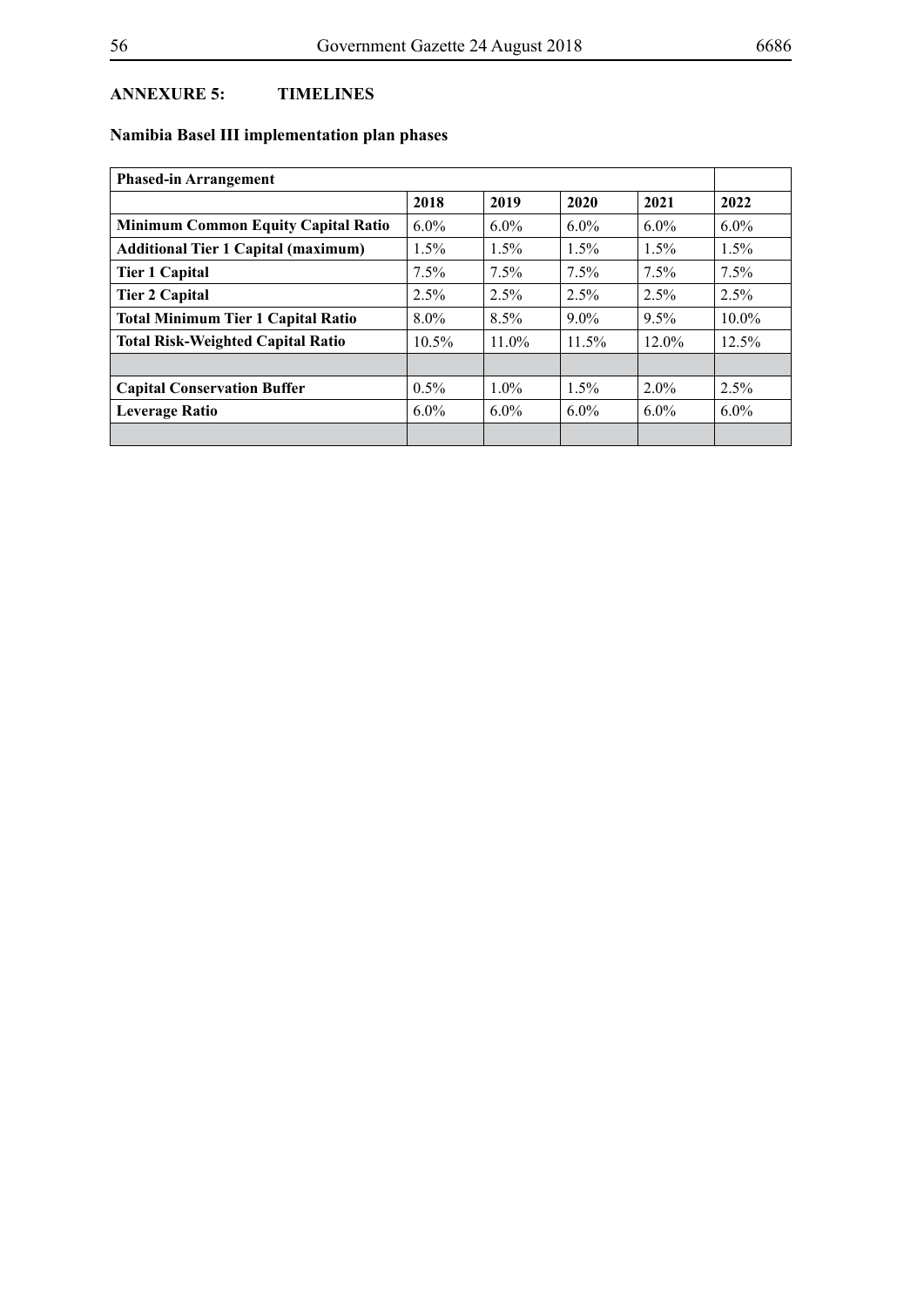## **ANNEXURE 6: CALCULATING NET POSITIONS**

## **1. Principles**

The net position is the long balance (or net long position) or short balance or (net short position) of the transaction recorded by a banking institution in each of the securities in its trading book.

When calculating the net positions, banking institutions may fully off-set it's long and short positions (both actual and notional) in identical financial instruments. Financial instruments are regarded as identical provided that they are:

- a) Launched by the same issuer;
- b) Denominated in the same currency;
- c) Loans to and debts from the same debtor with the same maturity;
- d) Traded in the same national market; and
- e) The same rank in case of insolvency.

Net positions are convertible into the reporting currency used to complete the market risk returns, at the spot exchange rate ruling on the reporting date.

# **2. Calculation of capital charges for derivatives**

(a) Allowable off-setting of matched positions

A matched position in a future or forward contract and its corresponding underlying may also be fully offset<sup>28,</sup> and thus excluded from the calculation. When the future or the forward contract comprises a range of deliverable instruments offsetting of positions in the future or forward contract and its underlying is only permissible in cases where there is a readily identifiable underlying security which is most profitable for the trader with a short position to deliver. The price of this security, sometimes called the "cheapest-to-deliver", and the price of the future or forward contract shall in such cases move in close alignment. No offsetting will be allowed between positions in different currencies<sup>29</sup>; the separate legs of cross-currency swaps or forward foreign exchange deals are to be treated as notional positions in the relevant instruments and included in the appropriate calculation for each currency.

In addition, opposite positions in the same category of instruments $30$  can in certain circumstances be regarded as matched and allowed to offset fully.

To qualify for this treatment the positions must relate to the same underlying instruments, be of the same nominal value and be denominated in the same currency<sup>31</sup>. An additional netting method whereby a banking institution may treat as fully offsetting any position in interest rate derivatives such as the general position risk of debt instruments (e.g. separate legs of cross currency swap, forward rate agreements

<sup>&</sup>lt;sup>28</sup> For instruments where the apparent notional amount differs from the effective notional amount, banking institutions must use the effective notional amount.

<sup>&</sup>lt;sup>29</sup> The South African Rand and Namibia Dollar will be treated as same currency.

<sup>&</sup>lt;sup>30</sup> This includes the delta-equivalent value of options. The delta equivalent of the legs arising out of the treatment of caps and floors as set out in Annexure 6 (calculating net positions) can also be off-set against each other under the rules laid down in this paragraph.

<sup>&</sup>lt;sup>31</sup> The separate legs of different swaps may also be "matched" subject to the same conditions.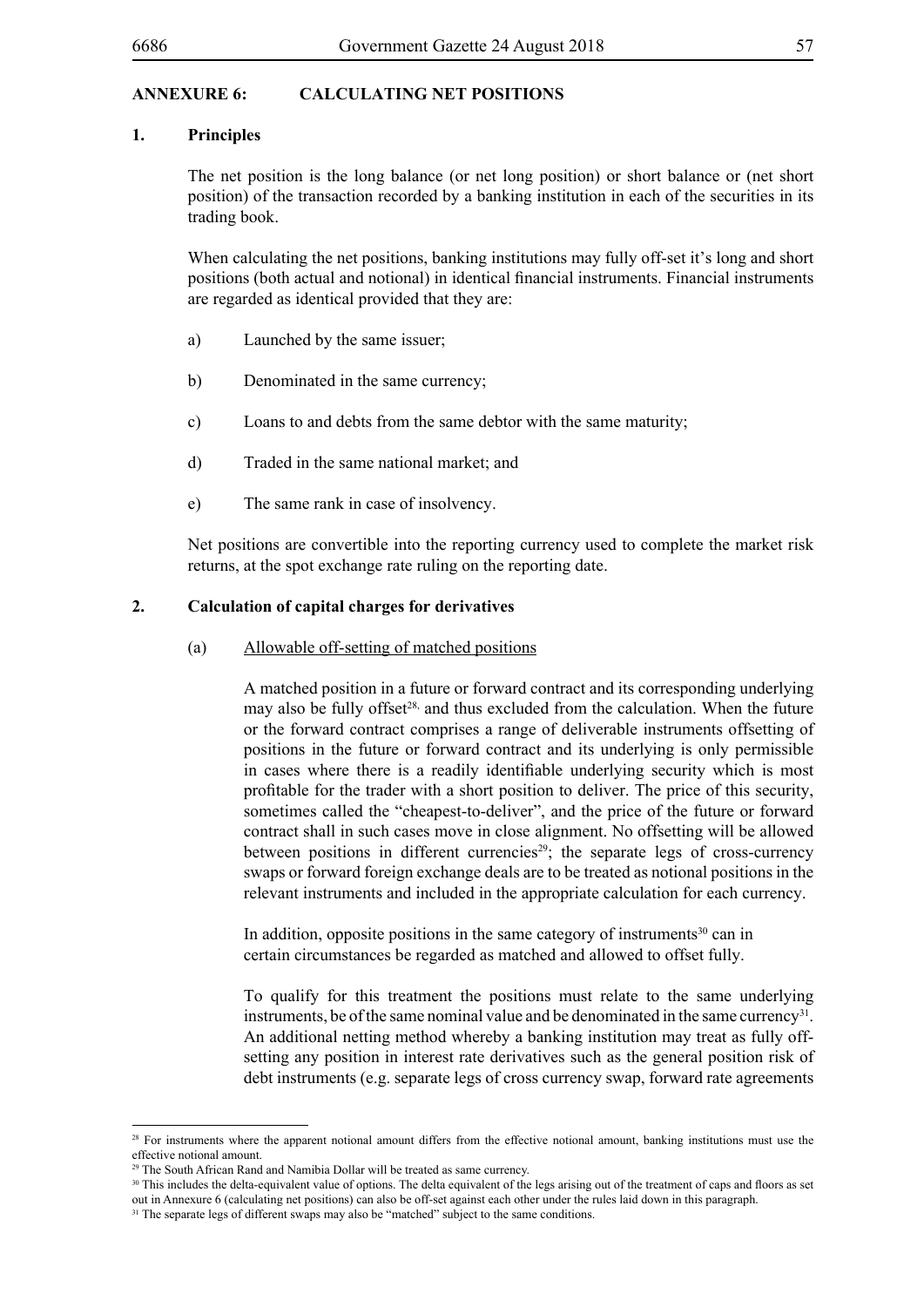(FRA), currency options, money market transactions, caps, floors, swaptions, etc.), which at a minimum satisfy the following conditions:

- i) *For futures:*The positions have the same nominal value and are denominated in the same currency and relate to the same underlying and mature within seven days of each other;
- ii) *For swaps and FRAs:* The reference interest rates for floating instruments (positions) must be identical and the differential between coupons for fixedrate positions is no greater than 15 basis points at the most;
- iii) *For swaps, FRAs and forwards:* The upcoming interest-rate fixing date for floating rate instruments or, for fixed-rate instruments, residual maturity corresponds to the following limits:
	- Less than one month: same day;
	- Between one month and one year: within seven days;
	- Over one year: within thirty days.

Banking institutions with large swap books may use alternative formulae for these swaps to calculate the positions to be included in the maturity or duration ladder. One method would be to first convert the payments required by the swap into their present values. For that purpose, each payment shall be discounted using zero coupon yields, and a single net figure for the present value of the cash flows entered into the appropriate time-band using procedures that apply to zero (or low) coupon bonds; these figures shall be slotted into the general market risk framework as set out in Annexure 6 (calculating net positions). An alternative method would be to calculate the sensitivity of the net present value implied by the change in yield used in the maturity or duration method and allocate these sensitivities into the time-bands set out in Table 13 or Table 12. Other methods which produce similar results could also be used. Such alternative treatments will, however, only be allowed if:

- a. The Bank is fully satisfied with the accuracy of the systems being used;
- b. The positions calculated fully reflect the sensitivity of the cash flows to interest rate changes and are entered into the appropriate time-bands;

This includes the delta-equivalent value of options. The delta equivalent of the legs arising out of the treatment of caps and floors as set out in Annexure 6 (calculating net positions) can also be offset against each other under the rules laid down in this paragraph. The separate legs of different swaps may also be "matched" subject to the same conditions.

- a. The positions are denominated in the same currency.
- (b) Specific risk

Interest rate and currency swaps, FRAs, forward foreign exchange contracts and interest rate futures will not be subject to a specific risk charge. This exemption also applies to futures on an interest rate index (e.g. LIBOR). However, in the case of futures contracts where the underlying is a debt security, or an index representing a basket of debt securities, a specific risk charge will apply according to the credit risk of the issuer as set out Annexure 6 (calculating net positions).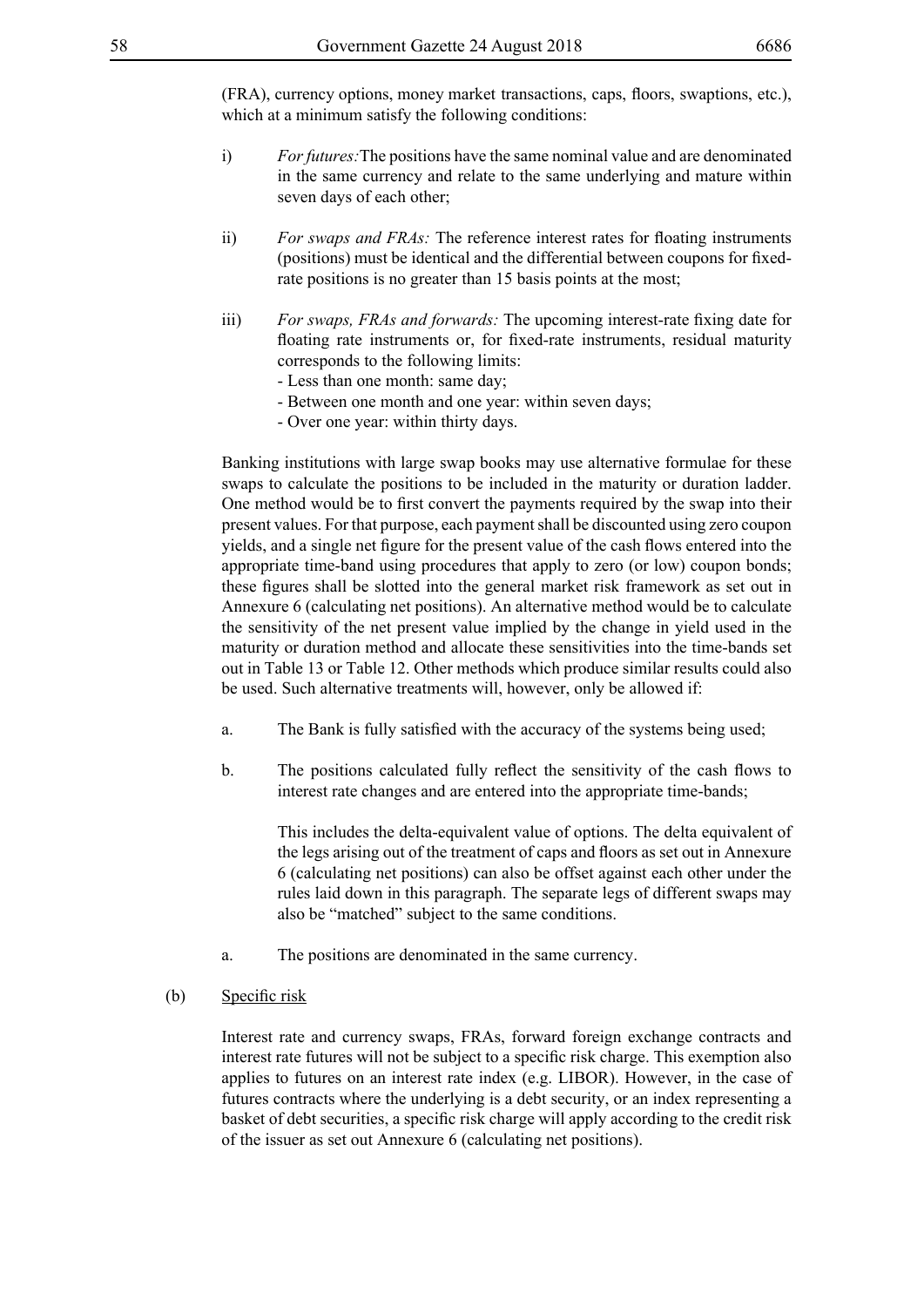# (c) General market risk

General market risk applies to positions in all derivative products in the same manner as for cash positions, subject only to an exemption for fully or very closely matched positions in identical instruments as defined in the paragraphs above. The various categories of instruments shall be slotted into the maturity ladder and treated according to the rules identified in the annexure below.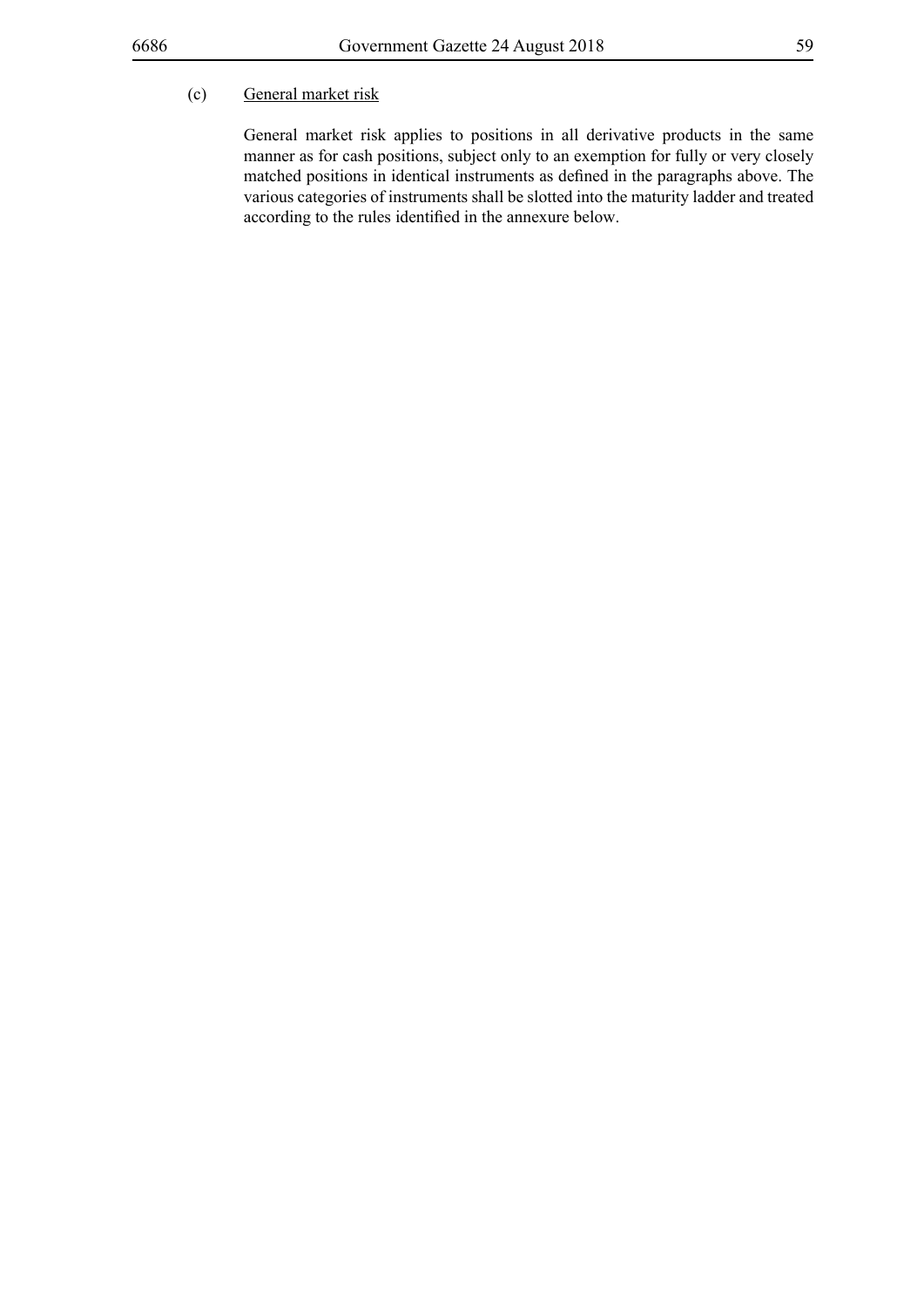# **ANNEXURE 7: MINORITY INTEREST – EXAMPLE**

**Parent P**

| Common Equity 200 |      | Inv. In CET1 of S 100 |      |
|-------------------|------|-----------------------|------|
| Other Liab.       | 800  | <b>Other Assets</b>   | 900  |
| Total             | 1000 | Total                 | 1000 |

# **Subsidiary S**

| Common Equity 150  |     | 600<br>Assets   |     |
|--------------------|-----|-----------------|-----|
| Other Liab.<br>450 |     | (Info: RWA 300) |     |
| Total              | 600 | Total           | 600 |

# **Consolidated Balance Sheet**

| Other Liab.                                   | 1250       | Assets | 1500 |
|-----------------------------------------------|------------|--------|------|
| Common Equity (Parent)                        | <b>200</b> | Total  | 1500 |
| Minority Interest                             | 50         |        |      |
| (equity issued by sub. S to third<br>parties) |            |        |      |
| Total                                         |            |        |      |

# **Minority Interest (MI)**

- Limited recognition in Basel III
	- Non-controlling interests increase consolidated capital without improve ability to absorb losses
	- MI absorbs only losses arising from the subsidiary out of which they have been issued
- Instruments from fully consolidated subsidiary recognised, if
	- It would qualify as corresponding capital (CET1, AT1, T2) if it had been issued by the banking institution and
	- Issuing subsidiary is itself a banking institution.

# **Minority Interest (MI) in CET**

- Amount necessary for subsidiary (sub) to meet its own minimum CET1 included in consolidation
	- Recognises uncertainty in absorbing losses
- MI resulting from fully consolidated sub recognised in banking institution's CET1 is total minority interest the amount of surplus common equity attributable to minority shareholder
- $MI$  in the simple example (slide 22)

- MI<sub>rec</sub> = 50 – (150-(300\*7%)) \*1/3=  $-$  50 – 129\*1/3 = 7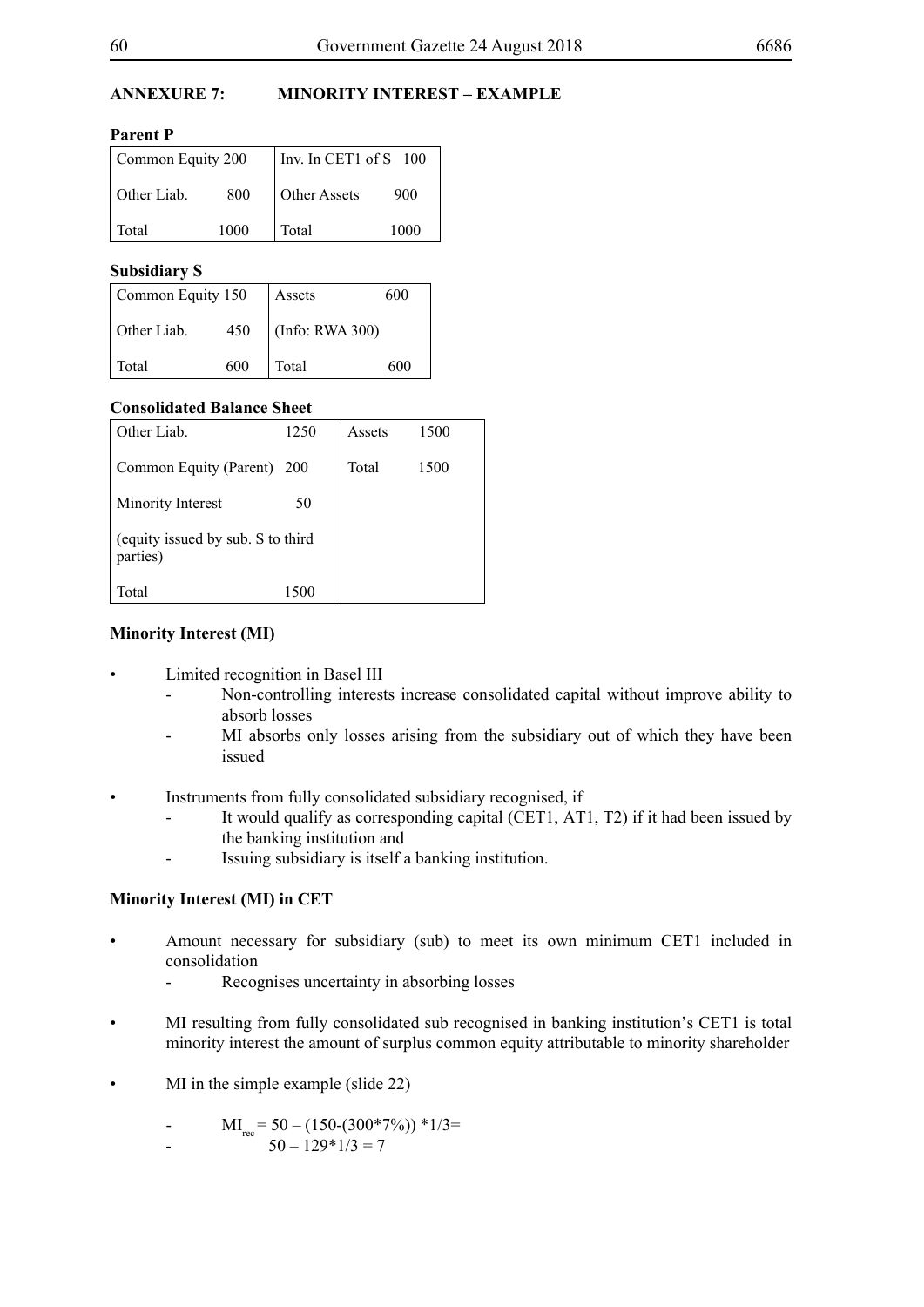# **Holdings of Banking, Financial and Insurance entities**

- • "Corresponding Deduction Approach" (CDA)
- Deduct from same component of capital
- • Direct, indirect and synthetic holdings of capital instruments (look through index securities)
- • Net long position of trading and banking book
- Exclude underwriting positions ( $\leq$  5 days)
- • Default instrument of holding is common share

| <b>Example – Bank A</b>                                 |                                                                                        |                                                                      |                                                                   |  |  |
|---------------------------------------------------------|----------------------------------------------------------------------------------------|----------------------------------------------------------------------|-------------------------------------------------------------------|--|--|
| <b>No Consolidation</b>                                 |                                                                                        | Consolidation                                                        | Minority Interest<br>Treatment                                    |  |  |
| Reciprocal                                              | Significant                                                                            |                                                                      |                                                                   |  |  |
| Cross-holding                                           | Non-significant<br>Investments<br>Investments                                          |                                                                      |                                                                   |  |  |
| Banking, Financial<br>and Insurance entities            | Banking, Financial and Insurance<br>entities                                           | Banking, Financial and Insurance<br>entities                         |                                                                   |  |  |
| Deduct in full,<br>and apply CDA,<br>i.e. Corresponding | A holds <i>not more than</i> 10% of entity's<br>issued share capital, and              | A holds $CE > 10\%$ of entity's issued<br>share capital or,          |                                                                   |  |  |
| Deduction Approach                                      | If CE holdings of A in all entities $> 10\%$<br>of its own equity after adj.           | Bank A's affiliate $(\geq 20\%$ voting sec. of<br>the $Co.$ )        |                                                                   |  |  |
|                                                         | Deduct amount above 10% (CDA)<br>$\bullet$<br>Amount below 10% - apply RW<br>$\bullet$ | $\bullet$<br>threshold deductions<br>٠<br>full deduction (apply CDA) | Inv. In common shares $-$ apply<br>Inv. Other than common shares- |  |  |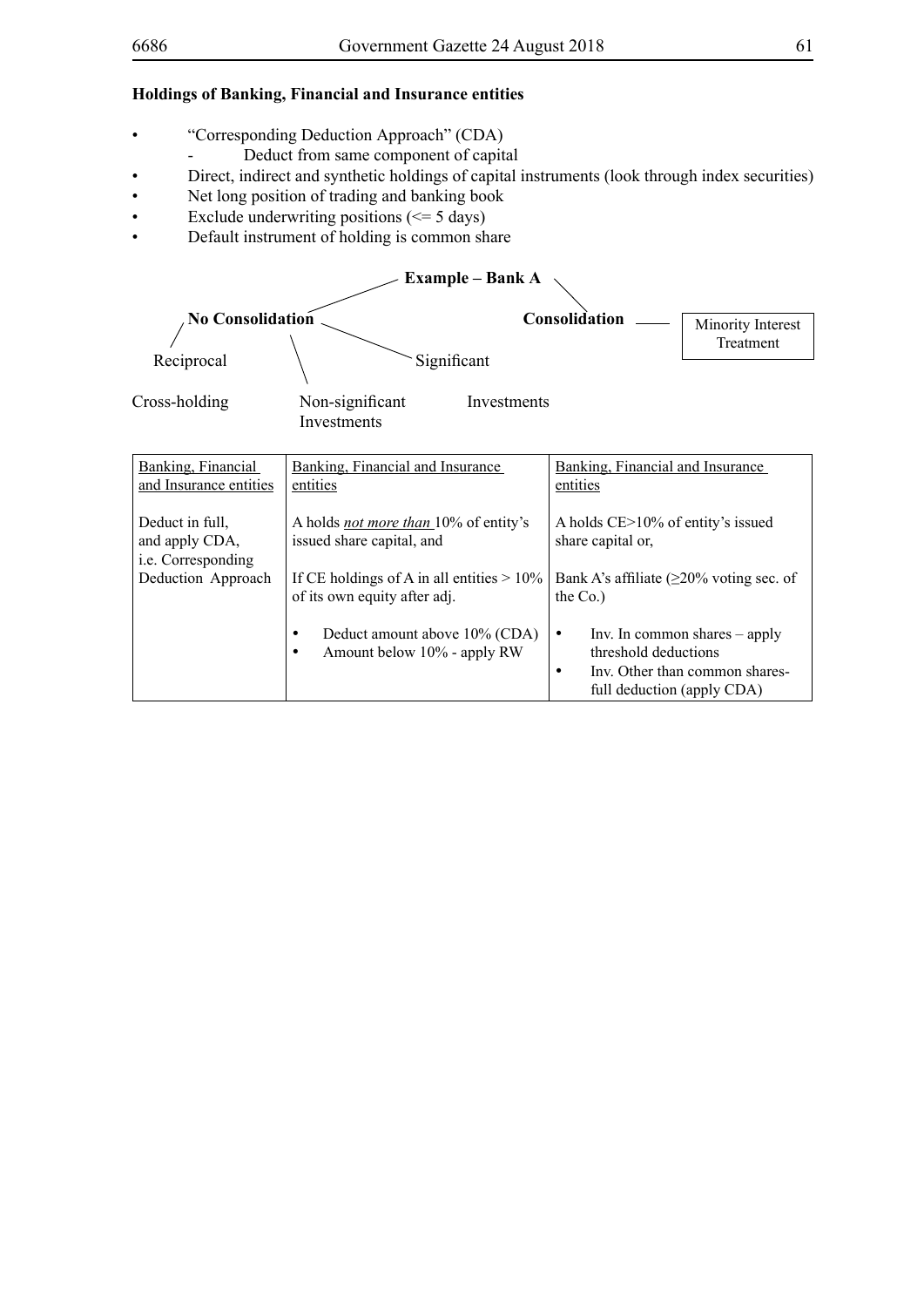# **ANNEXURE 8: INTEREST RATE RISK**

This section describes the standard framework for measuring the risk of holding or taking positions in debt securities and other interest related instruments in the trading book.

# **1. Specific Risk**

The capital requirement for specific interest rate risk is intended to protect the banking institution against unfavourable movements in the price of a security owing to the deterioration in the credit quality of the individual issuer. In measuring the risk, off-setting will be restricted to matched positions in the identical issue (including positions in derivatives). Even if the issuer is the same, no off-setting will be permitted between different issues since the differences in coupon rate, liquidity, call features, etc. mean that prices may diverge in the short-run.

## **1.1 Specific risk capital charges for securities denominated in domestic currency**

The specific risk capital charges are graduated in five broad categories as follows:

## **Table 11: Specific Risk Capital Charges categories**

| Government (All instruments issued by Government or<br>instruments guaranteed by central Government) | $0.00\%$                                                              |
|------------------------------------------------------------------------------------------------------|-----------------------------------------------------------------------|
| Qualifying Items<br>(All loan stock listed on Bond Market Exchange, or any                           | $0.25\%$ (residual term to final<br>maturity 6 months or less)        |
|                                                                                                      | 1.00% (residual term to final<br>maturity between 6 and 24<br>months) |
| other financial exchange listed loan stock approved by<br>NAMFISA <sup>31</sup>                      | $1.60\%$ (residual term to<br>final maturity exceeding 24<br>months)  |
| Other                                                                                                | $8.00\%$                                                              |

# **1.2 Specific risk capital charges for securities denominated in foreign currency**

The specific risk capital charges for securities denominated in foreign currency are graduated as follows.

## **Table 12: Specific risk capital charges**

| <b>Categories</b> | <b>External credit</b><br>assessment | Specific risk capital charge                                                                       |
|-------------------|--------------------------------------|----------------------------------------------------------------------------------------------------|
| Government        | AAA to AA-                           | $0\%$                                                                                              |
|                   | $A+$ to BBB-                         | $0.25\%$ (residual term to final maturity 6 months or less)                                        |
|                   |                                      | 1.00% (residual term to final maturity greater than 6<br>months and up to and including 24 months) |
|                   |                                      | 1.60% (residual term to final maturity exceeding 24<br>months)                                     |
|                   | $BB+$ to $B-$                        | $8.00\%$                                                                                           |
|                   | Below B-                             | 12.00%                                                                                             |
|                   | Unrated                              | $8.00\%$                                                                                           |

<sup>&</sup>lt;sup>1</sup>. Namibia Financial Institutions Supervisory Authority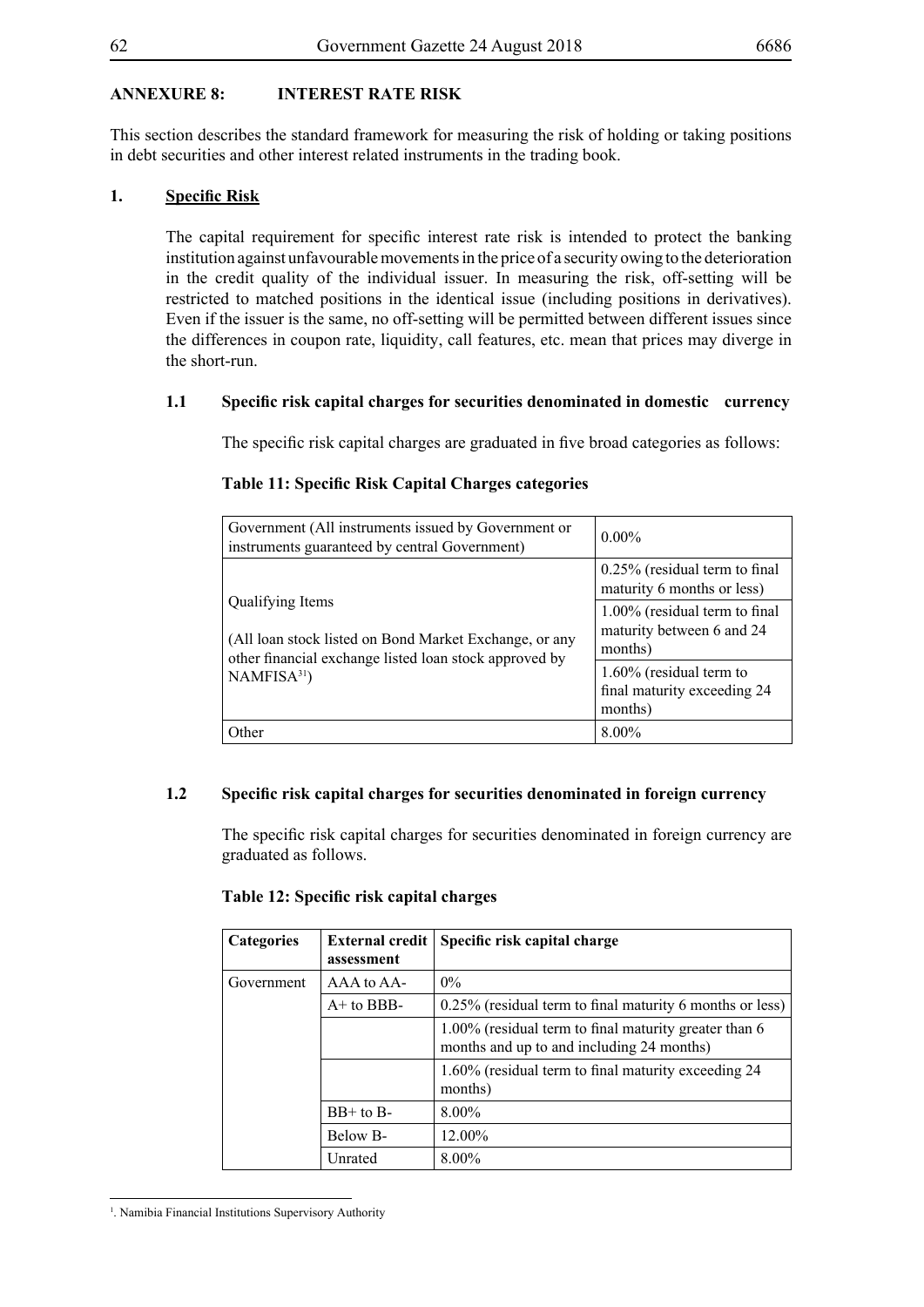| Qualifying |                 | 0.25% (residual term to final maturity 6 months or less)                                           |
|------------|-----------------|----------------------------------------------------------------------------------------------------|
|            |                 | 1.00% (residual term to final maturity greater than 6<br>months and up to and including 24 months) |
|            |                 | 1.60% (residual term to final maturity exceeding 24<br>months)                                     |
| Other      | Framework, e.g. | Similar to credit risk charges under Standardised Approach of Basel II                             |
|            | $BB+$ to $BB-$  | $8.00\%$                                                                                           |
|            | Below BB-       | 12.00%                                                                                             |
|            | Unrated         | $8.00\%$                                                                                           |

The category "Government" will include all forms of government paper including bonds, Treasury bills and other short-term instruments. For securities denominated in a currency other than that of the issuing government (i.e. issued by foreign governments), all banking institutions need to apply the specified risk-weights based on external credit assessment ratings.

The category "Qualifying" in both tables above includes securities issued by public sector entities and multilateral development banking institutions, plus other securities that are:

- a) Rated investment grade by at least two credit rating agencies **as** *determined* **by the** *Bank* (e.g. Baa or higher by Moody's and BBB or higher by Standard and Poor's); or
- b) Rated investment grade by one rating agency and not less than investment grade by another rating agency **as determined by the** *Bank* (subject to supervisory oversight); or
- c) Subject to supervisory approval, unrated, but deemed to be of comparable investment quality by the reporting banking institution and issuer has securities listed on a stock exchange.
- d) The category "other" will receive the same specific risk charge as a private sector borrower under the credit risk requirements, i.e. 8% or risk weighted 100%.

# **1.3 Items for which there are no capital charges related to specific risk**

There are no capital requirements relating to specific risk of the following items:

Items deducted from capital above; and

The following items:

- temporary sales of securities and forward exchange-rate transactions, when they are carried out with the objective of benefiting from favourable movements in interest rates, or when they hedge another item in the trading book;
- other funding transactions, when they hedge another item in the trading book.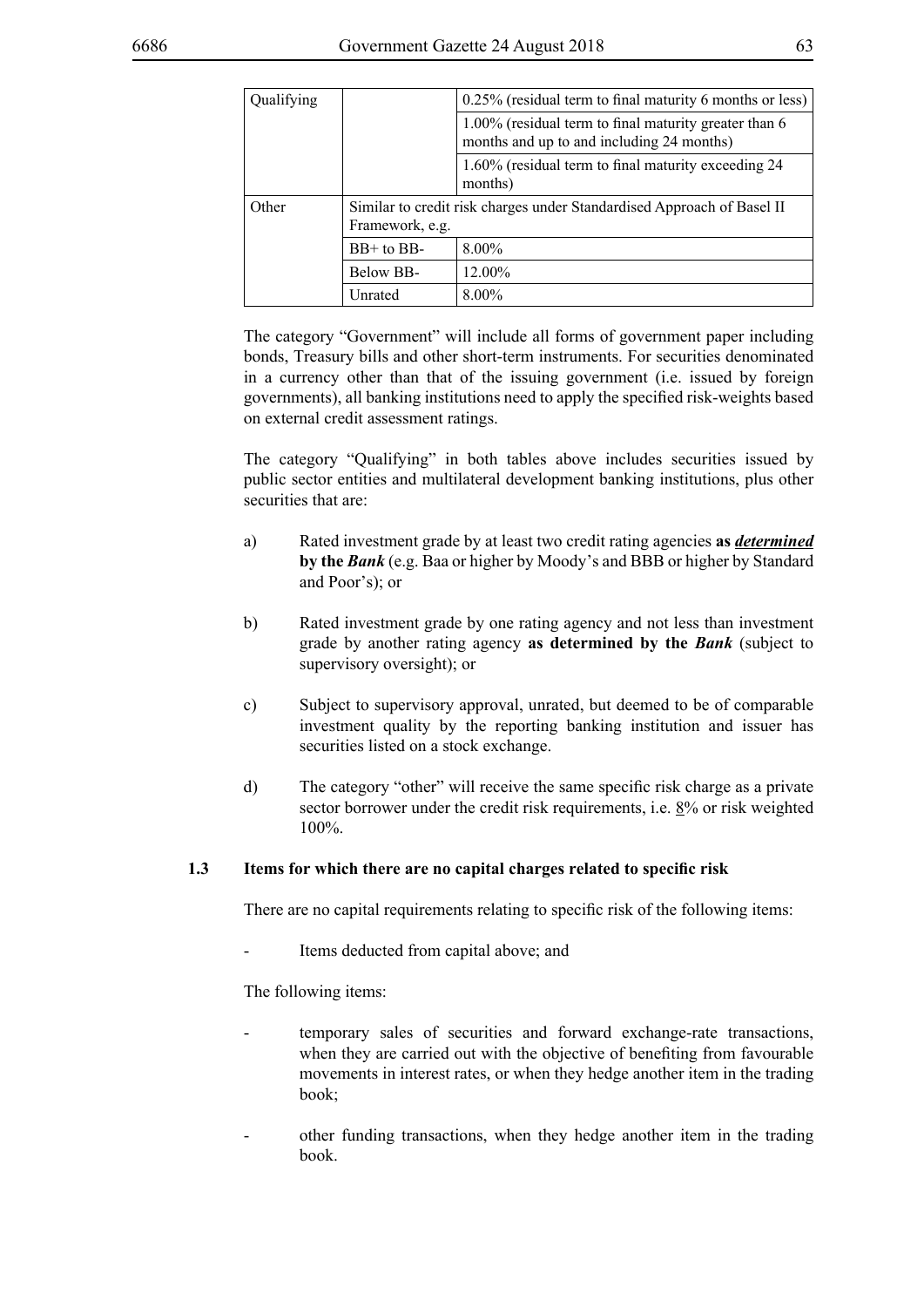# **2. General Risk**

The capital requirement for general interest rate risk is intended to protect the banking institution against the risk of losses resulting from unfavourable movements in market interest rates. Banking institutions may choose between two principal methods for calculating general risk:

- Maturity method using Table 13
- Duration method using Table 15

The steps for each method are as follows:

# **2.1. In brief the Maturity Method is calculated in the following manner.**

- a) First calculate the long and short position in each instrument and each issuer.
- b) Slot long and short positions into the appropriate time bands set out in column 2 of Table 13 below, according to their residual maturity (maturity method) in the case of fixed-rate instruments and on the basis of the period until the interest rate is next set in the case of instruments in respect of which the interest rates are variable before final maturity or modified duration (duration method),
- c) Multiply each of these positions by the risk weighting for the maturity time band as set out in column 4 of Table 13 below. This means, weighting the position in each time band by a factor designed to reflect the price sensitivity of these positions to overall changes in interest rates. It should be noted that, zero coupon bonds and deep - discounted bonds (defined as bonds with a coupon of less than 3%) shall be slotted into the time bands set out in the second column of Table 13.
- d) The aggregate (sum) of the weighted long positions and aggregate (sum) of the weighted short positions in each time band shall then be calculated to produce a gross position figure. The aggregate of the former that are matched by the latter in a given maturity band shall be the matched weighted position, while the residual long and short position shall be the unmatched weighted position for the same time band.
- e) The total matched weighted position and total unmatched weighted positions in each time band ("vertical disallowances") shall then be calculated.
- f) Banking institutions will be allowed to conduct "horizontal off-setting" within each of three zones, which will result in a single short or long position for each time band.
- g) Subsequently, banking institutions will be allowed to conduct "horizontal off-setting" between zones.

# **2.2. Calculation of capital requirements.**

For each currency, calculate the additional capital requirement for option risk using the methods of Annexure 6 (calculating net positions).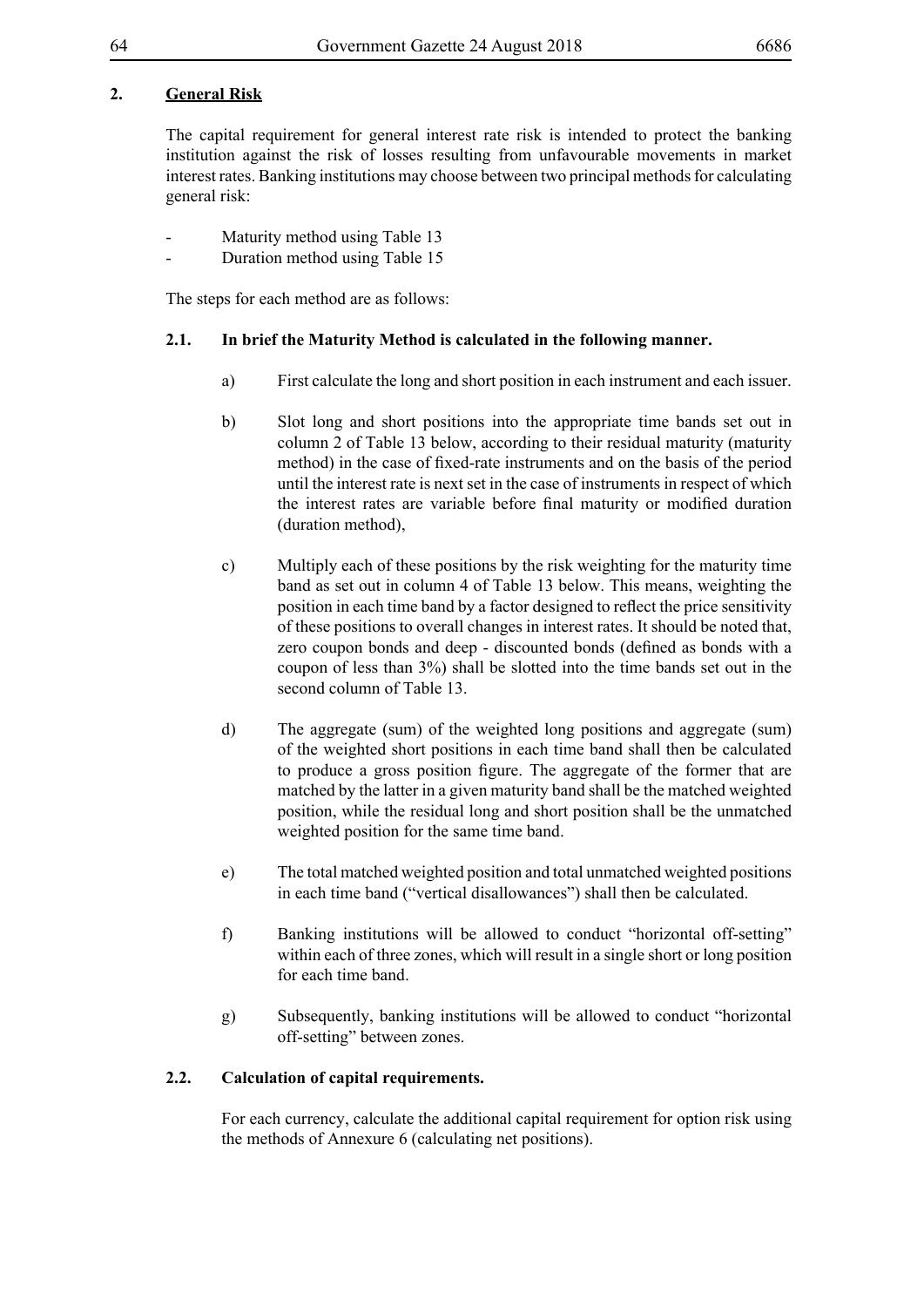### **a) Maturity Method**

#### **Step 1 – Calculation of weighted positions**

The banking institution slots in the long and short position in each security or instrument, into the appropriate maturity bands in the following table:

### **Table 13: Maturity Method: Time-bands and weights**

| <b>ZONE</b>                            | <b>Maturity Bands</b> |                                 | <b>Risk Weight</b> | <b>Assumed</b>                                   |
|----------------------------------------|-----------------------|---------------------------------|--------------------|--------------------------------------------------|
|                                        | Coupon 3% or<br>more  | <b>Coupon less</b><br>than $3%$ | ( %)               | changes<br>in yield<br><i>(interest</i><br>rate) |
| (1)                                    | (2)                   | (3)                             | (4)                | (5)                                              |
|                                        | $0 - 1$ month         | $0 - 1$ month                   | $0.00\%$           | 1.00                                             |
|                                        | $> 1 - 3$ months      | $> 1 - 3$ months                | 0.20%              | 1.00                                             |
| One                                    | $>$ 3 – 6 months      | $>$ 3 – 6 months                | 0.40%              | 1.00                                             |
| $> 6 - 12$ months<br>$> 6 - 12$ months |                       | 0.70%                           | 1.00               |                                                  |
|                                        | $> 1 - 2$ years       | $> 1 - 1.9$ years               | 1.25%              | 0.90                                             |
|                                        | $> 2 - 3$ years       | $> 1.9 - 2.8$ years             | 1.75%              | 0.80                                             |
| Two                                    | $>$ 3 – 4 years       | $> 2.8 - 3.6$ years             | 2.25%              | 0.75                                             |
|                                        | $>$ 4 – 5 years       | $>$ 3.6 – 4.3 years             | 2.75%              | 0.75                                             |
|                                        | $> 5 - 7$ years       | $> 4.3 - 5.7$ years             | 3.25%              | 0.70                                             |
| Three                                  | $> 7 - 10$ years      | $> 5.7 - 7.3$ years             | 3.75%              | 0.65                                             |
|                                        | $> 10 - 15$ years     | $> 7.3 - 9.3$ years             | 4.50%              | 0.60                                             |
|                                        | $> 15 - 20$ years     | $> 9.3 - 10.6$ years            | 5.25%              | 0.60                                             |
|                                        | $>$ 20 years          | $> 10.6 - 12$ years             | $6.00\%$           | 0.60                                             |
|                                        |                       | $> 12 - 20$ years               | 8.00%              | 0.60                                             |
|                                        |                       | $>$ 20 years                    | 12.50%             | 0.60                                             |

Note 1: Fixed-rate securities are slotted into maturity bands on the basis of their residual maturity; other instruments are slotted on the basis of the time remaining until the next interest-rate fixing. A distinction is also drawn between instruments with a coupon of 3% or more and instruments with a coupon of less than 3% (see table above).

Note 2: Each position is then multiplied by the weight indicated in column (4) for the corresponding maturity band.

### **Step 2 – Allowance for off-setting of positions**

**Within maturity bands**: Weighted short positions and weighted long positions are off-set to determine the matched weighted position, resulting in a single time band and are called vertical disallowance. The short and long balance represents the unmatched weighted position for that time band.

*Within zones:* The banking institution calculates the sum of the unmatched weighted long positions in the time bands in each zone to obtain the unmatched weighted long position for that zone. Similarly, the unmatched weighted short positions of the time bands in each zone are summed to obtain the unmatched weighted short position for that zone and are called horizontal disallowance.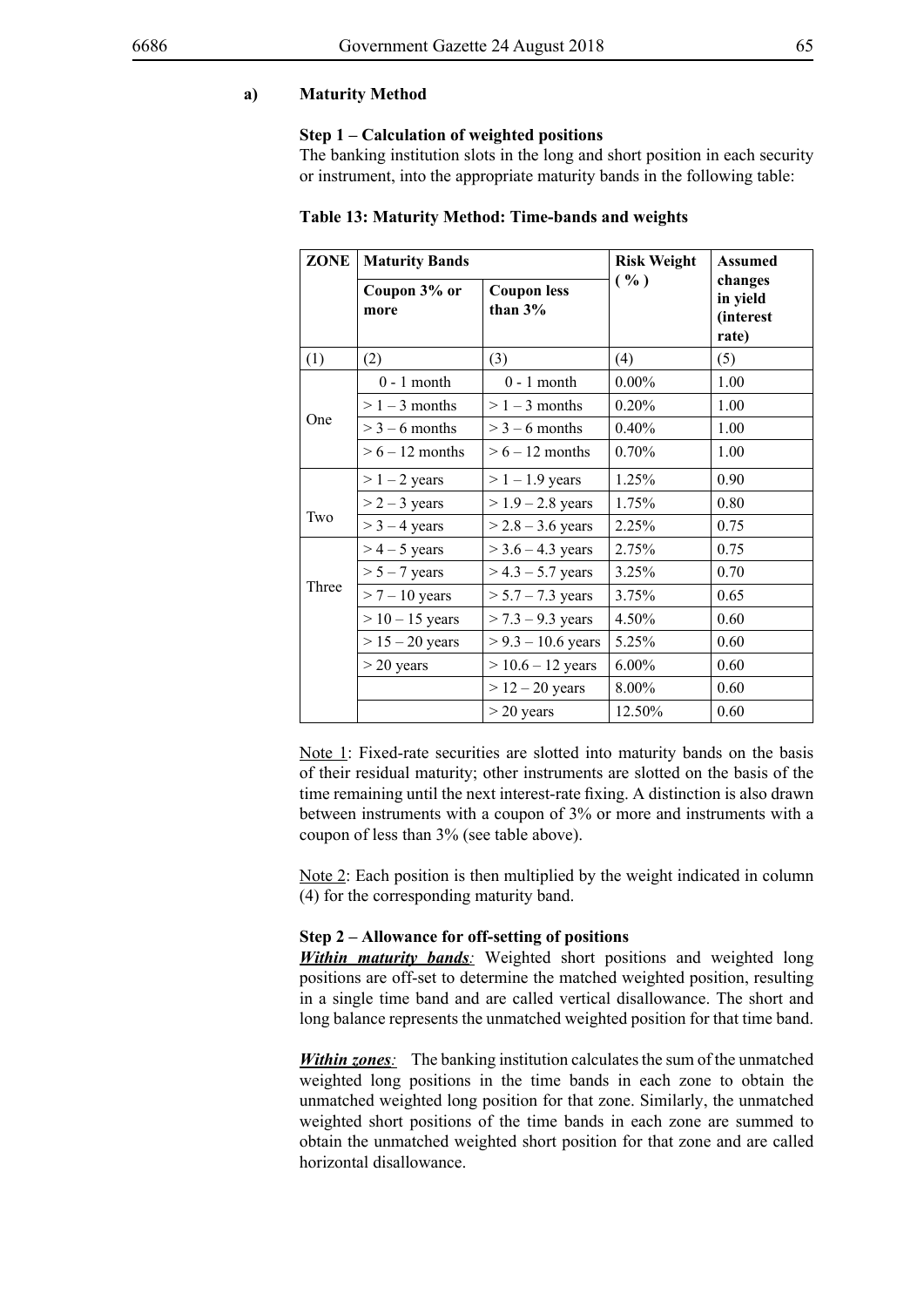The portion of the unmatched weighted long position in a given zone which can be offset against the unmatched weighted short position in the same zone is the matched weighted position for that zone.

The portion of the unmatched weighted long or short position that cannot be offset in this fashion (the long or short balance) is the unmatched weighted position for that zone.

### *Between zones:*

(i) The banking institution calculates the amount of the unmatched weighted long (or short) position for zone 1 which can be offset against the unmatched weighted short (or long) position for zone 2. This yields the matched weighted position between zones 1 and 2.

> A similar calculation is carried out on the residual unmatched weighted position in zone 2 and the unmatched weighted position in zone 3, to yield the matched weighted position between zones 2 and 3.

- (ii) The order of offsetting between zones may be reversed, in which case the matched weighted position between zones 2 and 3 is calculated first and the matched weighted position between the residual matched weighted position in zone 2 and the unmatched weighted position in zone 1 is calculated second.
- (iii) The residual unmatched weighted position in zone 1 is then offset against the residual unmatched weighted position in zone 3 to yield the matched weighted position between zones 1 and 3.
- (iv) This process of offsetting between zones yields the final residual unmatched weighted positions (final positions).

The off-setting will be subject to a scale of disallowance expressed as a fraction of the matched positions as set out in Table 14 below. The weighted long and short positions in each of three zones may be off-set, subject to the matched portion attracting a disallowance factor that is part of the capital charge.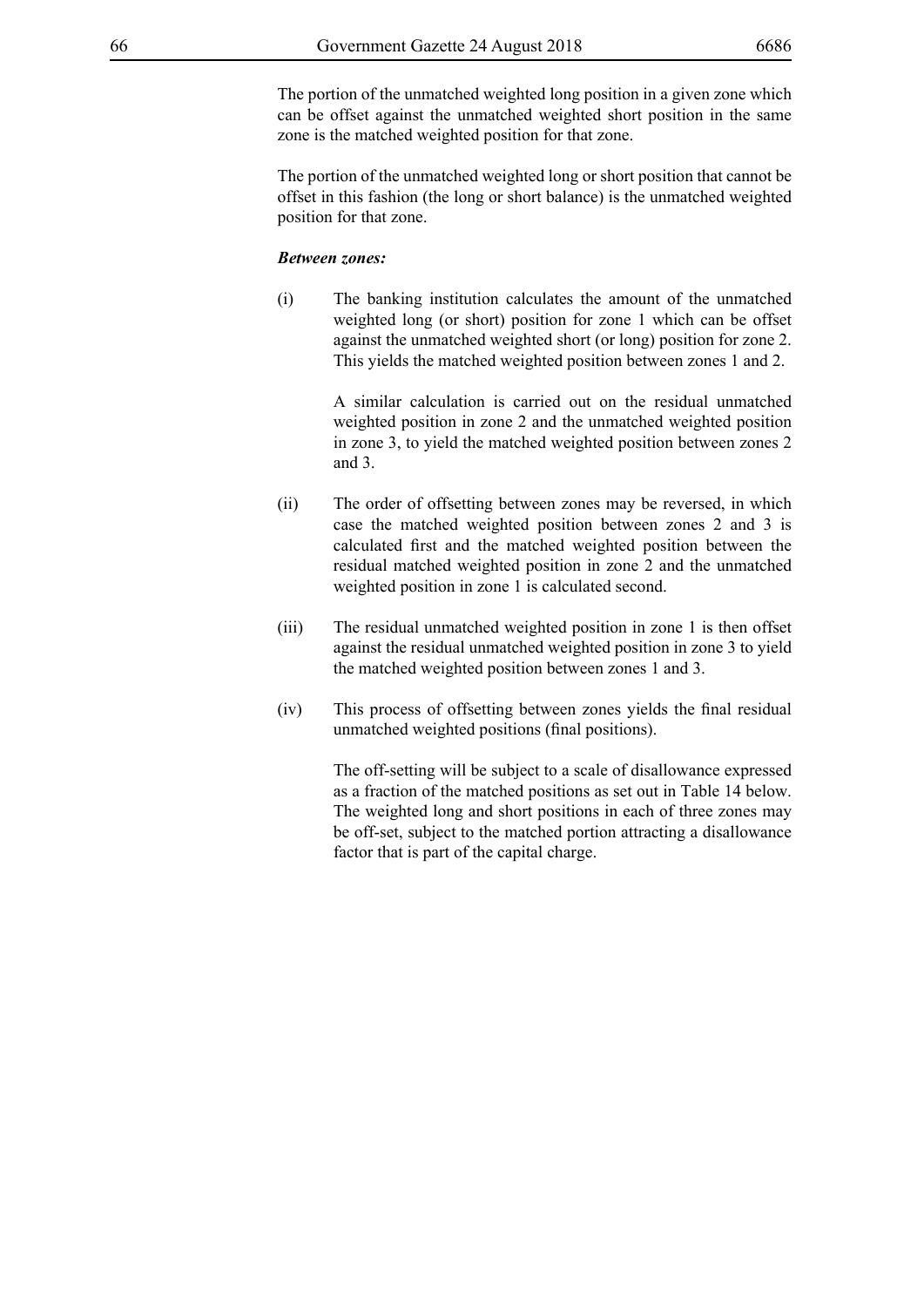| Zone  | Time-bands        | Within the zone | <b>Between</b> | Between zones |
|-------|-------------------|-----------------|----------------|---------------|
|       |                   |                 | adjacent zones | 1 and $3$     |
|       | $0 - 1$ month     |                 |                |               |
|       | $> 1 - 3$ months  |                 |                |               |
| One   | $>$ 3 – 6 months  | 40%             | 40%            | 100%          |
|       | $> 6 - 12$ months |                 | 40%            |               |
|       | $> 1 - 2$ years   |                 |                |               |
|       | $> 2 - 3$ years   |                 |                |               |
| Two   | $>$ 3 – 4 years   | 30%             |                |               |
|       | $>$ 4 – 5 years   |                 |                |               |
|       | $> 5 - 7$ years   |                 |                |               |
| Three | $> 7 - 10$ years  | 30%             |                |               |
|       | $> 10 - 15$ years |                 |                |               |
|       | $> 15 - 20$ years |                 |                |               |
|       | $>$ 20 years      |                 |                |               |

### **Table 14: Horizontal Disallowance**

### **Step 3 – Calculating the capital requirements**

The banking institution's capital requirement for the trading book shall then be calculated and be equal to the sum of the vertical and horizontal disallowances:

 $10\%$  of the sum of the matched weighted positions in all of the maturity bands, represent the capital charge for the vertical disallowances;

The following items represent the capital charge for the horizontal disallowances:

- 40% of the matched weighted position in zone one maturity band;
- 30% of the matched weighted position in zone two maturity band;
- 30% of the matched weighted position in zone three maturity band;
- 40% of the matched weighted position between zones one and two, and between zones two and three maturity band;
- $100\%$  of the matched weighted position between zones one and three maturity band, and

The following item represents the capital charge for the overall net position:

100% of residual unmatched weighted positions or final position.

### **b) Duration Method**

Banking institutions with the necessary means and capabilities to use this method continuously may with the *prior written approval of the Bank*, use this method in measuring all of their general market risk by calculating the price sensitivity of each position separately.

This method consists in calculating the modified duration of each debt security, then slotting the positions (weighted by their duration and by an assumed interest-rate change) into time bands, and finally off-setting weighted positions within the time bands, within zones and between different zones. The capital requirement is then calculated.

The mechanics of this method are as follows: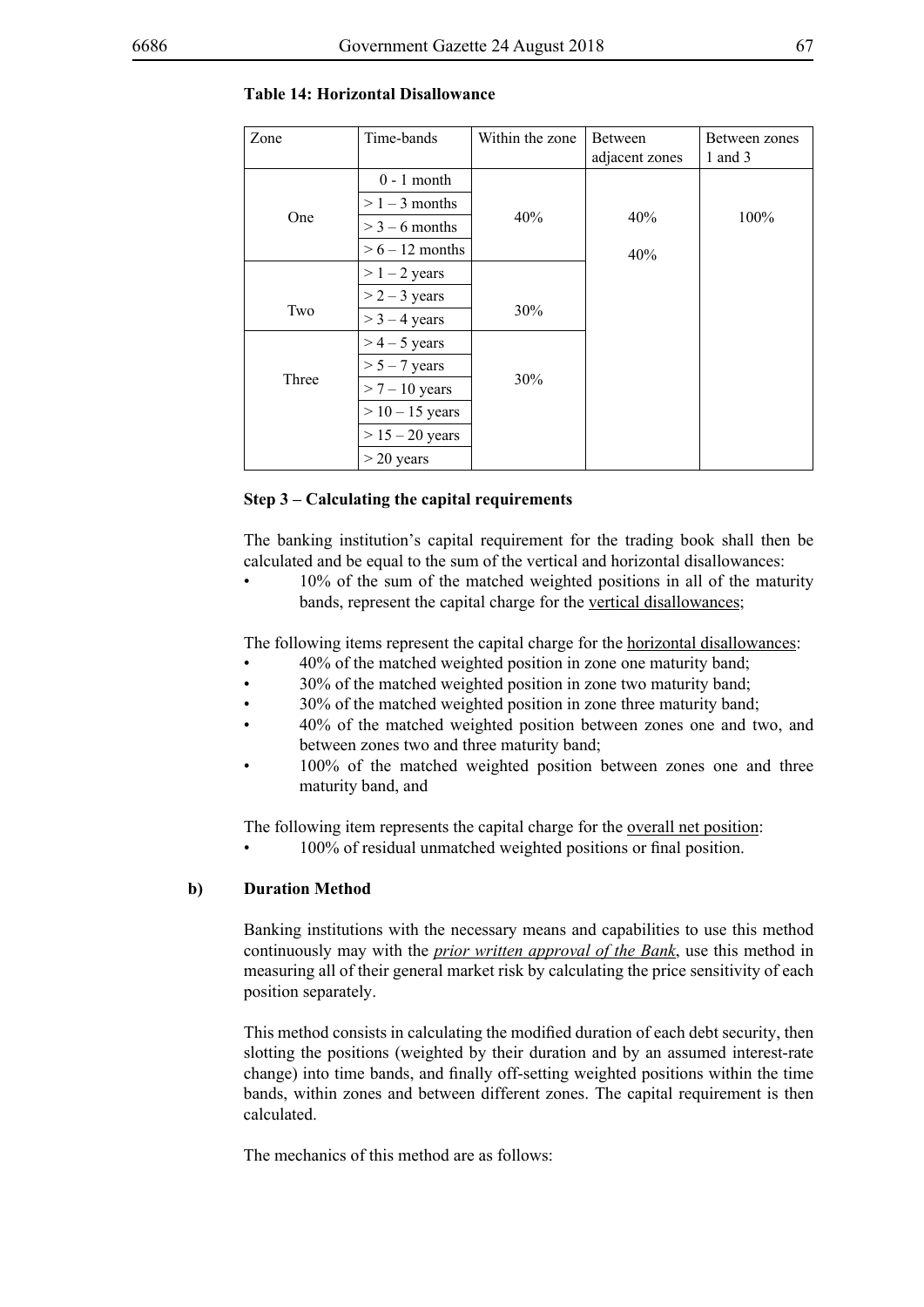### **Step 1 - Calculation of Modified Duration**

The banking institution shall ascertain the market value of each fixed-rate debt security and calculate the yield to maturity, which is the implicit discount rate for that security. In the case of variable-rate instruments, the banking institution shall take the market value of each instrument and calculate the yield on the assumption that the principal is due on the date on which the interest rate can be changed.

Banking institution shall then calculate the modified duration of each debt instrument using the following formula –

$$
Modified duration = \frac{duration(D)}{(1+r)}
$$

Where:

$$
D = \sum_{t=1}^{M} \frac{C_t}{(1+r)^t}
$$

Where:

 $r$  = yield to maturity (see step 1 above);

 $C_t$  = cash payment in time ( $t$ );

 $M =$ total maturity (see step 1 above)

#### **Step 2 – Calculation of Weighted Position**

Each debt security is then slotted into one of the time bands in the durationbased ladder with the fifteen time bands set out in Table 15 below, based on its modified duration;

|  |  | Table 15: Time – bands and assumed changes in yield |  |  |
|--|--|-----------------------------------------------------|--|--|
|  |  |                                                     |  |  |
|  |  |                                                     |  |  |

| ZONE  | Modified duration (in months or<br>years) | Assumed changes in yield (interest<br>rate) in percentage |
|-------|-------------------------------------------|-----------------------------------------------------------|
| (1)   | (2)                                       | (3)                                                       |
|       | $0 - 1$ month                             | 1.00                                                      |
|       | $> 1 - 3$ months                          | 1.00                                                      |
| One   | $>$ 3 – 6 months                          | 1.00                                                      |
|       | $> 6 - 12$ months                         | 1.00                                                      |
|       | $> 1 - 1.9$ years                         | 0.90                                                      |
|       | $> 1.9 - 2.8$ years                       | 0.80                                                      |
| Two   | $> 2.8 - 3.6$ years                       | 0.75                                                      |
|       | $>$ 3.6 – 4.3 years                       | 0.75                                                      |
|       | $>$ 4.3 – 5.7 years                       | 0.70                                                      |
| Three | $> 5.7 - 7.3$ years                       | 0.65                                                      |
|       | $> 7.3 - 9.3$ years                       | 0.60                                                      |
|       | $> 9.3 - 10.6$ years                      | 0.60                                                      |
|       | $> 10.6 - 12$ years                       | 0.60                                                      |
|       | $> 12 - 20$ years                         | 0.60                                                      |
|       | $>$ 20 years                              | 0.60                                                      |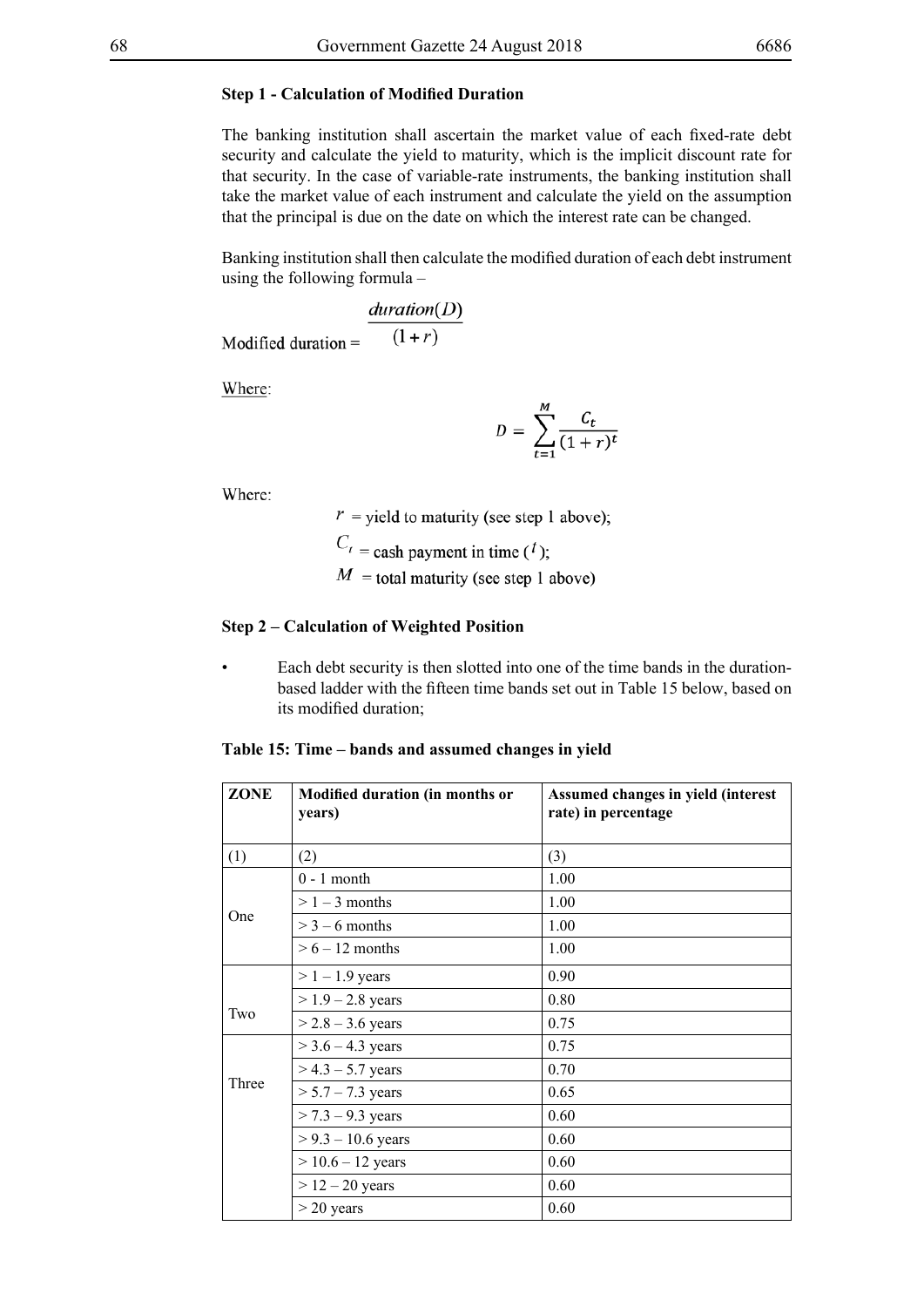A banking institution shall then calculate in each time band the durationweighted position for each instrument by multiplying the market price (value) by its modified duration and by the assumed interest rate (yield) change for an instrument with that particular modified duration.

# **Step 3 – Allowances for off-setting of positions**

The same method outlined for the maturity method is applied to the preceding table to obtain the matched weighted position and unmatched weighted positions in each time band, each zone and between zones.

## **Step 4 – Calculation of the capital requirements**

A banking institution's capital requirements for the trading book shall be calculated as the sum of vertical and horizontal disallowances:

5% of the sum of the matched duration-weighted positions in all of the time bands represent the capital charge for the vertical disallowances;

The following items represent the capital charge for the horizontal disallowances:

- 40% of the matched duration-weighted position in zone one maturity band;
- 30% of the matched duration-weighted position in zone two maturity band;
- 30% of the matched duration-weighted position in zone three maturity band;
- 40% of the matched duration-weighted position between zones one and two, and between zones two and three maturity band;
- 100% of the matched duration-weighted position between zones one and three maturity band, and

The following item represents the capital charge for the overall net position:

100% of residual unmatched duration-weighted positions or final position.

## **3. Interest rate derivatives**

The measurement system shall include all interest rate derivatives and off-balance-sheet instruments in the trading book which react to changes in interest rates, (e.g. forward rate agreements (FRAs), other forward contracts, bond futures, interest rate and cross-currency swaps and forward foreign exchange positions). Options can be treated in a variety of ways as described in Annexure 6 (calculating net positions). A summary of the rules for dealing with interest rate derivatives is set out in Table 16 below.

| <b>Instruments</b>                     |                | Specific risk   General market risk charge |
|----------------------------------------|----------------|--------------------------------------------|
|                                        | charge         |                                            |
| Exchange – traded future               |                |                                            |
| - Government debt security             | N <sub>0</sub> | Yes, as two positions                      |
| - Corporate debt security              | <b>Yes</b>     | Yes, as two positions                      |
| - Index on interest rates (e.g. LIBOR) | N <sub>0</sub> | Yes, as two positions                      |
| OTC forward                            |                |                                            |
| - Government debt security             | N <sub>0</sub> | Yes, as two positions                      |
| - Corporate debt security              | Yes            | Yes, as two positions                      |
| - Index on interest rates (e.g. LIBOR) | $\rm No$       | Yes, as two positions                      |
| FRAs, Swaps                            | N <sub>0</sub> | Yes, as two positions                      |
| Forward foreign exchange               | N <sub>0</sub> | Yes, as one position in each currency      |
| Options                                |                | Either                                     |

**Table 16: Summary of treatment of interest rate derivatives**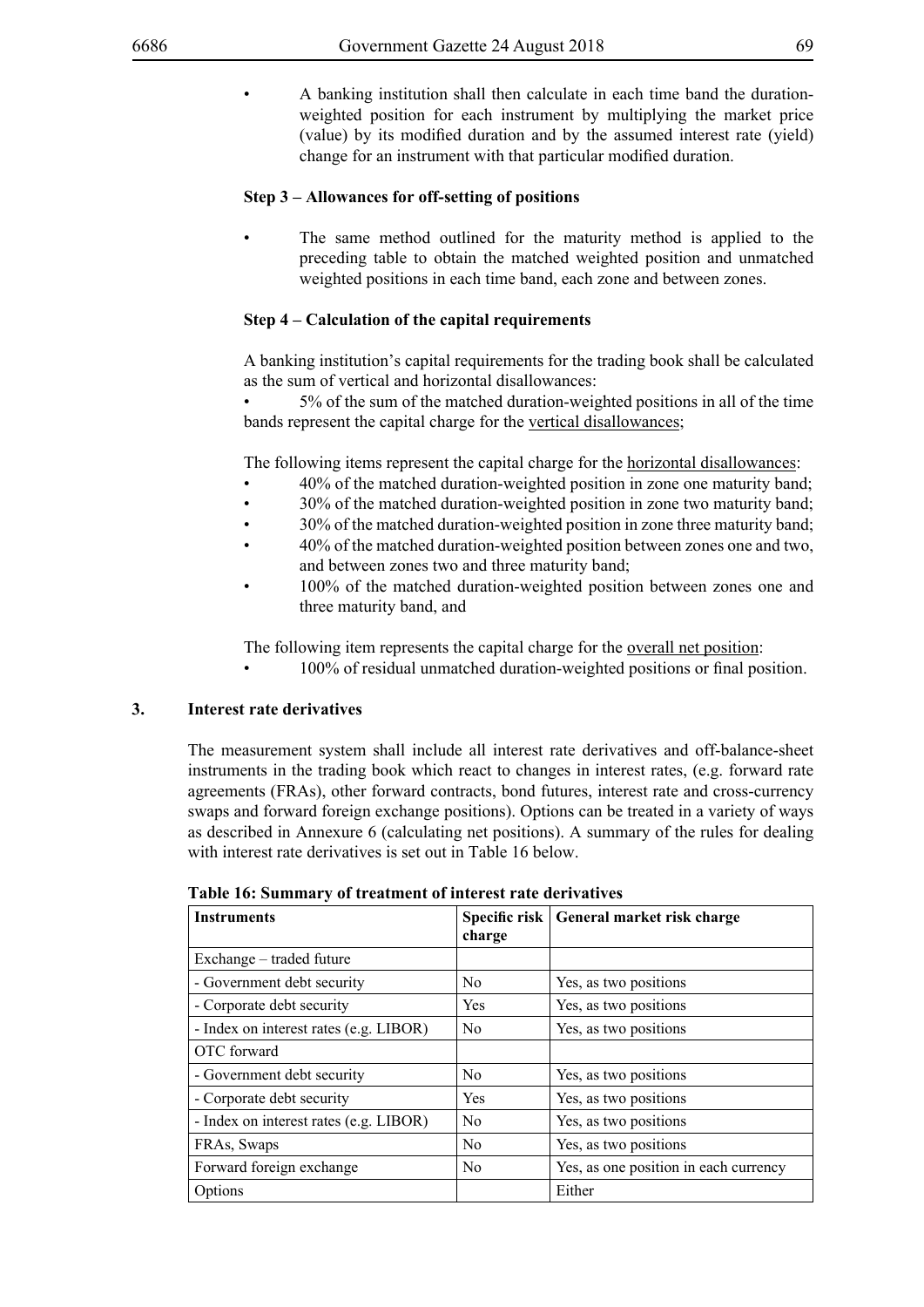| - Government debt security             | N <sub>0</sub> | Carve out together with the associated                      |
|----------------------------------------|----------------|-------------------------------------------------------------|
|                                        |                | hedging positions simplified approach                       |
|                                        |                | scenario analysis                                           |
| - Corporate debt security              | Yes            | (b) General market risk charge                              |
| - Index on interest rates (e.g. LIBOR) | N <sub>0</sub> | according to the delta-plus method                          |
| - FRAs, Swaps                          | N <sub>0</sub> | (gamma and vega shall receive separate)<br>capital charges) |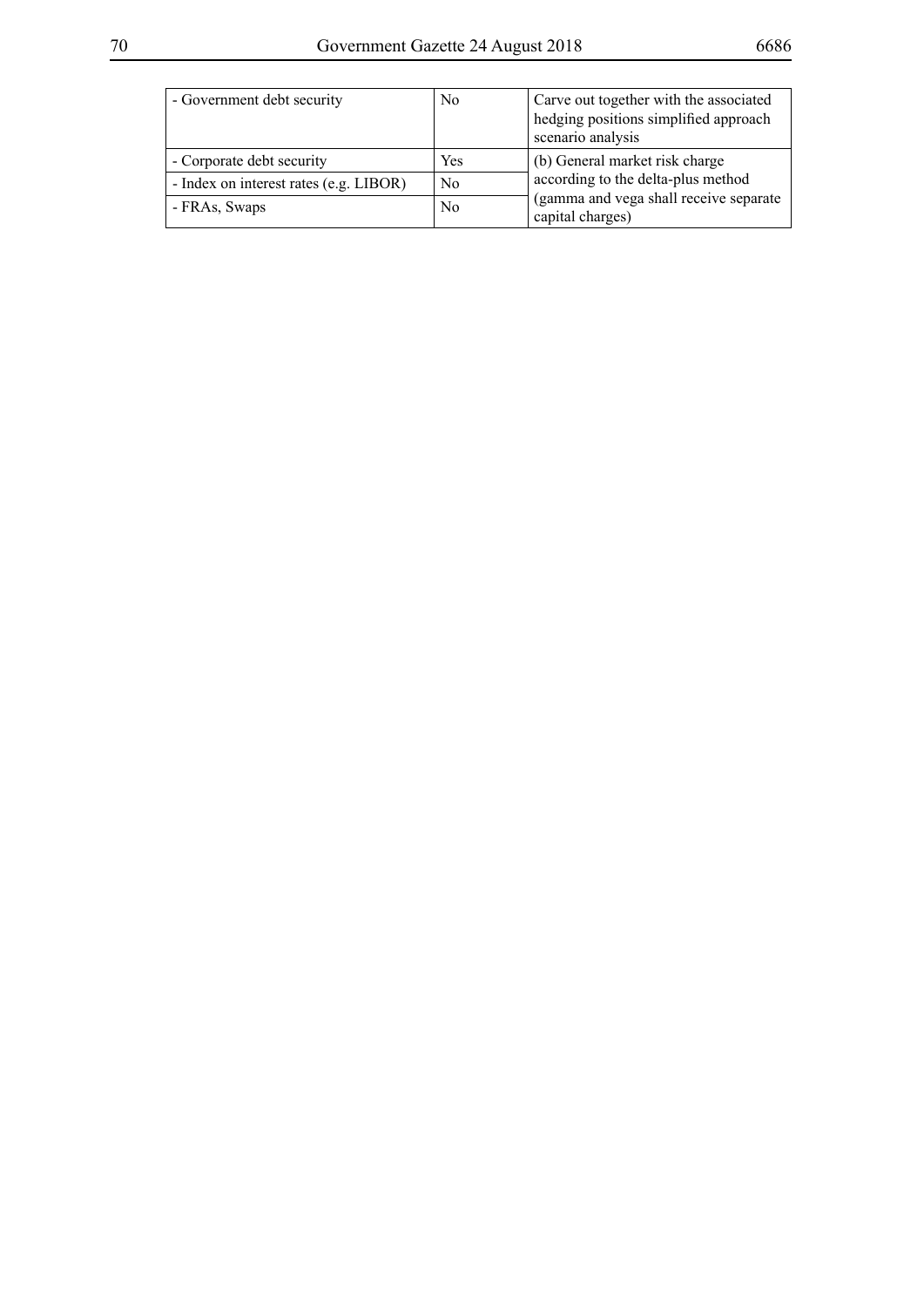## **ANNEXURE 9: EQUITY – POSITION RISK**

This section sets out minimum capital standards to cover the risk of positions in equities in the trading book. It applies to long and short positions in all instruments that exhibit market behaviour similar to equities. The instruments covered include ordinary shares, whether voting or non-voting, convertible securities that behave like equities, and commitments to buy or sell equity securities. Non-convertible preference shares are to be *excluded* from these calculations (they are covered by the interest rate risk requirements described in Annexure 6 (calculating net positions)). Long and short positions in instruments relating to the same issuer may be reported on a net basis. The treatment of derivative products, share indices and index arbitrage is described in Section 5 (calculation of capital charges) below.

As with debt securities, the minimum capital standard for equities is expressed in terms of two separately calculated charges for the "specific risk" of holding a long or short position in an individual equity and for the "general market risk" of holding a long or short position in the market as a whole.

### a) **General Market Risk**

To determine the risk base, the banking institution calculates the sum of its net long positions and the sum of its net short positions in each equity security (in accordance with the methods described in Annexure 6 (calculating net positions). The difference between these two amounts represents the overall gross position. The long or short position in the market must be calculated on a market-by-market basis, i.e. a separate calculation has to be carried out for each national market in which the banking institution holds equities.

The capital charge for *general market risk* is the sum of the overall net positions (by national market) multiplied by 8%. Again, a separate capital charge calculation must be carried out for each national market in which a banking institution holds equities.

### b) **Specific Risk**

Specific risk is defined as a proportion of the banking institution's gross equity positions (i.e. the sum of the absolute value of all long equity positions and of all short equity positions).

For positions in equity securities, the capital charge for *specific risk* will be 8%, unless the portfolio is both liquid and part of a well-diversified portfolio, in which case banking institutions may apply a reduced charge of 4%. A portfolio of liquid entities will be regarded as well diversified provided the following conditions are satisfied:

- (i) No individual equity position comprises more than 10% of the market value of the banking institution's portfolio of equities traded on the market in each particular country ("country portfolio").
- (ii) The sum of the total market value of equity positions which individually comprise between 5% and 10% of the total market value of the country portfolio does not exceed 50% of the total market value of the banking institution's portfolio in that country.

Individual equities included in the indices listed in Table 17 below are considered to be liquid (this list may be amended periodically).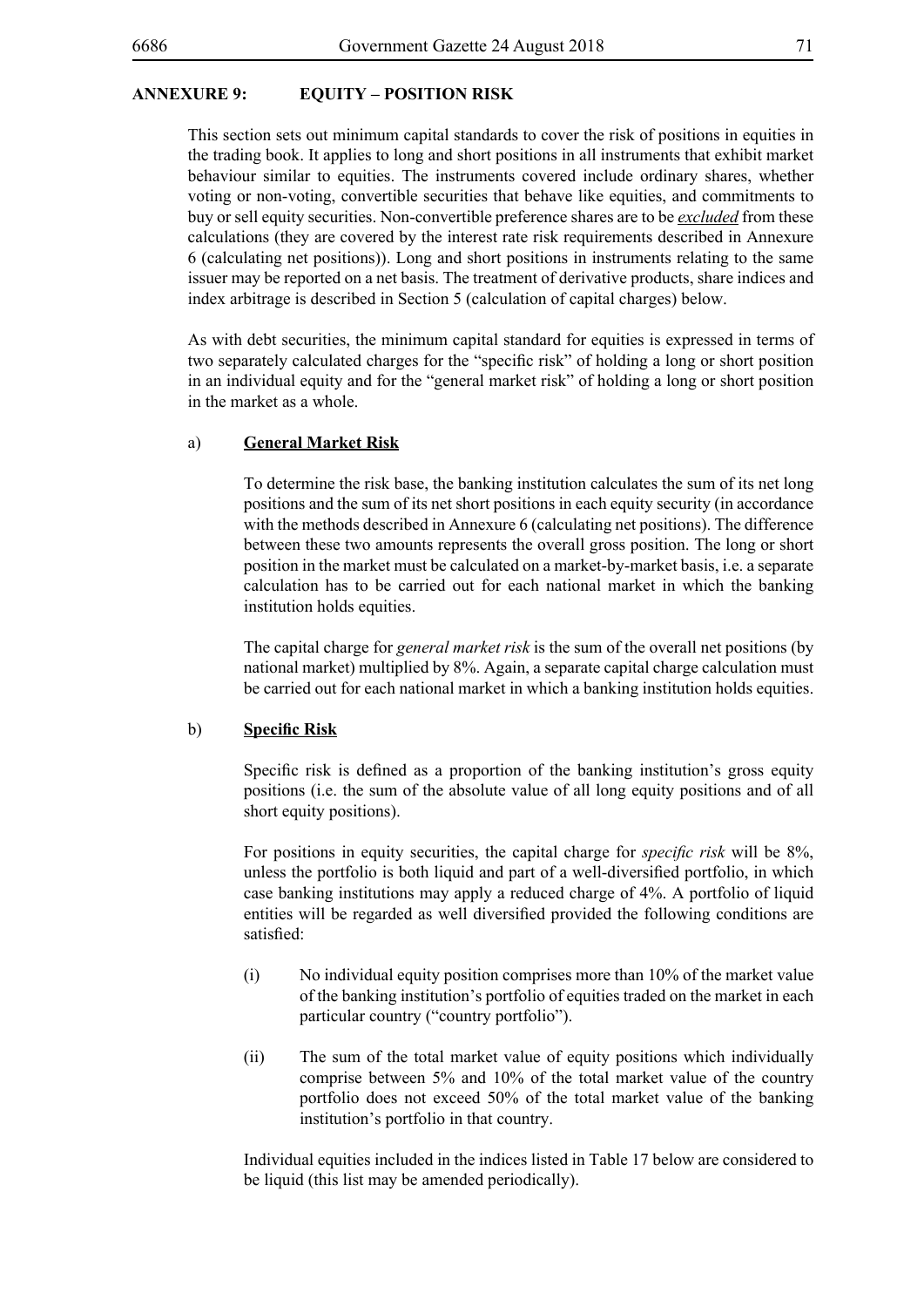The stocks making up the following indexes are internationally considered sufficiently liquid:

| $\vert$ CAC 40 (France)          | AEX 25 (Netherlands)     |
|----------------------------------|--------------------------|
| STI (Singapore)                  | ASX 100 (Australia)      |
| <b>JSE TOP 20 (South Africa)</b> | DAX (Germany)            |
| Nikkei 225 (Japan)               | FTSE 100 (Great Britain) |
| SP 100 (United States)           | TSE 35 (Canada)          |

## **Table 17: List of Market Indices**

A capital charge of 2% is applied to positions on broadly diversified stock market indexes which are traded on a regulated or recognised market. Positions on sectoral indexes or on insufficiently diversified indexes are assigned a coefficient of 4%. When the banking institution takes opposite positions on the same index for different dates or on different exchanges, the 2% requirement applies only to one position, the opposing position being exempted. The capital requirement for specific risk is equal to the sum of the positions weighted by their capital charges.

### Equity derivatives

Except for options, which are dealt with in Annexure 6 (calculating net positions), equity derivatives and off-balance sheet positions which are affected by changes in equity prices shall be included in the measurement system. This includes futures and swaps on both individual equities and on stock indices. The derivatives are to be converted into notional positions in the relevant underlying. The treatment of equity derivatives is summarised in Table 18 below.

| Instruments                                                   | Specific<br>risk charge | General market risk charge                                                                                                                                                                                                                                                    |
|---------------------------------------------------------------|-------------------------|-------------------------------------------------------------------------------------------------------------------------------------------------------------------------------------------------------------------------------------------------------------------------------|
| Exchange – traded future or<br><b>OTC</b> futures             |                         |                                                                                                                                                                                                                                                                               |
| Individual equity                                             | Yes                     | Yes, as underlying                                                                                                                                                                                                                                                            |
| Index                                                         | $2\%$                   | Yes, as underlying                                                                                                                                                                                                                                                            |
| Options (refer to Annexure 6)<br>(calculating net positions)) |                         | Either                                                                                                                                                                                                                                                                        |
| Individual equity                                             | Yes                     | (a) Carve out together with the<br>associated hedging position)<br>- Simplified approach<br>- Scenario analysis                                                                                                                                                               |
| Index                                                         | 2%                      | $\alpha$<br>(b) General market risk charge according<br>to the delta-plus method (gamma and<br>vega shall each receive a separate capital<br>charge)<br>Rho may be included with other<br>interest rate exposures and described in<br>Annexure 6 (calculating net positions). |

## **Table 18: Summary of treatment of equity derivatives**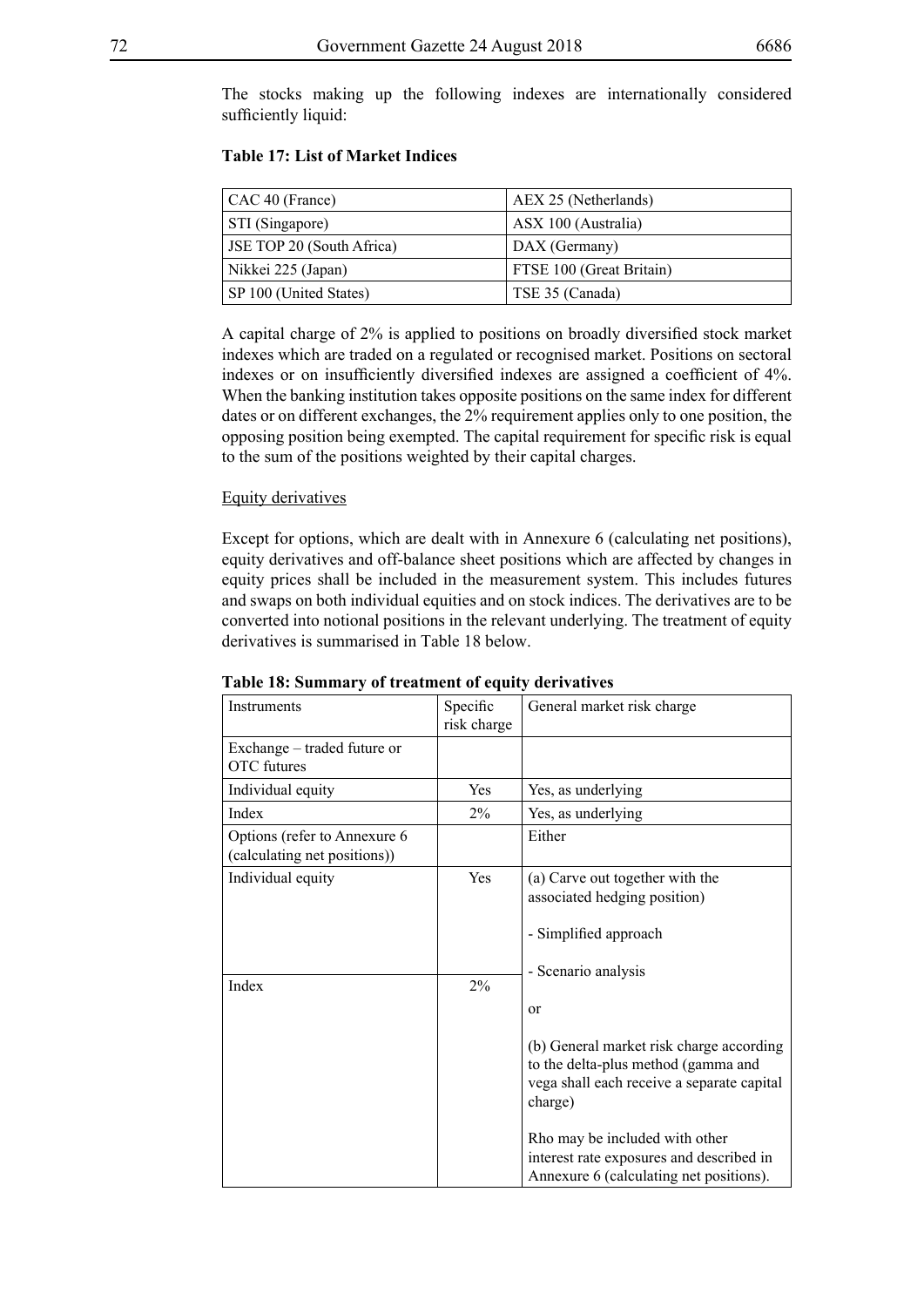## **Calculation of positions**

In order to calculate the standard method for specific and general market risk, positions in derivatives shall be converted into notional equity positions:

- a) futures and forward contracts relating to individual equities shall be reported at current market prices;
- b) futures relating to stock indices shall be reported as the marked-to-market value of the notional underlying equity portfolio;
- c) equity swaps are to be treated as two notional positions; and
- d) equity options and stock index options shall be either "carved out" together with the associated underlying (that is, the options and their associated hedges are excluded from the calculations performed for all other equity positions and a separate risk charge is obtained using the simplified approach or scenario analysis method set out in this Annexure) or be incorporated in the measurement of specific and general market risk described in this section according to the delta-plus method.

#### **Calculation of capital charges**

a) Measurement of specific and general market risk

Matched positions in each identical equity or stock index in each market may be fully offset, resulting in a single net short or long position to which the specific and general market risk charges will apply. For example, a future in a given equity may be offset against an opposite physical position in the same equity.

b) Risk in relation to an index

 Besides general market risk, a specific risk capital charge of 2% will apply to the long or short position in an index contract listed in Table 18 above. Positions in indices not listed in Table 18 must either be decomposed into their component shares, or be treated as a single position based on the sum of current market values of the underlying instruments; if treated as a single position, the specific risk requirement is the highest specific risk charge which would apply to any of the index's constituent shares.

c) Arbitrage

In the case of the futures-related arbitrage strategies described below, the additional 2% capital charge described above may be applied to only one index with the opposite position exempt from a capital charge (both the specific and general risk capital charges).

The strategies are:

- i. when the banking institution takes an opposite position in exactly the same index at different dates or in different market centres; or
- ii. when the banking institution has an opposite position in contracts at the same date in different but similar indices, subject to the Bank's agreement that the two indices contain sufficient common components to justify offsetting.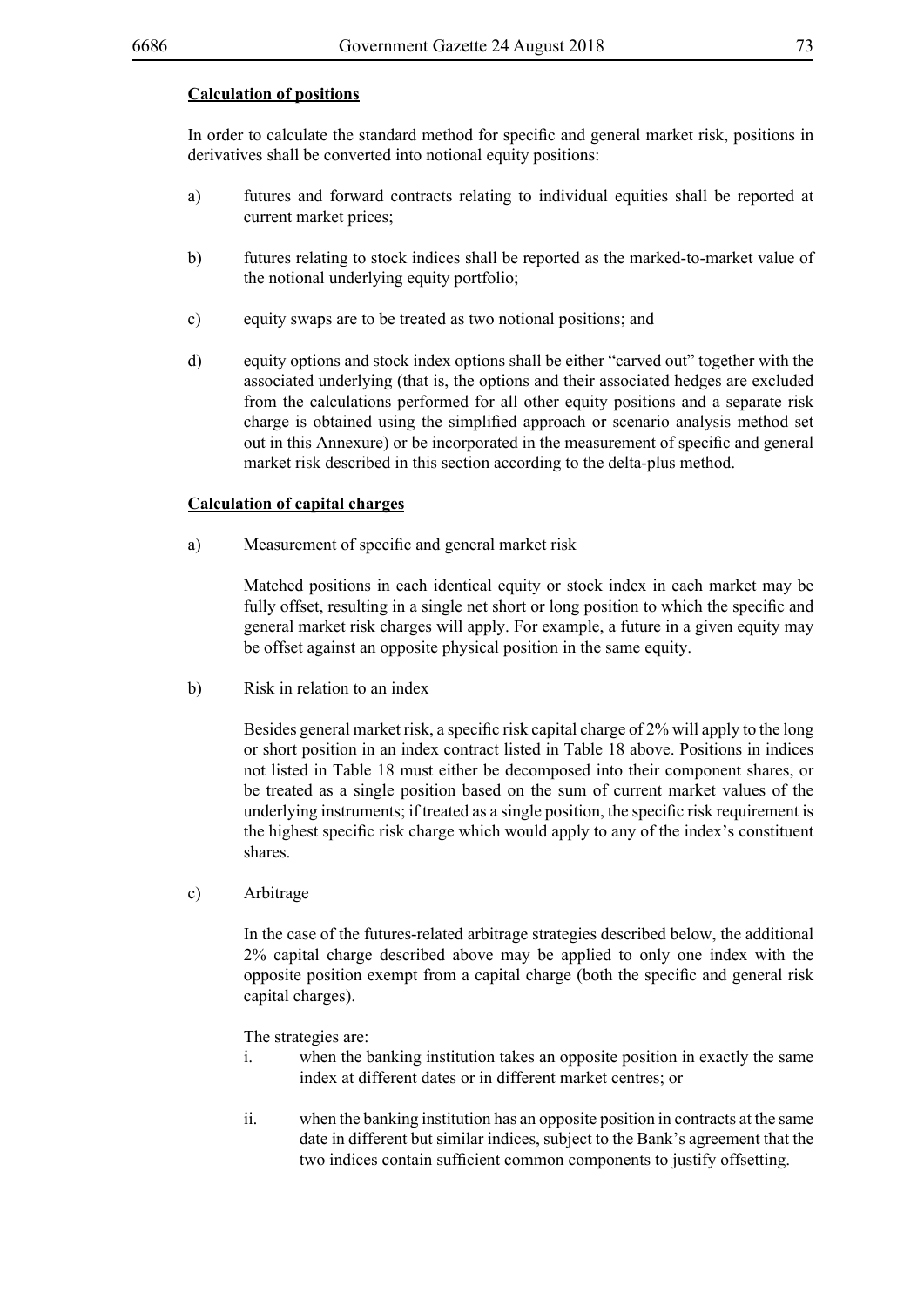Where a banking institution engages in a deliberate arbitrage strategy, in which a future contract on a broadly-based index matches a basket of shares, it may decompose the index position into notional positions in each of the constituent stocks and include these notional positions and the disaggregated physical basket in the country portfolio, netting the physical positions against the index equivalent positions in each stock.

Alternatively, on condition that:

- a) The trade has been deliberately entered into and separately controlled; and
- b) The composition of the basket of shares represents at least 90% of the index when broken down into its notional components or a minimum correlation between the basket of shares and the index of 0.9 can be clearly established over a minimum period of one year<sup>32</sup>.

To determine whether a basket of shares represents at least 90 per cent of the index, the relative weight of each stock in the physical basket shall be compared to the weight of each stock in the index to calculate a percentage slippage from the index weights. For example, where a stock represents 5 per cent of the index, but the holding of that stock in the basket only represents 4.5 per cent of the total basket value, the percentage slippage of that stock is 0.5 per cent. Stocks which comprise the index but which are not held in the physical basket have a slippage equal to their percentage weight in the index. The sum of these differences across each stock in the index represents the total level of slippage from the index. In summing the percentage differences, no netting shall be applied between under market-weight and over market-weight holdings (i.e. the absolute values of the percentage slippages shall be summed). Deducting the total slippage from one hundred gives the percentage coverage of the index; this shall be compared to the required minimum of 90 per cent.

In such cases as described under (c) above (i.e. where conditions are met) the minimum capital requirement will be 4% (i.e. 2% of the gross value of the positions on each side) to reflect divergence and execution risks. This applies even if all the stocks comprising the index are held in identical proportions. Any excess value of the shares comprising the basket over the value of the futures contract, or excess value of the futures contract over the value of the basket is to be treated as an open long or short position and is dealt with in the paragraph below.

In the case of an arbitrage that does not satisfy the requirements of paragraph (c) above the index position shall be treated according to paragraph (b) as appropriate. The physical basket of shares shall then be disaggregated into individual positions and included in the country portfolio for calculation of the capital charge.

If a banking institution takes a position in depository receipts against an opposite position in the underlying equity or the same equity listed in a different country, it may offset the position (i.e. bear no capital charge) but only on condition that any costs on conversion are fully taken into account

<sup>&</sup>lt;sup>32</sup> Banks that wish to rely on the correlation based criteria will need to satisfy the Bank on the accuracy of the method chosen.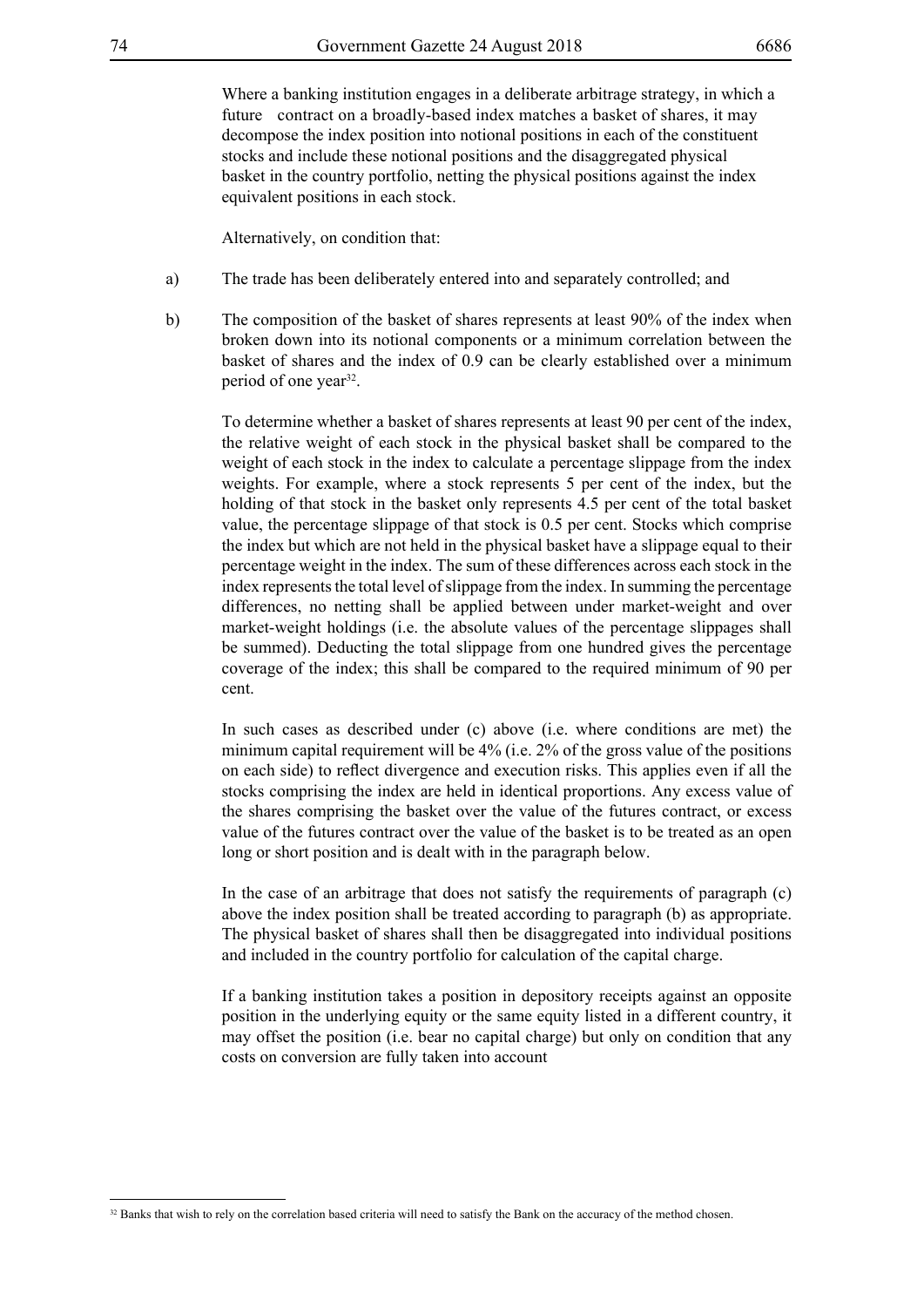## **ANNEXURE 10: FOREIGN EXCHANGE RISK**

#### **1. Calculating the Overall Net Position**

The overall net position in foreign currencies is calculated in two stages.

#### **1.1. Stage one**

The banking institution calculates its net open position in each currency, excluding the Rand<sup>33</sup>. The position is the algebraic sum of the positive and negative items listed below.

#### **1.1.1 Items included**

The net open position in each currency shall be calculated by summing:

- a. The net spot position (i.e. total assets minus total liabilities, including accrued interest denominated in the currency in question;
- b. The net forward position (i.e. all amounts to be received less all amounts to be paid in forward foreign-exchange transactions, including currency futures and the principal on currency swaps not included in the spot position and interest rate transactions such as futures, swaps etc. denominated in foreign currency);
- c. Guarantees (and similar instruments) that are certain to be called and are likely to be irrecoverable;
- d. The net interest payable or receivable not yet accrued but already fully hedged;
- e. At the discretion of the banking institution other net future income and expenses fully hedged by forward foreign exchange transactions;
- f. Depending on particular accounting conventions in Namibia, any other item representing a profit or loss in foreign currency; and
- g. The net delta (or delta-based) equivalent of the total currency-option book. Such positions may be netted against opposite positions in identical currencies. If the delta used is not calculated by a market authority, the calculation method chosen must be communicated in advance to the Bank, which may prohibit its use.

Positions in composite currencies need to be separately reported but, for measuring a banking institution's open position, may either be treated as a currency in their own right or split into their component parts on a consistent basis.

The net position in a currency is described as a net long position when the assets exceed the liabilities and as a net short position when the liabilities exceed the assets.

<sup>&</sup>lt;sup>33</sup> The South African Rand and Namibia Dollar will be treated as same currency.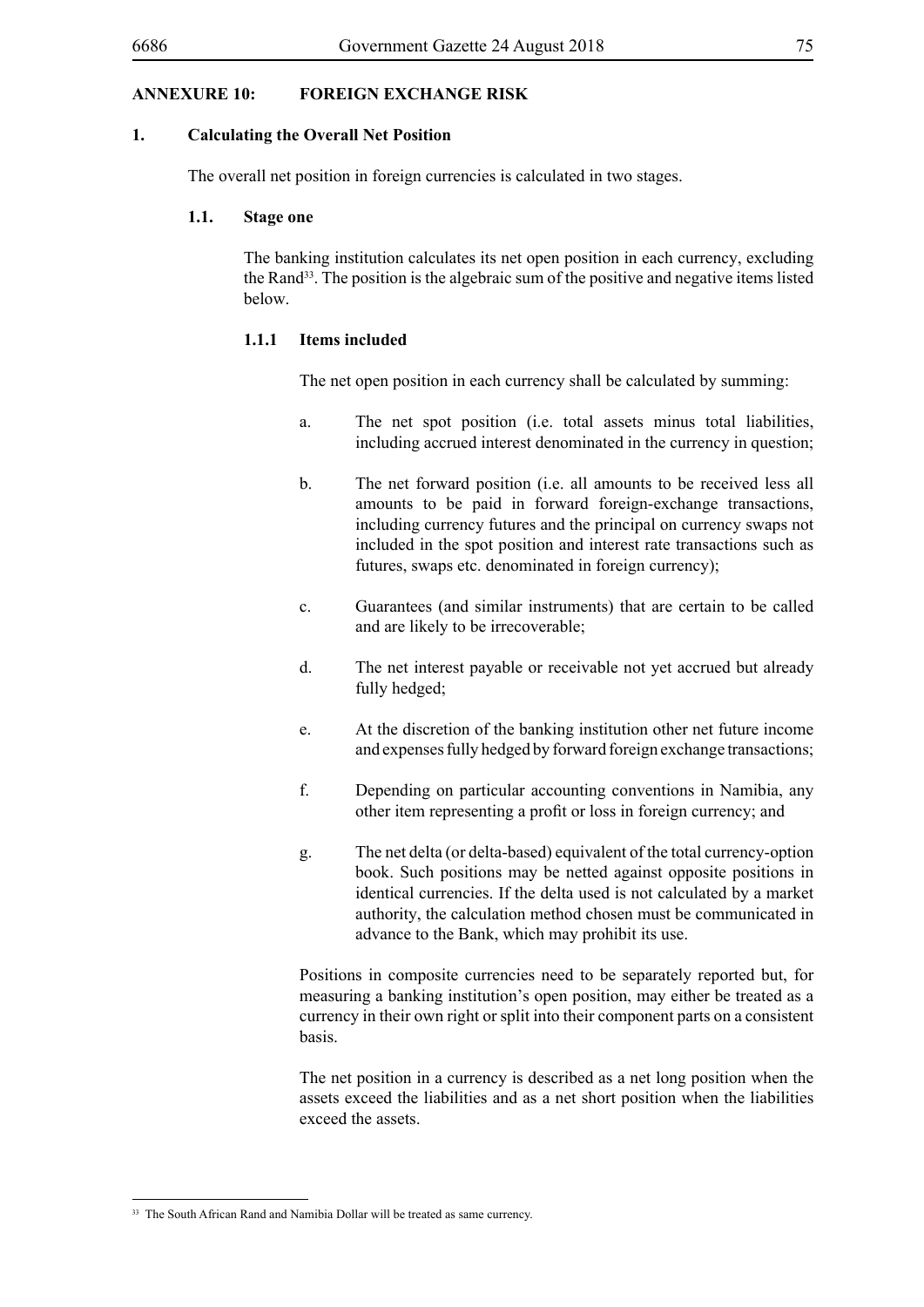### Items excluded

- i. Transactions whose foreign-exchange risk is borne by the central government;
- ii. The Bank may grant a banking institution's request to exclude long-term structural assets (equity participations in affiliates and subsidiaries, tangible and intangible fixed assets, etc.), which are financed in a currency other than the currency in which they are denominated.

Any change in the terms of exclusion of these categories of transactions requires the prior approval of the Bank (Refer to paragraph 3 (c) below).

#### **1.1.3 Use of present value**

Present value may be used to calculate the net open position in each currency, provided that the method used is deemed satisfactory by the Bank, in particular regarding the interest rates used in the discounting calculations.

### **1.1.4 Treatment of gold positions**

The gold position is calculated separately. Gold is to be dealt with as a foreign exchange position rather than a commodity, because its volatility is more in line with foreign currencies and banking institutions need to manage it in a similar manner to foreign currencies. Where gold is part of a forward contract (quantity of gold to be received or to be delivered), any interest rate or foreign currency exposure from the other leg of the contract shall be reported as set out in Annexure 6 (calculating net positions) above.

### **1.2 Stage Two**

The overall net foreign exchange position is calculated for each banking institution in different currencies such that the sum of long positions equals the sum of short positions. The aggregated overall net position is obtained by consolidating the individual positions calculated in this way.

#### **2. Calculating Capital Requirements**

Each position is converted to the banking institution's reporting currency using the spot exchange rate. The equivalent value of the foreign exchange position (the sum of the equivalent values of the long and short positions, excluding gold) gives rise to a capital requirement equal to 10% of the amount of the position. The position in gold also gives rise to a capital requirement equal to 10% of its amount.

#### **3. Treatment of other specified items**

a) Interest, other income and expenses Interest accrued (i.e. earned but not yet received) shall be included as a position. Accrued expenses shall also be included. Unearned but expected future interest and anticipated expenses may be excluded unless the amounts are certain and banking institutions have taken the opportunity to hedge them. If a banking institution includes future income/expenses they shall do so on a consistent basis, and shall not be permitted to select only those expected future flows which reduce their position at the reporting date.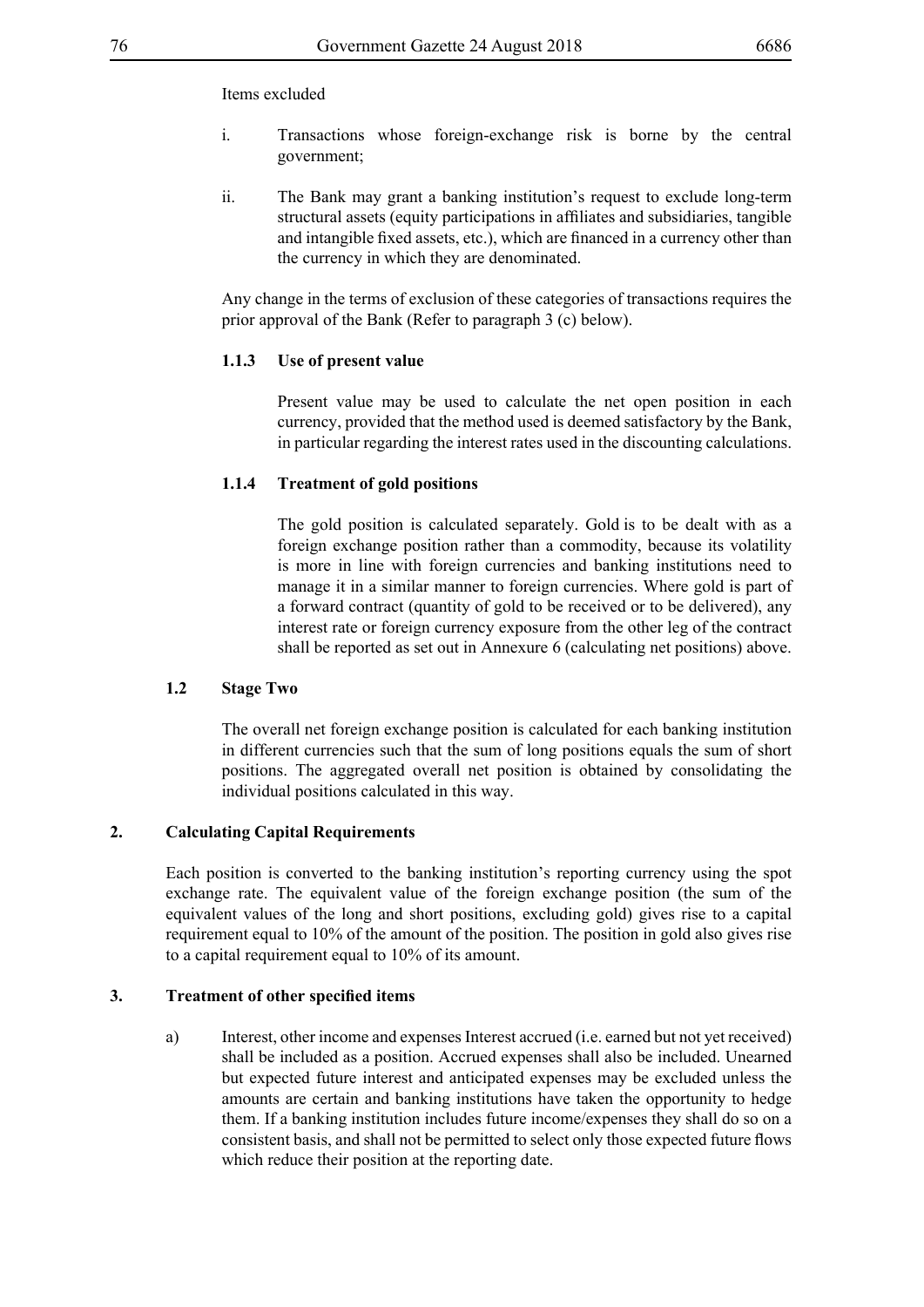b) Measurement of forward currency and gold positions.

Forward currency and gold positions will normally be valued at current spot market exchange rates. Using forward exchange rates would be inappropriate since it would result in the measured positions reflecting current interest rate differentials to some extent. However, banking institutions which base their normal management accounting on net present values are expected to use the net present values of each position, discounted using current interest rates and valued at current spot rates, for measuring their forward currency and gold positions.

c) The treatment of structural positions

A matched currency position will protect a banking institution against loss from movements in exchange rates, but will not necessarily protect its capital adequacy ratio. If a banking institution has its capital denominated in its domestic currency (Namibian Dollar) and has a portfolio of foreign currency assets and liabilities that is completely matched, its capital/asset ratio will fall if the domestic currency depreciates. By running a short position in the domestic currency the banking institution can protect its capital adequacy ratio, although the position would lead to a loss if the domestic currency were to appreciate.

The Bank shall allow banking institutions to protect their capital adequacy ratio in this way. Thus, any positions which a banking institution has deliberately taken in order to hedge partially or totally against the adverse effect of the exchange rate on its capital ratio may be excluded from the calculation of net open currency positions, subject to each of the following conditions being met:

- (i) such positions need to be of a "structural", i.e. of a non-dealing, nature (the precise definition shall be set by the Bank;
- (ii) the Bank needs to be satisfied that the "structural" position excluded does no more than protect the banking institution's capital adequacy ratio;
- (iii) any exclusion of the position needs to be applied consistently, with the treatment of the hedge remaining the same for the life of the assets or other items.

No capital charge need be applied to positions related to items that are deducted from a banking institution's capital when calculating its capital base, such as investments in non-consolidated subsidiaries, nor to other long-term participations denominated in foreign currencies which are reported in the published Accounts / Annual Financial Statements at historic cost. These may also be treated as structural positions.

Structural positions may be regarded as including:

- (i) Any position arising from an instrument which qualifies to be included in a banking institution's capital base;
- (ii) Any position entered into in relation to the net investment in a self-sustaining subsidiary, the accounting consequence of which is to reduce or eliminate what would otherwise be a movement in the foreign currency translation reserve; or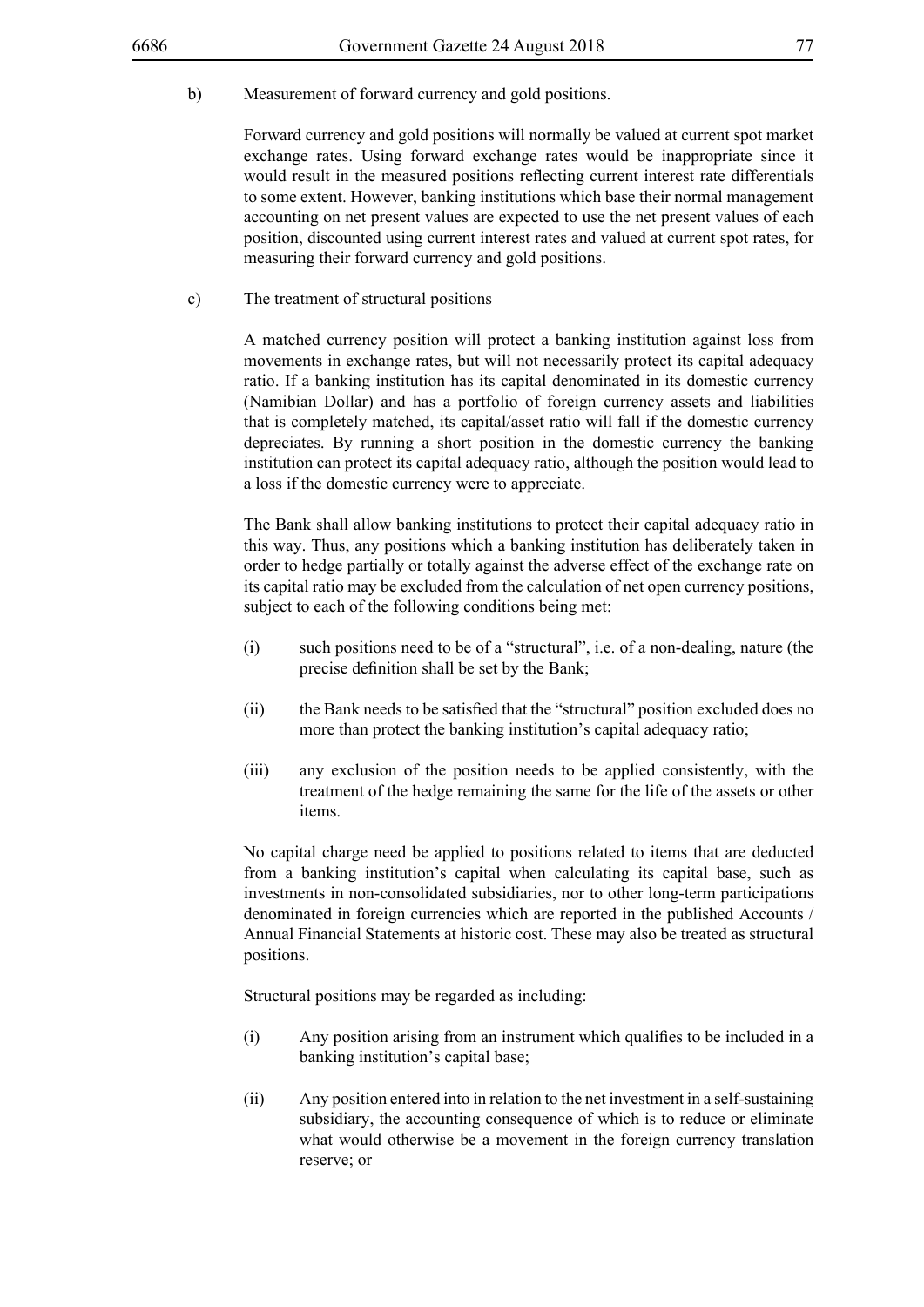(iii) Investments in cross-border subsidiaries or associates which are fully deducted from a banking institution's capital for capital adequacy purposes.

Individual banking institutions will be required to submit their definition of structural positions, and policies concerning identification and management of those positions, to the Bank for approval and inclusion in banking institutions' management systems descriptions.

### **4. Measuring the foreign exchange risk in a portfolio of foreign currency positions and gold**

Banking institutions shall apply the "shorthand" method which treats all currencies equally.

Under the shorthand method, the nominal amount (or net present value) of the net position in each foreign currency and in gold is converted at spot rates into the reporting currency. The overall net open position is measured by aggregating:

- a) the sum of the net short positions or the sum of the net long positions, whichever is the greater; plus
- b) the net position (short or long) in gold, regardless of sign.

The capital charge will be 10% of the overall net open position (see example below).

### Table 19: Example of the shorthand measure of foreign exchange risk<sup>34</sup>

| <b>YEN</b> | <b>EURO</b> | <b>GB£</b> | CHF    | US\$   | <b>GOLD</b>               |
|------------|-------------|------------|--------|--------|---------------------------|
| $+50$      | $+100$      | $+150$     | $-20$  | $-180$ | $-35$                     |
|            | $+300$      |            | $-200$ |        | $\gamma$ $\epsilon$<br>33 |

**Capital charge would be 10% of the higher of either the net long currency positions or the net short currency positions (i.e. 300) and of the net position of gold (35) = 335 x**   $10\% = 33.5$ 

<sup>34</sup> Foreign currency: Limits for overall foreign exchange exposure, single currency foreign exchange risk exposures, all other currency, intraday foreign exchange risk exposures and consolidated limits are defined in paragraphs 30(a) and (d) of this Determination.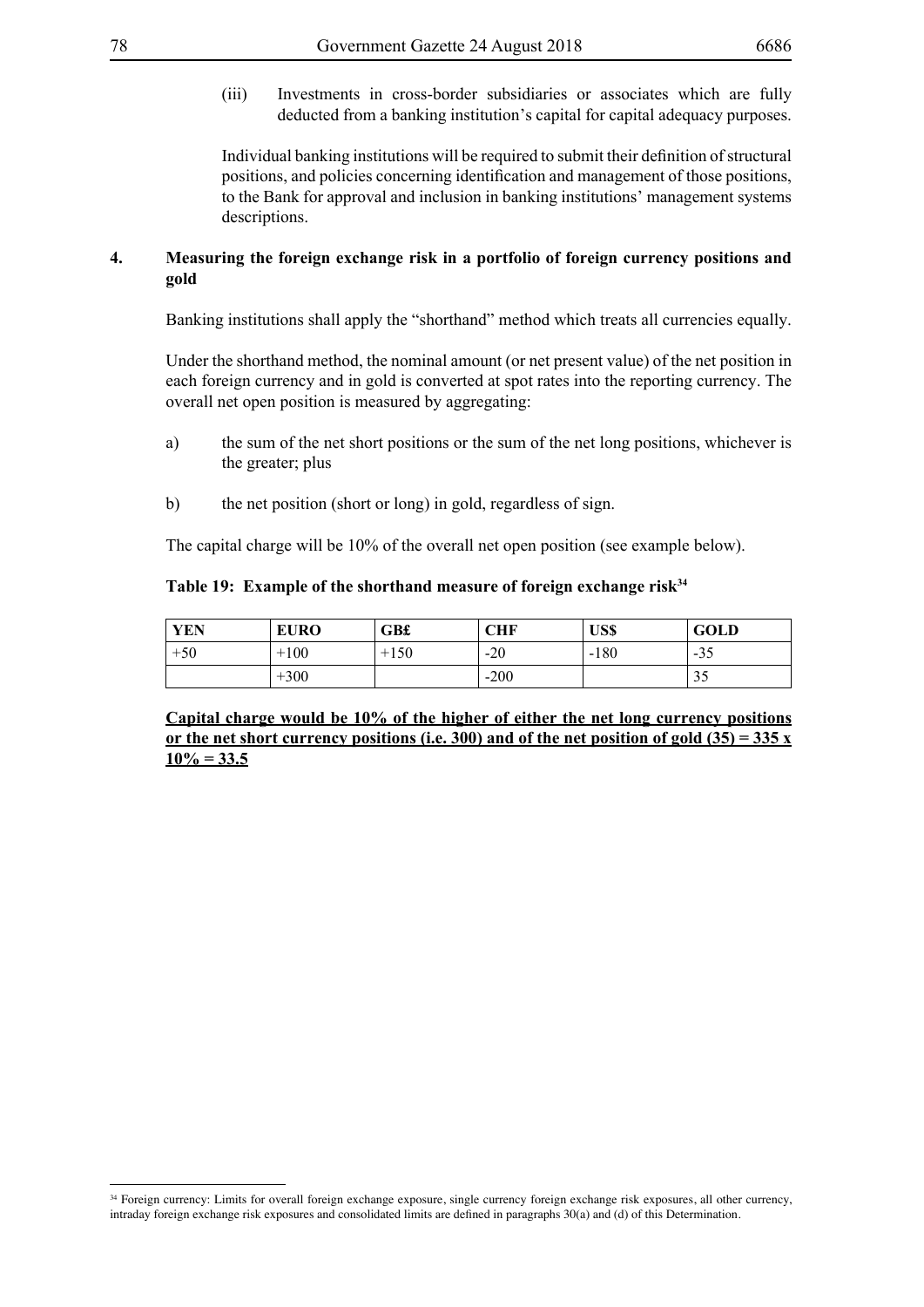# **ANNEXURE 11: COMMODITIES RISK**

### **1. Calculating Positions**

#### **1.1. General rules**

Positions in commodities are calculated as follows:

- a) Positions in the same commodity are netted. Positions in different commodities may not be offset against each other. However, *with the prior written approval of the Bank*, positions in sub-categories of the same commodity may be offset if they are substitutable for each other and if the banking institution can clearly demonstrate a 0.9 correlation in their price movements over a minimum period of one year;
- b) Spot and forward positions are expressed in standard units of measurement (barrels, kilograms, etc.) and converted at the spot rates for the commodity into the domestic currency. These positions are entered in a maturity table, a model of which is given in Table 20 below;
- c) In order to capture forward gap and interest rate risk within a time band (which, together, are sometimes referred to as curvature / spread risk) matched long and short positions in each time band will carry a capital surcharge. The methodology will be rather similar to that used for interest rate related instruments as set out in Annexure 6 (calculating net positions). A separate maturity ladder will be used for each commodity.
	- (i) All derivative instruments and other positions whose value is affected by changes in the price of commodities must be included in the measurement system.
	- (ii) Options may be excluded from the commodities position along with the underlying hedges, and subjected to a special treatment (scenario analysis or simplified approach: see Annexure 6 (calculating net positions)).

### **1.2 Special rules for derivative products**

- a) Futures and commodities forwards must be included in the measurement system as notional amounts expressed in standard units and must be assigned a maturity corresponding to the expiry date;
	- (i) Commodity swaps where one leg is at a fixed price and the other is at the current market price must be included as a set of positions equal to the notional amount, with one position for each payment in the corresponding band of the table. Positions will be long if the banking institution pays a fixed price and receives a floating price and short in the opposite case; and
	- (ii) Commodity swaps where the legs are in different commodities are to be incorporated in the relevant maturity ladder and entered in each of the corresponding tables;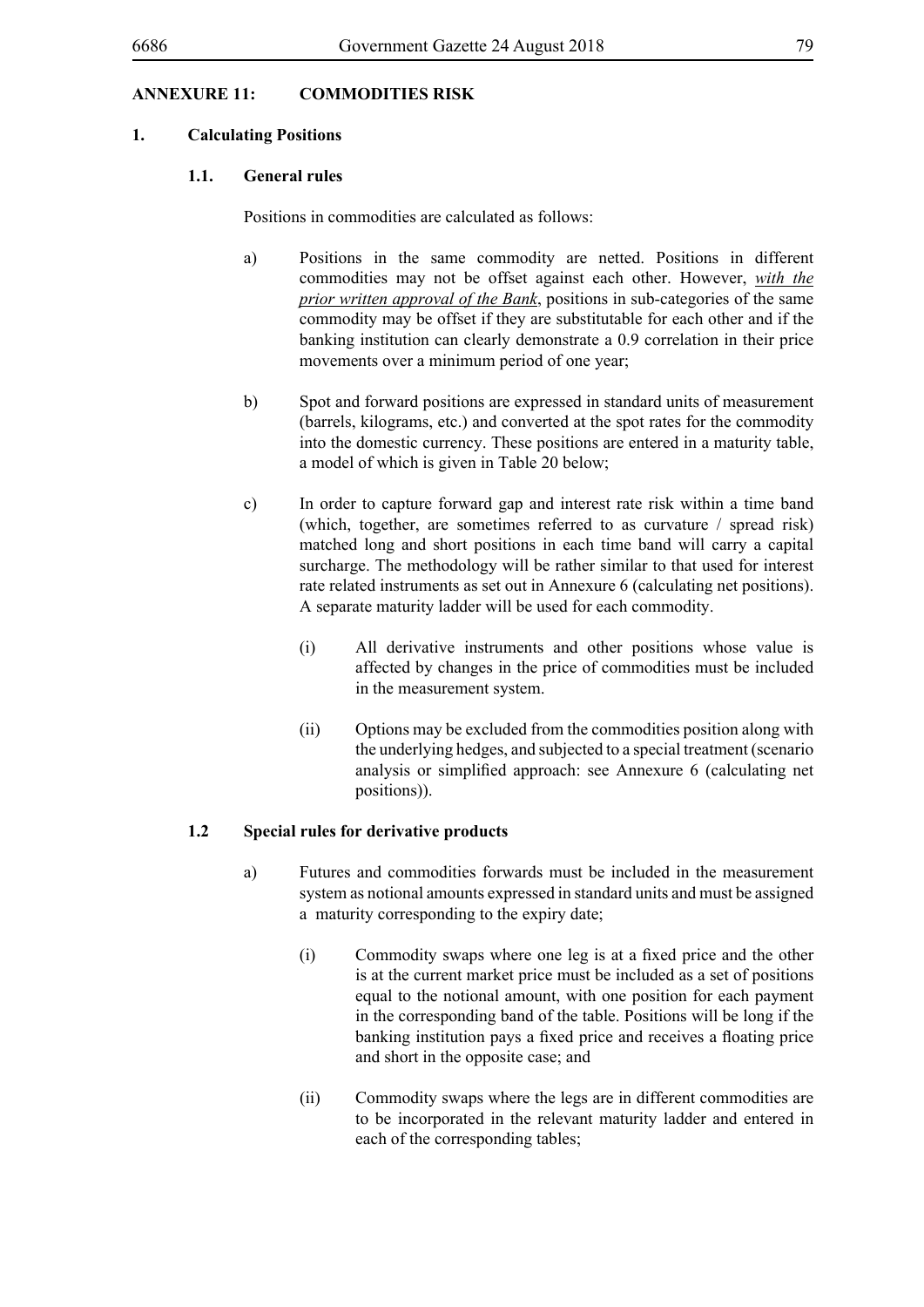## **Table 20: Maturity table and spread rates**

| <b>Maturity Band</b> | <b>Spread Rate</b> |
|----------------------|--------------------|
| $0 - 1$ month        | 1.5%               |
| $1 - 3$ months       | 1.5%               |
| $3 - 6$ months       | 1.5%               |
| $6 - 9$ months       | 1.5%               |
| $9 - 12$ months      | 1.5%               |
| $1 - 2$ years        | 1.5%               |
| $2 - 3$ years        | 1.5%               |
| $>$ 3 years          | 1.5%               |

## **1.3 Calculating capital requirements**

#### **1.3.1 Maturity table method**

Positions in individual commodities are entered in a maturity table, with spot positions entered in the first band. A separate maturity ladder shall be used for each commodity, as follows:

- a) For each time band, the sum of the long and short positions which are matched will be multiplied by the spot price of the commodity, and then by the appropriate spread rate associated with that band (set out in Table 20 above).
- b) In the following step, the residual net position is successively carried forward to offset exposures in time bands that are further out, where applicable, against opposite positions by applying the spread rate coefficient. Each time a position is carried forward to the next time bands, a capital surcharge equal to 0.6% of the amount carried forward is applied<sup>35.</sup> The capital surcharge for each matched amount created by carrying position forward will be calculated as explained above.
- c) These successive carry forwards determines the net position, which is subject to a capital requirement equal to 15% of the amount.

#### **1.3.2. Simplified approach**

In calculating the capital charge for directional risk, the same procedures shall be adopted as in the maturity ladder approach. Banking institutions may opt for the simplified method of calculating the capital requirement. It is equal to 15% of the net position in each commodity plus 3% of the gross position (absolute value of long plus short position regardless of maturity), to cater for the protection of the banking institution against basis risk, interest rate risk and forward gap risk. In valuing the gross positions in commodity derivatives for this purpose, banking institutions shall use the current spot price.

<sup>&</sup>lt;sup>35</sup> It should be noted that, the position carried forward will also be multiplied by the number of time bands over which the residual net position is carried across.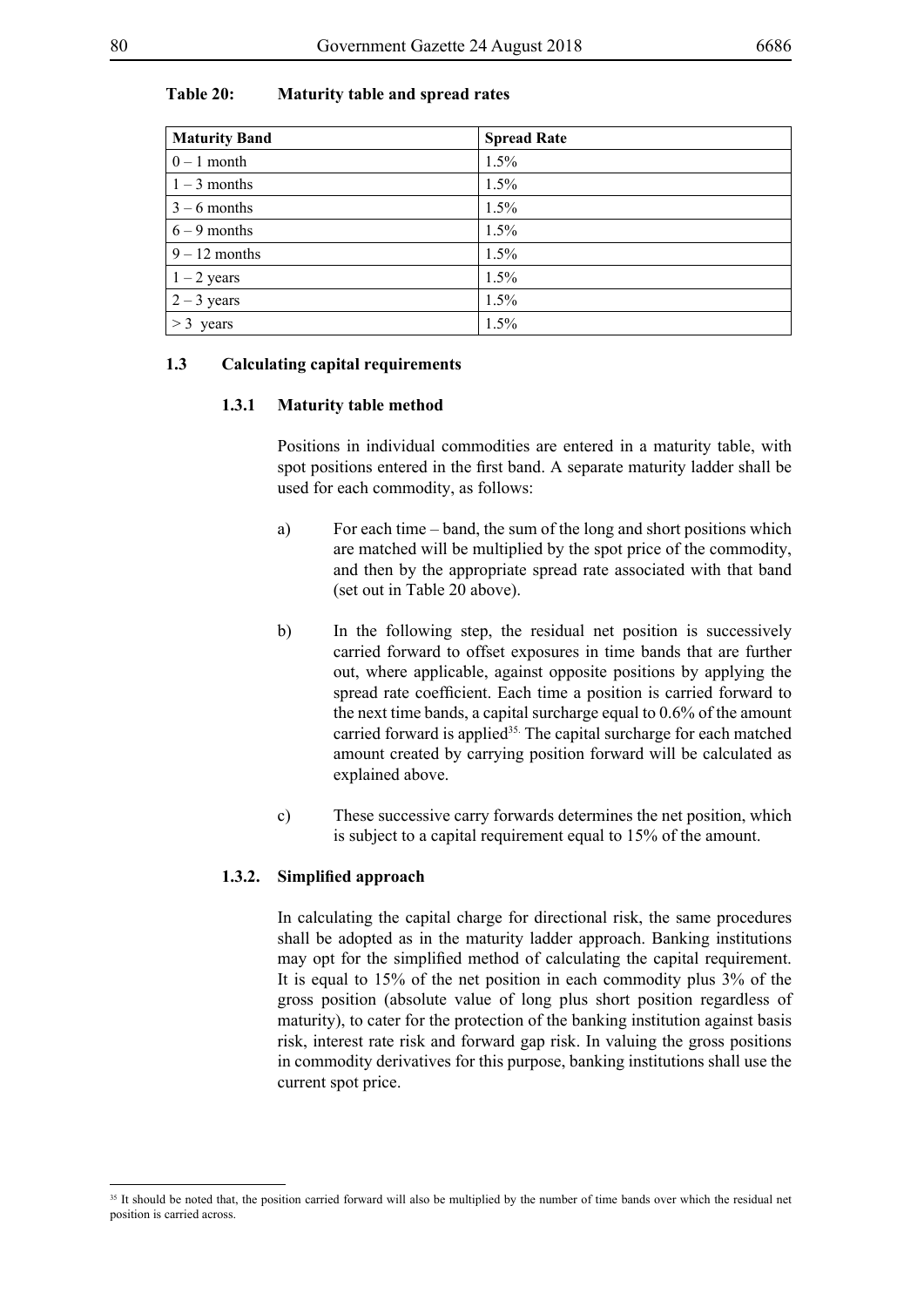### **ANNEXURE 12: OPTION RISK**

Banking institutions may choose between three different methods to calculate capital requirements for their options portfolios:

- a. The Delta-plus method,
- b. Scenario analysis method,
- c. The Simplified method (available only in certain cases).

#### **1. Delta plus method**

Banking institutions convert their options into equivalent positions in the underlying and include them in the positions as described in Annexure 6 (calculating net positions).

The capital requirements for general risk and, where relevant, specific risks are calculated on these positions in accordance with Annexures 8 to 11 (interest rate risk, equity risk, foreign exchange risk, and commodities risk). Such options shall be reported as a position equal to the market value of the underlying multiplied by delta.

However, the delta plus method does not sufficiently cover the risks associated with options positions, and banking institutions are thus required to measure Gamma and Vega. This method imposes additional capital requirements to cover the risk associated with the nonlinear behaviour of options ("Gamma risk" – measures the rate of change of delta) and the sensitivity of options to the volatility of the underlying ("Vega risk"). Gamma and Vega factors are calculated for each individual option position (including hedge positions) and aggregated by underlying. These sensitivities will be calculated according to an approved exchange model or to the banking institution's proprietary options pricing model, which shall be subject to the oversight of the Bank.

a) **Gamma** is defined as the second derivative of the value of the option in relation to the underlying. Gamma risk is calculated using the following formula:

Gamma risk =  $\frac{1}{2}$  x gamma x (variation in the underlying)<sup>2</sup>

Variation in the underlying can be denoted as VU

The variation in the underlying (VU) is determined in the same way as in calculating general risk, namely:

- i) For options on interest-rate instruments, banking institutions may calculate the gamma either directly in relation to the underlying interest rate or in relation to the market value of the underlying. In the first case, the variation of the underlying is the assumed interest-rate change as defined in Table 13 (maturity method: time bands and weights) of Annexure 8 (that contains the summary of treatment of interest rate derivatives) $36$ .
- ii) This means that for interest rate instruments if the underlying is a bond, the market value of the underlying shall be multiplied by the risk weights set out in Table 15 of Annexure 8 (that contains the summary of treatment of interest rate risk derivatives) $^{37}$ ; An equivalent calculation shall be carried out where the underlying

<sup>&</sup>lt;sup>36</sup>. Positions have to be slotted into separate maturity ladders by currency.

<sup>&</sup>lt;sup>37</sup> Banks using the duration method shall use the time bands as set out in Table 15 of Annexure 8.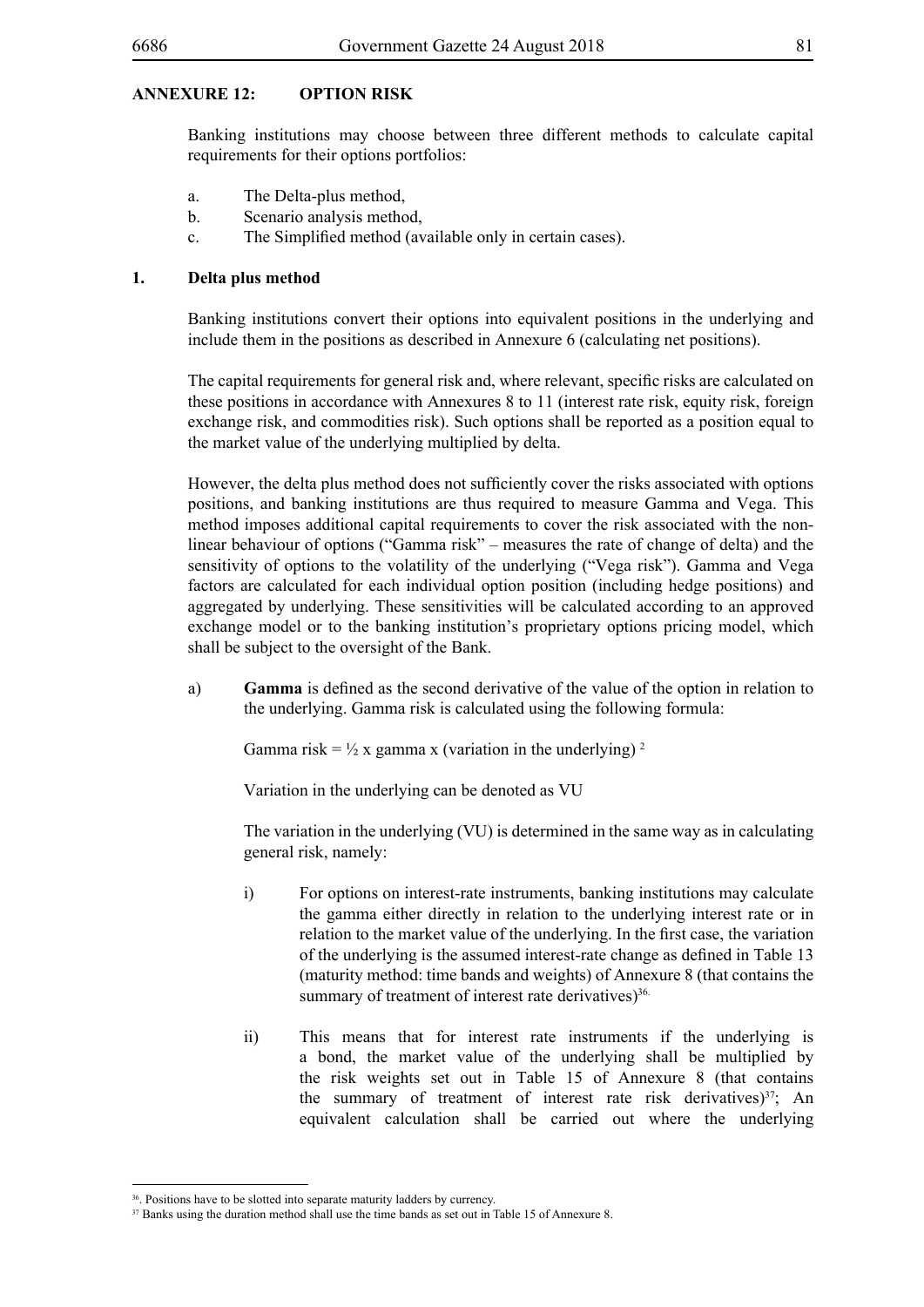is an interest rate, again based on the assumed changes in the corresponding yield in Table 16 of Annexure 8 (summary of treatment of interest rate derivatives).

- iii) In the second case, the variation of the underlying is calculated as follows: *value of the position x modified duration x interest rate change* (see Annexure 8 (that contains the summary of treatment of interest rate derivatives);
- iv) For options on equity securities and equity-market indexes, the market value of the underlying shall be multiplied by  $8\%$ ;
- v) For foreign exchange and gold options, the exchange rate for the currency pair concerned, or the market price of gold shall be multiplied by 8%;
- vi) For options on commodities, the market value of the commodity shall be multiplied by 15%.

For the purposes of this calculation the following positions shall be treated as the same underlying:

- a. For equity securities and stock-market indexes, each national market,
- b. For interest-rate instruments, each maturity time band as defined in Annexure 8 (that contains the summary of treatment of interest rate derivatives),
- c. For currencies and gold, each pair of currency and gold,
- d. For commodities, the position in each individual product as defined in Annexure 8 (that contains the summary of treatment of interest rate derivatives).

Each option on the same underlying will have either a positive or a negative impact on Gamma. These individual impacts are summed, yielding a net impact on Gamma for each underlying which may be positive or a negative. Only negative net impacts on Gamma are included in the calculation of capital requirements. The total Gamma capital charge will be the sum of the absolute value of the net negative Gamma impacts as calculated above.

**b)** Vega (volatility risk) is the derivative of the option price in relation to the implied volatility of the underlying. Vega risk is calculated using the following formula:

Vega risk = Vega x (relative change in volatility)

For all categories of this risk, banking institutions shall be required to calculate the capital charges as the change in relative value that is equal to  $\pm 25\%$  of the implied volatility or the proportional shift in volatility of the options.

**c) The total capital charge** for Vega risk shall be the sum of the absolute values of the individual capital charges that have been calculated for Vega risk.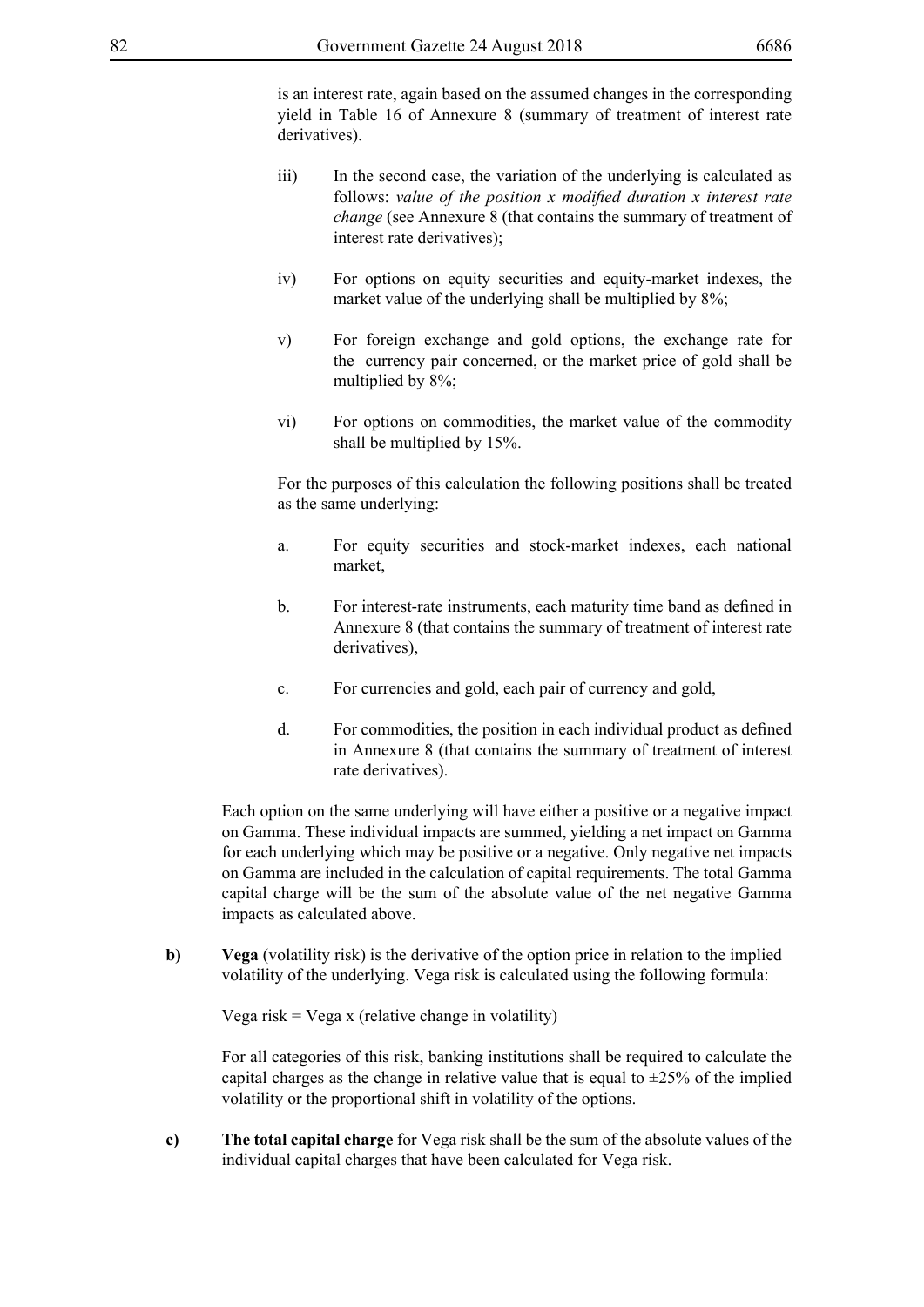### **2. Scenario analysis method**

- a) Specific risk is calculated on net positions as defined in Annexure 6 (calculating net positions) and including the delta equivalent of options.
- b) In calculating general market risk, banking institutions may apply "scenario-matrix" analysis to their options portfolios and associated hedging positions. In this case the options and their hedges are dissociated from the net positions calculated in Annexure 6 and 10 and11 (calculating net positions; Foreign Exchange Rate Risk and Commodities Risk). The choice of analysis must be communicated in advance to the Bank, which may prohibit its use.
- c) The "scenario-matrix" analysis will be accomplished by specifying a fixed range of changes in the option portfolio's risk factors and calculating changes in the value of the option portfolio at various points along this "grid". For the purposes of calculating capital charges, banking institutions will revalue the option portfolio using matrices for simultaneous changes in the option's underlying rate or price and in volatility of that rate or price.

Analyses must be based on the following principles:

A different matrix shall be set up or constructed for each underlying (category of instrument), namely:

- (i) A separate matrix for each national market, for risk on equity securities and equity-market indexes;
- (ii) A matrix for each currency pair and one for gold, for foreign-exchange risk;
- (iii) A matrix for each currency and for each group of maturity bands (at least six groups), for interest-rate risk. A group of bands consists of at most three consecutive bands as defined in column 2, Table 13 of Annexure 8 (interest rate risk);
- (iv) A matrix for each commodity, for commodity risk.
- d) The options and related hedging positions will be evaluated over a specified range above and below the current value of the underlying. The range for interest rates is consistent with the assumed changes in yield in Table 13.
- e) For those banking institutions using the alternative method (internal method approach) for interest rate options, set out above shall use, for each set of time band, the highest of the assumed changes in yield applicable to the group to which the time band belongs<sup>38.</sup>
- f) The rows of the matrices represent variations in the value of the underlying (solely with respect to general risk) and must satisfy the following conditions:
	- (i) The range of variation is  $\pm 8\%$  for equity securities and stock-market indexes;
	- (ii) The range of variation is  $\pm 8\%$  for foreign exchange and gold;
	- (iii) The range of variation in price is  $\pm$  15% for commodities;
	- (iv) The range of variation in interest rates for a group of maturity bands is equal to the largest assumed interest-rate change within the group in question;

<sup>&</sup>lt;sup>38</sup> If for example, the time-bands 3 to 4 years, 4 to 5 years and 5 to 7 years are combined, the highest assumed change in yield of the three bands would be 0.75.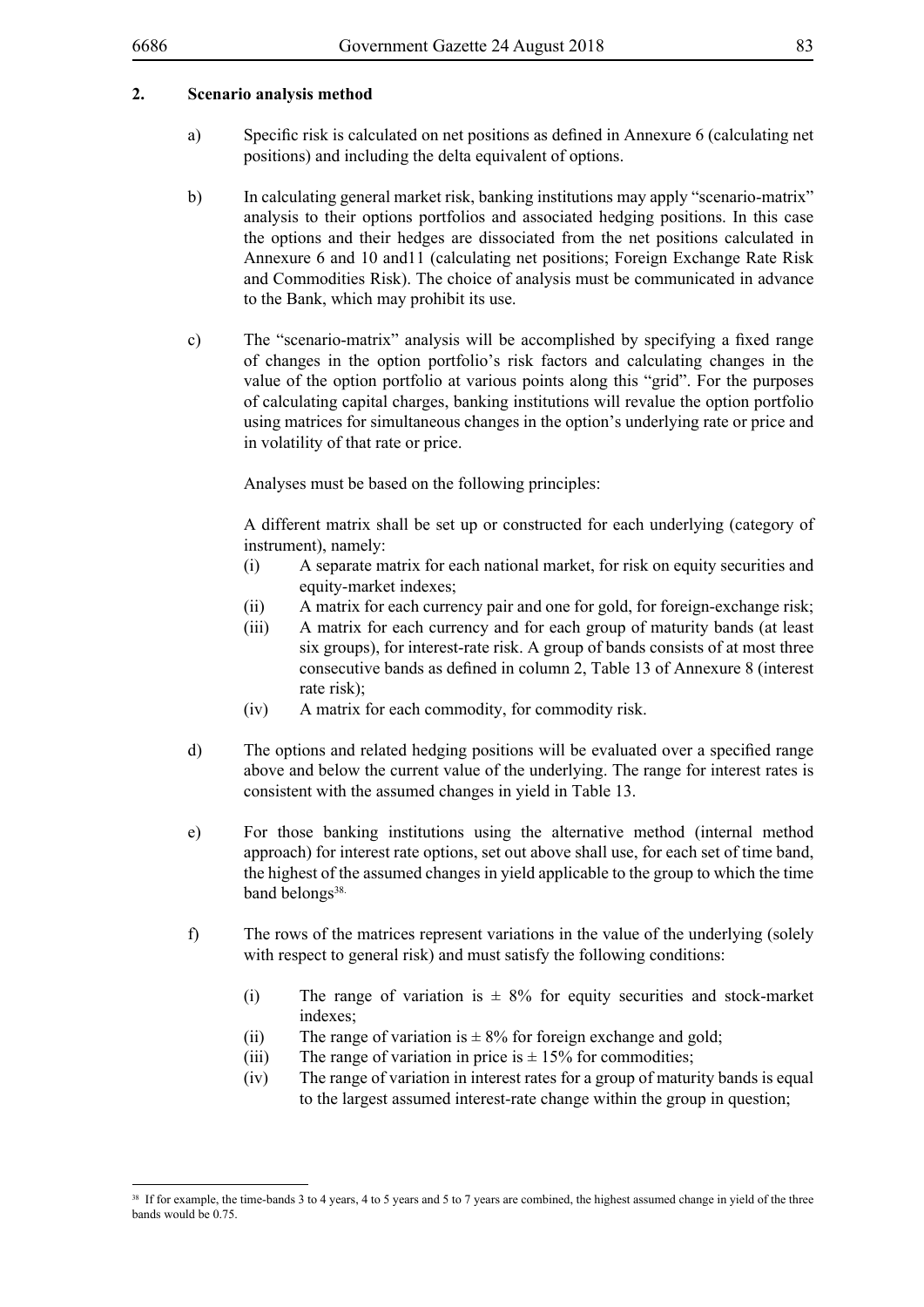- g) It should be noted that for all categories of risk, each band is divided into at least seven observations at identical intervals, including the current observation (for example, for commodities:  $-15\% - 10\% - 5\% - 0\% + 5\% + 10\% + 15\%$ .
- h) The second dimension or the columns of the matrix represent the relative variations in the volatility of the underlying rate or price. A single change in the volatility of the underlying rate or price equal to a shift in volatility of  $\pm 25\%$  is required to be sufficient in most cases. In each cell of the matrix, the portfolio is revalued in response to changes in the underlying and its volatility.
- i) After calculating the matrix, each cell contains the net gain or loss in the value of the options and any associated hedges; the cell containing the largest loss will then be used to determine the capital requirement for the underlying associated with that matrix.
- j) The application of the scenario analysis method by any specific banking institution will be subject to the consent of the Bank, particularly as regards the precise way that the analysis is constructed. Bank's use of this method as part of the standard methodology will also be subject to validation by the Bank, and to those of the qualitative standards listed in Annexure 12 (options risk) which are appropriate given the nature of the business.
- k) Besides the options risks mentioned above, the Bank is conscious of the other risks also associated with options, e.g. rho (rate of change of the value of the option with respect to the interest rate). While not proposing a measurement system for those risks at present, it expects bankinginstitutions undertaking significant options business at the very least tomonitor such risks closely. Additionally, banking institutions will be permitted to incorporate rho into their capital calculations for interest rate risk, if they wish to do so.
- l) Simplified method

Banking institutions that handle a limited range of purchased options only may use the simplified approach described below for specific combinations. If the portfolio consists of a long position on a call or put option, the capital requirement is the smaller of the following two amounts:

- (i) The sum of the general risk and the specific risk (if any) calculated on the underlying;
- (ii) The value of the option; for items that are not marked to market (such as certain foreign exchange options), the book value may be used.
- m) If the portfolio consists of:
	- (i) A long spot position coupled with a long put position in one-to-one proportions; or
	- (ii) A short spot position coupled with a long call position in one-to-one proportions, the capital requirement is equal to the sum of the capital requirements for general risk and specific risk (if any) calculated on the spot position, less the amount the intrinsic value of the option (if any), with a minimum of zero. The intrinsic value is the difference:
		- (aa) For a call, between the market value of the underlying and the strike price,
		- (bb) For a put, between the strike price and the market value of the underlying.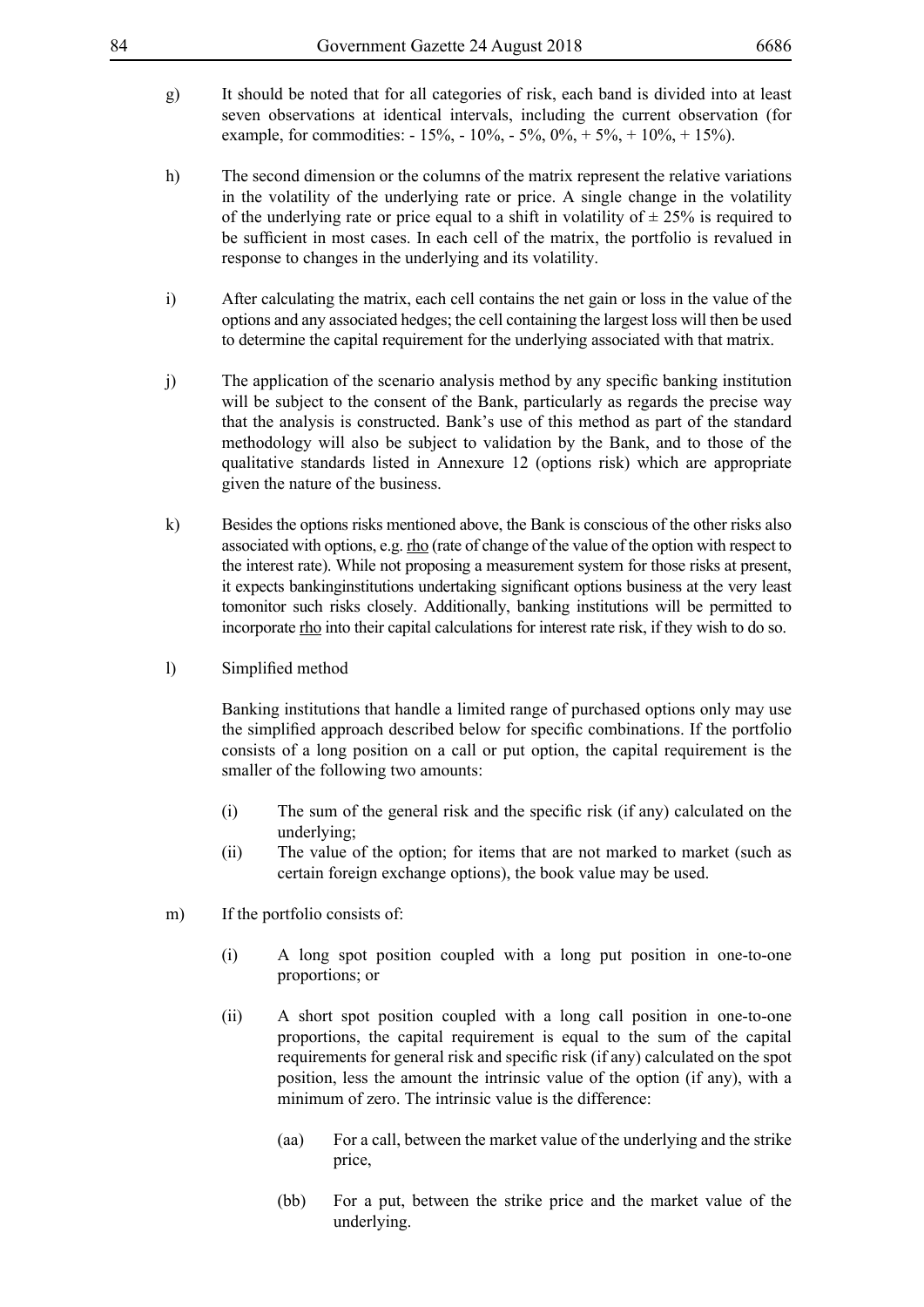# **ANNEXURE 13: TREATMENT OF CREDIT DERIVATIVES IN THE TRADING BOOK**

A banking institution must determine the capital to be held against credit derivative instruments in the trading book in accordance with this determination.

A banking institution must include in its trading book total-rate-of-return swaps, except those that have been transacted to hedge a banking book credit exposure in accordance with the requirements in the credit risk determination. A banking institution must include open short positions in credit derivatives in its trading book. The Bank may in writing exempt a banking institution from this requirement on a one-off approval basis.

## **1. Scope**

- 1.1. This annexure applies to single name credit-default swaps, certain total-rate-of-return swaps, cash-funded credit-linked notes and first- and second to-default baskets. A banking institution that transacts more complex credit derivatives that fall outside the scope of this annexure must, prior to execution of a relevant credit derivative contract, obtain the Bank's written approval regarding the appropriate regulatory capital treatment for such transactions.
- 1.2. Where the Bank considers that a banking institution is undertaking significant credit derivative activity, as either a purchaser or seller of protection, such that large exposures and concentrations are a potential concern, the Bank may require that banking institution to adopt an alternative capital treatment to that described in this determination.
- 1.3. A banking institution may use either the standard method or, with Bank's approval, an internal model to measure the general market risk and specific risk charges on credit derivative positions in the trading book. This annexure outlines only the calculation of the capital charge for credit derivatives under the standard method. A banking institution that wishes to use an internal risk measurement model to generate the regulatory capital charge must obtain Bank's approval.

## **2. General principles – general market risk**

- 2.1. A banking institution that uses the standard method must treat credit derivatives based on a single reference entity in the same way as interest rate-related derivatives for the purposes of calculating a general market risk capital charge. Each credit derivative instrument is broken down into a notional debt instrument, to reflect the interest rate or fee-paying leg (if regular fees are paid under the terms of the contract) and, where applicable, a position in the reference obligation.
- 2.2. A banking institution must include these positions in the maturity ladder applicable to the currency of the cash flows and report at their market values.

## **3. General principles – specific risk**

3.1. Where the credit-event payment is defined as the par value of the reference obligation less its recovery value (i.e. the credit derivative is cash settled), a banking institution must report for specific risk purposes the par value of the reference obligation. Where the credit-event payment is defined as a fixed amount, the banking institution must report the fixed amount. Where there is payment of the par value of an obligation in exchange for its physical delivery, the banking institution must report the par value of the obligation. In the latter two cases, the amount reported must reflect a position in the reference entity with maturity equal to the term to maturity of the credit derivative.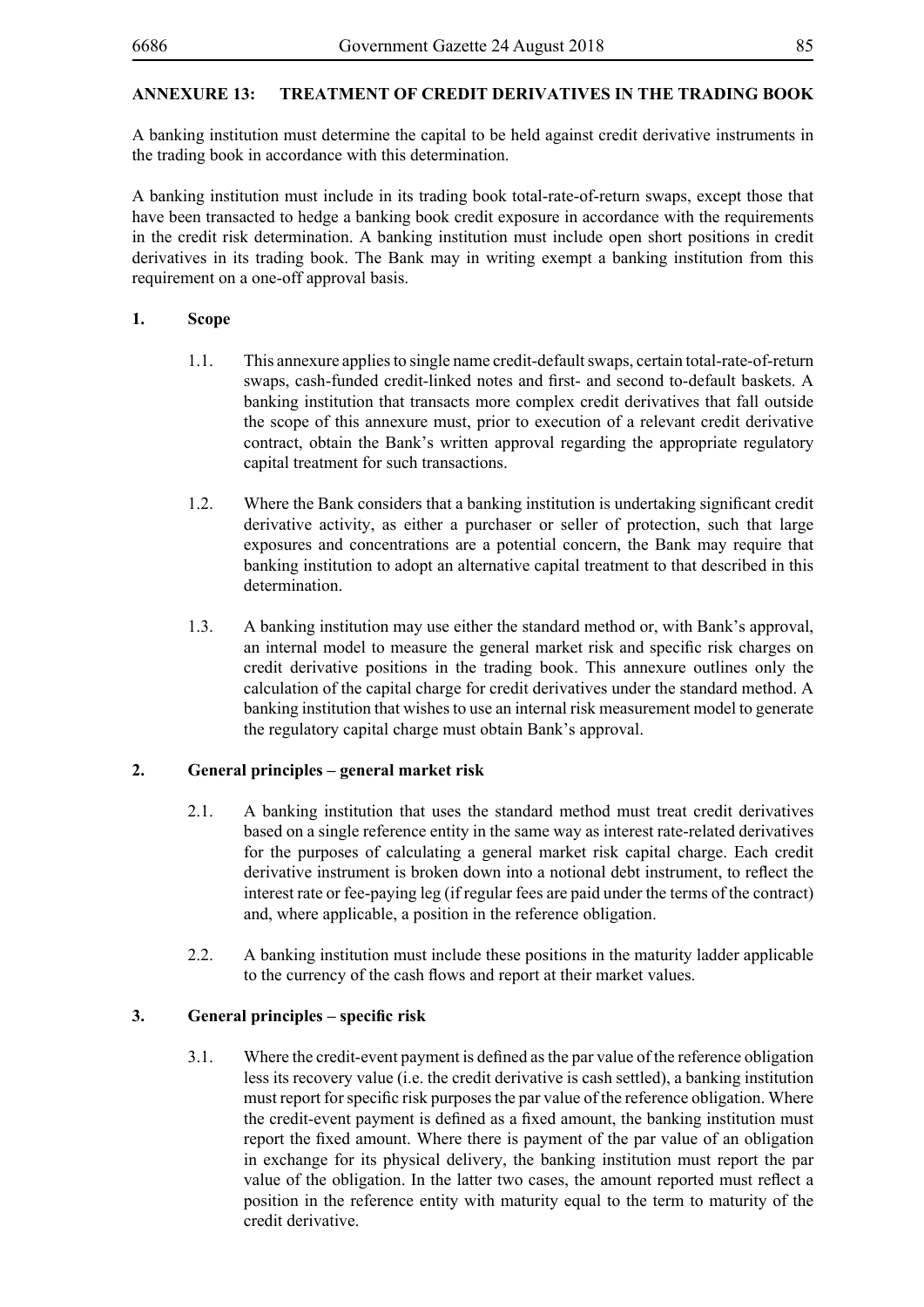# **4. General principles – counterparty risk**

- 4.1. The risk-weights to be used in the calculation of the counterparty risk charge must be consistent with those used for calculating the capital requirements in the banking book under the standardized approach**.**
- 4.2. A banking institution undertaking particular types of credit derivative transaction in the trading book must calculate a counterparty risk charge using the Current Exposure Method. This method calculates the regulatory capital charge for counterparty risk as the sum of the mark-to-market value of the derivative (if positive) and a measure of future potential credit exposure, where the latter is based on an "add-on" factor that depends on the type and maturity of the derivative transaction.

## **5. Credit-default swaps**

- 5.1. The protection buyer in a credit-default swap must enter into the maturity ladder a short position in a notional debt instrument, where regular interest or fee cash flows are to be paid, to reflect the general market risk associated with those cash flows. A specific risk capital charge must also be calculated on a short position in the reference entity.
- 5.2. The protection seller in a credit-default swap must enter into the maturity ladder a long position in a notional debt instrument, where regular interest or fee cash flows are to be received, to reflect the general market risk associated with those cash flows. A specific risk capital charge must also be calculated on the long position in the reference entity.

## **6. Total-rate-of-return swaps**

- 6.1. The protection buyer in a total-rate-of-return swap must enter into the maturity ladder a position in a notional debt instrument, where regular interest or fee cash flows are to be exchanged, to reflect the general market risk associated with those cash flows. General market risk and specific risk capital charges must also be calculated on the short position in the reference obligation.
- 6.2. The protection seller in a total-rate-of-return swap must enter into the maturity ladder a position in a notional debt instrument, where regular interest or fee cash flows are to be exchanged, to reflect the general market risk associated with those cash flows. General market risk and specific risk capital charges must also be calculated on the long position in the reference obligation.

### **7. Cash-funded credit-linked notes**

- 7.1. The protection buyer in a credit-linked note must enter into the maturity ladder a short position in the underlying interest rate instrument for general market risk purposes. A specific risk capital charge must also be calculated on the short position in the reference entity.
- 7.2. The protection seller in a credit-linked note must enter into the maturity ladder a long position in the underlying interest rate instrument for general market risk purposes. A specific risk capital charge must be calculated on the long position in the reference entity and the long position in the underlying interest rate instrument (i.e. the long position in the protection buyer).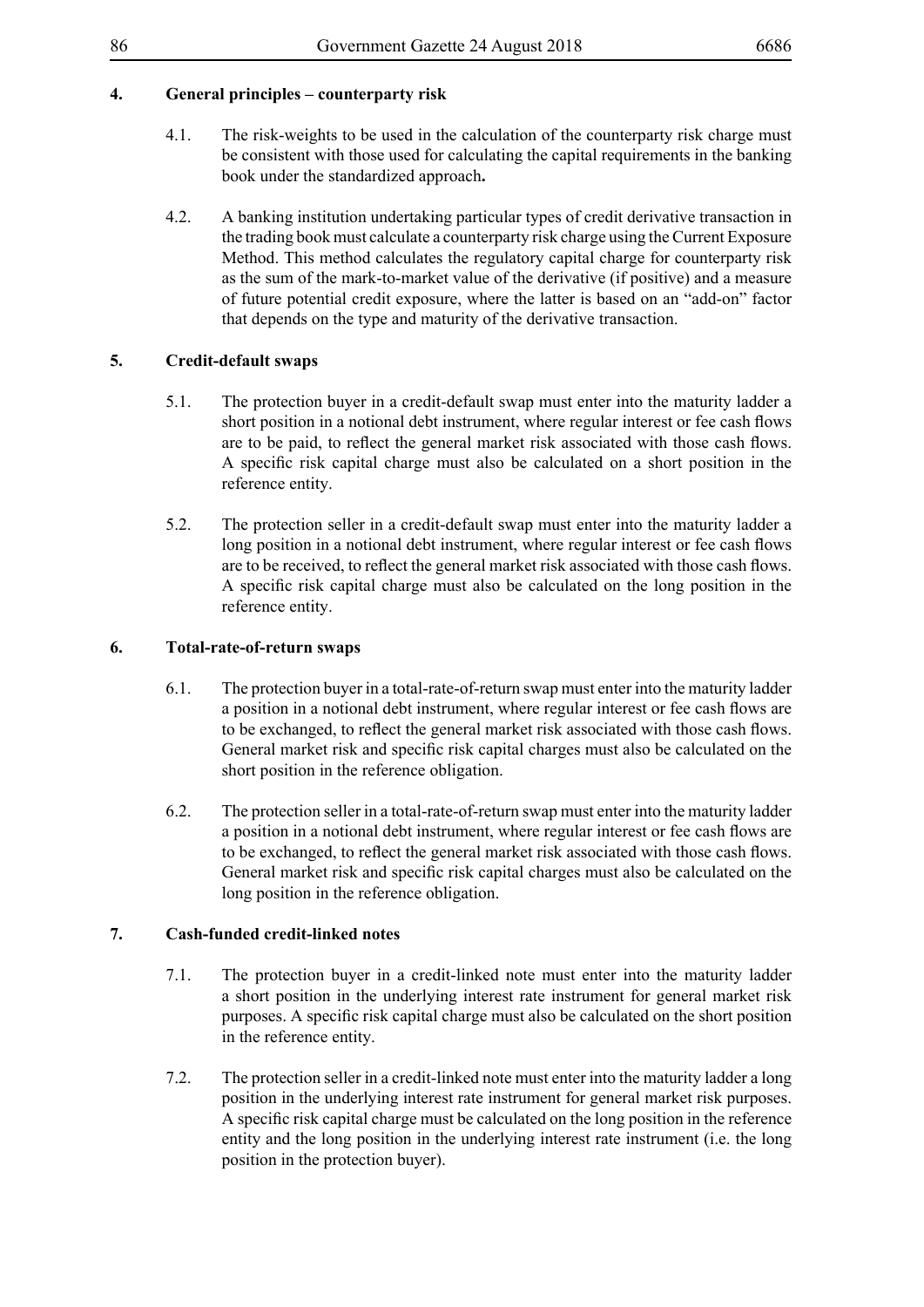# **8. First- and second-to-default basket credit derivatives**

- 8.1. The protection buyer in a first- or second-to-default basket must enter into the maturity ladder a short position in a notional debt instrument, where regular interest or fee cash flows are to be paid, to reflect the general market risk associated with those cash flows. A specific risk capital charge must also be calculated on a short position in only one reference entity in the basket, with that entity being chosen by the banking institution.
- 8.2. The protection seller in a first- or second-to-default basket must enter into the maturity ladder a long position in a notional debt instrument, where regular interest or fee cash flows are to be received, to reflect the general market risk associated with those cash flows. Where a first-to-default or second-to-default basket product has an external credit assessment from an eligible credit assessment institution, a banking institution may set a specific risk charge applicable to a long position in an equivalently rated entity. Otherwise, a banking institution must calculate a specific risk capital charge for a first-to-default basket on the long positions in all reference entities in the basket, and for a second-to-default basket on the long positions in all reference entities in the basket, excluding the entity with the lowest specific risk in the basket. The amount of capital held may be capped at the maximum pay-out possible under the credit derivative contract.

### **9. Specific risk offsetting**

### **9.1. Offsetting between credit derivatives**

A banking institution may only offset the specific risk capital charges on equal and opposite credit derivative positions. Where the credit derivatives are equal and opposite in all respects other than tenor, the specific risk capital charges must not be offset. Instead, a single specific risk capital charge must be calculated, based on the reference entity.

The specific risk capital charges arising from different credit derivative product structures must not be offset.

### **9.2. Offsetting between a credit derivative and the associated underlying exposure**

- 9.2.1. A banking institution may recognice the full allowance for offsetting when the values of two legs (i.e. long and short) always move in the opposite direction and broadly to the same extent. This occurs where:
	- a) the two legs consist of completely identical instruments; or
	- b) a long cash position is hedged by a total rate of return swap (or vice versa) and there is an exact match between the reference obligation and the underlying exposure (i.e. the cash position). In these cases, specific risk capital requirements do not apply to either side of the position.
- 9.2.2. A banking institution may recognice an offset of 80 per cent when the value of two legs (i.e. long and short) always moves in the opposite direction and there is an exact match in terms of the reference obligation, the maturity of both the reference obligation and the credit derivative, and the currency of the underlying exposure. In addition, key features of the credit derivative contract (e.g. credit event definitions, settlement mechanisms) must not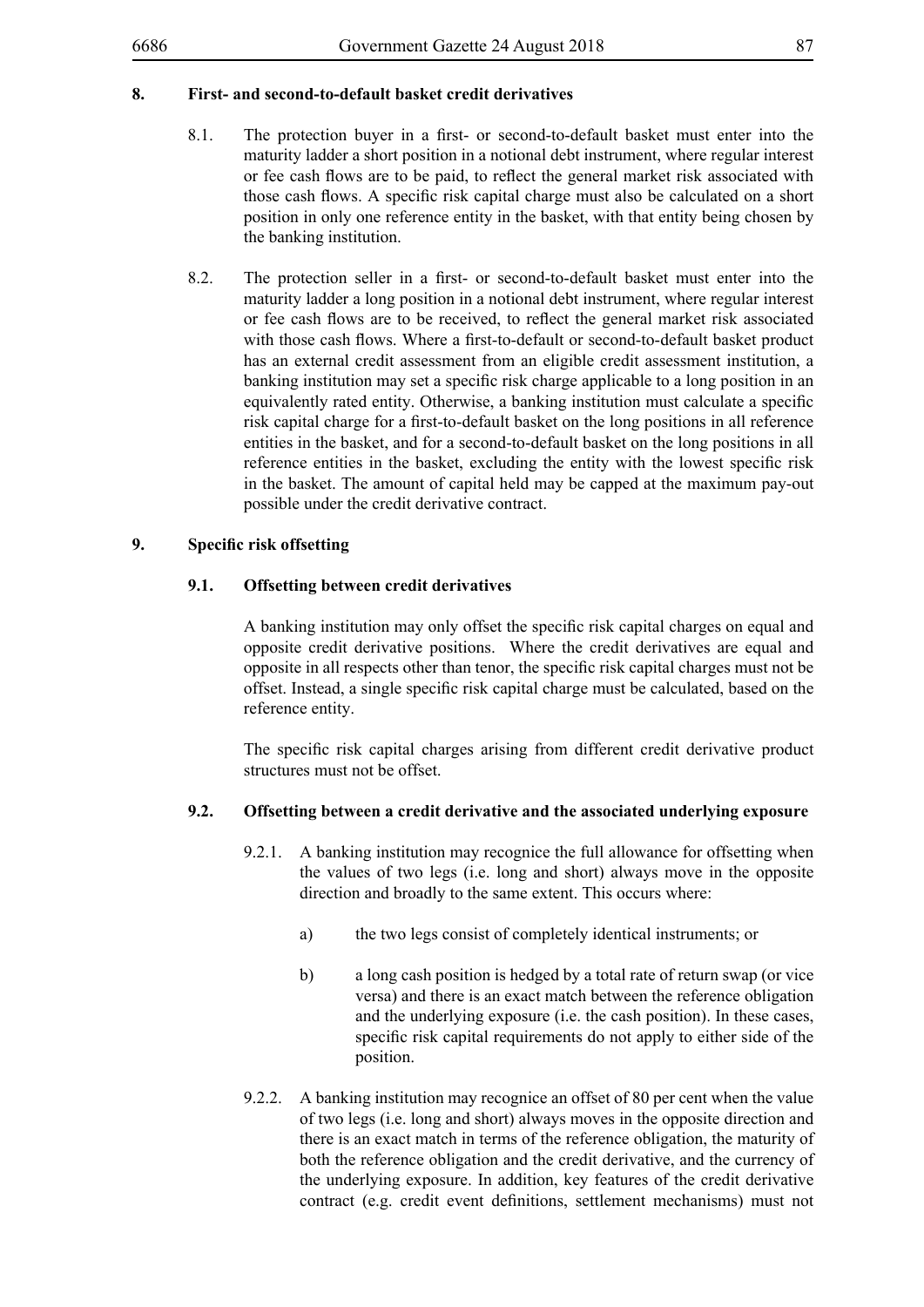cause the price movement of the credit derivative to materially deviate from the price movements of the cash position. To the extent that the transaction transfers risk (i.e. taking account of restrictive pay-out provisions such as fixed pay-outs and materiality thresholds), an 80 per cent specific risk offset may be applied to the side of the transaction with the higher capital charge, while the specific risk requirement on the other side is zero.

- 9.2.3. A banking institution may recognice a partial offset when the value of the two legs (i.e. long and short) usually moves in the opposite direction. This occurs where:
	- a) the position is captured in paragraph 9.2.1(b), but there is an asset mismatch between the reference obligation and the underlying exposure; or
	- b) the position is captured in paragraphs  $9.2.1(a)$  or  $9.2.2$  but there is a currency or maturity mismatch between the credit protection and the underlying asset; or
	- c) the position is captured in paragraph 9.2.2 but there is an asset mismatch between the cash position and the credit derivative. However, the underlying asset is included in the (deliverable) obligations in the credit derivative documentation.
- 9.2.4. Where an instrument complies with paragraphs 9.2.1, 9.2.2 or 9.2.3, rather than adding the specific risk capital requirements for each side of the transaction (i.e. the credit protection and the underlying asset), a banking institution may apply only the higher of the two capital requirements. Where an instrument does not comply with these paragraphs, the banking institution must assess a specific risk capital charge against both sides of the position.
- 9.2.5. A banking institution holding long positions in first-to-default and secondto-default products (e.g. buyers of basket credit-linked notes) is treated as if it were a protection seller and must add the specific risk charges or use the external rating if available. An issuer of these notes is treated as if it were a protection buyer and is therefore allowed to offset specific risk for one of the underlying assets, i.e. the asset with the lowest specific risk charge.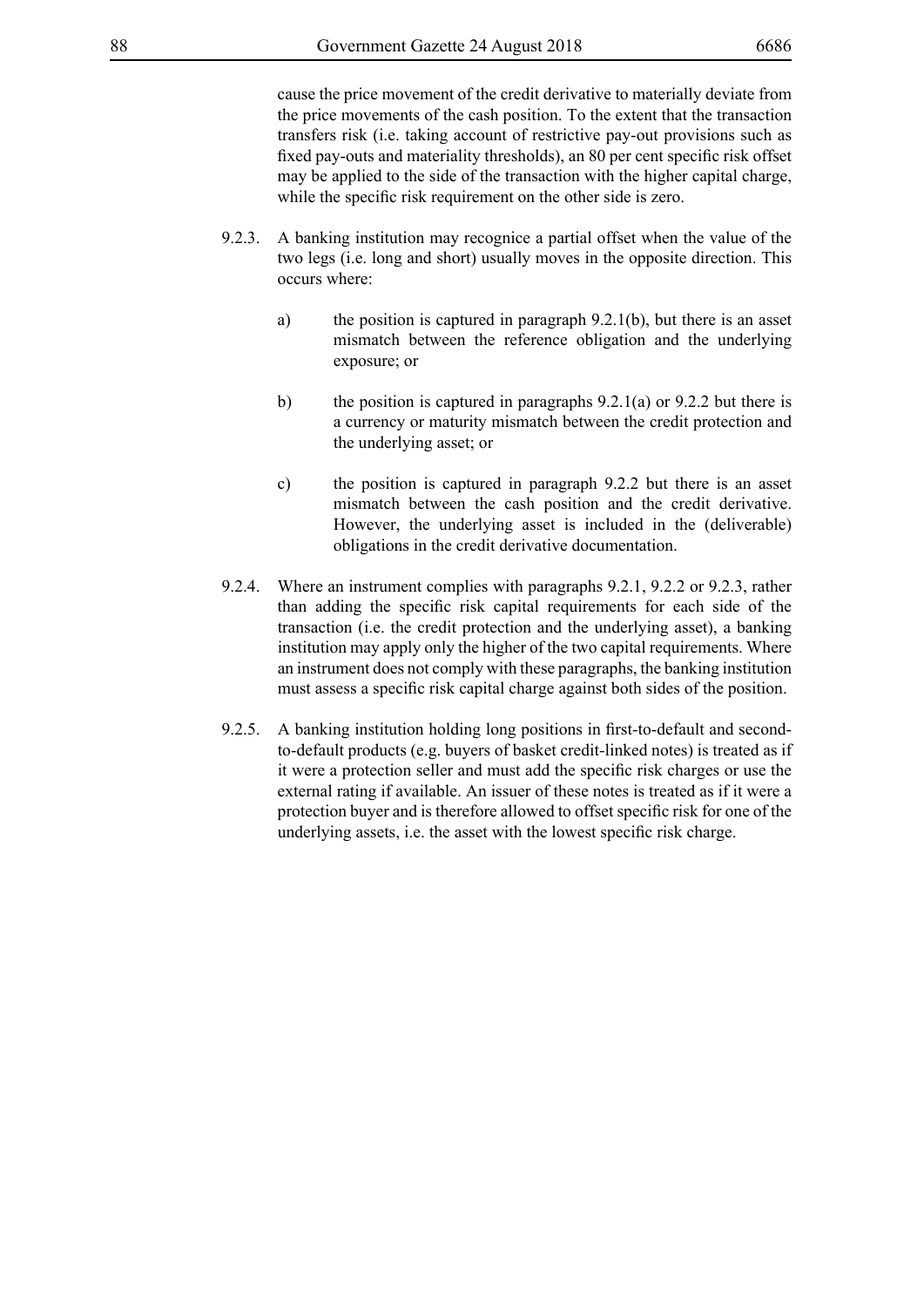# **ANNEXURE 14: Eligibility Criteria for MDBs**

Claims on Multilateral Development Banks shall be risk-weighted at 0% when the following eligibility criteria as set in the Basel II framework by the committee are satisfied:

- a) High quality long-term issuer ratings where an MDB's external assessment must be AAA;
- b) Shareholder's structures must be comprised of a significant proportion of sovereigns with long-term issuer of credit assessments of AA- or better, or the majority of the MDB's fund raising are in the form of paid-in equity/ capital and there is little or no leverage;
- c) Strong shareholders support demonstrated by the amount of paid-in capital contributed by the shareholders; the amount of further capital the MDBs have the right to call, if required, to repay their liabilities; and continue capital contributions and new pledges from sovereign shareholders.
- d) Adequate level of capital and liquidity (a case by case is necessary in order to assess whether each MDB's capital and liquidity are adequate); and
- e) Strict statutory lending requirements and conservative financial policies, which would include among others, the conditions of a structured approval process, internal creditworthiness and risk concentration limits (per country, sector, and individual exposure and credit category), large exposures approval by the board or a credit committee of the board, fixed repayment schedules, effective monitoring of use of proceeds, status review process and rigorous assessment of risk and provisioning to loan loss reserve.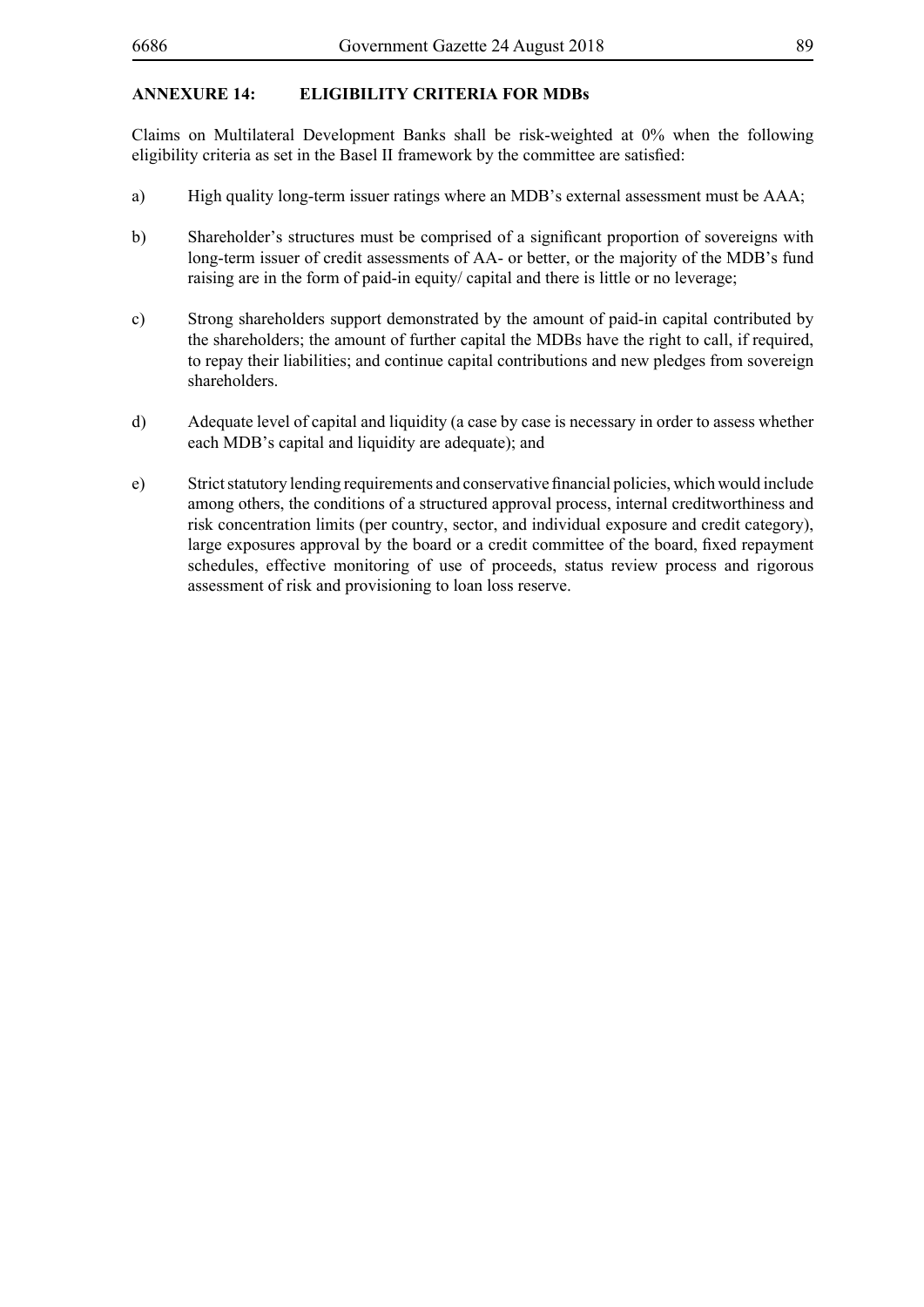## **ANNEXURE 15: GLOSSARY OF TERMS**

**"Additional Tier 1 Capital (AT1)"** - includes instruments issued by the banking institution that are not included in CET1 Capital but which nevertheless do provide loss absorption on a going-concern basis.

**"banking institutions "-** means banking institutions and banking institution controlling company authorised under the Banking Institutions Act, 1998, as Amended (the Act) to conduct banking business, or deemed to be so authorised.

**"Common Equity Tier 1 Capital (CET1)"** - includes permanent shareholder's equity (issued and fully paid-up ordinary shares) plus disclosed reserves (additional paid-in share premium plus retained earnings/undistributed profits), audited interim profits, minority interest in consolidated subsidiaries of the banking institution.

**"Domestic Systemically Important Banks"** - means banking institutions that are critical for the uninterrupted availability of essential banking services to the country's real economy even during crisis. A few banking institutions assume systemic importance due to their size, cross-jurisdictional activities, complexity, lack of substitutability and interconnectedness. The disorderly failure of these banking institutions has the propensity to cause significant disruption to the essential services provided by the banking system, and in turn, to the overall economic activity.

**"Tier 1 Capital (core or going concern**<sup>39</sup>**)"** - means the sum of Common Equity Tier 1 Capital and Additional Tier 1 Capital.

**"Tier 2 Capital (gone concern**<sup>40</sup>**)"** - includes asset revaluation reserves; general loan loss provisions; subordinated debt and unaudited profits capital instruments.

## **"Total qualifying capital"- means the sum of Tier 1 capital and Tier 2 capital.**

"**asset-backed commercial paper (ABCP) program"** – An asset-backed commercial program predominately issues commercial paper with an original maturity of one year or less that is backed by assets or other exposures held in a bankruptcy-remote, special purpose entity.

**"banking book"** – means all the banking institution's on-balance sheet assets and off-balance sheet exposures except such assets which are required to be recorded in the institution's trading book.

**"calendar quarter",** means a consecutive period of 3 calendar months ending on the last day of March, June, September or December.

**"cash-flow water fall**"- Refers to the prioritization of payments and allocation of loss arising from the underlying pool of securitisation exposures (distribution of pay-out to participants in the securitisation transactions depending on the positions that several investors hold in the transaction whether senior or subordinated that also determine the amount of losses that they will have to bear).

**"central counterparty (CCP)** is a clearing house that interposes itself between counter parties to contract traded in one or more financial markets, becoming a buyer to every seller and a seller to every buyer and thereby ensuring the future performance of open contracts.

<sup>39 &#</sup>x27;Going-concern capital' refers to capital against which losses can be written off while a banking institution continues to operate. Going concern capital will also absorb losses should a banking institution ultimately fail

<sup>40 &#</sup>x27;Gone-concern capital' refers to capital that would not absorb losses until such time as a banking institution is wound up or the capital is otherwise written off or converted into ordinary shares.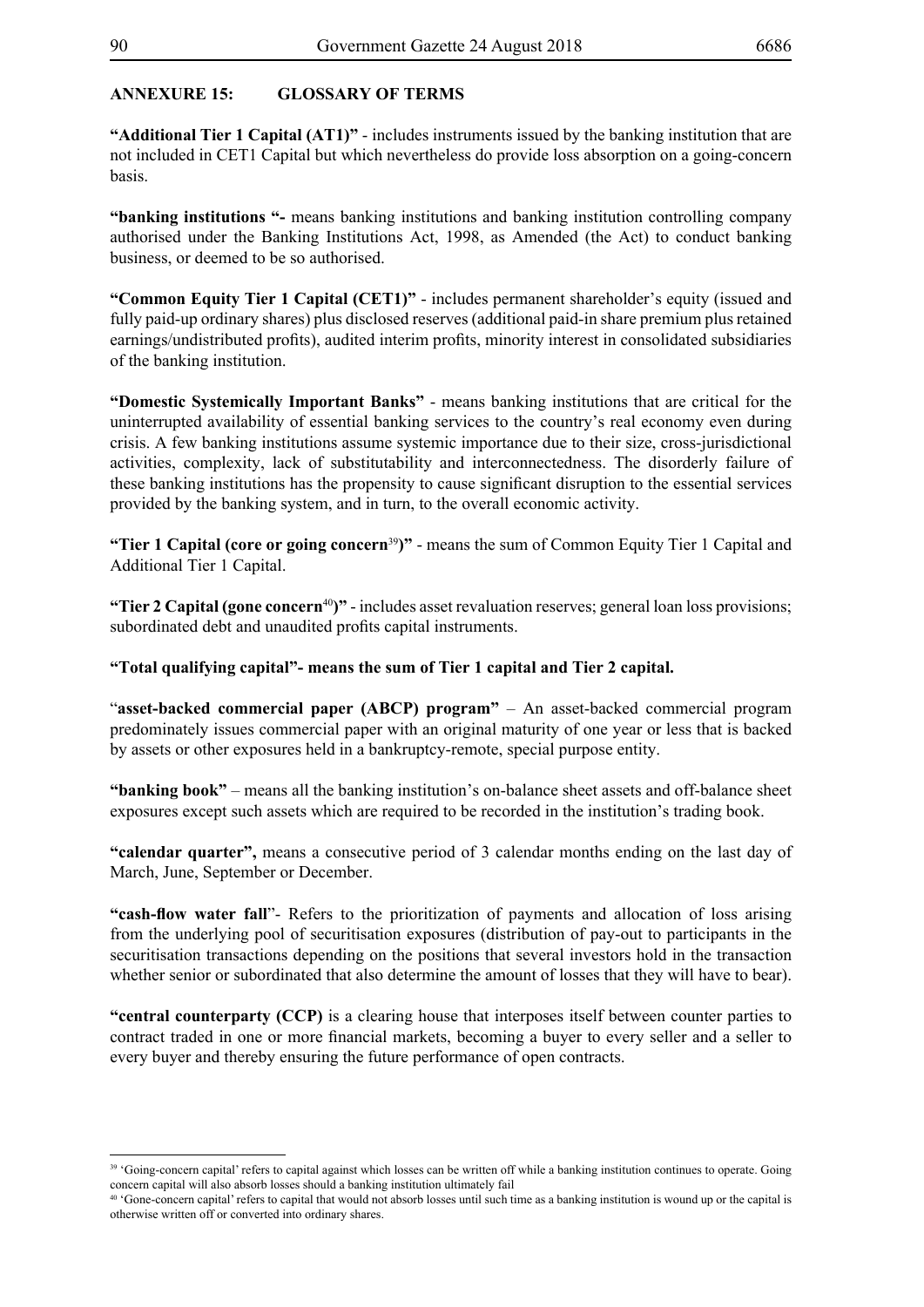**"clean up call"** – is an option that permits the securitisation exposures to be called before all the underlying exposures or securitisation exposures has been repaid. In the case of traditional securitisations, this is generally accomplished by repurchasing the remaining securitisation exposures once the pool balance or outstanding securities have fallen below some specified level. In the case of synthetic transaction, the clean-up call may take the form of a clause that extinguishes the credit protection.

**"Clearing Member (CM)"** is defined as in Annex 4, Section I, A. General Terms of the BCBS document International Convergence of Capital Measurement and Capital Standards: A Revised Framework – Comprehensive Version, June 2006 as amended.

**"CM trade exposure"** includes initial margin irrespective of whether or not it is posted in a manner that makes it remote from the insolvency of the CCP.

**"collateralized transactions"** means the transactions in which banking institutions have credit exposure or potential credit exposure, and that credit exposure or potential exposure is hedged in whole or in part by collateral posted by a counterparty or by a third party on behalf of the counterparty.

**"commodity risk"** - means the risk that potential for reduced income or losses in on- or off-balance sheet positions may arise from adverse movements on commodity prices.

**"credit enhancement"** – Is a contractual arrangement in which the banking institution retains or assumes a securitisation exposure and, in substance, provide some degree of added protection to other parties to the transaction**.**

**"credit derivative"** – means a financial instrument that allows participants to decouple credit risk from an asset and to place it with another party.

**"credit equivalent"** – in relation to off-balance sheet exposures means the value obtained by multiplying the principal amount of the of-balance sheet exposure, by the applicable credit conversion factor. The resultant credit equivalent amount is assigned to the appropriate risk category according to the nature of claims.

**"credit-enhancing interest only strip"** – is an on balance sheet asset that (i) represents a valuation of cash flows related to future margin income, and (ii) is subordinated.

**"credit protection"** – means the protection afforded to the exposure by the recognised credit risk mitigation.

**"credit quality grade/assessment"** – means grade or assessment represented by the symbols to which the credit assessment of an External Credit Assessment Institutions (ECAI) rating is mapped for the purpose of determining the appropriate risk-weight for an on-balance sheet asset or offbalance sheet exposure of banking institutions.

**"credit-event payment"** – the amount that is payable by the credit protection provider to the credit protection buyer under the terms of the credit derivative contract following the occurrence of a credit event. The payment can be in the form of physical settlement (payment of par in exchange for physical delivery of a deliverable obligation of the reference entity) or cash settlement (payment of a fixed amount, or payment of the par value of the reference obligation less that obligation's recovery value).

**"credit events"** – events affecting the reference entity that trigger a credit-event payment under the terms of the credit derivative contract.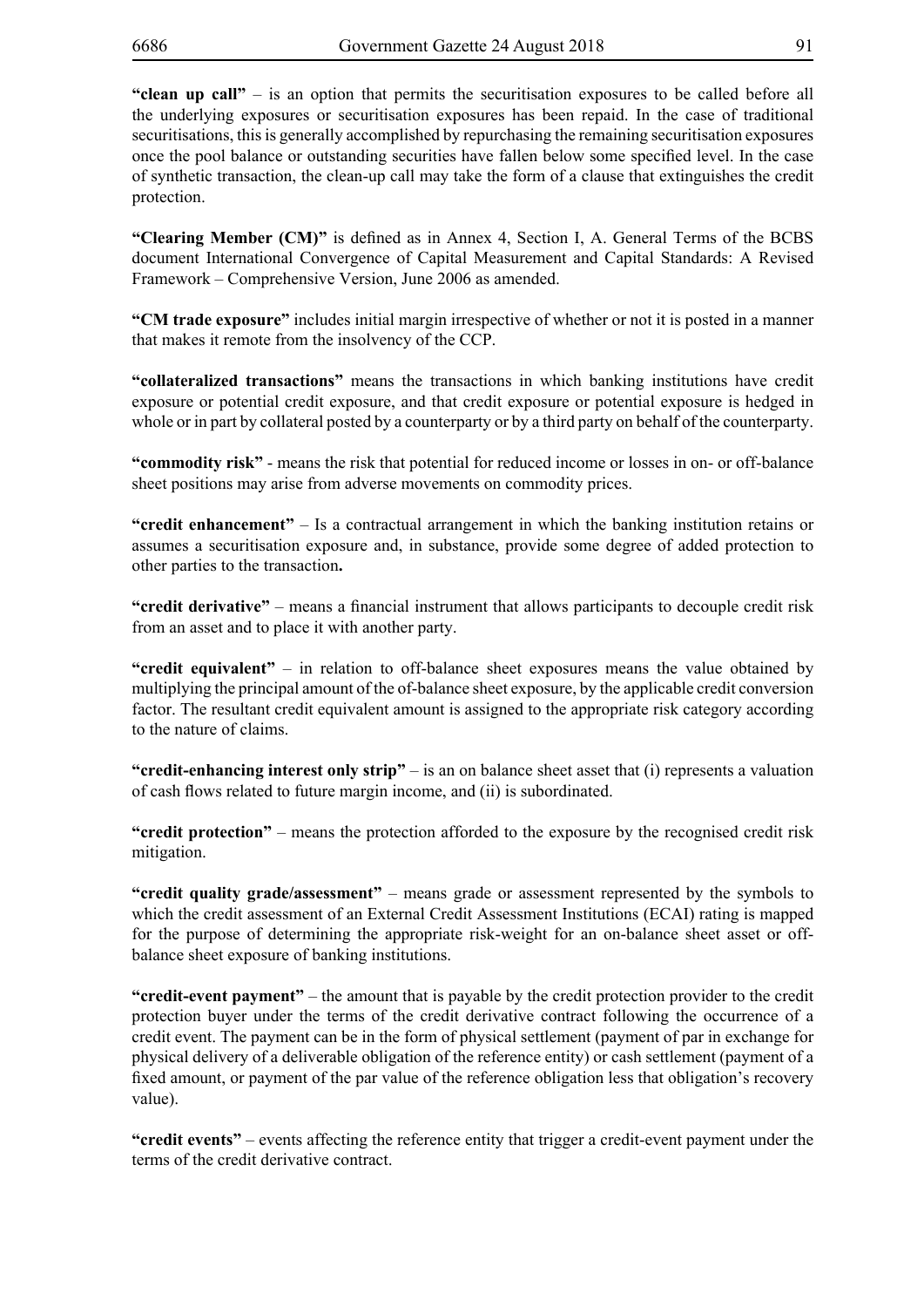**"credit risk"** – means the risk that arises from the potential that an obligor is either unwilling to perform on an obligation or its ability to perform such an obligation is impaired resulting in economic loss to the banking institution.

**"debt security"** – means all negotiable short and long term debt instruments, including NCD's, but excluding equity shares, investment funds and warrants. Further to this, NCD's can be classified as money market securities that are short-term, highly liquid, low risk debts of government, banking institutions or corporate.

**"deliverable obligation"** – any obligation of the reference entity that can be delivered, under the terms of the contract, if a credit event occurs. A deliverable obligation is relevant for credit derivatives that are to be physically settled.

**"derivative exposure"** means an approach which makes reference to the Current Exposure Method (CEM) which is used under the Basel II framework to calculate CCR exposure amounts associated with derivative exposures.

**"early amortization provisions"** - refers to mechanisms that, once triggered, allow investors to be paid out prior to the originally stated maturity of the securities issued.

**"effective notional amount"** means an amount is obtained by adjusting the notional amount to reflect the true exposure of contracts that are leveraged or otherwise enhanced by the structure of the transaction.

**"eligible bilateral netting"** means netting rules of the Basel II framework excepting the rules for cross-product netting (i.e. cross-product netting is not permitted in determining the leverage ratio exposure measure).

**"equity position risk"** – means the risk that potential for reduced income or losses in on- or offbalance sheet positions may arise from adverse changes in equity prices.

**"excess spread"** - refers to the deference between the cash flow paid by the obligor of the underlying exposures and the coupons paid on the security sold to investors, minus servicing fees, certificate interest and other expense relating to SPE.

"financial asset" – means the contractual right to receive cash or another financial asset or contractual right to exchange financial assets on potentially favourable terms or an equity instrument.

**"financial liability"** – means the contractual obligation to deliver cash or another financial asset or to exchange financial liabilities under conditions that are potentially unfavourable.

**"foreign exchange rate risk"** - means the risk that the value of foreign exchange positions may be adversely affected by changes in exchange rates.

**"gross income",** in relation to the calculation of a banking institution's operational risk using the "BIA or TSA", means the sum of the banking institution's net interest income and non-interest income before the deduction from any such income of -

- (a) the operating expenses of the banking institution (including any fees paid / incurred for outsourcing services); and
- (b) any general provisions and specific provisions made by the banking institution.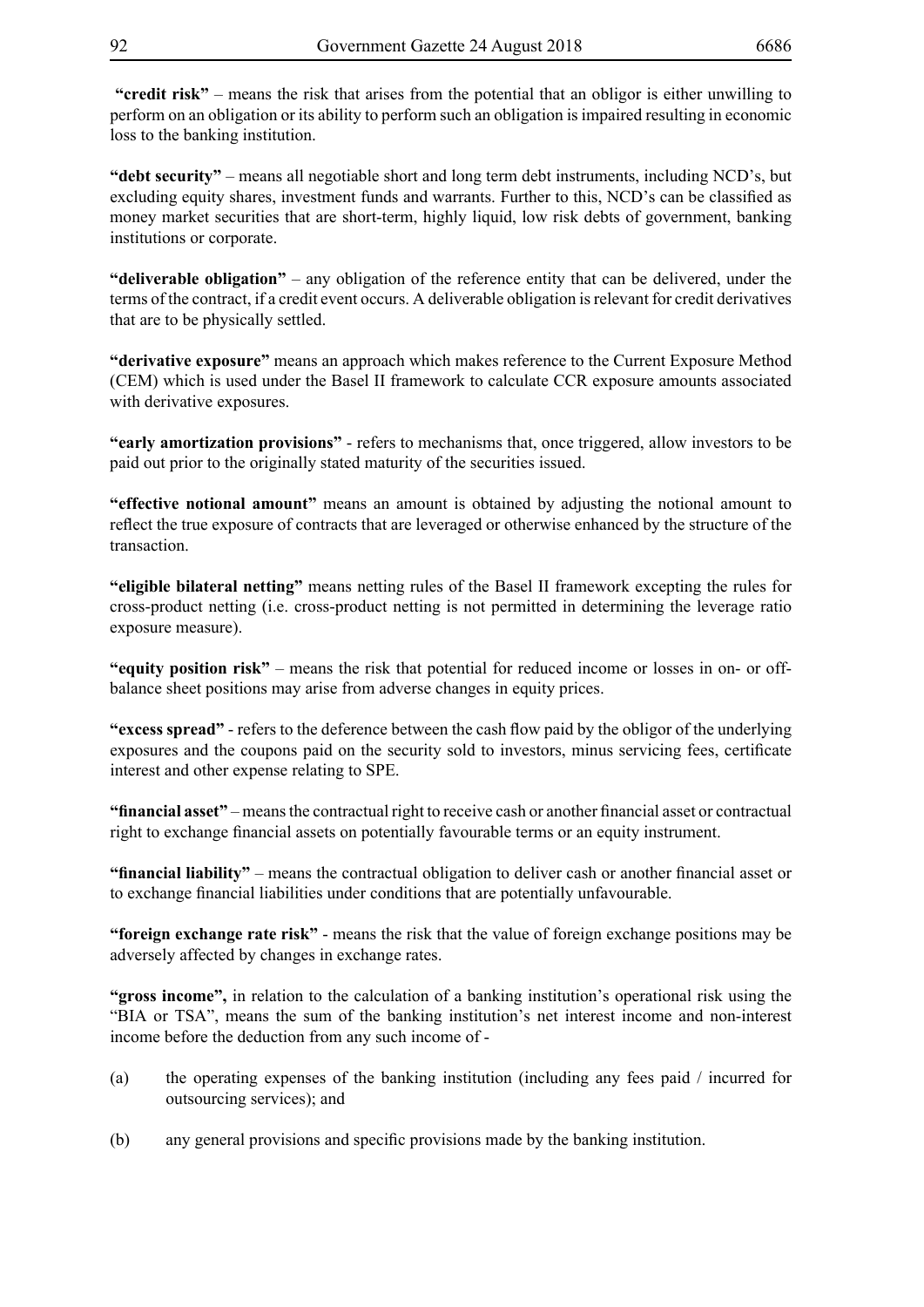**"gross SFT assets"** for SFT assets subject to novation and cleared through QCCPs, "gross SFT assets recognised for accounting purposes" are replaced by the final contractual exposure, given that pre-existing contracts have been replaced by new legal obligations through the novation process.

**"gross SFT assets recognised for accounting purposes"** are Gross SFT assets recognised for accounting purposes must not recognise any accounting netting of cash payables against cash receivables (e.g. as currently permitted under the IFRS and US GAAP accounting frameworks). This regulatory treatment has the benefit of avoiding inconsistencies from netting which may arise across different accounting regimes.

**"hair cut"** – means an adjustment to be applied to the credit protection held by the banking institution, or the institution's exposure, to take into account possible future price fluctuations or fluctuations in exchange rates.

**"implicit support**"- the term refers to the wide range of mechanisms by which a banking institution provides non-contractual support to the holders of some securitisation exposures, usually once there is deterioration in the credit quality of the underlying pool of exposures**.**

**"interest expenses",** in relation to the calculation of a banking institution's operational risk, means the sum of -

- (a) the interest paid by the banking institution on its interest-bearing liabilities; and
- (b) the accrued interest payable by the banking institution on its interest bearing liabilities.

**"interest bearing liabilities**", is defined as total liabilities, excluding acceptances, trade creditors and taxation liabilities as well as capital and reserves.

**"interest earning assets**", is defined as interest earned from loans and advances, investments that generate interest income, before specific and general provisions.

**"interest income",** in relation to the calculation of a banking institution's operational risk, means the sum of –

- a) the interest received by the banking institution on its interest-bearing assets; and
- b) the accrued interest receivable by the banking institution on its interest bearing assets in respect of loans receivable and deposits.

**"interest rate risk**" – means the risk that potential loss in on- or off-balance sheet position diverse changes in interest rates.

 **"mark to market"** – in relation to any transaction, contract or recognised credit risk mitigation, means the revaluation of the transaction, contract or recognised credit risk mitigation at current market rates.

**"market risk"** – means the risk of loss on on-balance sheet or off balance sheet positions arising from fluctuations in market prices and covers:

- The risk pertaining to interest related instruments and equities position in the trading book; and
- • Foreign exchange risk and commodities risk arising from on- and off-balance sheet activities throughout the banking institution.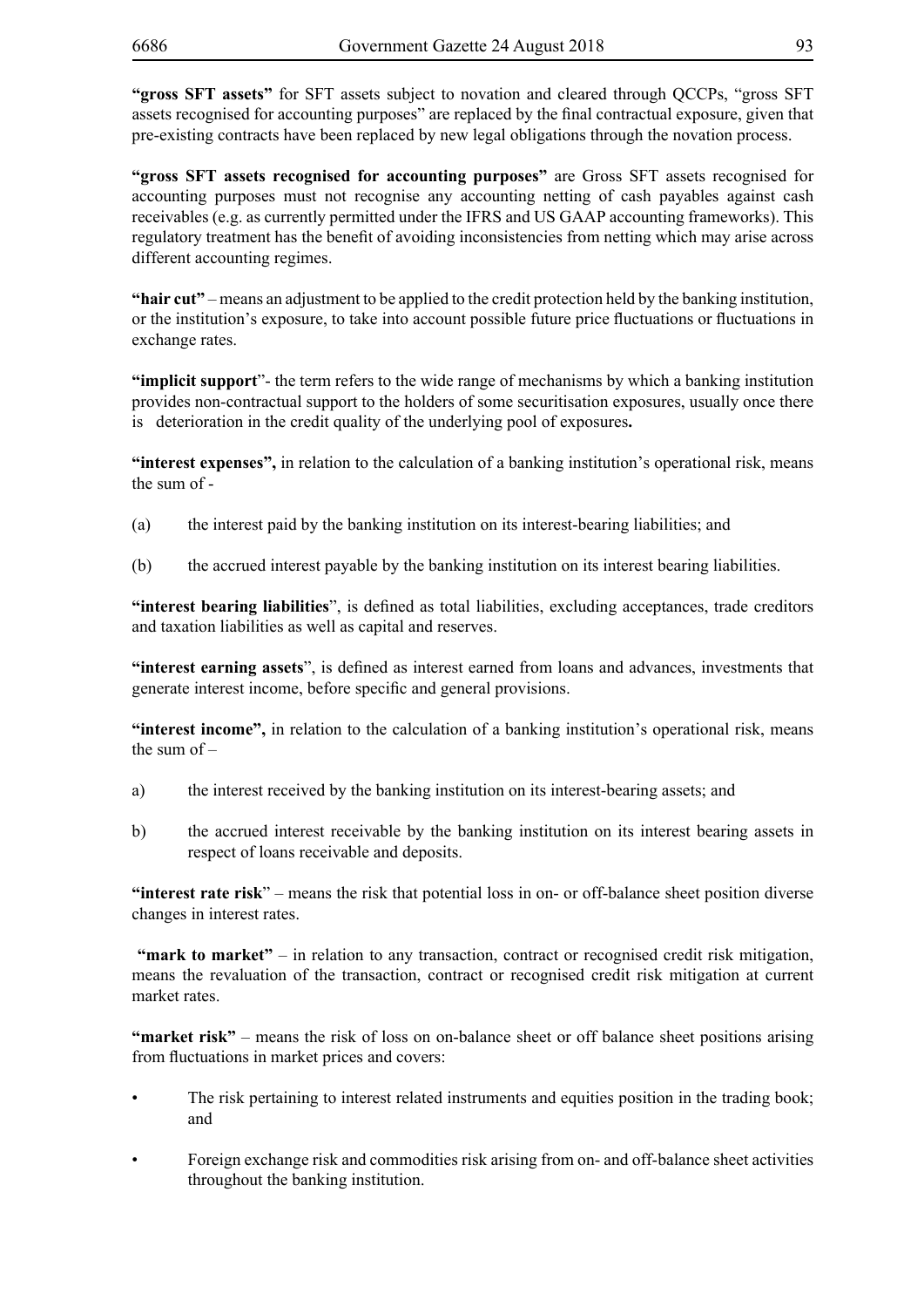**"Master Netting Agreement (MNA)"** may be deemed to be a single MNA to the extent that the criteria in this paragraph include the term "master netting agreement", this term should be read as including any "netting agreement" that provides legally enforceable rights of offsets. This is to take account of the fact that for netting agreements employed by CCPs, no standardisation has currently emerged that would be comparable with respect to OTC netting agreements for bilateral trading.

**"netting"** – means the process whereby a person's long position in a financial instrument is off-set against that

- a) person's short position in the financial instrument; and
- b) that person's short position in a financial instrument is set-off against his long position in the financial instrument, in order to ascertain the net position of the person in question.

**"net interest income",** in relation to the calculation of a banking institution's operational risk, means the interest income of the banking institution after deducting the interest expenses.

**"non-interest income**", in relation to the calculation of a banking institution's operational risk -

- a) subject to paragraph (b), means
	- (i) income recognised by the banking institution from
		- a. gains less losses arising from the banking institution's trading book (i.e. foreign currencies, exchange rate contracts, interest rate contracts, equity contracts, precious metal contracts, other commodity contracts, credit derivative contracts and securities);
		- b. dividends recognised by the banking institution from its shareholdings in other companies;
		- c. fees and commissions recognised by the banking institution (including any fees and commissions received by the banking institution from outsourcing of services); and
	- (ii) any other income (except interest income) arising in the ordinary course of the business of the banking institution.
- b) Does not include
	- (i) reversals of
		- a. write-downs of inventories, property, plant and equipment of the banking institution; or
		- b. provisions for bad and doubtful debts of the banking institution;
	- (ii) income recognised by the banking institution from disposals of items of fixed assets (i.e. property, plant and equipment);
	- (iii) income recognised by the banking institution from disposals of non-trading investments;
	- (iv) extraordinary / irregular items (i.e. litigation settlements in favour of the banking institution); and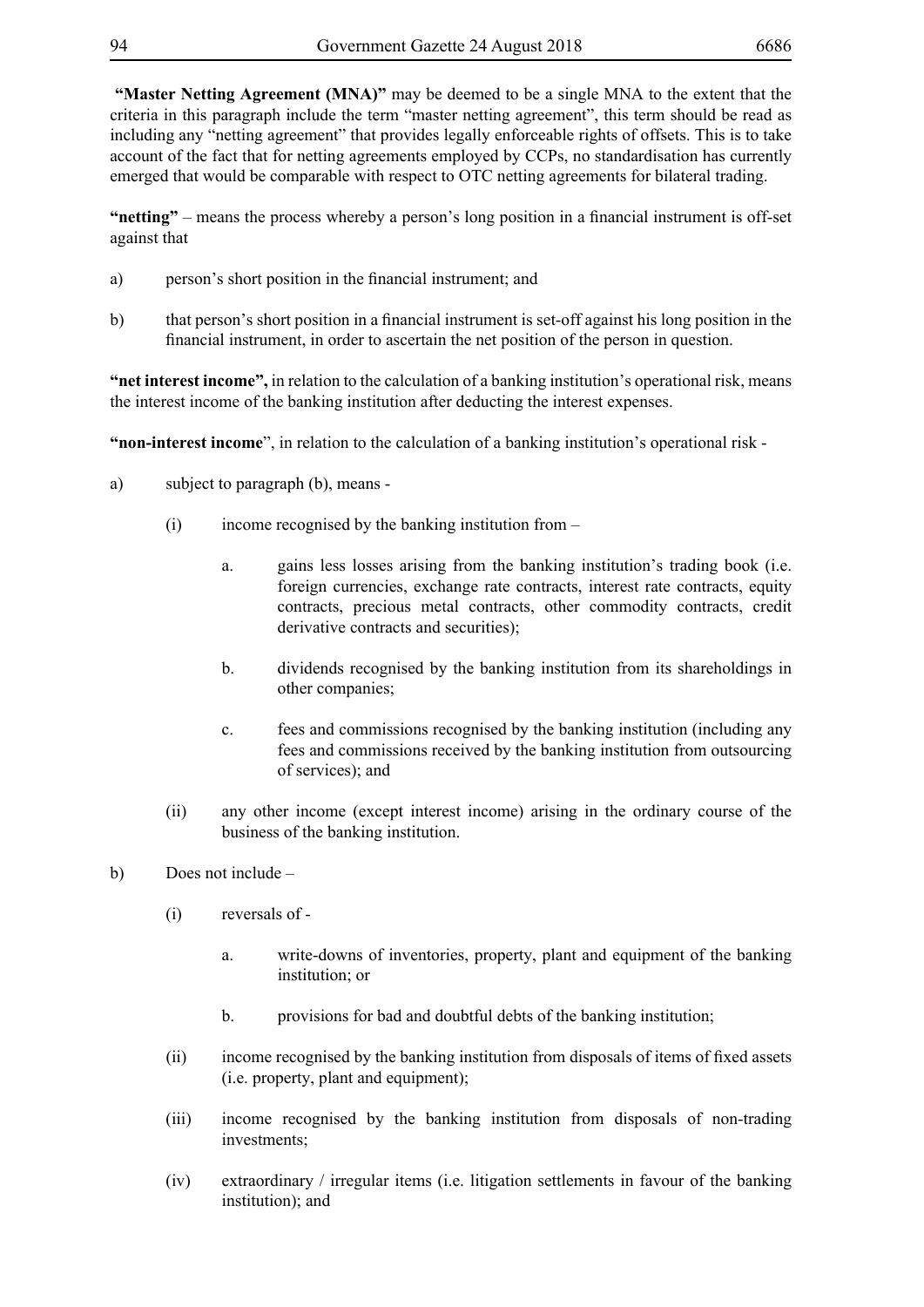(v) income recognised from insurance claims for the benefit of the banking institution.

**"operational risk",** is the risk of loss resulting from inadequate or failed internal processes, people and systems or from external events. The operational risk definition includes legal risk<sup>41</sup>, but excludes strategic and reputational risk. It should be noted that it is not the intention of Pillar 1 capital charge to cover all indirect losses or opportunity costs.

**"originating bank/banking institution"** – a banking institution is considered originating with regard to certain securitisation if it meets either of the following conditions:

- The banking institution originates directly or indirectly underlying exposures included in the securitisation:
- The banking institution serves as a sponsor of an assets-backed commercial paper (ABCP) conduit or similar program that acquires exposures from third- party entities. In the context of such program, a banking institution would generally be considered a sponsor and, in turn, an originator if it, in fact or in substance, manages or advises the program, place securities into the market or provide liquidity and/or credit enhancement.

**"past due exposure"** – means an exposure which is overdue for more than 90 days or has been rescheduled. Overdraft facilities shall be considered as past due once the customer has breached an advised limit or been advised of limit smaller than current outstanding balance.

**"qualifying central counterparty" (QCCP)** - is an entity that is licensed to operate as a CCP (including a license granted by way of confirming an exemption), and permitted by the appropriate regulatory/overseer to operate as such with respect to the products offered. QCCP is also defined as in Annex 4, Section I, A. General Terms of the BCBS document International Convergence of Capital Measurement and Capital Standards: A Revised Framework – Comprehensive Version, June 2006 as amended.

**"Qualifying MNA"** means one that meets the requirements under paragraphs 12 and 13 of the Annex.

**"reference entity"** – the entity or entity whose obligations are used to determine whether a credit event has occurred under the terms of the credit derivative contract.

**"reference obligation"** – the obligation used to calculate the amount payable when a credit event occurs. A reference obligation is relevant for obligations that are to be cash settled (on a par less recovery basis).

**"Replacement cost"** means if, under a banking institution's national accounting standards, there is no accounting measure of exposure for certain derivative instruments because they are held (completely) off-balance sheet, the banking institution must use the sum of positive fair values of these derivatives as the replacement cost.

**"rescheduled loans and advances"** – means any loans and advances for which the banking institution has granted a concession to a borrower owing to deterioration in the borrower's financial condition. The rescheduling may include –

<sup>41</sup> Legal risk includes, but is not limited to, exposure to fines, penalties, or punitive damages resulting from supervisory actions, as well as private settlements. The Bank will review the capital requirement produced by the operational risk standardised approach used by a banking institution for general credibility, especially in relation to peer banking institutions. In the event that credibility is lacking, appropriate regulatory enforcement action under Pillar 2 will be considered. If negative gross income distorts a banking institution's Pillar 1 capital charge, the Bank will consider appropriate supervisory action under Pillar 2 (Supervisory Review).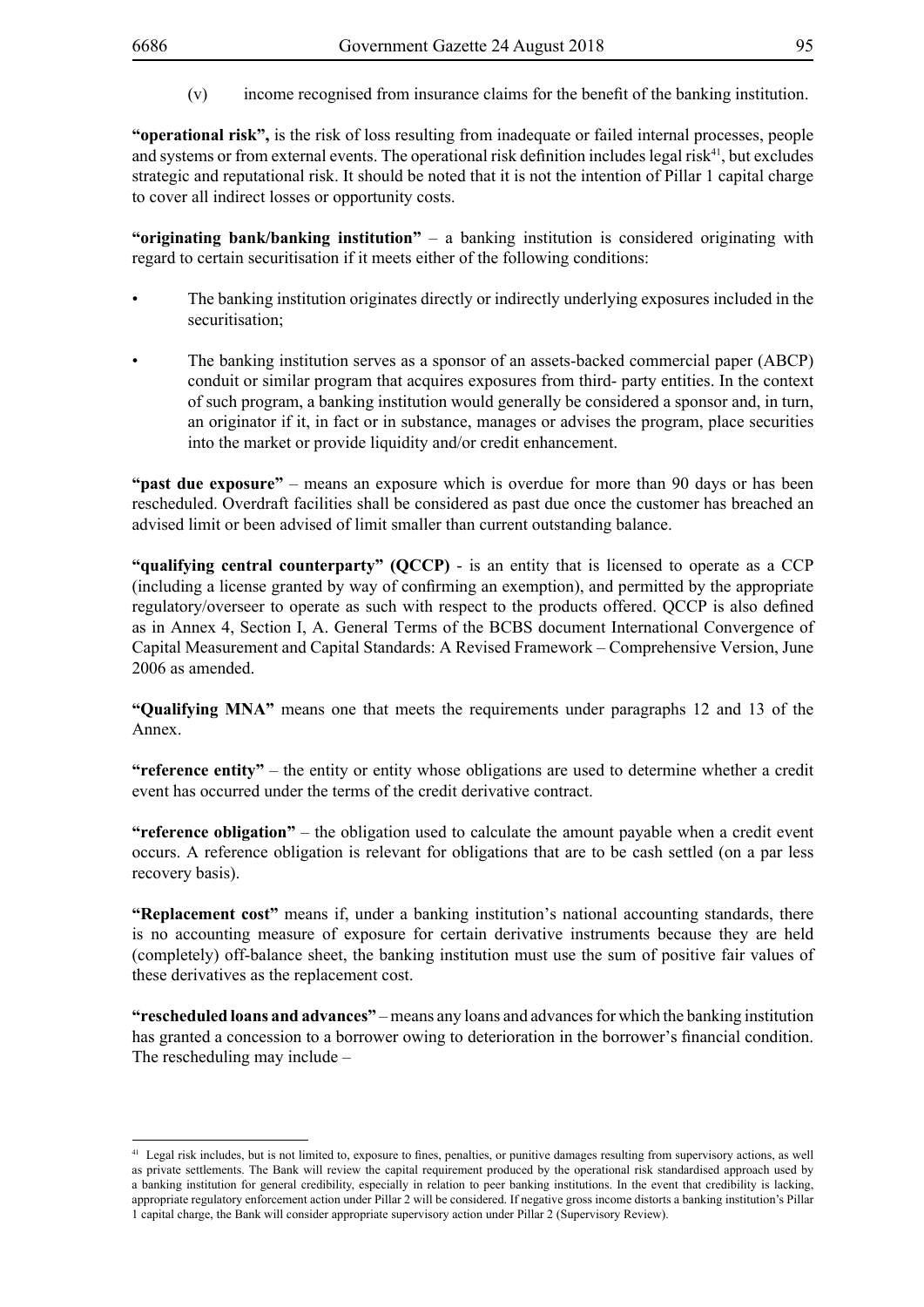- (i) a modification of terms from what have been originally agreed, for example, a reduction in interest rate, or lengthening of maturity, or differing of loan principal payment; and
- (ii) the substitution or addition of new debtor for the original borrower.

**"Same reference name"** means two reference names that are considered identical only if they refer to the same legal entity. For single-name credit derivatives, protection purchased that references a subordinated position may offset protection sold on a more senior position of the same reference entity as long as a credit event on the senior reference asset would result in a credit event on the subordinated reference asset. Protection purchased on a pool of reference entities may offset protection sold on individual reference names if the protection purchased is economically equivalent to buying protection separately on each of the individual names in the pool (this would, for example, be the case if a banking institution were to purchase protection on an entire securitisation structure). If a banking institution purchases protection on a pool of reference names, but the credit protection does not cover the entire pool (i.e. the protection covers only a subset of the pool, as in the case of a Nth-to-default credit derivative or a securitisation tranche), then offsetting is not permitted for the protection sold on individual reference names. However, such purchased protections may offset sold protections on a pool provided the purchased protection covers the entirety of the subset of the pool on which protection has been sold. In other words, offsetting may only be recognised when the pool of reference entities and the level of subordination in both transactions are identical.

The effective notional amount of a written credit derivative may be reduced by any negative change in fair value reflected in the banking institution's Tier 1 capital provided the effective notional amount of the offsetting purchased credit protection is also reduced by any resulting positive change in fair value reflected in Tier 1 capital. Where a banking institution buys credit protection through a total return swap (TRS) and records the net payments received as net income, but does not record offsetting deterioration in the value of the written credit derivative (either through reductions in fair value or by an addition to reserves) reflected in Tier 1 capital, the credit protection will not be recognised for the purpose of offsetting the effective notional amounts related to written credit derivatives.

**"securitisation"** – means the process by which relatively homogenous pools of loans, originally made by a banking institution, are converted into tradable securities.

**"Securities Financing Transaction (SFTs)"** means transactions such as repurchase agreements, reverse repurchase agreements, security lending and borrowing, and margin lending transactions, where the value of the transactions depends on the market valuations and the transactions are often subject to margin agreements.

**"special purpose entity (SPE**)" – An SPE is a corporation, trust, or other entity organized for a specific purpose, the activities of which are limited to those appropriate to accomplish the purpose of the SPE, and the structure of which is intended to isolate the SPE from the credit risk of an originator or seller of exposures. SPE are commonly used as financing vehicles in which exposures are sold to a trust or similar entity in exchange for cash or other assets funded by debt issued by the trust.

## **"specific and general risk"**

- (i) Specific and general risk includes the position risk on traded loan stock or securities (or derivatives thereof), which shall be divided into two components for purposes of calculating the capital requirements.
- (ii) The first component shall be the specific risk component, that is, the risk of a price change in the underlying instrument owing to factors related to the issuer of the instrument, or, in the case of derivatives, the issuer of the underlying instrument.